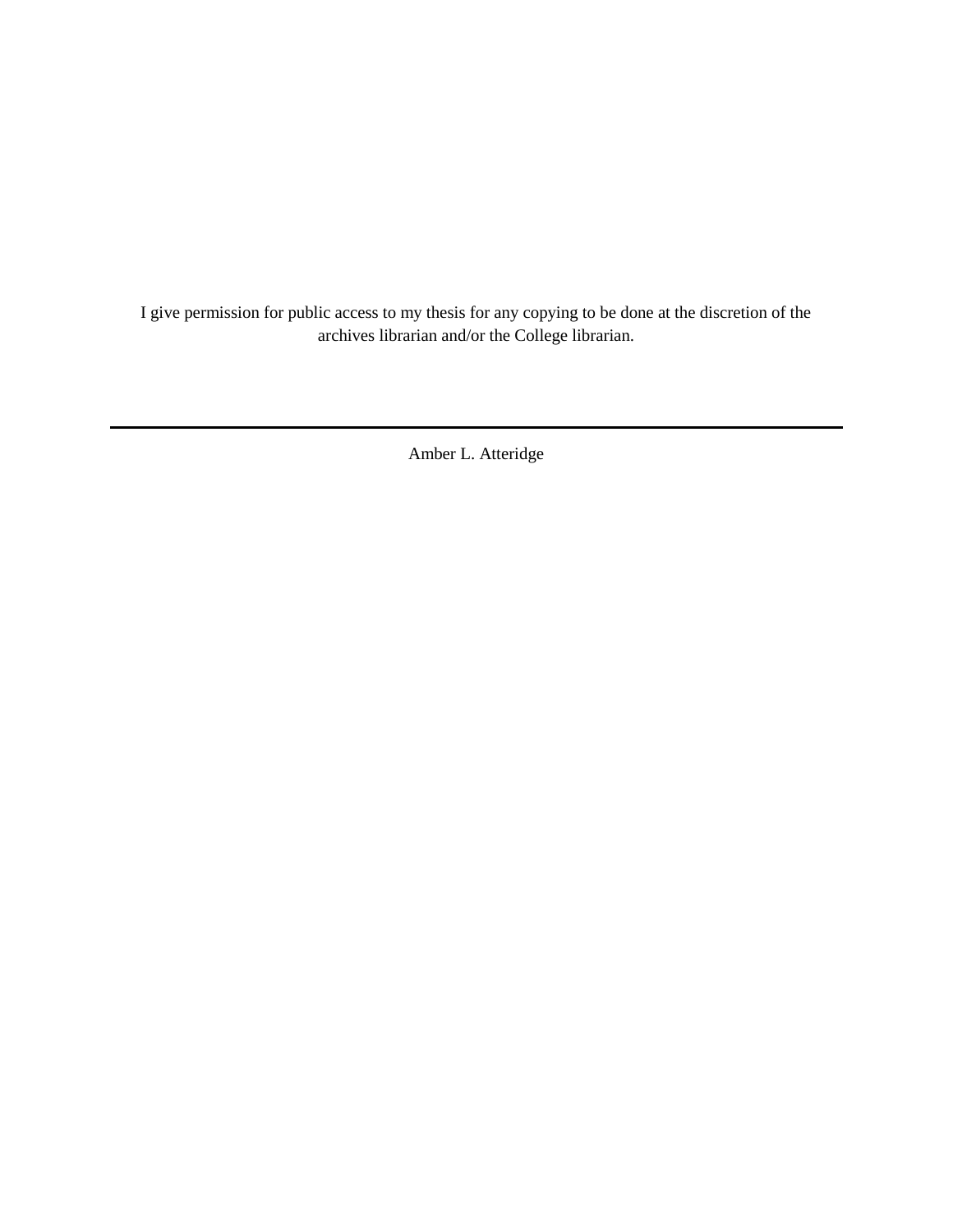# Escaping the "King's Dilemma":

A Comparative Study of the Moroccan and Jordanian Monarchies

> **Amber Atteridge Class of 2012 Advisor: Sohail Hashmi**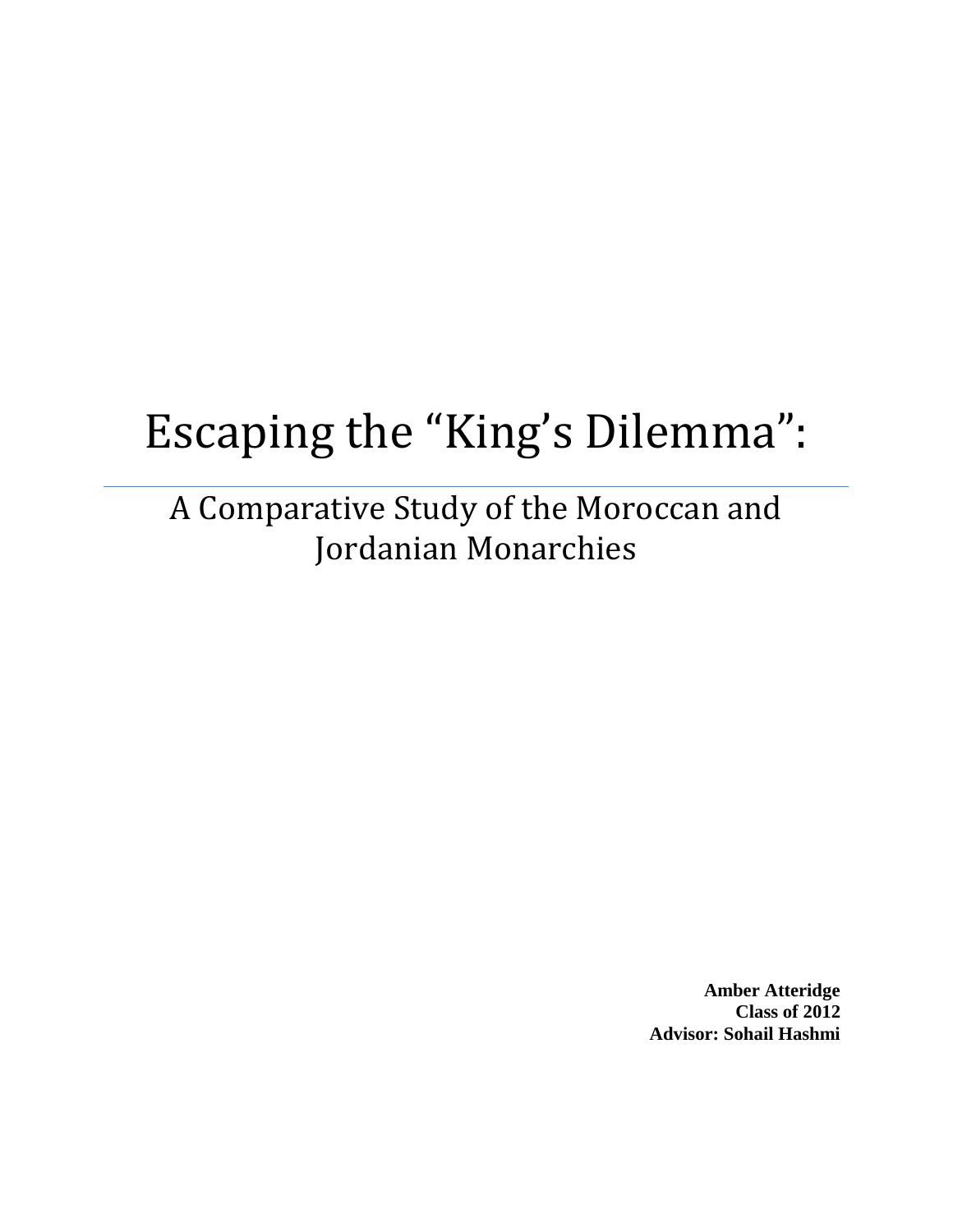# **Acknowledgements**

I would like to thank my family and friends who supported me while I was writing my thesis. I'd also like to thank my advisors Sohail Hashmi and Nadya Sbaiti for their assistance and insight.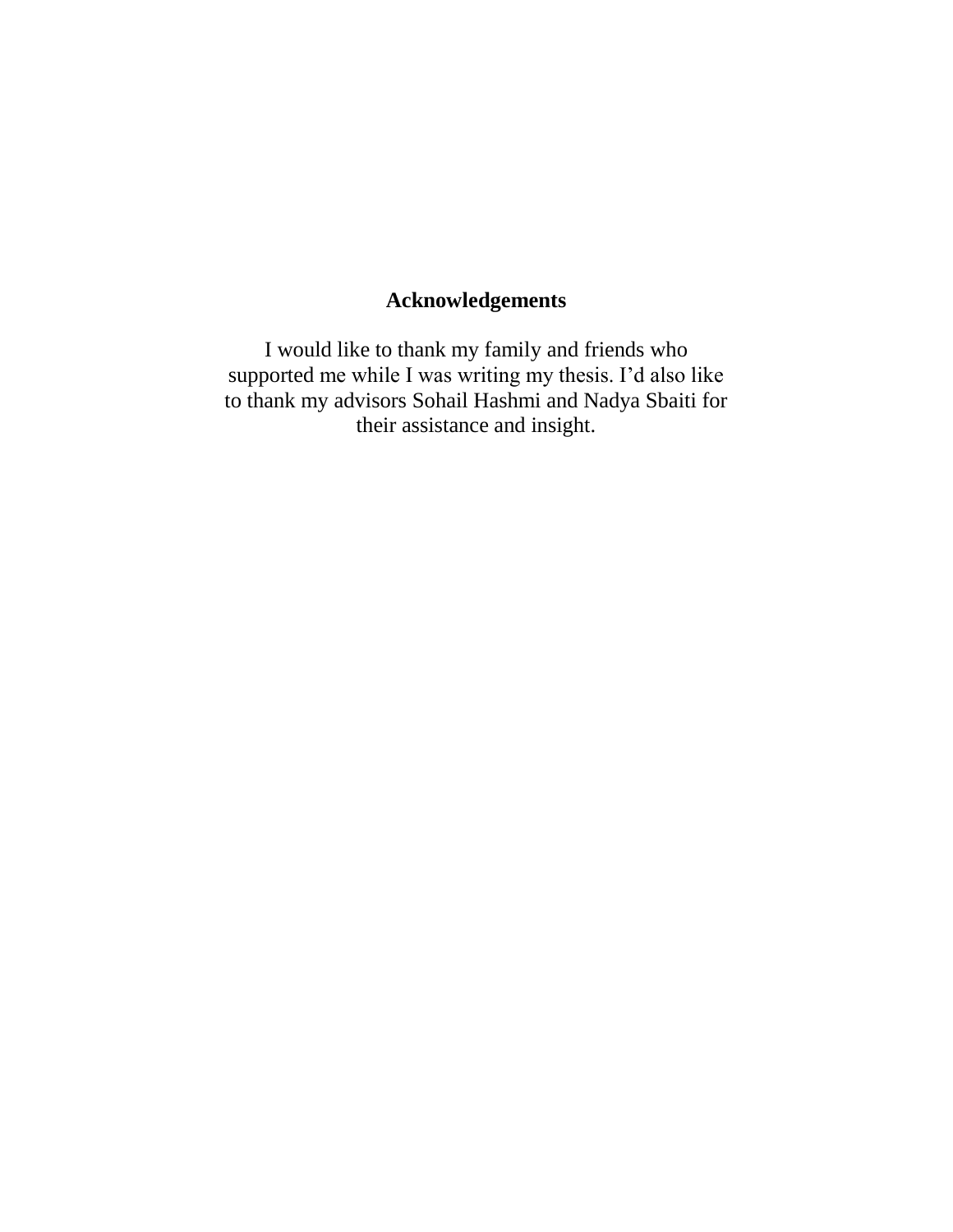# **Table of Contents**

**Introduction/ 1** Theoretical Framework Methodology Sources **Chapter I: History of the Moroccan & Jordanian Monarchies/ 14 Chapter II: Utilizing the Political System/ 54** Structures of Government Constitution The Use of Scapegoats and Repression Conclusion **Chapter III: Civil Society/ 78** Media Opposition Movements NGOs Maintaining a Supportive Base Conclusion **Chapter IV: The Monarch as a National Symbol/ 97** The Role of Religion in Maintaining Royal Legitimacy Nationalism Conclusion **Chapter V: "Arab Spring"/ 115 Conclusion/ 124 Appendixes/ 128 Work Cited/ 132**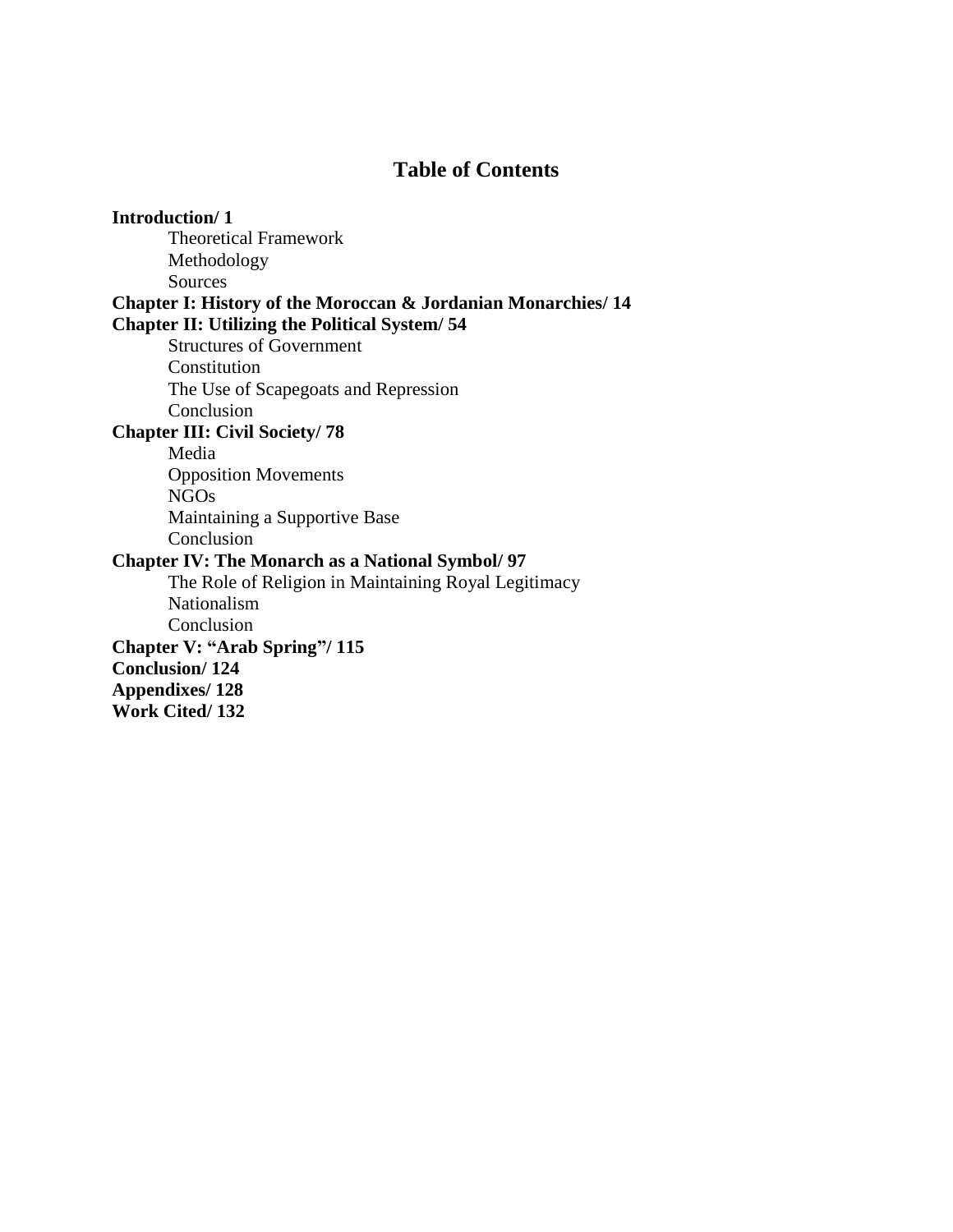## **Introduction**

Across the globe, the monarchical regime has fallen to coup d'états, revolts, and revolutions, and has been replaced by dictators and democracy. Within the Middle East and North Africa, eight countries have political systems that fall under the definition of a monarchy. Two of these countries are Jordan and Morocco. Both the Jordanian and Moroccan monarchies have managed to survive and retain their power while other monarchies in the greater Middle East have failed. The Jordanian and Moroccan monarchies survived Nasserism and Ba'thism, Arab nationalism and Islamist movements. There is something about these states and their systems of monarchy that has allowed these particular political structures to survive. While these two governments do differ sometimes, the common structural and political elements of the Jordanian and Moroccan governments have created stable monarchies. The monarchs from these two countries have survived through trials and tribulations with a large majority of their power intact.

The monarchies of Jordan and Morocco have used similar tactics in order to maintain their power. The very existence of both modern states is intertwined with the existence of the monarchy. They use a combination of nationalism, fear, religion, and the very political systems they created in order to maintain a supportive base and keep themselves in power. The delicate balance game they play between giving their people the illusion of power while maintaining their own requires a great deal of political savvy by the monarchs and yet for the last 60 years, they have been successful.

Samuel Huntington presented the "king's dilemma" in *Political Order in Changing Societies* which describes the un-sustainability of absolute monarchies in the face of modernization. However, both the Jordanian and the Moroccan monarchies have maintained their power by making the monarchy essential to the state. The Jordanian and Moroccan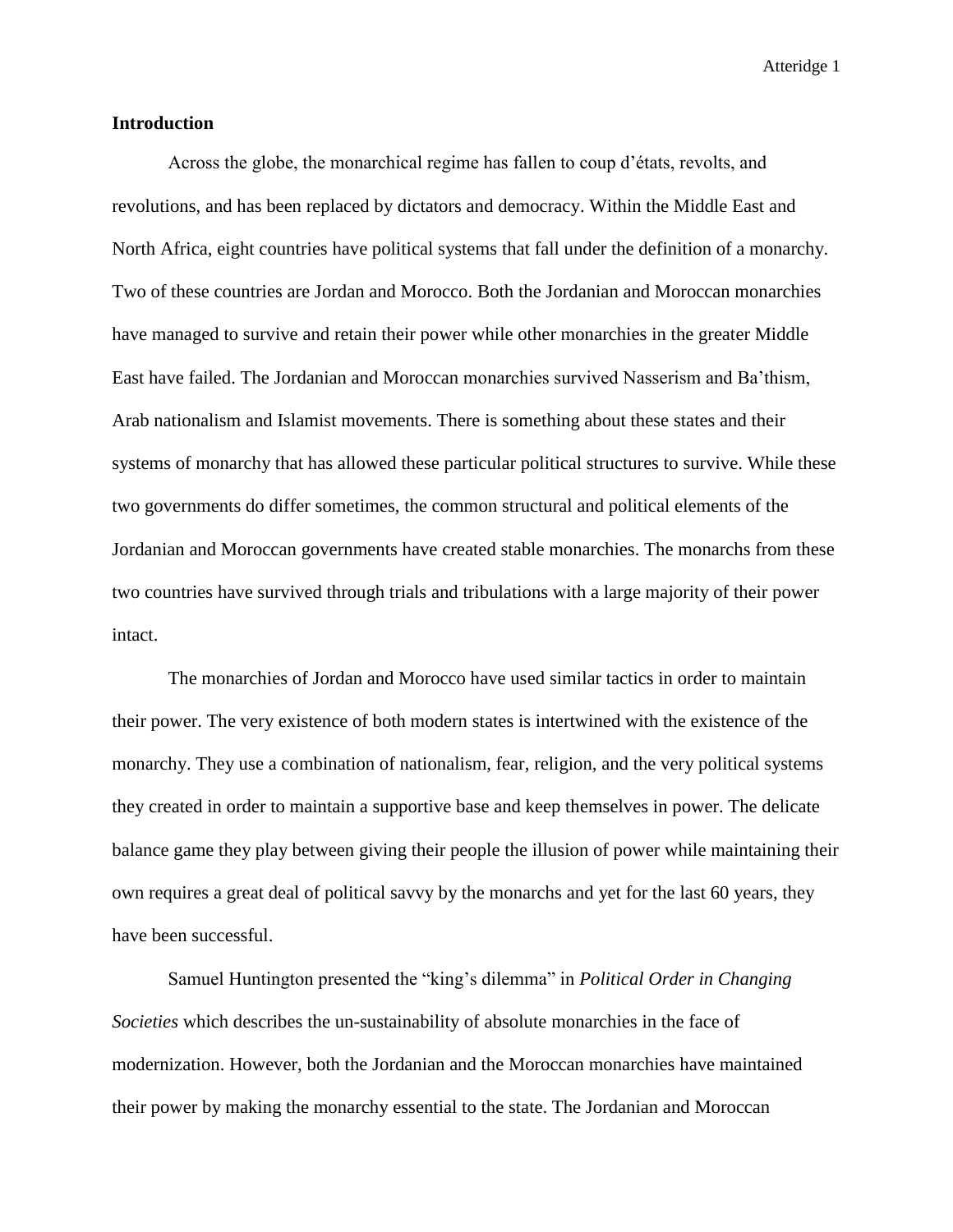monarchies maintain the equilibrium in the political systems of both states. In addition, they have specific powers legally granted to them which are necessary in making the political system run smoothly. The monarchies are at the center of both Jordanian and Moroccan identities. The monarchy is presented as the very foundation of the state to their citizens. While the monarchy is presented as vital to the existence of the state, the kings manage the political system in order to subdue any and all dissidents. The kings of Jordan and Morocco utilize any means necessary in order to maintain their political and social power.

#### *Theoretical Framework and Methodology*

From a plethora of monarchies that exist in the Middle East and North Africa, I chose the Sharifian Kingdom of Morocco and the Hashemite Kingdom of Jordan as the focus of my paper for multiple reasons. First, they both claim part of their legitimacy through tracing their heritage to the Prophet Muhammad. While Saudi Arabia has a strong religious component to its monarchy, it does not claim to share blood with the Prophet. This religious component is critical to the Moroccan and Jordanian monarchies and will be explored later. Furthermore, these two countries have survived many uprisings in the Middle East which has encouraged my belief in the states' ability to remain stable. These two countries are also similar in their lack of independent wealth. Both countries receive money from the United States, unlike Saudi Arabia which has oil reserves to finance its country. This aid forces the monarchs to maintain their delicate balance game between a façade of democracy and maintaining absolute power. There is also an abundance of literature on both of these states; their modern history is well documented. This was fundamental when selecting countries for this paper, due to the fact that a majority of my research is based on secondary resources. And finally, I chose only these two countries for a pragmatic reason. It would take a series of volumes to compare all of the monarchies in the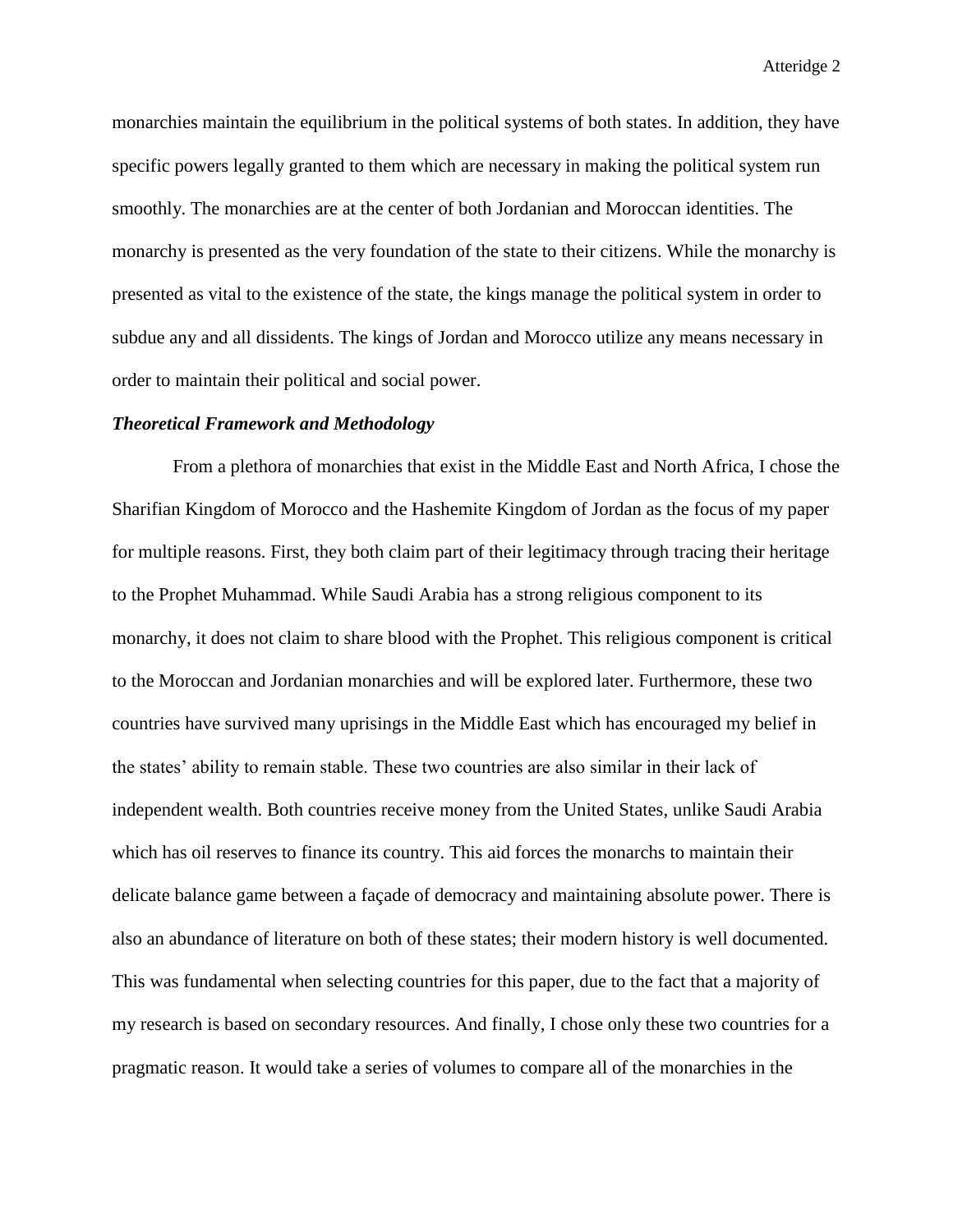Middle East and North Africa yet it would not yield satisfying results. There are too many variables when one starts to compare eight governments. It would be impossible to cohesively and coherently delve into all of the Middle Eastern monarchies. The Moroccan and Jordanian governments share enough similarities that the data extracted from this comparison will yield valuable insight into their ability to maintain power. Realistically, gaining insight into this phenomenon required that I limit my scope to these two countries.

# *The "King's Dilemma"*

l

The modernization process in the Middle East is like a game tug-of-war. As some modernization policies are pushed on society, other parts of society push back. The implementation of this phenomenon, both internally and externally, is based on the belief that societies have evolutionary stages which lead to more powerful and civilized states. "According to this each society would evolve inexorably from barbarism to even greater levels of development and civilization. The more modern states would be wealthier and more powerful, and their citizens freer and having higher standards of living."<sup>1</sup> As European states developed the three dimensions of modernization: technological, organizational, and attitudinal<sup>2</sup>, they gained the ability to overpower the Middle East. The weakening of the Middle East and North Africa was seen as a result of not modernizing their state both internally and externally. Modernization was both implemented by the state and forced on the state by imperialist nations. It became an unstoppable force within society. Even as internal groups pushed back, they were integrated into the modern system; their reactions were part of modernization because they were a response to modernization. While the modernization process was started in the early  $19<sup>th</sup>$  century, a fundament shift occurred after World War I and the collapse of the Ottoman Empire. It was at

<sup>&</sup>lt;sup>1</sup> "Modernization," *Reference.com*, http://www.reference.com/browse/modernization?s=t.

<sup>2</sup> James A. Bill and Robert L. Hardgrave Jr., *Comparative Politics: A Quest for Theory* (Lanham: University Press of America, 1981), 63.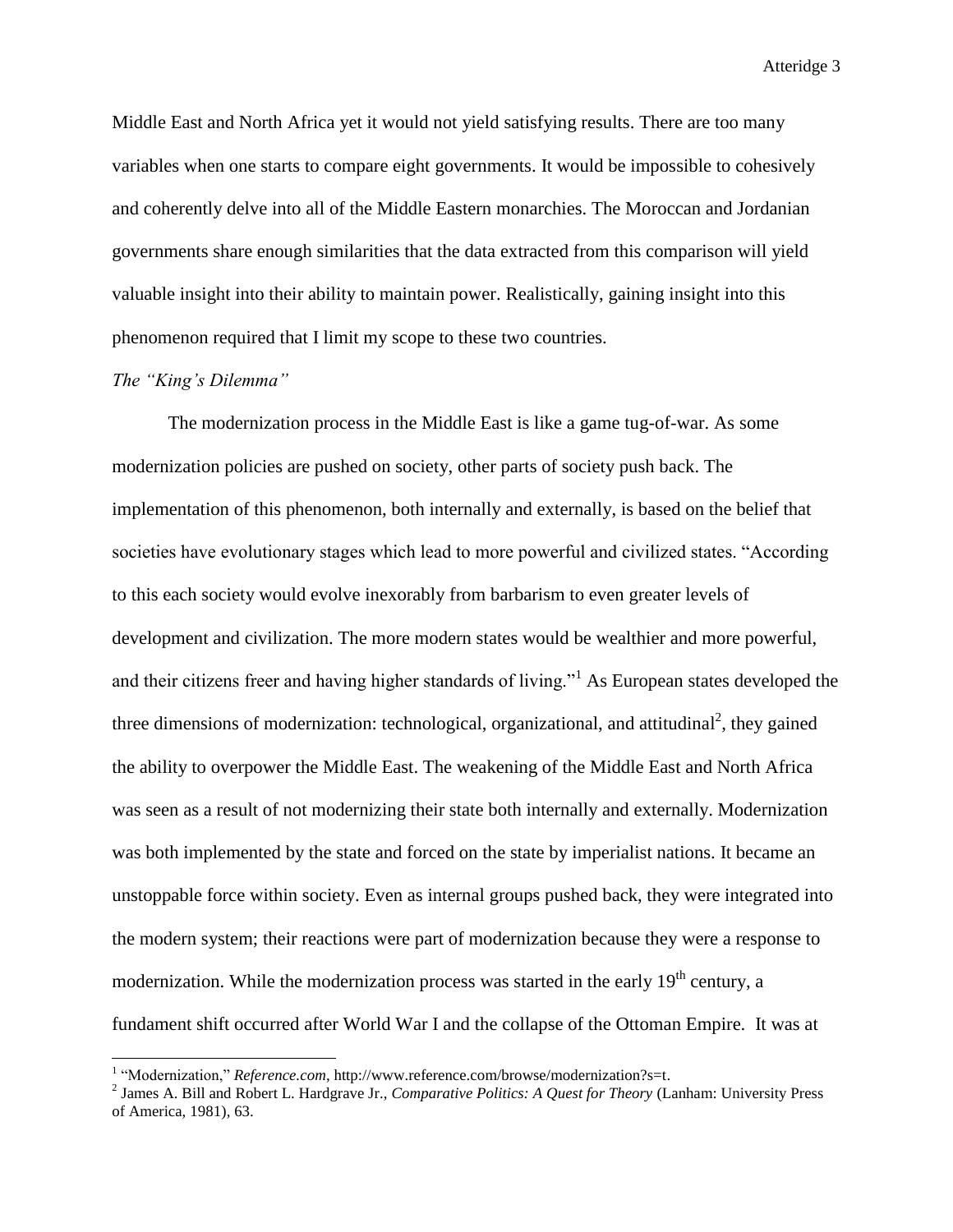this point that imperial powers forced modernization changes in the Middle East versus previously where modernization was managed by the state (i.e. the Ottomans). The Sykes-Picot Agreement between France and the United Kingdom divided the Middle East into colonies; this imperialist agenda increased the speed of modernization while at the same time created a strong distaste for the Western imperialist powers. While many railed against imitating the West, once these concepts were introduced, there was no way to turn back: the local economies had become entangled with the global market, imperialist powers forced the implementation of European institutions, and the nation-states of the Middle East and North Africa were swept up in the possibilities of regaining their political power through modernization. Even today it continues to push forward.

To address the issue of modernization in traditional societies, Samuel Huntington developed a theory he called the "king's dilemma" in his book *Political Order in Changing Societies*. This theory discusses whether or not a monarch can create modern and liberal reform while still maintaining his power. Huntington proposed that the monarch could either "attempt to maintain his authority by continuing to modernize but intensify the repression necessary to keep... control<sup>33</sup> or transform his monarchy into a constitutional monarchy where "the king" reigns but does not rule."<sup>4</sup> This paper discusses the possibility that the Jordanian and Moroccan monarchies have found another way.

Modernization created a lot of demands on the state. In order to manage these demands it was necessary for the state to increase its capacity. This created both positive and negative political developments within the states. Some governments overbuilt their capacity and became dictatorships such as in Libya, while others could not keep up with demand and the government

<sup>3</sup> Samuel. Huntington, *Political Order in Changing Societies* (New Haven: Yale University Press, 1968), 188.

<sup>4</sup> Huntington, *Political Order*, 177.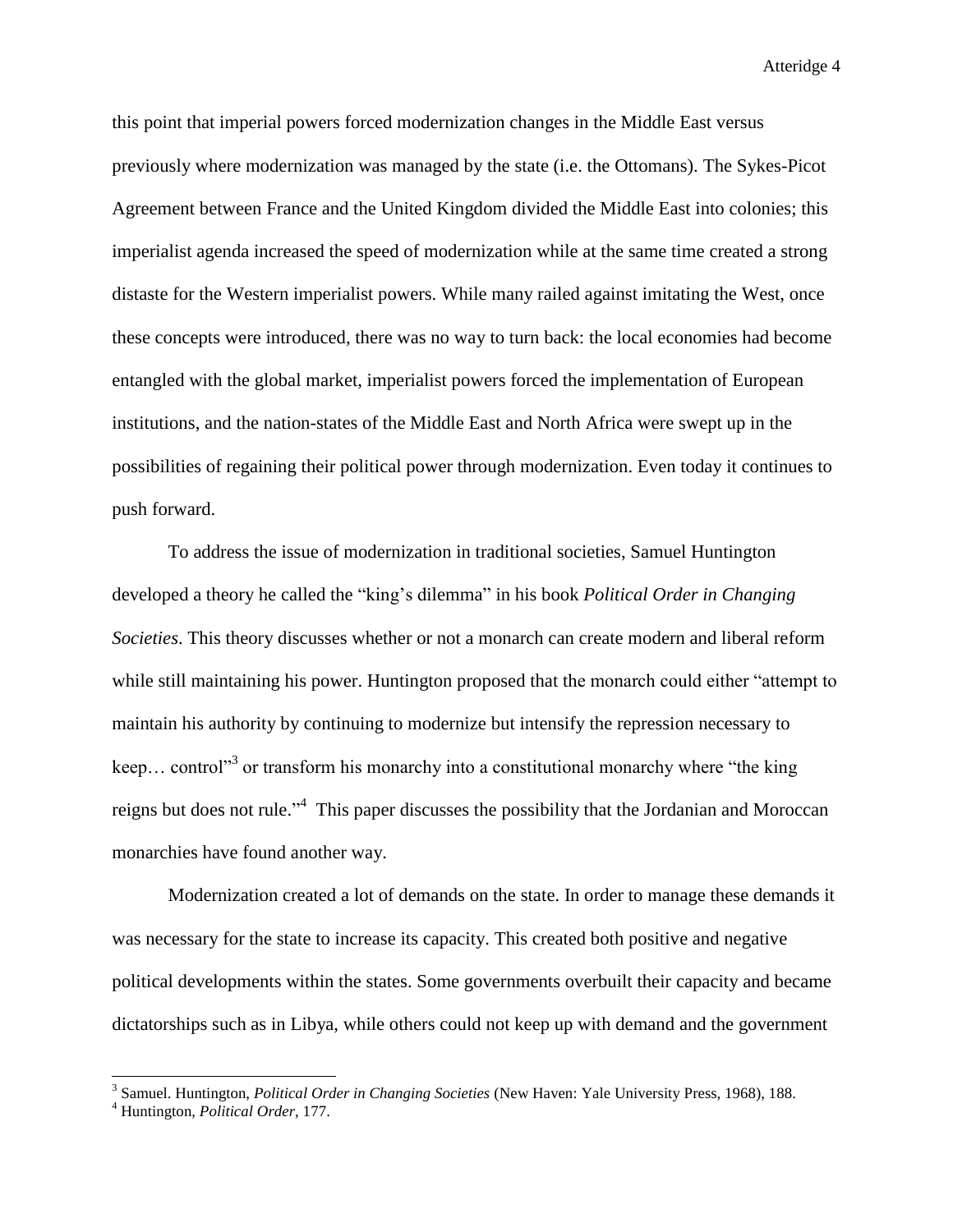gave way to anarchy such as in Afghanistan. It is necessary for governments to maintain a balance between demand and capacity in order to keep the state stable.<sup>5</sup> There also came new ideas about the relationship between the government and the people. Before, the people served their government and expected little in return however, with the influx of Western philosophy and ideals, the general populace wanted their government to respond to their needs and be accountable to the public. With modernization, there comes "at the psychological level, …a fundamental shift in values, attitudes, and expectations."<sup>6</sup> People started to realize that they have power and are able to implement change. Due to this shift in society, leaders either had to concede some power to the people or use harsh force to scare the masses into submission. The second, more often than not, led to an overthrow of the dictatorship when the people of the state realize they have nothing left to lose and start a revolt, such as was just seen in both Tunisia and Egypt during the "Arab Spring"<sup>7</sup>. The heads of states needed to limit their own power and work with state institutions in order to maintain legitimacy. At the same time, they needed to expand their power so that institutions can acquire the scope needed to confront the modernization process. This paradox becomes the "king's dilemma".

The "king's dilemma" as stated by Samuel Huntington makes the king a victim of his own politics in the battle of success vs. survival. Huntington saw little success for these monarchies never the less they still exist decades later. If modernization cannot be stopped, then the monarchy of a state has few options available. He can use repression, the first option given by Huntington. This will lead to an increase in enemies and a heavy dependency on the military. The other option is for the monarchy to transform his monarchy into a constitutional monarchy

<sup>5</sup> Bill and Hardgrave, *Comparative Politics*, 80, figure 3.

<sup>6</sup> Huntington, *Political Order*, 32.

 $<sup>7</sup>$  This will refer to a time period in the Middle East and North Africa in which the citizens in these countries are</sup> protesting against their governments. It covers from January 2011 until present time. The term should not discount the fact that the Middle East is a rich area teaming with political philosophies and these revolts did not appear out of nowhere.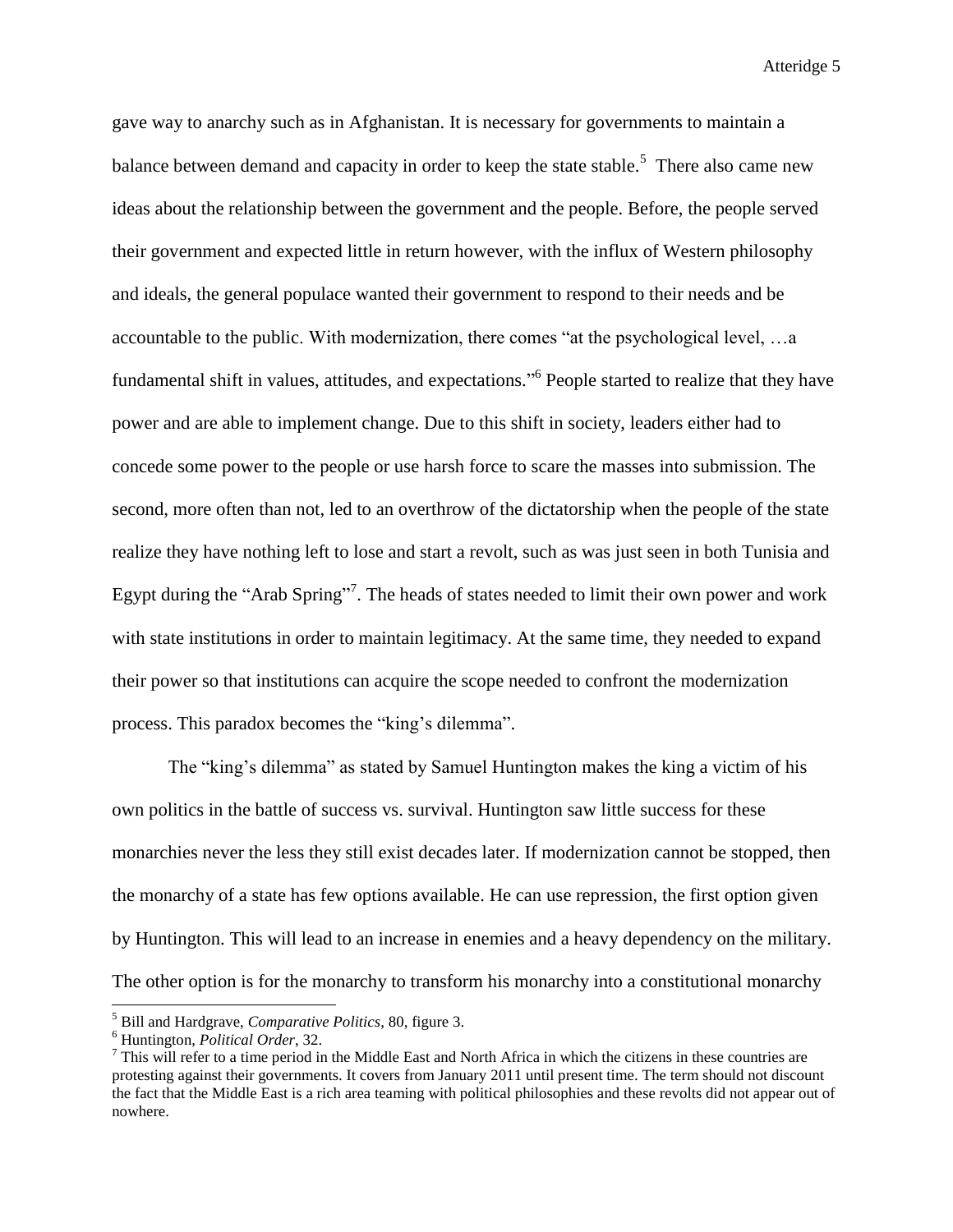where the king's power is severely limited. While Huntington in 1968 felt "the future of existing monarchies [was] bleak,"<sup>8</sup> the monarchies of Morocco and Jordan have successfully retained their power. Huntington stated that "some existing societies with traditional monarchies, however, may be too backward for even revolution. Whichever course they take, what does seem certain is that existing monarchies will lose some or all of whatever capability they have developed,"<sup>9</sup> yet these two case studies have opened alternatives to this theory. Neither the monarchy of Morocco nor Jordan has succumbed to Huntington's predictions. These two governments utilize the façade of constitutionalism in order to legitimize their governments while preserving their authority. These states have maintained a delicate balance of sustaining the power of the monarchy while still creating liberal reform to appease the people. A monarch must carefully walk this line in order to maintain his position, for if he slips he will either become a figure head, such as Queen Elizabeth II of England, or end up deposed or banished from his country, such as King Farouk I of Egypt.

The modernization of the West has taken centuries and now countries in the Middle East who wish to follow in their footsteps, are doing so at a much faster rate. The Middle East tried to take the fast track in modernizing which has placed an enormous amount of demand on the state, the only institution with enough power create reform and alleviate difficulties. How does a monarch continue to modernize while maintaining most if not all of his power? Both the Moroccan and Jordanian monarchies have so far succeeded in this endeavor. The manner in which they have escaped this paradox will be the focal point of the remaining chapters.

*Defining Terms*

<sup>8</sup> Huntington, *Political Order*, 191.

<sup>9</sup> Huntington, *Political Order*, 191.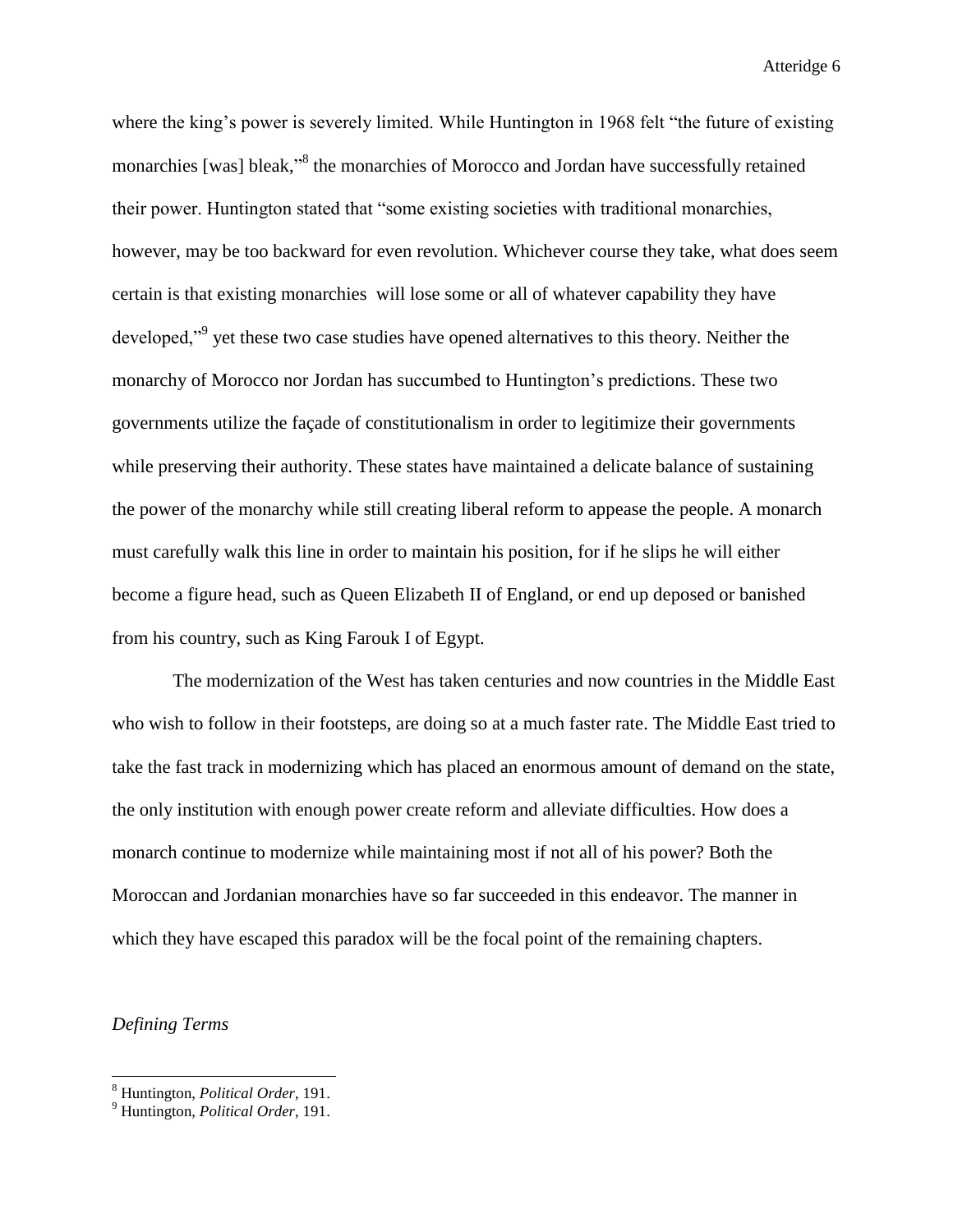A monarchy in the context of this paper is a government rule by one authority. This king or monarch has absolute authority and the decision making power. Though the monarch's moves may need to be slightly tempered so that he doesn't exile his base and while it may be wise to keep his general population happy, he is not hindered from making any decision he desires; he has absolute power and authority. This use of monarchy will also refer to hereditary monarchies in which the power is passed through the bloodline to the heir chosen by the king. While both the Jordanian and Moroccan monarchies are classified as constitutional monarchies,  $^{10}$  which are defined as a monarchy whose powers are limited by a written constitution, they will be referred to as monarchies.

The word nation will refer to a people and their shared cultural and historical perspective. As Benedict Anderson said "it is an imagined political community… because the members of even the smallest nation will never know their fellow members, meet them, or even hear of them, yet in the minds of each lives the image of their communion."<sup>11</sup> A nation has no physical boundary but is generally limited to an area because a nation is created with a cultural and historical record that allows for homogeneity within its self defined boundaries. If there is a need to distinguish between the groups within a state with regards to a historical perspective, then that will be indicated.

A regime is defined as the form of the government, i.e. the Moroccan regime is currently a monarchy. Government is used to refer to the top ranks that run the country such as the Mohammed VI or Abdullah II government. This term will refer to those with decision making power and will include cabinet ministers. Government will also be used to refer to the machine

<sup>10</sup> *CIA World Factbook*, https://www.cia.gov/library/publications/the-world-factbook/index.html.

<sup>&</sup>lt;sup>11</sup> Benedict Anderson, *Imagined Communities* (London: Verso, 2006), 6.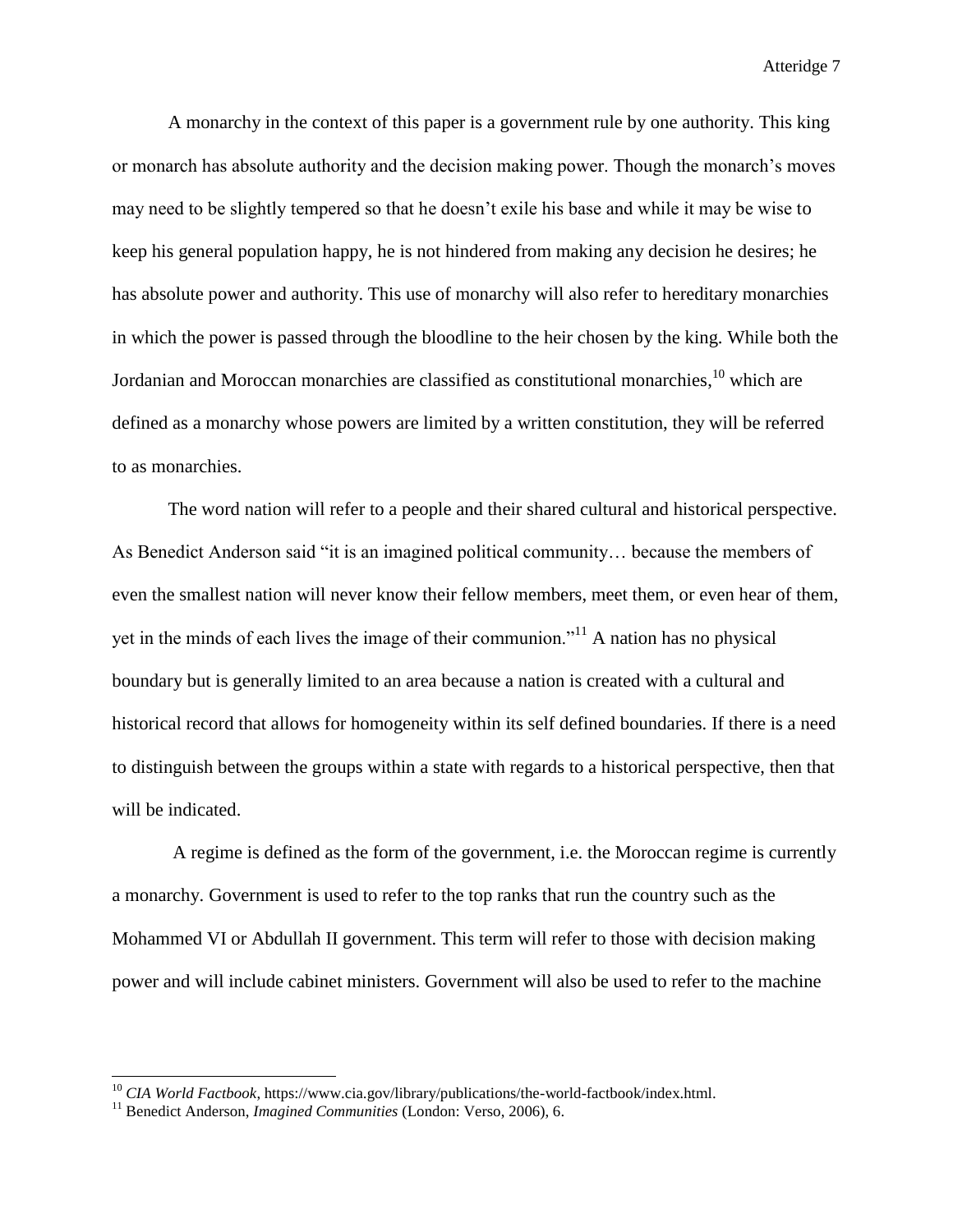of the monarchy, i.e. structures of the government or branches of government such are the judicial, executive, and legislative branches of the United States' government.

The state is defined using the traditional Weberian definition: "a state is a human community that (successfully) claims the monopoly of the legitimate use of physical force within a given territory... the state is considered the sole source of the 'right' use of violence."<sup>12</sup> Hopefully by laying out these definitions, the following arguments and information will be understood as clearly as possible.

# *Sources*

l

The main source of my theoretical framework was based on the theory of the "king's dilemma" discussed in Samuel Huntington's *Political Order in Changing Societies*. While the text in and of itself is intriguing, his vision for the future of monarchies is limited. The longevity of the Jordanian and Moroccan monarchies has shown that monarchies do not necessarily end in failure. The lack of alternatives presented by Huntington has inspired this paper and assisted in structuring my research.

A majority of my primary sources are newspaper articles or documents written by the Jordanian and Moroccan governments. These were English sources. The information that I gathered from the government is heavily biased towards the monarchy and was written for a Western audience. It highlighted the progression towards democracy and the public loyalty to the king. This image is promoted to assure the West that this nice, friendly monarchy cares about the moral code the West enforces, and it gives both Jordan and Morocco more leeway in the international sphere. Some of the information presented is skewed for the Western public so that they will not object to aiding these monarchies. The information is none the less vital when

<sup>&</sup>lt;sup>12</sup> Max Weber, "The State–Weber's definition, the role of legitimacy & Iraq," Weblog, entry posted December 23, 2007, http://jdasovic.com/2007/12/23/the-state-webers-definition-the-role-of-legitimacy-iraq/.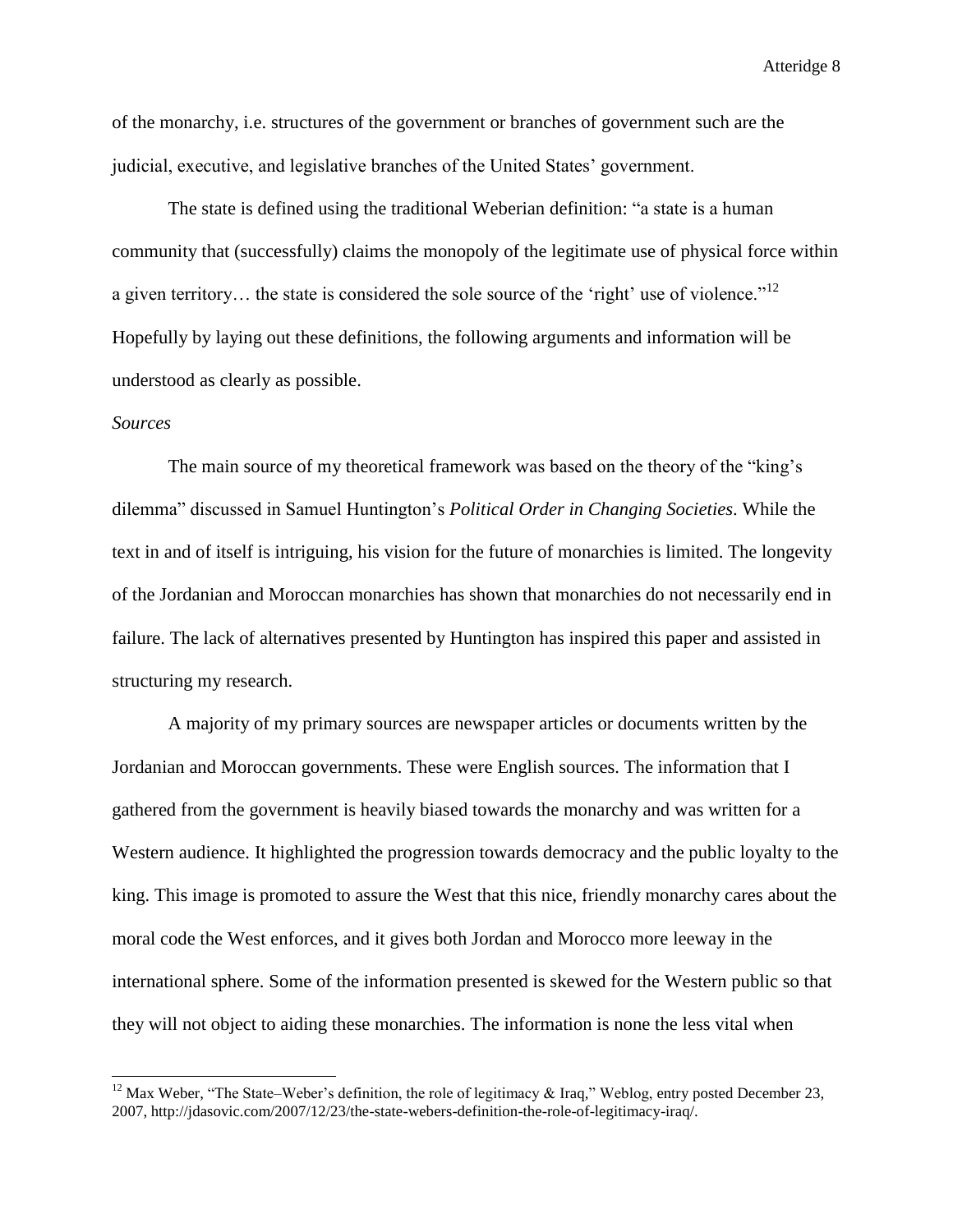looking at the monarchy. Information being presented to a Western audience would highlight the morals that the West believes in and promotes while an article presented to an Islamic audience would highlight Islamic morals and ideals. The Western desire for a pro-democracy nation explains why there are attempts to appear democratic without actually reducing the power of the monarchy. The flowery rhetoric of the monarchy gives insight into what the monarchy believes it is and why it acts in certain ways.

While I tend to give newspaper articles more credit for their information, I also recognize that newspapers, depending on their location, must temper their articles. For example, Al-Jazeera is a great source for immediate information about the Middle East. It is generally accurate however, Al-Jazeera is based in Qatar and is not allowed to publish articles that might badly reflect Qatar or its government. Newspapers are also restricted by monetary funds. It is expensive to have reporters across the world and information is often shared between news corporations. However, I'm was unable to visit these countries and newspaper articles were the most accurate way to get reliable and up-to-date information about what was occurring in Jordan and Morocco.

In addition to political texts, I also utilized general history texts which offer a chance to examine the events of the country in the political context in which this paper is constructed. While some periods of history are more ambiguous than others, I made sure to cross reference texts. I also recognize the limitations on older texts. For example, two general books I used for background information were *Morocco: a Country Study* and *Jordan: a Country Study* which were printed by the Library of Congress in the 1980s. While the older information was still valuable and useful, it was not effective for analyzing the current context of the monarchy in society. With regards to analytical texts, I first assess the trustworthiness of the text. This comes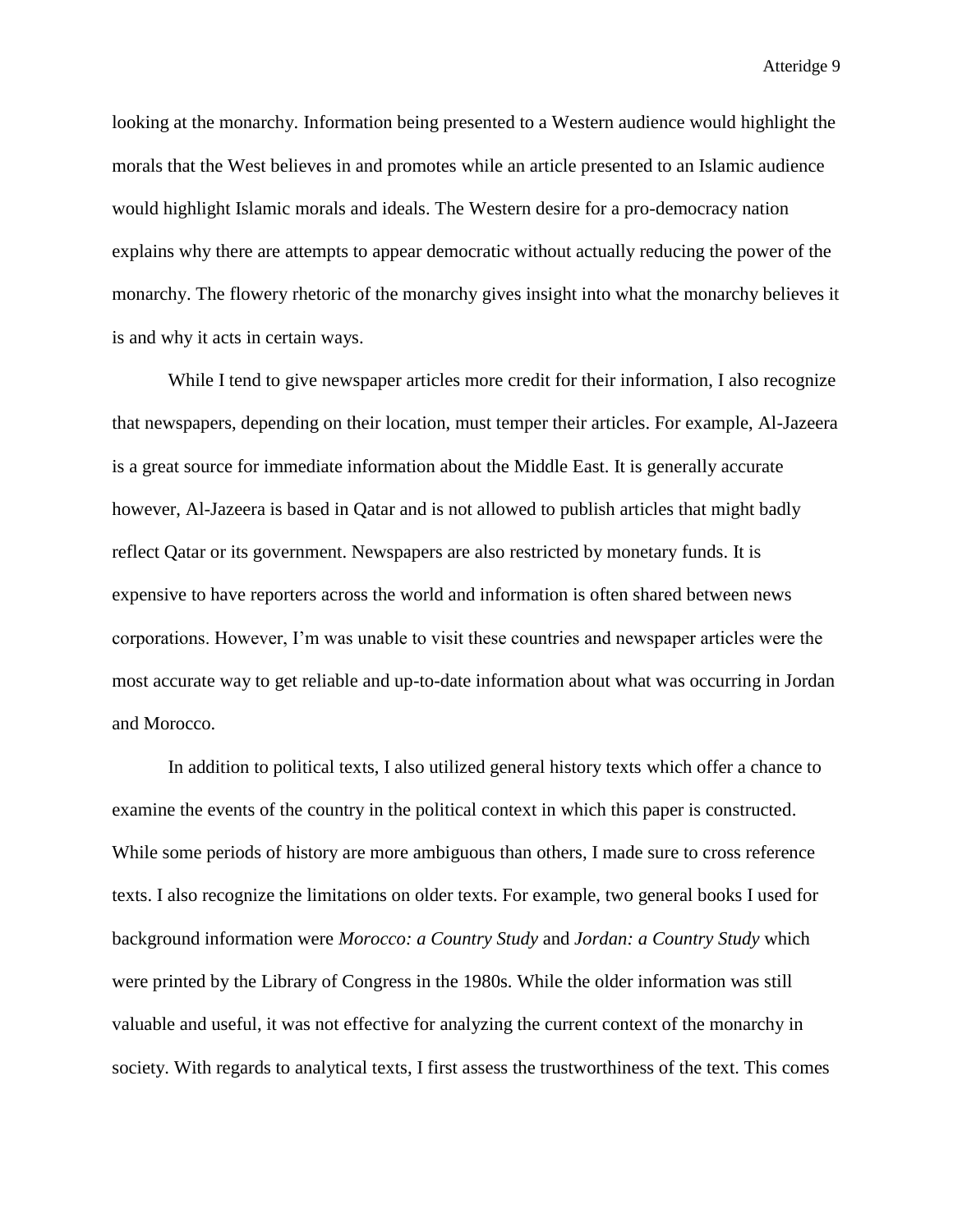from understanding the histories of the nations in order to assess if the events they base their theories on are accurate. I also look at the author's background. For example, I use a source from Gregory White who is a Smith professor. He specializes in the Maghreb. I deemed him trustworthy by his academic credentials and the logic of his arguments based on clear and strong evidence. It is necessary that I utilize the authors experience in the field and in academia and their ability to do more in-depth research to supplement my findings and theory. With such a multifaceted topic, all sources need to be taken with a grain of salt.

#### *Chapter Outline*

Chapter I is a brief history of the Jordanian and Moroccan monarchies. This chapter is meant to give context to the paper and allow the focus to be the modern monarchies of these two states. Chapter II focuses on the political systems of Jordan and Morocco. The monarchies have structured, created, and limited their political system in order to maintain their power. The manner in which they do so, through the constitution and political divisions in their governments, is presented in chapter II. The focus of chapter III is civil society and it's place it creating stability for the monarchy. This includes the freedoms and restrictions placed on the press, NGOs, opposition movements. The monarchy must balance the needs of its people with its own stability and survival. Chapter IV discusses the pivotal role the monarchy plays in the state. The king is not just a political figure but also a religious one. There is a strong nationalistic pride in the monarch as a symbol of the state. Chapter V describes the influence of the Arab revolts that occurred throughout 2011 and how these monarchies maintained their positions. The final section is the conclusion to this thesis. It will show that the monarchies have maintained their stability and power through a multitude of approaches. It also discusses some future difficulties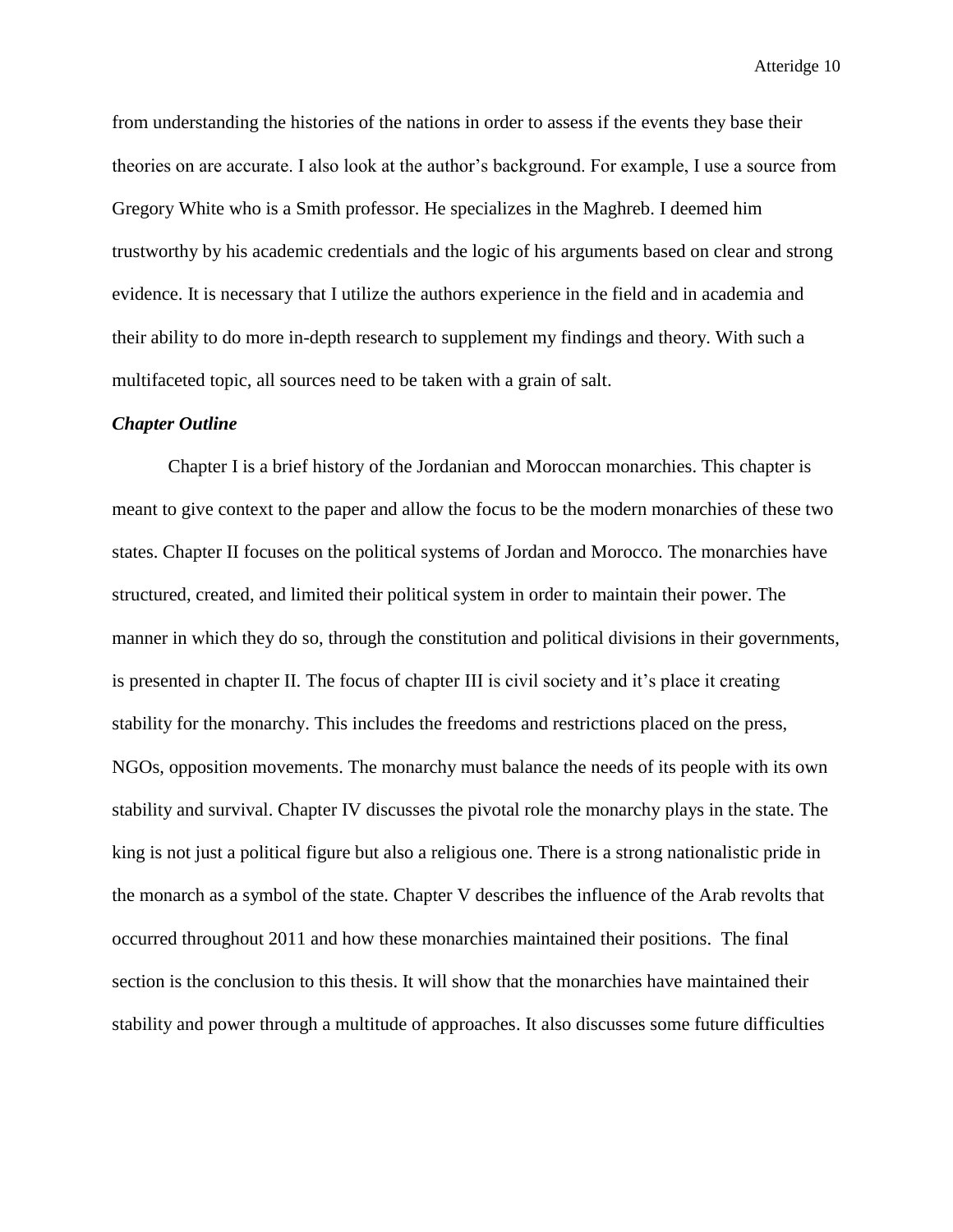the monarchies will have to face. The balancing game these two monarchies play allows them to react quickly to threats against their authority.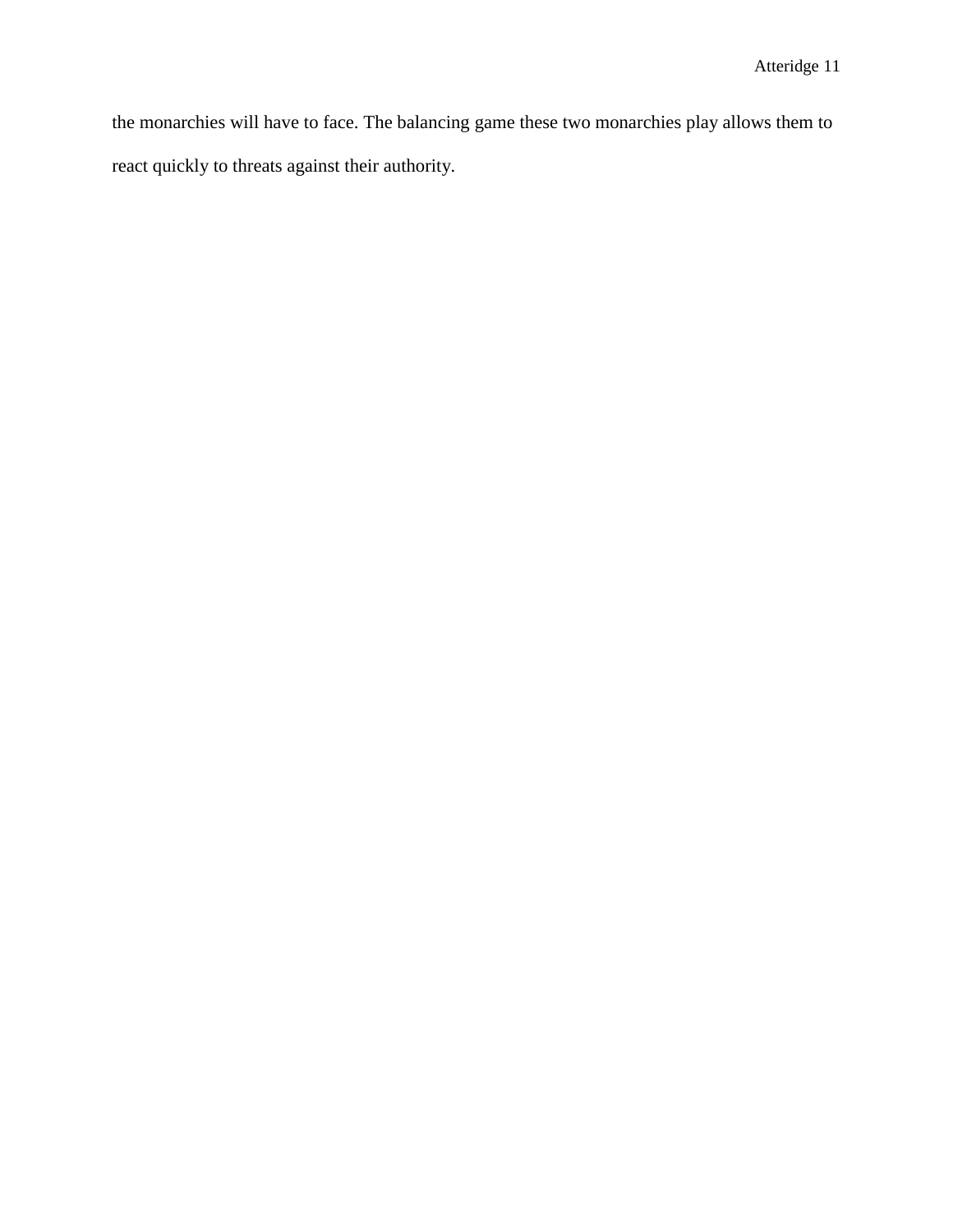# **Chapter I: Histories of the Moroccan and Jordanian Monarchies**

## *History of the Moroccan Monarchy*

The Moroccan monarchy claims a history that is far longer than the history of the Jordanian monarchy. The state is considered one of the world's oldest countries due to its "continuous 1,200-year history as a political entity."<sup>13</sup> This has created a sense of stability and permanency for the monarchy. The monarchy is essential in the identity of the Moroccan state. This is a political maneuver which makes the general population think of the state and the monarchy as one and the same; one cannot exist without the other. Due to this maneuvering, the monarchy gains stability, support, and legitimacy. If the monarchy is removed, the state will cease to exist.

#### *Early History*

The Imazighen were among the first people in the region that is currently known as Morocco. They formed a socio-political system based on kinship. Tribes could be broken into clans that shared a common ancestor; clans in turn consisted of extended families. These tribes eventually established territories in which they enforced their will upon defeated enemies and other weaker tribes under their protection; this created small, turbulent kingdoms.

Islam was introduced into Morocco shortly after the death of the Prophet Muhammad. Islam expanded across North Africa under the second Rashidun Caliph 'Umar. By 710, the first Arab invasion of present day Morocco commenced under the Umayyad Islamic caliphate.<sup>14</sup> The Arab warriors were "fired by their new and militant faith." <sup>15</sup> *Rabats*, or garrisons filled with pious warriors who had renounced the material world, were established across North Africa. Their beliefs led these Muslim warriors across North Africa in order to conquer lands for Islam.

<sup>13</sup> Harold Nelson, ed., *Morocco: a Country Study* (Washington: Library of Congress, 1985), 3.

<sup>14</sup> Nelson, *Morocco*, 9.

<sup>&</sup>lt;sup>15</sup> Mervyn Hiskett, *The Course of Islam in Africa* (Edinburgh: Edinburgh University Press, 1994), 1.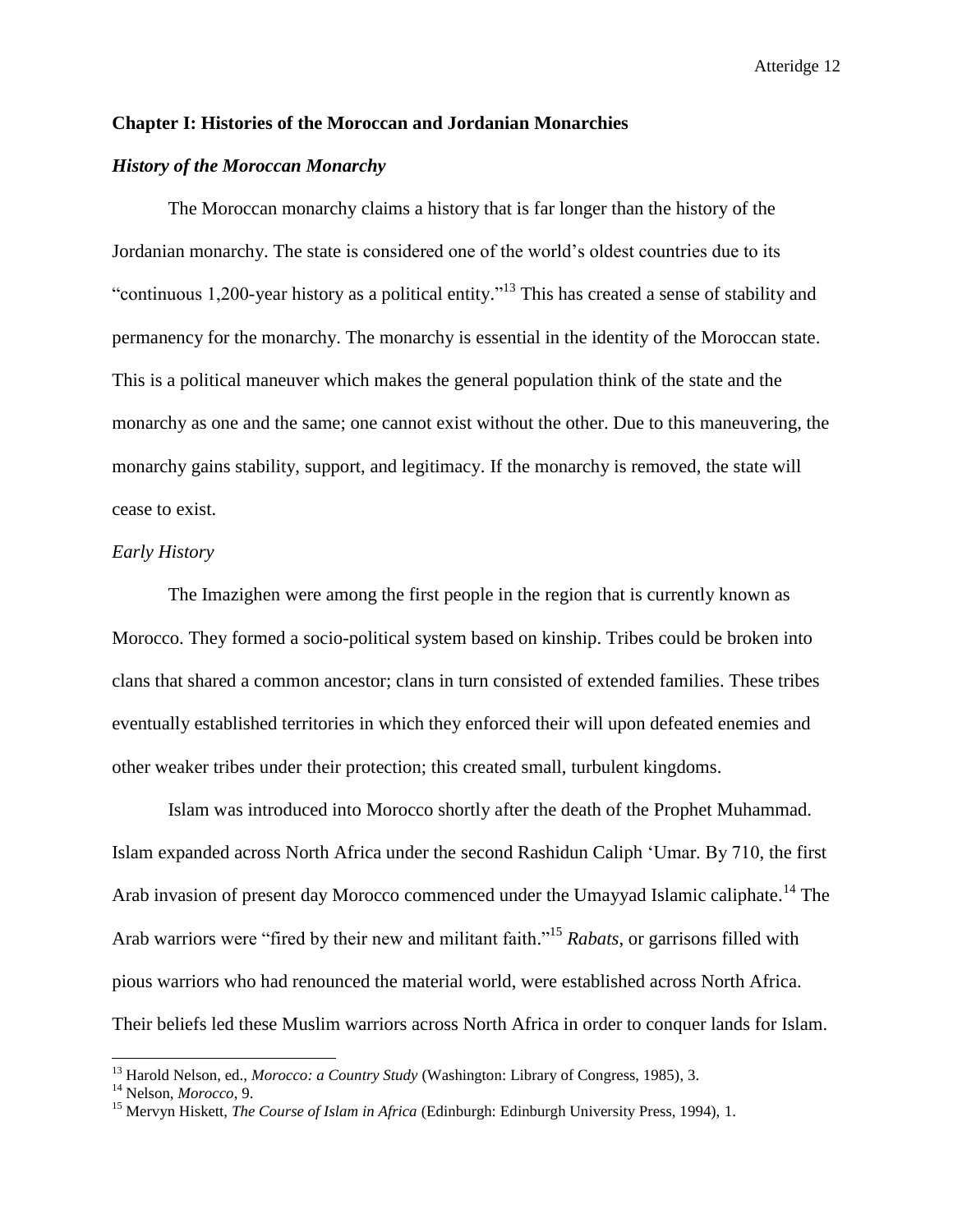It was their duty to expand the *dar al–Islam*. They became missionaries of god, spreading popular Islam through the Moroccan desert.<sup>16</sup> This process was neither simple nor easy. According to the accounts of Ibn Khaldun, it was difficult for the Arabs to get a foothold in Morocco due to the strong *assabiyya*, group feeling, found within the tribes. <sup>17</sup> This was the glue that held them together. And though the Arabs did eventually defeat the Imazighen tribes and force their conversion to Islam, the tribes would rebel against Islam numerous times; "therefore, it has taken the Arabs a long time to establish their dynasty."<sup>18</sup>

For centuries before the European invasion, Imazighen tribes ruled the land. These dynasties had limited scope in territorial power and control. Their power extended from the central tribe in rings; as one moved away from the center, the power of the ruling tribe faded.<sup>19</sup> At the center resided the *makhzen* which is the ruling tribe. They then exerted power onto the *guish* who acted as the enforcers for the *makhzen*; they gathered the taxes due to the ruling clan. The next ring in this power structure was composed of tribes that paid taxes to the *makhzen* and acknowledged the central tribe's rule over their group. The most interesting layer to this system is the last layer which consisted of groups outside of the control of the *makhzen*. This area was known as the *siba*. <sup>20</sup> It was the "wild west" of the Maghreb. Within the Moroccan state, "until 1933 [with colonial imperialism], no effective or outside government exercised authority over the region<sup> $21$ </sup> yet this region continued to remain relatively peaceful and self-governing. In this area, quarrels between tribes were solved by outsiders. When a dispute occurred, a mediator with

<sup>16</sup> J. Spencer Trimingham, "Expansion of Islam," *Islam in Africa* (New York: Van Nostrand- Reinhold Company, 1969), 14.

<sup>17</sup> Ibn Khaldun, *The Muqaddimah: an Introduction to History*, vol 1, trans. Fraz Rosenthal (Princeton: Princeton University Press, 1967), 335.

<sup>18</sup> Ibn Khaldun, *Muqaddimah*, 333.

<sup>19</sup> Ernest Gellner, *Saints of the Atlas* (London: Weiden & Nicolson, 1969), 3.

<sup>20</sup> Gellner, *Saints of the Atlas*, 3.

<sup>21</sup> Gellner, *Saints of the Atlas*, 1.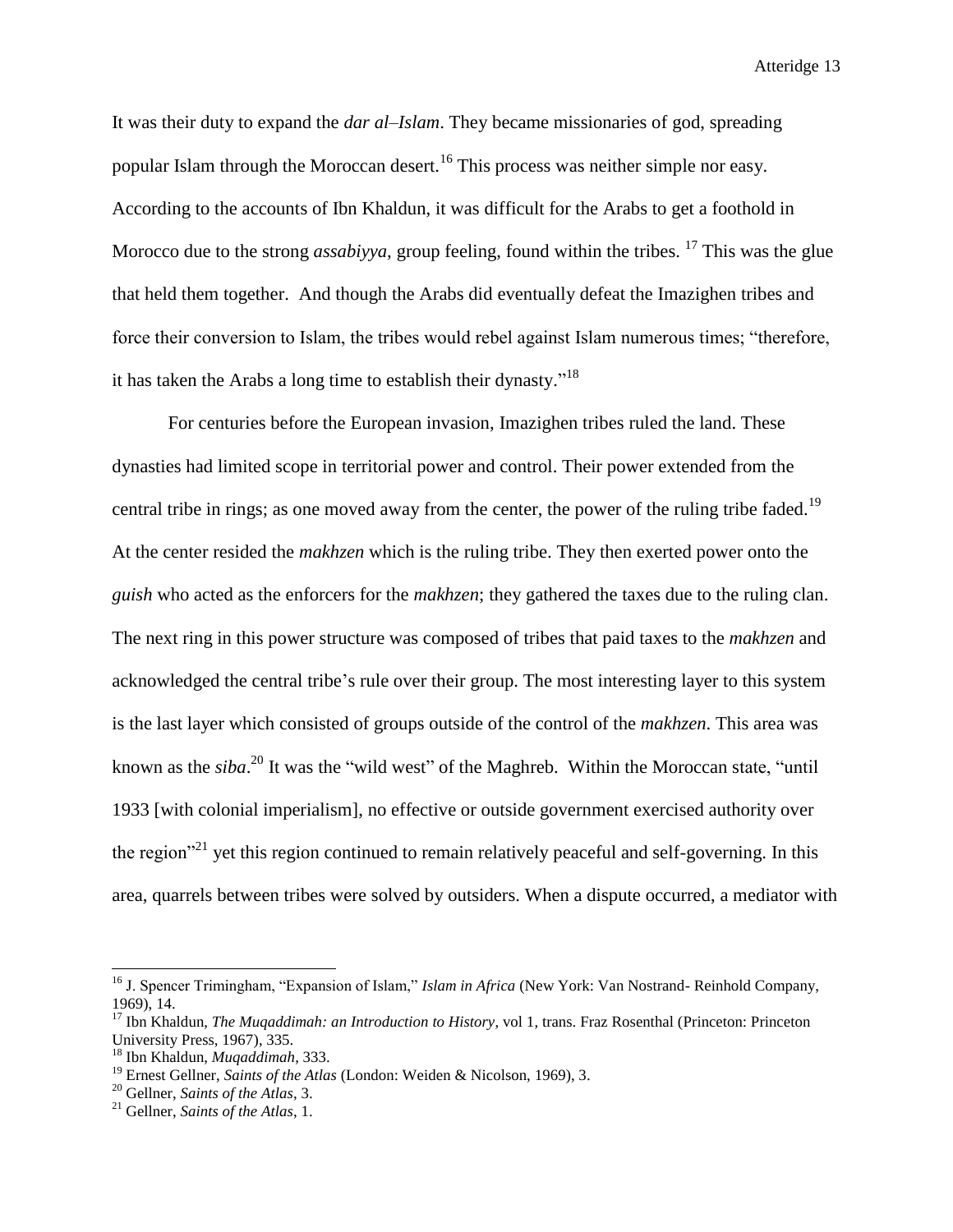no connection to either group was called upon to devise a solution for the group.<sup>22</sup> These men, who were highly trusted by the tribes they assisted, were called *marabout* and were considered descendents from Sufi saints.

The popular Islamic movement of Sufism had strong roots in the Maghreb and with Imazighen tribes in the area. This Islamic group has a strong history with saints, and though it is forbidden to pray to saints, people prayed through saints to Allah and hoped that saints would intercept these prayers and bring them quickly to Allah's ear.<sup>23</sup> *Marabouts*, as decedents of Sufi saints, were then believed to have a stronger connection to Allah through the original saint. The *marabout* could provide *baraka*, or blessings, for the tribes because of their close connection to Allah.<sup>24</sup> This informal system of mediators, which was well followed, was derived from a religious belief in the powers of the *marabout*. <sup>25</sup> This allowed the segementary system of tribes outside of the rule of the *makhzen* to maintain order.<sup>26</sup>

The rise and fall of these small kingdoms developed into a pattern which was observed by Ibn Khaldun in the *Muqaddimah*. It begins with the previous dynasty being conquered by a strong tribe from the desert. The harsh desert living conditions hardened the warriors and created a powerful group. This group stopped their continual migration and chose to settle in one area instead of continuing their nomadic life. By the third generation, this dynasty has weakened due to its sedentary life style. It became vulnerable to attack by stronger desert tribes who invaded the city and established their rule of law. This occurred over and over again, "whenever one tribe

<sup>22</sup> Gellner, *Saints of the Atlas*, 8.

<sup>23</sup> Gellner, *Saints of the Atlas*, 8-9.

<sup>&</sup>lt;sup>24</sup> Peter J. Awn, "Sufism," in vol. 13 *Encyclopedia of Religion*, 2<sup>nd</sup> ed. (Detroit: Macmillan Reference, 2005), 8821.

<sup>25</sup> Gellner, *Saints of the Atlas*, 68.

<sup>26</sup> Gellner, *Saints of the Atlas*, 35 – 52.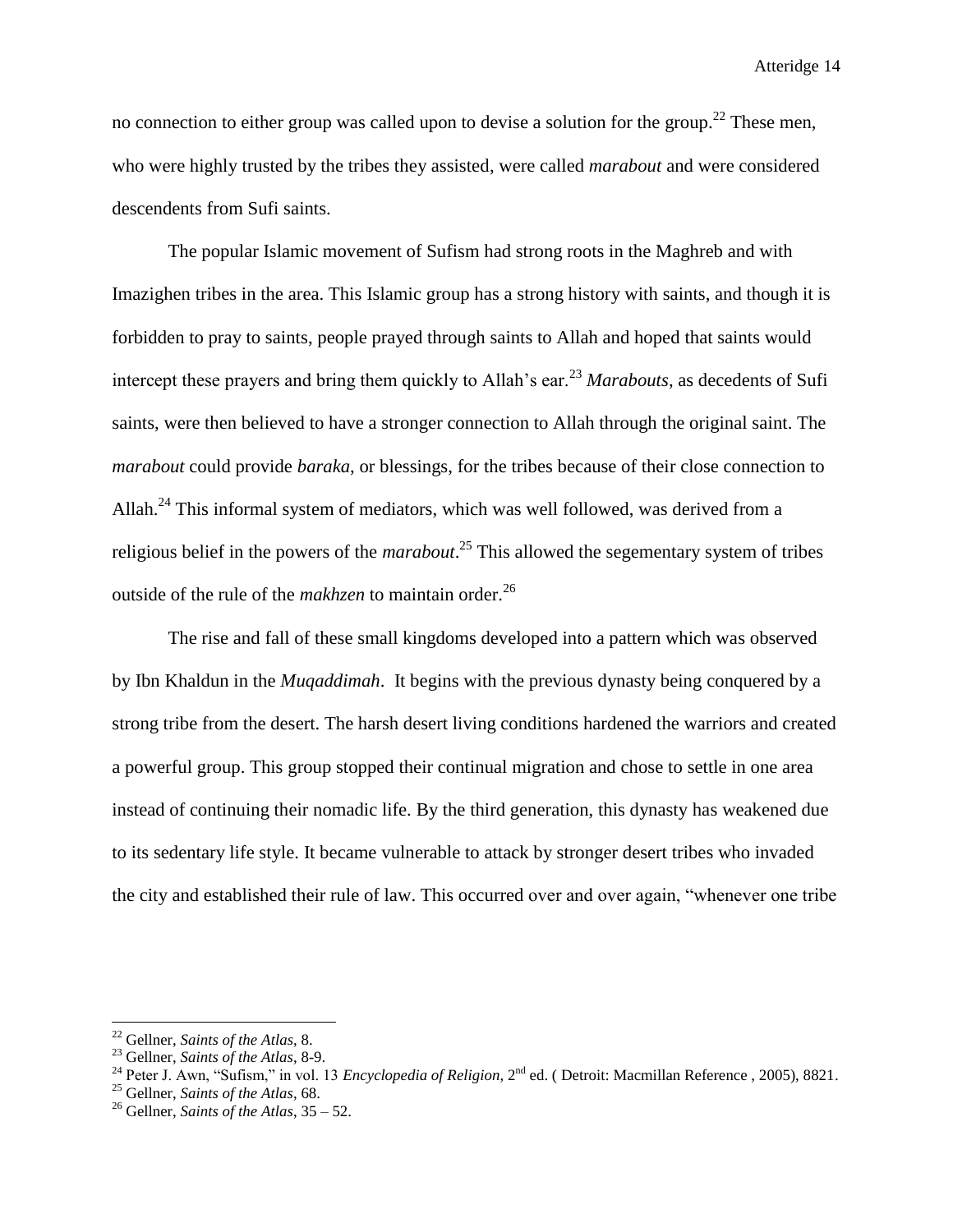[was] destroyed, another [took] its place."<sup>27</sup> This repetitive system has created a history of strength and purity that is associated to life in the *siba*.

Several important dynasties ruled this territory. This includes the Idrissids, the founders of Fez in the 780s, and a multitude of others who established far reaching empires and cities that still exist today.<sup>28</sup> The Alawite dynasty originated in 1666 when Muulay Rashid claimed the title Sultan of Fez after seizing control from the previous dynasty, the Saadis.<sup>29</sup> The current monarchy claims descendence from the Alawite dynasty in order to show its historical ties to the land. The defeat of the Saadi dynasty by the Alawis is a prime example of the tribal system mentioned previously. Muulay Isma'il (r.1672-1727),<sup>30</sup> heir to Muulay Rashid, consolidated his brother's conquests into a kingdom. He also created a bureaucracy and a tax system on trade. Muulay Isma'il amassed a janissary army that was loyal solely to the monarchy.<sup>31</sup> He focused on creating a structural framework for the state. The reign of Muulay Isma'il was followed by a 30 year period of anarchy.<sup>32</sup> Muhammad III (r. 1757- 1790)<sup>33</sup> was the next Alawite successor able to regain control; he focused on national identity and tried to rouse support for the monarchy by claiming legitimacy through religious means.<sup>34</sup> However, increasingly weak successors allowed the colonial powers to establish a foothold in the Maghreb.

# *Colonization of Morocco and the Imperialist Presence*

In the late nineteenth century, European control over Africa expanded. Due to the weakness of its monarchy, Morocco became a place for European powers to display their

 $\overline{a}$ 

<sup>27</sup> Ibn Khaldun, *Muqaddimah*, 333.

<sup>28</sup> White, Gregory W, "Kingdom of Morocco," in *The Government and Politics of the Middle East and North Africa*, ed. David E. Long (Boulder: Westview Press, 2007), 456.

<sup>29</sup> Nelson, *Morocco*, 31.

<sup>30</sup> Nevill Barbour, *Morocco* (Norwich: Jarrold and Sons Ltd, 1965), 118

<sup>31</sup> Nelson, *Morocco*, 31-32.

<sup>32</sup> Barbour, *Morocco*, 122.

<sup>33</sup> Barbour, *Morocco*, 122.

<sup>34</sup>Bowen, Lee Donna, "Alawite Dynasty," in vol.1 of *Encyclopedia of the Modern Middle East and North Africa*, ed. Philip Mattar., 2<sup>nd</sup> ed. (New York: Macmillan Reference USA, 2004), 105-107.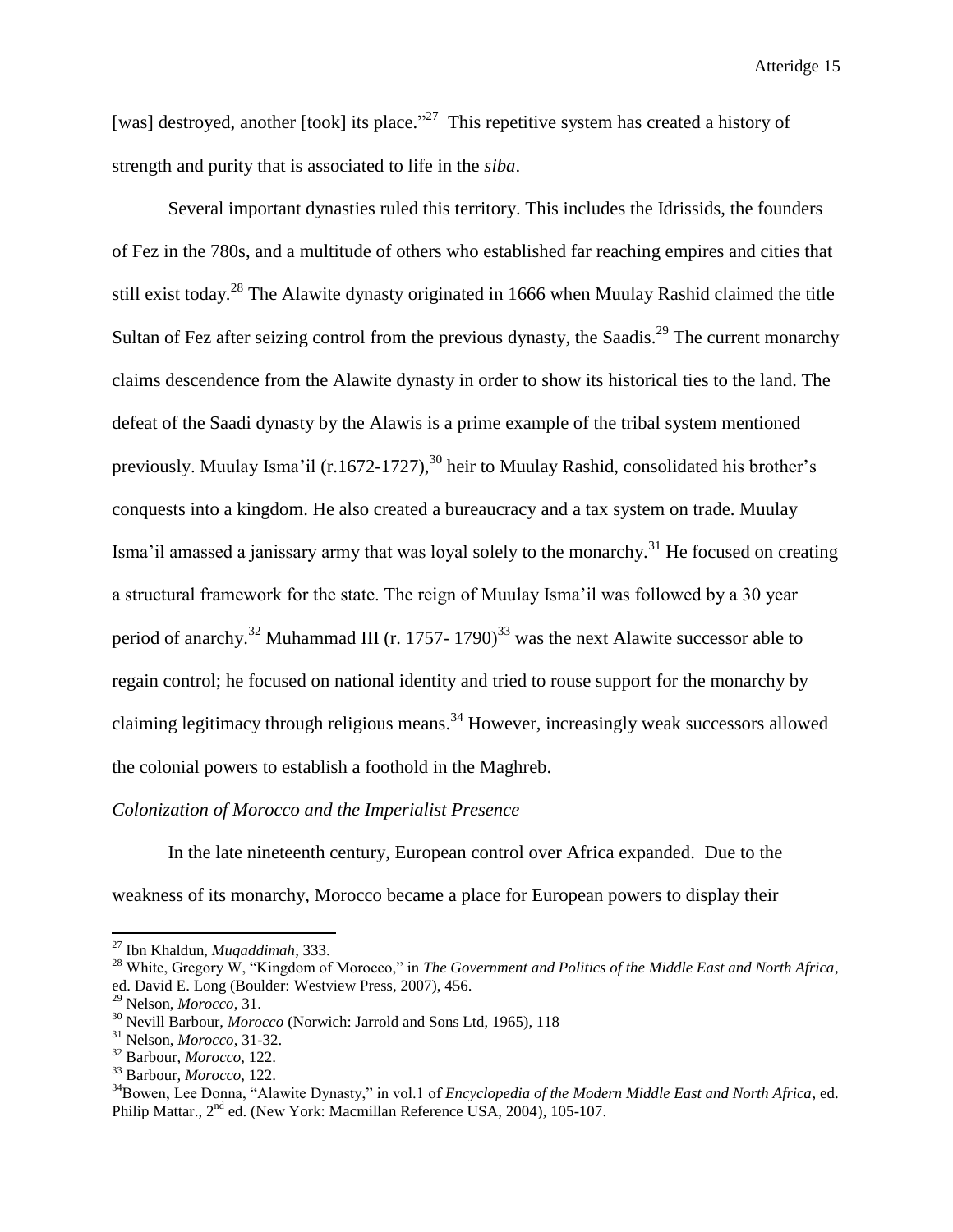strength and test the strength of other nations. Morocco thus became a highly desirable area for many European powers.

The main contenders for Morocco were Britain, France, Germany, and Spain.<sup>35</sup> Each country had different reasons for their desired control over the region. The British had a strong influence in Morocco in the nineteenth century. They sent advisors to the Moroccan monarchy and constructed railroads which were financed through British investment. The Germans not only had considerable concessions for mining in Morocco but also represented "the largest group of foreign property holders in the country."<sup>36</sup> Spain directly controlled a piece of coastal territory in Morocco and after a short war in 1860 laid claim to Ifni.<sup>37</sup> However, the country that gained the most control over Morocco was France.

France's influence over Morocco and North Africa grew after the French invasion of Algeria in 1830.<sup>38</sup> At first French relations were based on a need to control the border between Algeria and Morocco due to tribal raids. As a response to these raids, France used 200,000 French troops to temporarily occupy parts of the Moroccan territory.<sup>39</sup> Though this started as a side effect of their occupation of Algeria, their desire to integrate Morocco into their occupied territory was part of a larger plan to extend French political and economic control across North Africa.<sup>40</sup> A series of bilateral treaties with Italy, Britain, and Spain in the early twentieth century, granted France primary control over Morocco, while Spain was able to hold on to the city of Tangiers.<sup>41</sup>

<sup>35</sup> David S. Sorenson, *An Introduction to the Modern Middle East: History, Religion, Political Economy, Politics* (Boulder: Westview Press, 2008), 395.

<sup>36</sup> Nelson, *Morocco*, 39.

<sup>37</sup> Sorenson, *An Introduction to the Modern Middle East*, 395.

<sup>38</sup> John Ruedy, "Algeria: Overview," in vol. 1 *Encyclopedia of the Modern Middle East and North Africa***,** ed. Philip Mattar, 2<sup>nd</sup> ed. (New York: Macmillan Reference, 2004), 122.

<sup>39</sup> Sorenson, *An Introduction to the Modern Middle East*, 395.

<sup>40</sup> Sorenson, *An Introduction to the Modern Middle East*, 395.

<sup>41</sup> Nelson, *Morocco*, 40.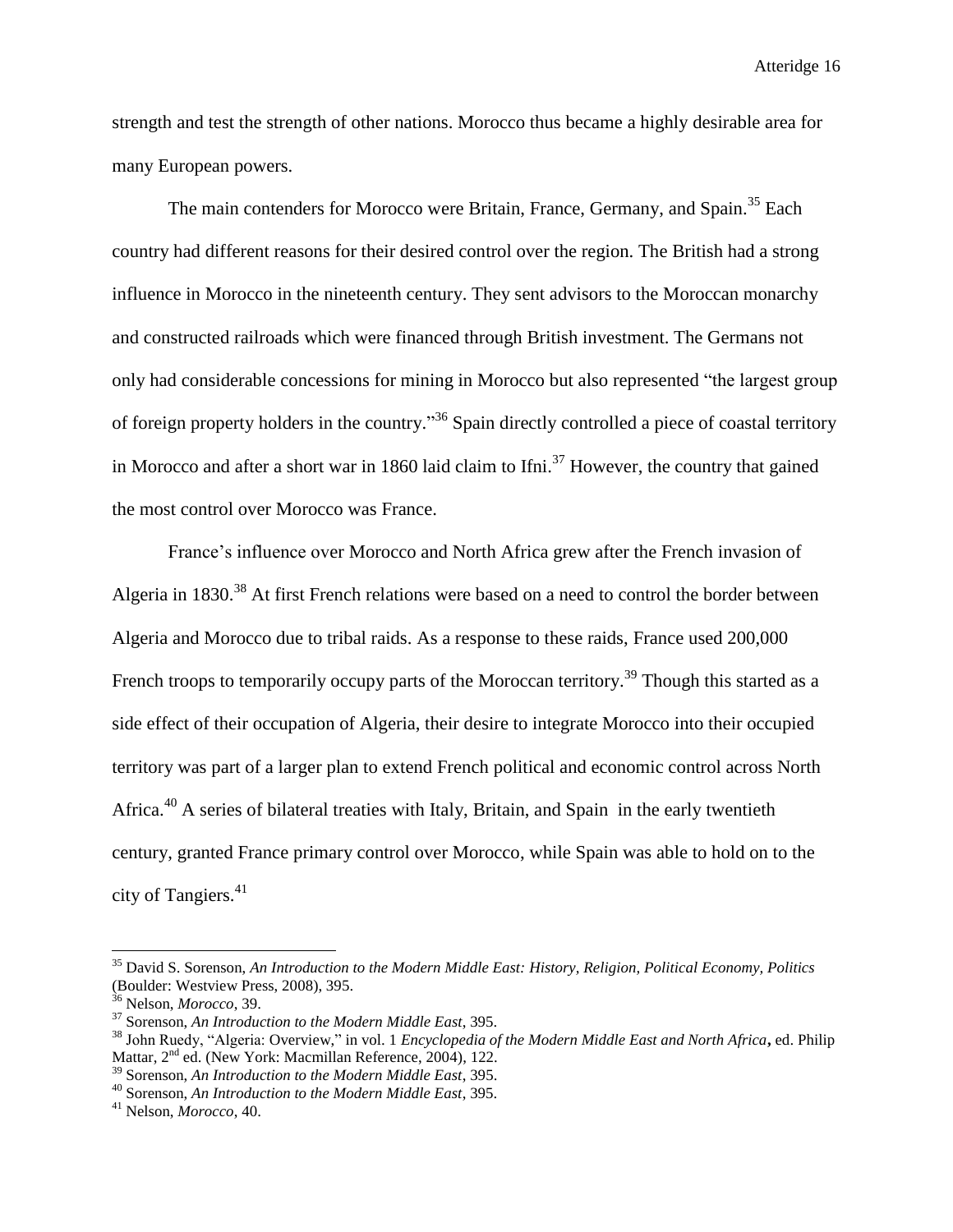Morocco officially became a French protectorate with the signing of the French-Moroccan Treaty of Fez in March of  $1912<sup>42</sup>$  The treaty declared that in conjunction with the Moroccan monarchy, the French could and would enact any reform policies they saw fit for the welfare of the nation. France was allowed total control over Moroccan foreign policy and was allowed to station troops in Morocco as well as to police the state.<sup>43</sup> The true purpose of this document was to keep the Moroccan state from collapsing and allow France to maintain their dominant position in trading situations with Morocco. Technically, Morocco was still a sovereign country though the French had absolute political, economical, and military power in the country.<sup>44</sup> Though the country was now under French control, it did not come without bloodshed. For over a quarter of a century, the French waged a campaign against rebel Imazighen forces that hid among the Rif and Atlas ridges.<sup>45</sup> The French effort to subdue the rebels in these mountainous regions was termed pacification; it ended in  $1936$ .<sup>46</sup>

Unlike the French occupation of Algeria, Morocco saw less violence and more state institutions remained intact. While Algeria was beaten into submission, Morocco was dealt a different hand. The French believed that a strong and stable Morocco was vital to France's security.<sup>47</sup> Due to its geographical position at the entrance to the Mediterranean Sea, a stable Morocco lent stability to the interior of the sea which includes southern France. This meant that the native institutions were left in place and the center of government was reorganized. The sultan Mulay Hamid signed every reform into law in order to maintain the appearance of power for the state. France was firm about stabilizing the state and then allowing Morocco some

<sup>42</sup> Nelson, *Morocco*, 43.

<sup>43</sup> Nelson, *Morocco*, 50-52.

<sup>44</sup> Nelson, *Morocco*, 40.

<sup>45</sup> Nelson *Morocco*, 49.

<sup>46</sup> Larry A Barrie, "Morocco: Overview," in vol. 3 of *[Encyclopedia of the Modern Middle East and North](http://go.galegroup.com/ps/aboutEbook.do?pubDate=120040000&actionString=DO_DISPLAY_ABOUT_PAGE&inPS=true&prodId=GVRL&userGroupName=mlin_w_mounthc&searchType=BasicSearchForm&docId=GALE%7C5BWR)*  [Africa](http://go.galegroup.com/ps/aboutEbook.do?pubDate=120040000&actionString=DO_DISPLAY_ABOUT_PAGE&inPS=true&prodId=GVRL&userGroupName=mlin_w_mounthc&searchType=BasicSearchForm&docId=GALE%7C5BWR), Ed. Philip Mattar, 2<sup>nd</sup> ed. (New York: Macmillan Reference, 2004.), 1570.

<sup>47</sup> C. R. Pennell, *Morocco since 1830: a History* (New York: New York University Press, 2000), 158.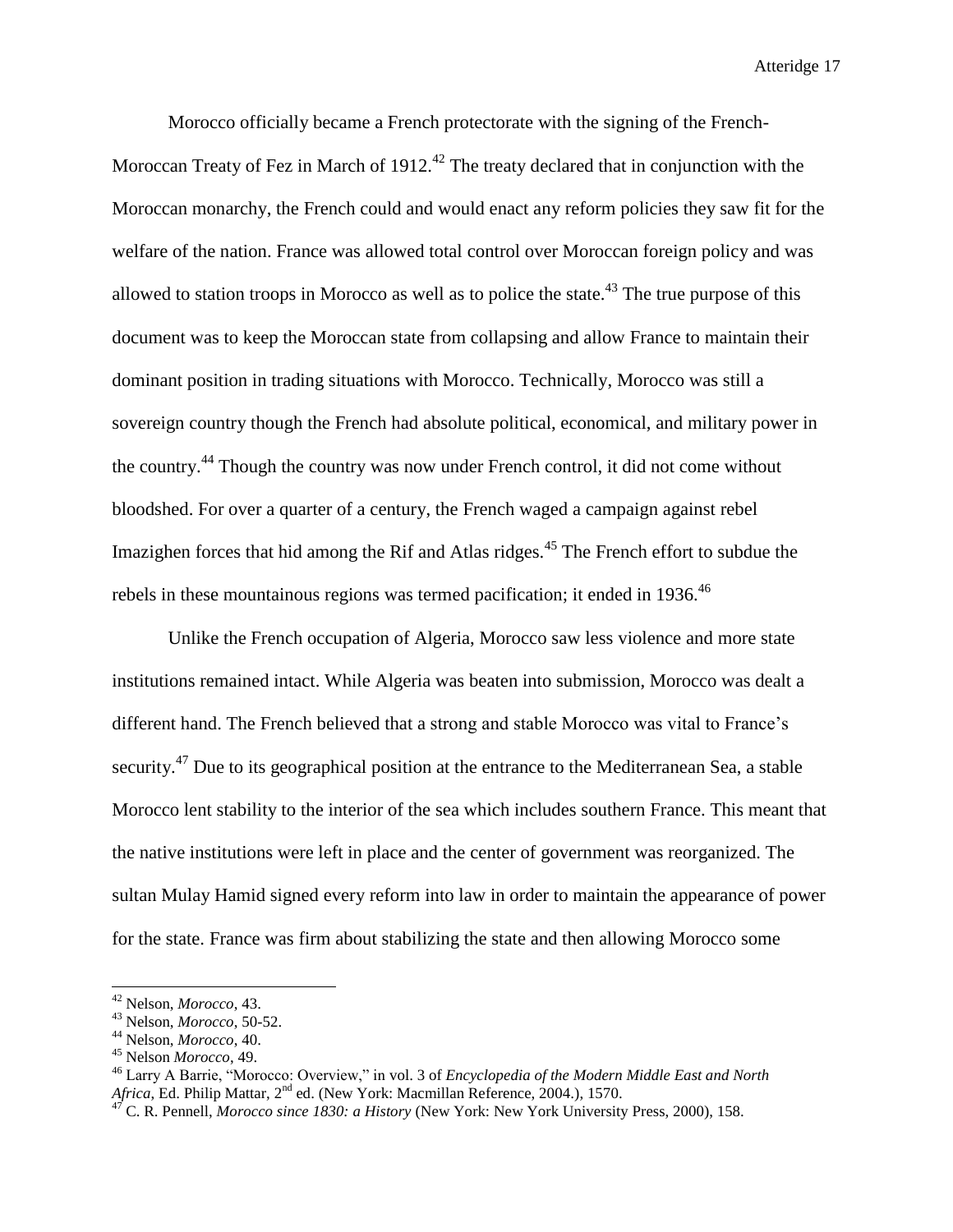semblance of independence. These reforms were all run by Marechal Louis Hubert Gonzalve Lyautey who was the French Resident General from the creation of the protectorate state in 1912 until 1925.<sup>48</sup> He tried to limit the French role in Morocco because he believed that his job was to modernize the institutions of the state and tried to push respect for the traditions of Morocco. For him, his mission was to modernize and civilize the unruly nation.

Lyautey was replaced in 1925 by Jules Joseph Theodore Steeg. While Lyautey tried to maintain a semblance of Moroccan independence, his successors did no such thing.<sup>49</sup> Morocco essentially became a French colony with direct French administration. "Beneath the façade of indigenous government, more foreign officials were introduced, and they gradually acquired a wide control."<sup>50</sup> The sultan became a figure head and the Moroccan people were second class citizens in their own state, while the French civil servants and residents in Morocco stalled the independence process of the country. The French administration claimed the right to administer justice to all foreigners.<sup>51</sup> These capitulatory rights were common throughout the Middle East and North Africa as imperialist countries fought to give their citizens addition rights in foreign lands. Any attempt by native government to regain control, political and economically, was limited by European interests. "The Capitulations were turning into a system by which foreign residents were virtually outside the law."<sup>52</sup> Public outrage was a common response and could be felt across the Middle East and North Africa. Ayatollah Khomeini stated, with regards to the Iranian capitulations his own country faced:

If some American's servant, some American cook, assassinates your marja

[leading religious scholar, viewed as the 'object of emulation' by lay

<sup>48</sup> Pennell, *Morocco*, 392.

<sup>49</sup> Nelson, *Morocco*, 50-51.

<sup>50</sup> Albert Hourani, *A History of the Arab Peoples* (Cambrigde: The Belknap Press of Harvard University Press, 2002), 285.

<sup>51</sup> Nelson, *Morocco*, 52.

<sup>52</sup> Hourani, *Arab Peoples*, 274.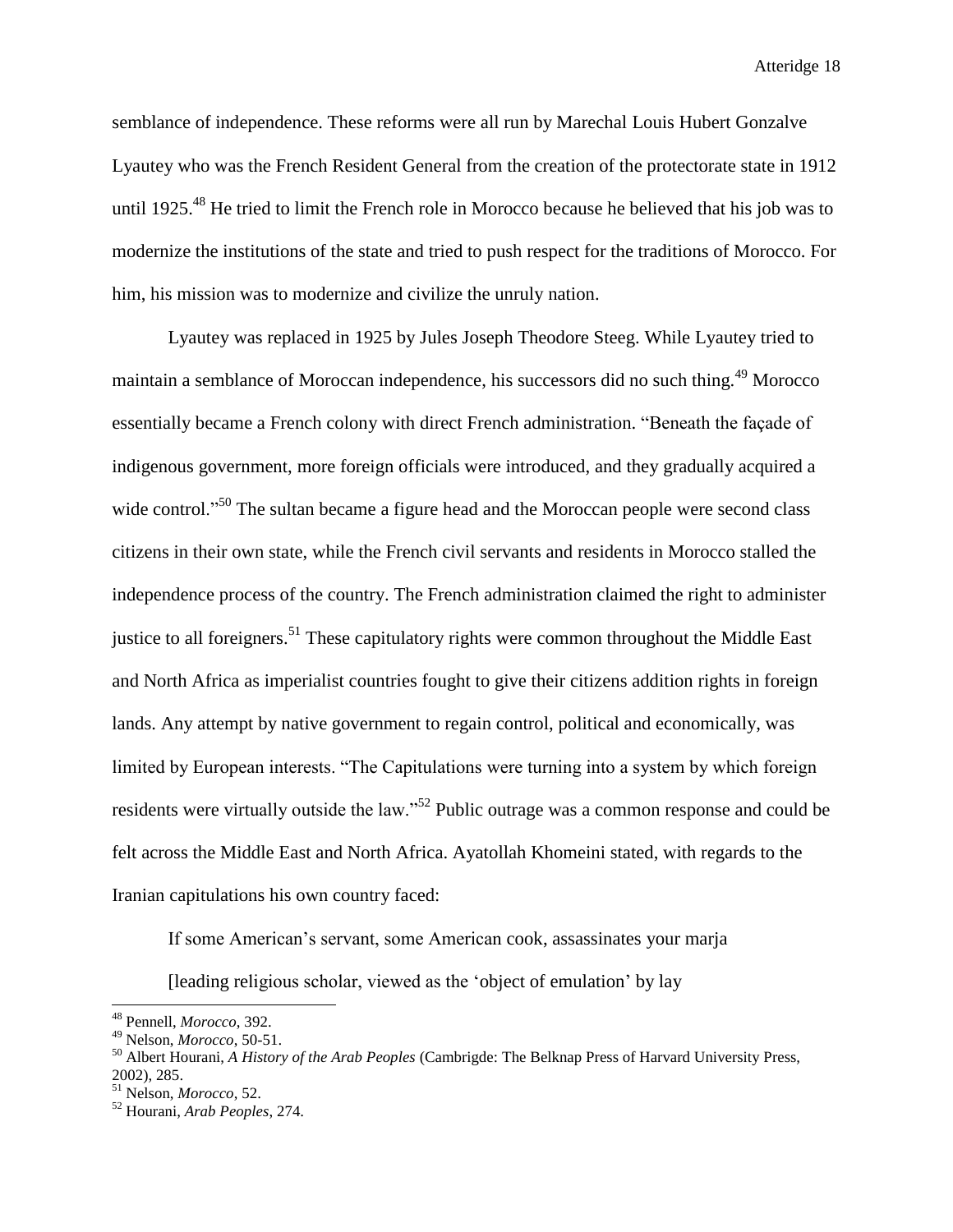Shi'a] in the middle of the bazaar, or runs him over, the Iranian police do not have the right to apprehend him… [The members of the Iranian parliament] have reduced the Iranian people to a level lower than that of an American dog. If someone runs over a dog belonging to an American, he will be prosecuted… But if an American cook runs over the Shah, the head of state, no one will have the right to interfere with him.<sup>53</sup>

While the capitulations in Morocco were created by the French, the feeling of being a second class citizen is clear in this quote.

With the influx of a large number of French citizens into Morocco, the influence of French culture soared. By 1936, 150,000 French citizens were living in Morocco.<sup>54</sup> Many Moroccans tried to keep their culture intact and saw the French as sinful and harmful to the nature of the Moroccan culture. However, there was no way to hinder the influx of French culture into the country. Fatima Mernissi's memoir, *Dreams of Trespass: Tales of a Harem Girlhood*, exemplifies the clash of these two cultures. While it is not the focus of her book, it was impossible for her to write about her childhood in Morocco in the late 1040s without mentioning the French. The snippets that are seen paint a vivid image of the French occupation of Morocco, "We knew the French were greedy and had come a long way to conquer our land… They had power and could hurt us."<sup>55</sup> This illustrates the sentiment of the Moroccan people towards the French in the middle of the twentieth century.

<sup>53</sup>Roxanne L. Euben and Muhammad Qasim Zaman, *Princeton Readings in Islamic Thought* (Princeton: Princeton University Press, 2009), 157.

<sup>54</sup> Nelson, *Morocco*, 54.

<sup>55</sup> Fatima Mernissi, *Dreams of Trespass: Tales of a Harem Girl* (Reading: Addison-Wesley Publishing Company, 1994), 22-23.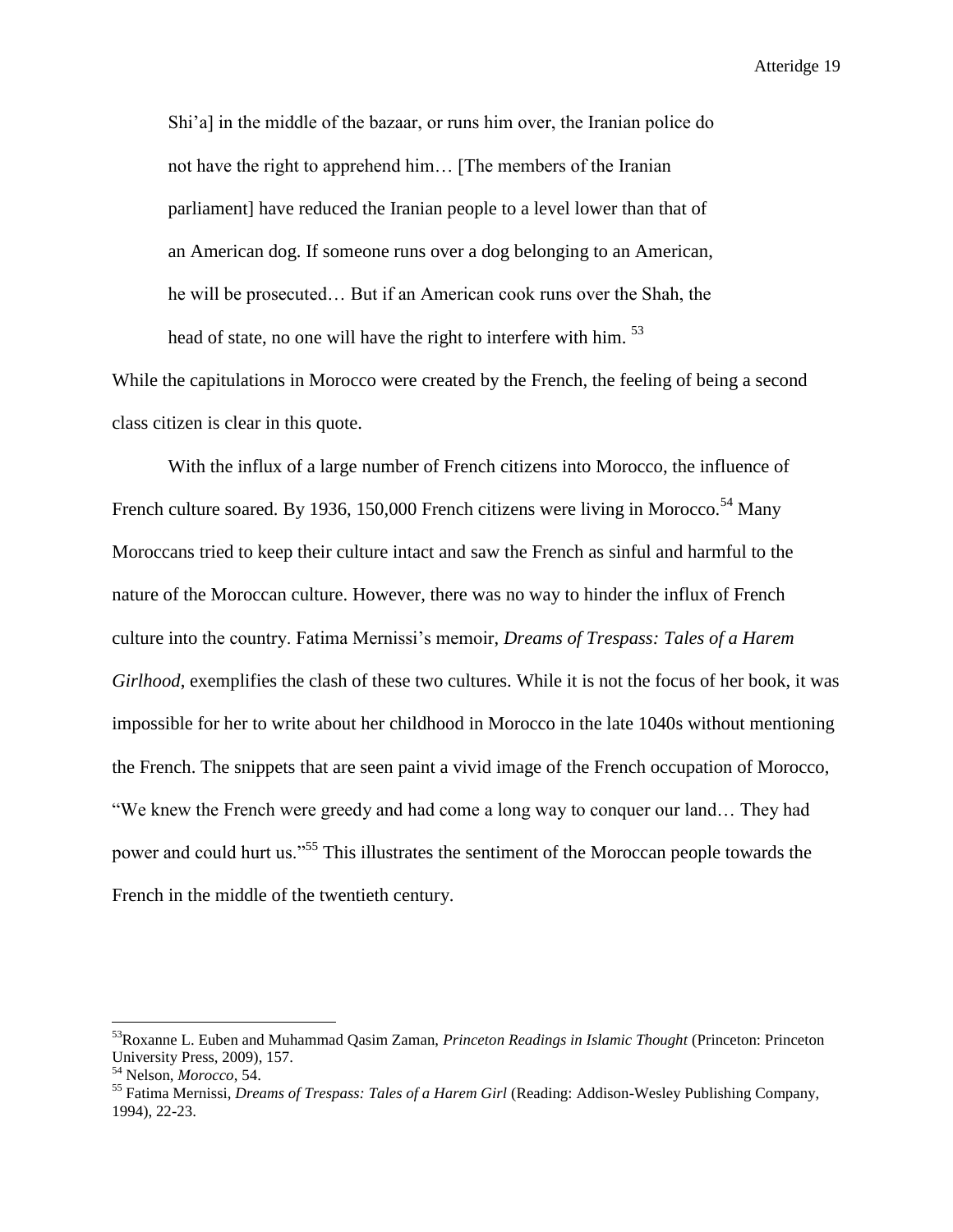# *Rise of Nationalism*

Nationalism and discontent were brewing in Morocco. By 1934, the Moroccan Action Committee was formed by a small group of nationalists, and they devised a plan to return to the indirect rule presented in the Treaty of Fez.<sup>56</sup> This plan called for strict application of the Treaty of Fez, which had made Morocco a French protectorate. When their tactics of appeals and petitions failed to achieve any results, they rebranded themselves as a nationalist party with a wider array of demands in order to achieve popular support.<sup>57</sup> After several violent attacks which were linked to the organization, the group was forcibly suppressed by the French. The start of World War II caused the fractured nationalist movement to become more united.<sup>58</sup> The promises of independence for Syria and Lebanon led the Moroccans to believe that if they assisted the French then they would also be considered for independence. Over 300,000 Moroccans served in the French army and the training they received would allow them to create a viable armed resistant movement.<sup>59</sup>

The end of World War II caused immense change to the imperialist system. Due to the political, economical, and emotional chaos of Europe, Westerns powers could no longer devote their resources to their colonies. When the Allies won World War II in 1945, the Atlantic Charter which stated that "the right of all peoples to choose the form of government under which they will live; and they wish to see sovereign rights and self government restored to those who have been forcibly deprived of them<sup>"60</sup> became part of the international agenda. Colonized people across the Middle East and North Africa expected to have the ability of self-determination. However, the French did not consider Morocco for independence after the end of World War II

<sup>56</sup> Nelson, *Morocco*, 55.

<sup>57</sup> Nelson, *Morocco*, 57.

<sup>58</sup> Pennell, *Morocco*, 254-255.

<sup>59</sup> Nelson, *Morocco*, 57.

<sup>60</sup> Franklin D. Roosevelt and Winston Churchill, *The Atlantic Charter*, 14 Aug 1941, http://avalon.law.yale.edu/wwii/atlantic.asp.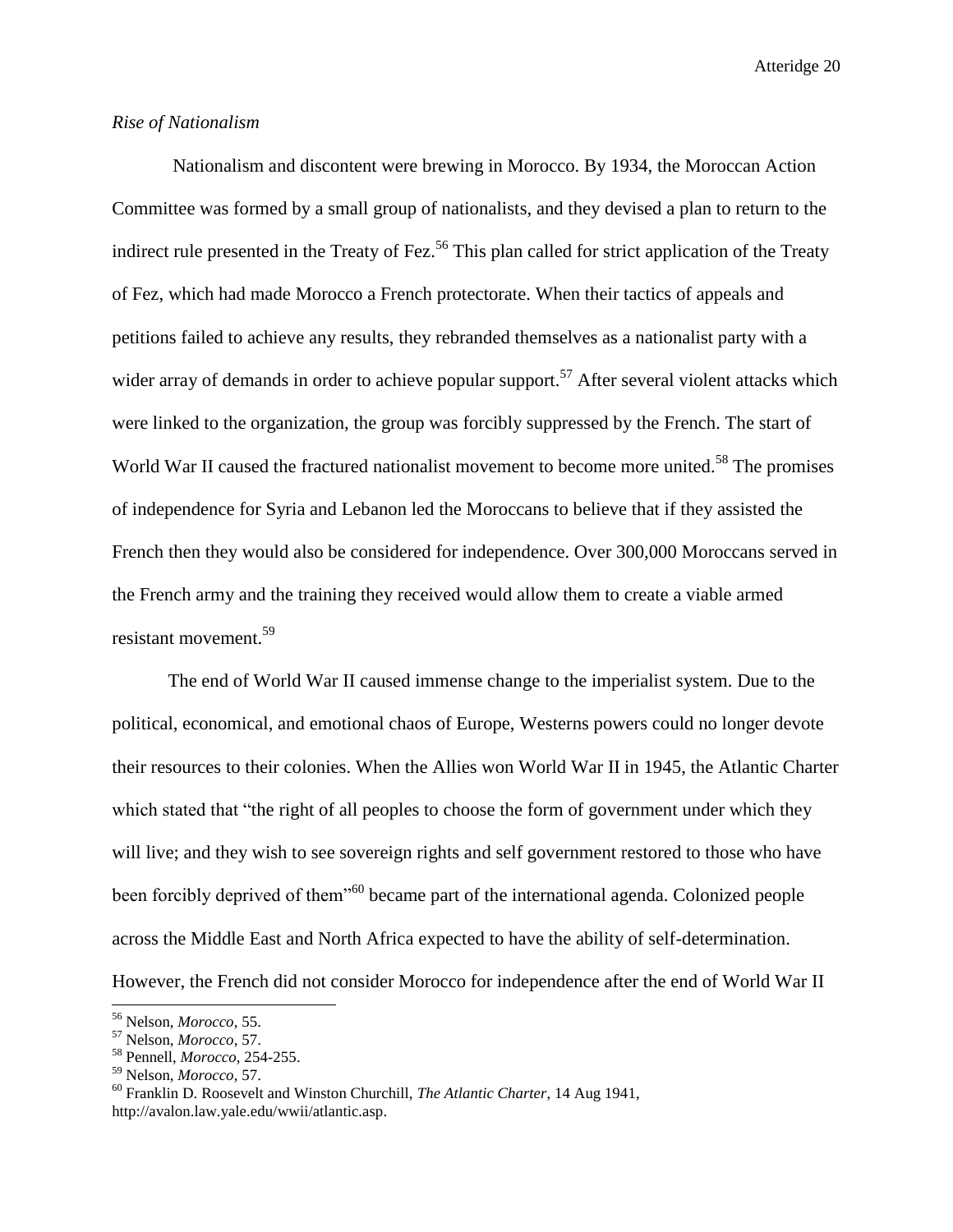and the nationalists were upset that French rule would not abate. A new political group was formed with the name, Istiglal, which means independence.<sup>61</sup> They created a manifesto, calling for independence and a democratic constitution. Their manifesto was approved by Mohammed V. He then sent it to the Resident General. This moment is memorialized in Mernissi's book:

One day in January 1944, Mother said, King Mohammed V, backed by nationalists all over Morocco, went to the top-ranking French colonial administrator, the Resident General, to make a formal demand for independence. The Resident General got very upset. How dare you Moroccans ask for independence! he must have screamed, and to punish us, he launched his soldiers into the Medina. $62$ 

The Resident General actually responded by accepting some reforms but he refused to reconsider the protectorate status of the state. Istiqlal rejected this response. The Resident General then had 18 Istiqlal members arrested for allegedly collaborating with the Germans.<sup>63</sup> This incited violence against the French administration. A second nationalist movement was formed by the name of the Democratic Party of Independence which solidified the schism in the nationalist movement that existed before World War II.

Sultan Mohammed V supported the nationalists and refused to sign any reform proposal that offered less than full independence for the Moroccan state. In 1947, Mohammed V went to Tangiers and called for national unification and "omitt[ed] his planned mention of French-Moroccan friendship and the benefits of French rule."<sup>64</sup> This angered the French and a new Resident General, Alphonse Juin, was put in place. He reorganized the government to further

 $\overline{a}$ 

<sup>61</sup> Sorenson, *Modern Middle East*, 396.

<sup>62</sup> Mernissi, *Dreams of Tresspass*, 23-24.

<sup>63</sup> Nelson, *Morocco*, 58.

<sup>64</sup> Nelson, *Morocco*, 58-59.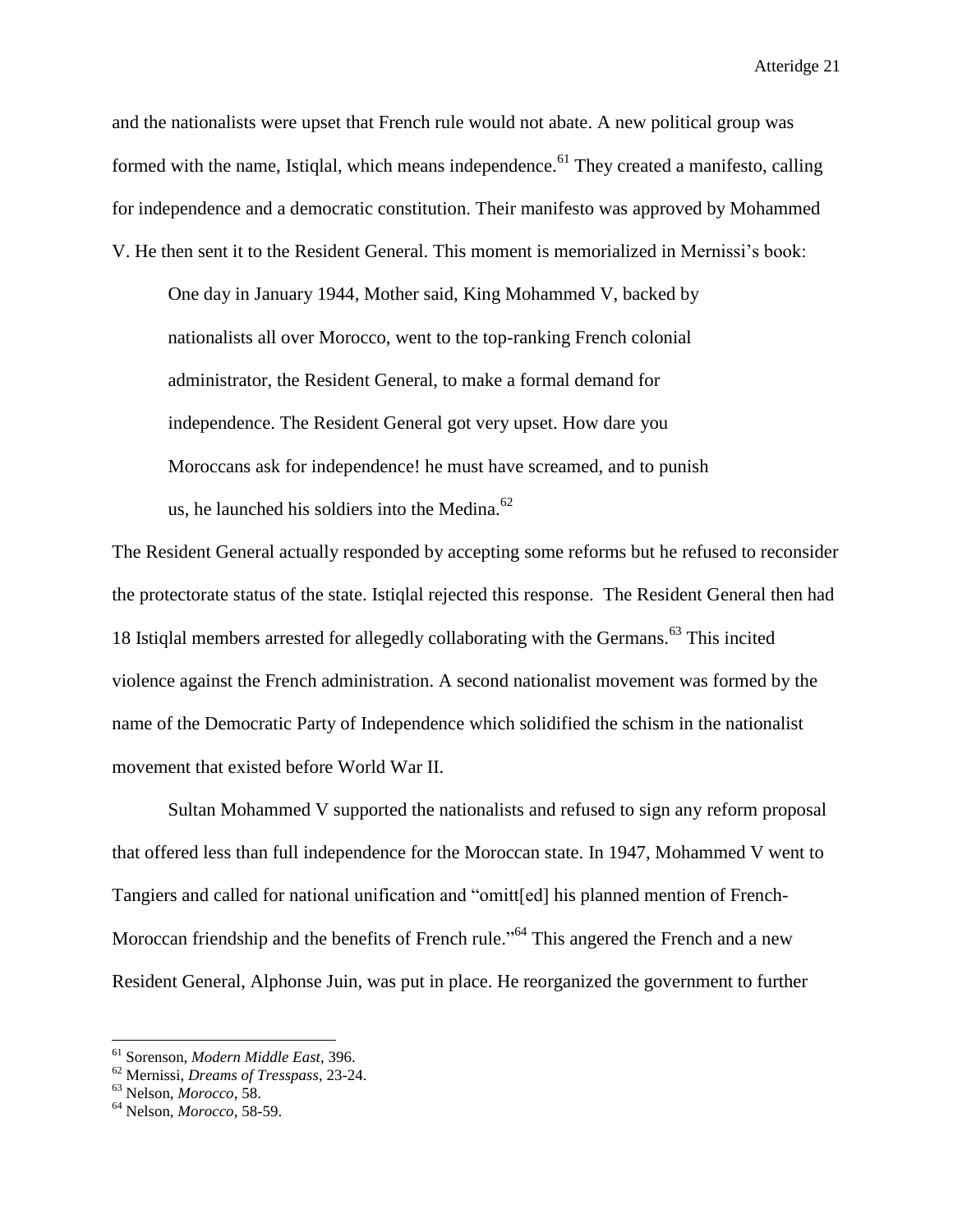weaken the state and tried to limit the sultan's power. Juin told the Mohammed V "to dissociate himself from the Istiglal<sup>565</sup> or he would depose the sultan. The sultan however, had the power of veto and used it often to try to maintain his position. Mohammed V travelled to Paris in 1950 to discuss greater autonomy for Morocco directly with the French, but his proposal fell on deaf ears.<sup>66</sup> He was again threatened with being deposed, like some of his predecessors, if he continued to veto laws. The French then manipulated Imazighen tribes into moving in on both Fez and Rabat and told the sultan if he did not sign the laws into action, then he would be pushed out.<sup>67</sup> The threat worked and Mohammed signed the decrees. This public humiliation of the sultan by foreign forces enraged the masses. This ended with a violent clash in the streets and made nationalism more prominent; it also led to the exile of the sultan and his family to Madagascar in 1953.<sup>68</sup> The ulema were then summoned by the French and told to approve of the new sultan as was customary. The few that refused were jailed. This exile further fueled the nationalist movement which turned to violent tactics and acts of terrorism. The French started talks to find a solution to this violence and were convinced that the only way to end it was the return of Mohammed V.<sup>69</sup> Mohammed V only agreed to return with the provision of gradual Moroccan independence and he agreed to institute a constitutional monarchy.<sup>70</sup>

# *Independence*

Mohammed V was restored to power in 1955 and independence from the French was granted in 1956.<sup>71</sup> By 1957 the Kingdom of Morocco was formally created when Mohammed V

<sup>65</sup> Pennell, *Morocco*, 278.

<sup>66</sup> Nelson, *Morocco*, 59.

<sup>67</sup> Pennell, *Morocco*, 278.

<sup>68</sup> Sorenson, *Modern Middle East*, 396.

<sup>69</sup> Nelson, *Morocco*, 61. <sup>70</sup> Pennell, *Morocco*, 288.

<sup>71</sup> Nelson, *Morocco*, 61-62.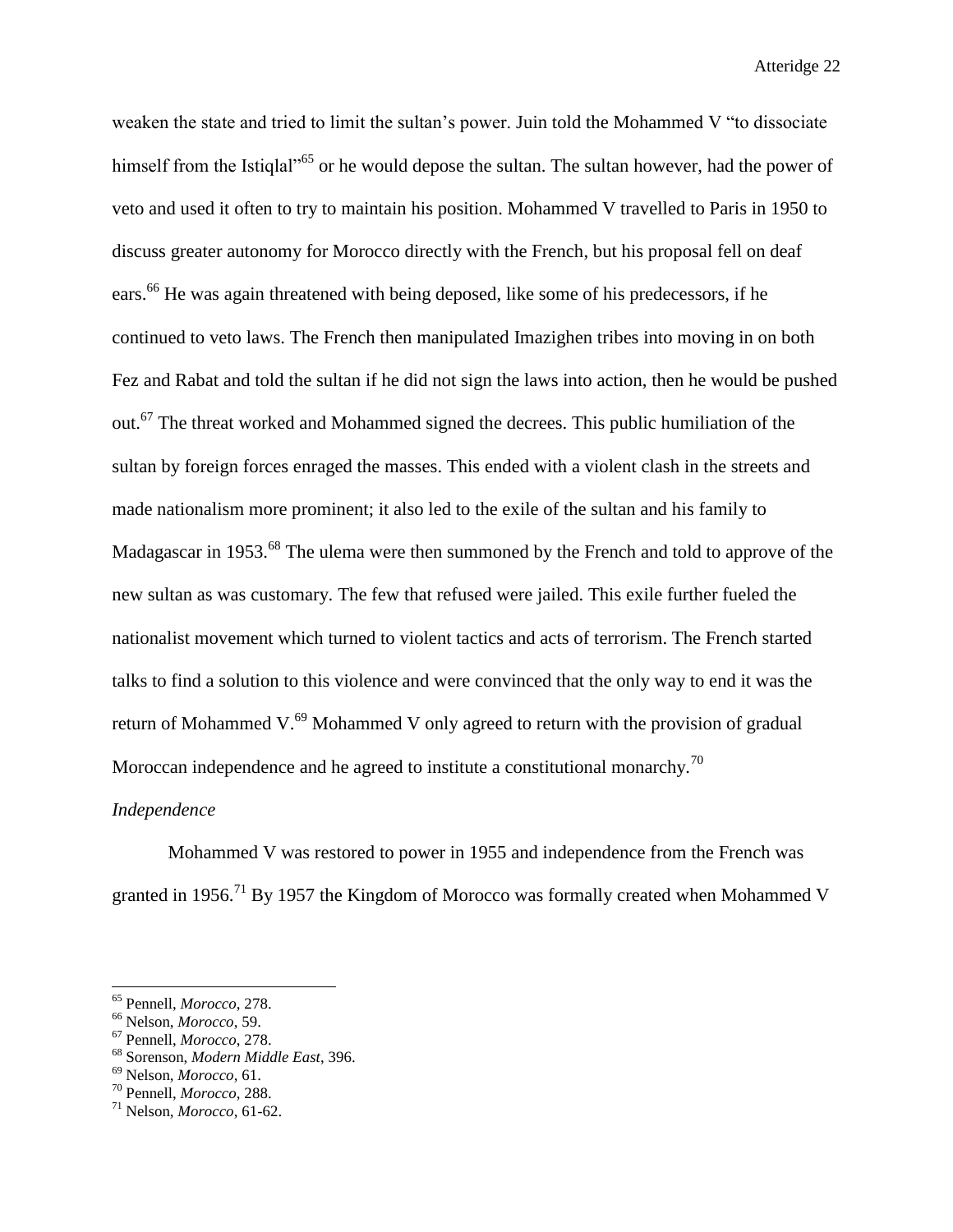assumed the title king.<sup>72</sup> With the Istiqlal party, Mohammed V formed a government out of urban elites with himself at the helm. This is the start of the modern Moroccan constitutional monarchy.

At this time, Mohammed V was very popular for restoring the independence of the country.<sup>73</sup> He was considered to have the blessing of Allah. While dissidents existed, a majority of them were absorbed into the police force and the army. At first this government was a picture of political unity however, it fell apart within the first five years of the kingdom's existence. Mohammed V refused to become a figurehead while the Istiqlal party desired a less powerful role for the monarchy.<sup>74</sup> This schism caused Mohammed V to dismiss his prime minister in 1959. He chose to fill the position himself and named his son Hassan the deputy prime minister. King Mohammed V died unexpectedly on March 3, 1961 leaving his son Hassan as his successor.<sup>75</sup>

# *Hassan II*

King Hassan II faced the same problems as his father but lacked the popular support that legitimized his father's role in the government and in the state. He quickly consolidated his power and reduced the place of political parties.<sup>76</sup> However, this led to political strife within the country. The people and the political parties grew more disillusioned with their new government. To try to appease the people, Hassan II introduced a constitution in 1962.<sup>77</sup> While it guaranteed political freedoms, it also gave vast powers to the monarchy and solidified Hassan II's power. The king assumed the title "Commander of the Faithful". The monarch was now able to dissolve

<sup>72</sup> "Morocco," *CIA World Factbook*.

<sup>73</sup>Marvine Howe, *Morocco: the Islamist Awakening and Other Challenges* (Oxford: Oxford University Press, 2005), 89.

<sup>74</sup> Nelson, *Morocco*, 66-67.

<sup>75</sup> Sorenson, *Modern Middle East*, 397.

<sup>76</sup> Nelson, *Morocco*, 68-69.

<sup>77</sup> Nelson, *Morocco*, 69.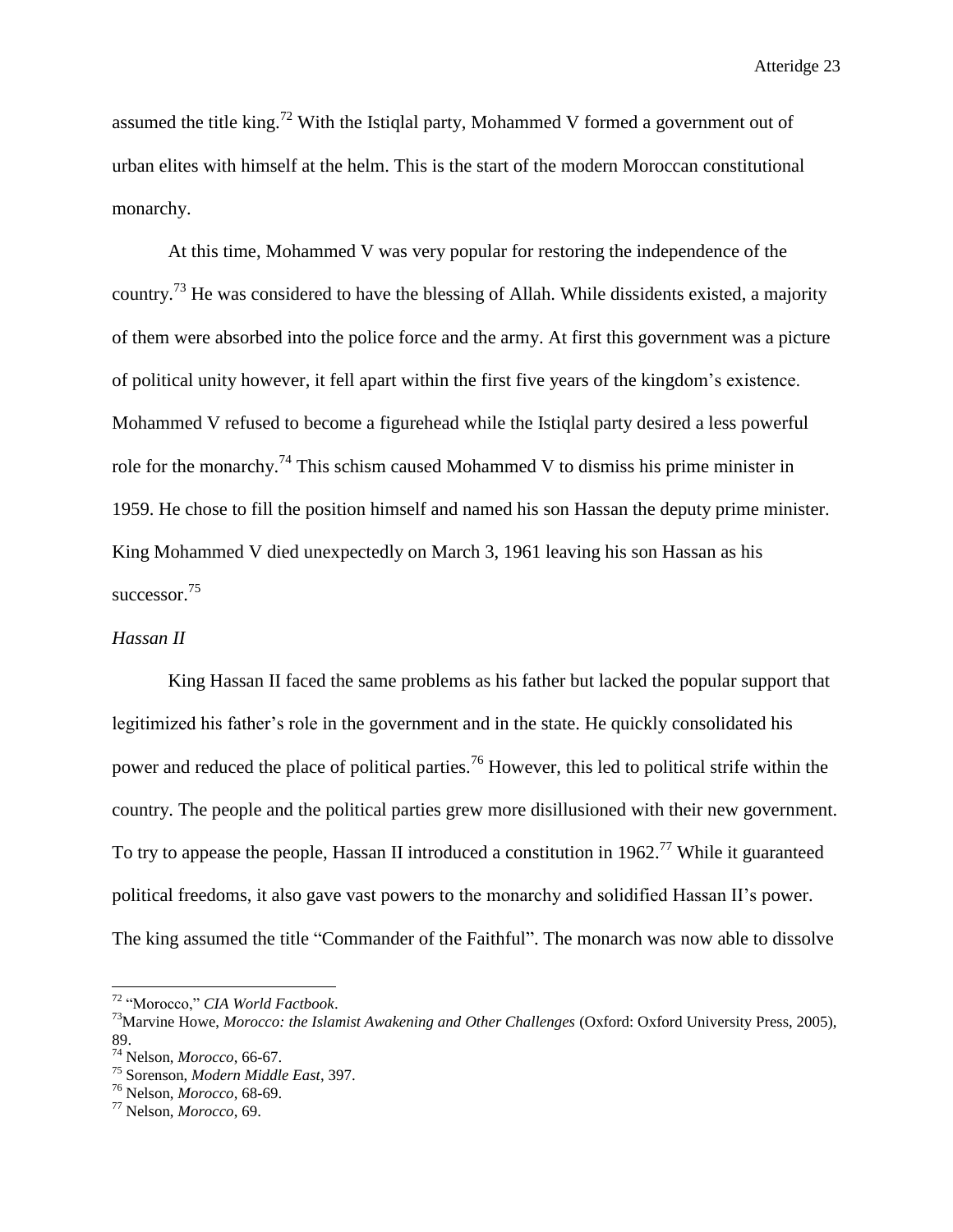parliament and could declare emergency rule through Article 35 of the constitution.<sup>78</sup> After riots in 1965, Hassan II utilized Article 35 and declared a state of emergency which lasted until 1970. 79

The 1960s were a time of political arrests and media censorship; the government had to sanction all political activity, which was minimal at this point in time. Hassan II then passed a second constitution in 1970 in order to solidify his legitimacy.<sup>80</sup> It allowed the king the sole ability to revise the constitution, issue royal decrees at will, postpone elections indefinitely, and it replaced the bicameral parliament with a unicameral parliament. This increased both the monarchy's power and the dissatisfaction of the people.

Due to his harsh political repression, Hassan II faced two coup d'états by the military in the early  $1970s$ <sup>81</sup>. The king was never injured in these attempts. These events, however, made him more determined to stamp out any who opposed his rule. In 1972, a third constitution was introduced.<sup>82</sup> It was boycotted by political parties and the elections for parliament continued to be postponed. The political system was fractured into pieces with the king sitting at center of the government. While Hassan II was suppressing political parties and the Moroccan people, he was liberalizing the economy. The end of the 1970s saw a slow revival of political life in Morocco due to the fact that the king felt secure in his position. The 1977 elections were a strong victory for the monarchy when 81 out of 176 seats were won by loyalists of the king.<sup>83</sup>

<sup>78</sup>Henri [LauziÈre,](http://go.galegroup.com/ps/advancedSearch.do?inputFieldName(0)=AU&prodId=GVRL&userGroupName=mlin_w_mounthc&method=doSearch&inputFieldValue(0)=%22Henri+Lauzi%C3%88re%22&searchType=AdvancedSearchForm) "Morocco: Constitution," in vol. 3 of *Encyclopedia of the Modern Middle East and North*  Africa, Ed. Philip Mattar, 2<sup>nd</sup> ed.(New York: Macmillan Reference, 2004), 1572.

<sup>79</sup> Nelson, *Morocco*, 71.

<sup>80</sup> Sorenson, *Modern Middle East*, 397.

<sup>81</sup> Nelson, *Morocco*, 73-78.

<sup>82</sup> Sorenson, *Modern Middle East*, 398.

<sup>&</sup>lt;sup>83</sup> White, "Morocco," 464.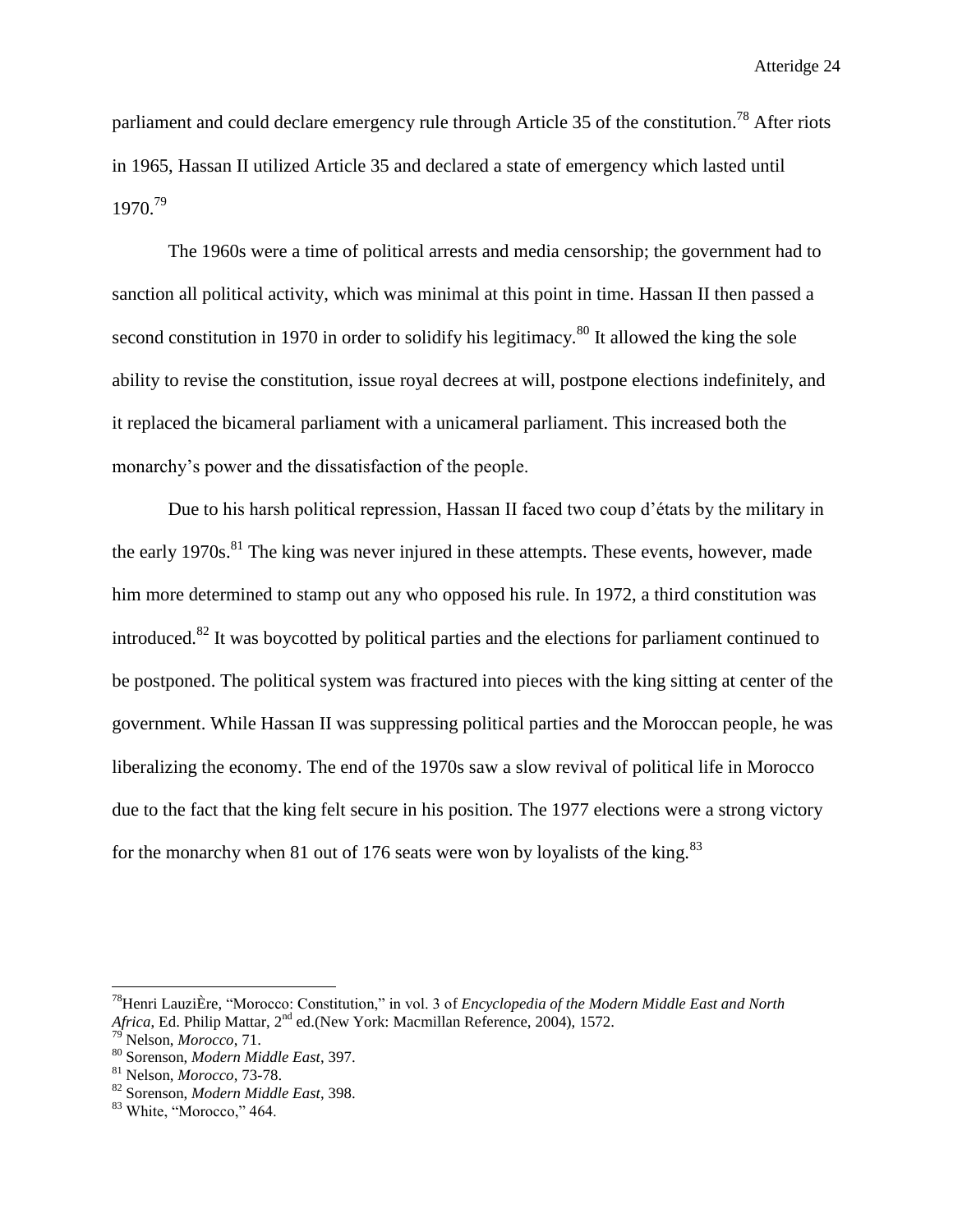In the mid 1970s, he also "reassert[ed] his country's historic claim to the [Western] Sahara<sup>84</sup> which gained him popular support. In 1976 a war broke out over the validity of the Moroccan sovereignty over the Western Sahara.<sup>85</sup> The costs of war, as well as several droughts, caused a large strain on the economy. Due to the economic problems, public unrest grew more prominent in society. Unemployment skyrocketed and was estimated around 24 percent in 1983.<sup>86</sup> The 1980s were a time of riots and renewed repression.<sup>87</sup> Thousands were arrested in this time period and several newspapers were shutdown. These troubles continued into the 1990s. There was a constitutional referendum in 1992 and in 1993 Hassan held parliamentary elections in order to quell the unrest and the foreign criticism of his government; it was the first election in nine years.<sup>88</sup> The rest of this decade was a period of paralysis for politics in Morocco as Hassan II grew ill. He died on July 23, 1999. $89$ 

# *Mohammed VI*

Mohammed VI is the current King of Morocco and so far has ruled for eleven and a half years. He succeeded Hassan II in 1999. He created a very different tone for his government. While he still maintained his authority, he opened up the Moroccan political sphere. This included creating a space for a freer civil society, allowing opposition groups more access to the political system in elections, and encouraging democratic reforms. This strategic move cemented his legitimacy internationally and separated his government from the harsh government of his father. He married a "common" woman and is considered a friend of the poor. The elections of

<sup>&</sup>lt;sup>84</sup> White, "Morocco," 463.

<sup>85</sup> Nelson, *Morocco*, 83-87.

<sup>86</sup>James N. Sater, *Morocco: Challenges to Tradition and Modernity* (New York : Routledge, 2010), 98.

<sup>87</sup> Nelson, *Morocco*, 87-93.

<sup>88</sup> Sorenson, *Modern Middle East*, 399.

<sup>89</sup> Sorenson, *Modern Middle East*, 399.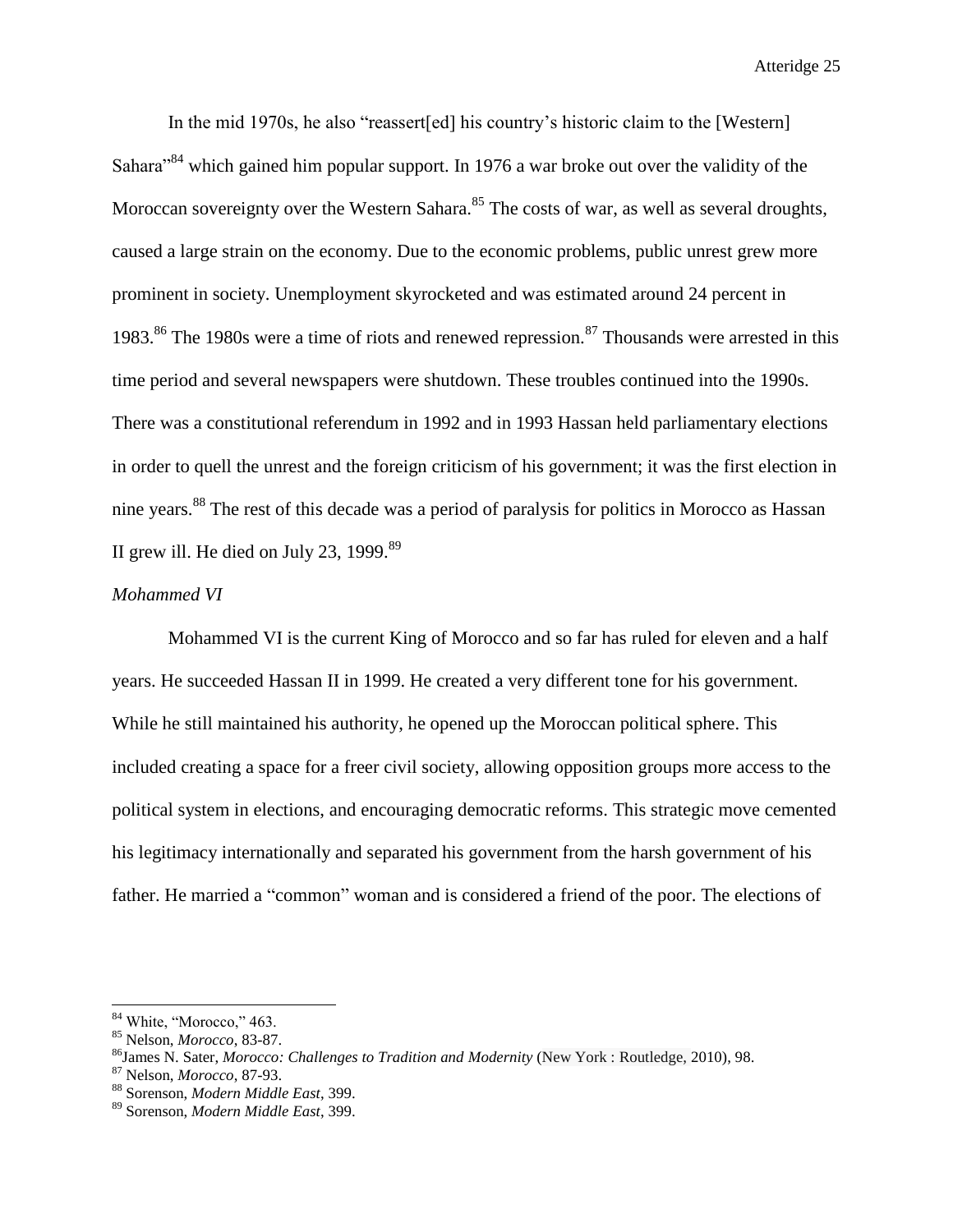2002 were considered the country's first free and fair elections in the history of the kingdom.<sup>90</sup> He also reformed the family code, an incendiary topic in the political realm. He created a plan to fight poverty and illiteracy in his country.

# *History of Jordanian Monarchy*

# *Pre-Ottoman*

In the year 633 CE, Arab armies spread Islam into the Jordanian region from the Arabian Peninsula.<sup>91</sup> After the end of the rule of the Rightly Guided caliphs, the Umayyad caliphate (691-750 CE) had control of the Jordan Valley.<sup>92</sup> When the Umayyad dynasty went into decline, they were overthrown by the Abbasid caliphate  $(750-1258 \text{ CE})^{93}$  This caliphate moved the empire's capital from Damascus to Baghdad. This move along with an increase in sea trade versus land trade, transformed the Jordan Valley into a backwater. The main source of wealth was from trade with pilgrimage caravans going through the area. In the  $10<sup>th</sup>$  century, the Fatimid's conquered this region. They were quickly replaced by the Seljuk Turks.<sup>94</sup>

The Seljuk Turks were deemed a threat to the Byzantine Empire. That, in combination with a desire to regain control of Christian religious sites, started the First Crusade which led to the creation of the Latin Kingdom of Jerusalem.<sup>95</sup> Jerusalem was reacquired by the Arabs after Saladin, the Egyptian sultan, pushed the crusaders out of the holy land in a decisive battle in 1187 CE known as the Battle of Hattin.<sup>96</sup> After the death of Saladin, his sultanate was unable to hold the conquered lands together and they fell apart into small principalities that often fought

<sup>90</sup> "Freedom in the World: Morocco," *Freedom House*, (2011), http://www.freedomhouse.org/report/freedomworld/2011/morocco.

<sup>91</sup> Helen Chapin Metz, ed., *Jordan: a Country Study* (Washington: Library of Congress, 1989), 10

<sup>92</sup> Sorenson, *Modern Middle East*, 12.

<sup>93</sup> Sorenson, *Modern Middle East*, 12.

<sup>94</sup> Metz, *Jordan*, 12.

<sup>95</sup> Metz, *Jordan*, 13.

<sup>96</sup> Metz, *Jordan*, 13.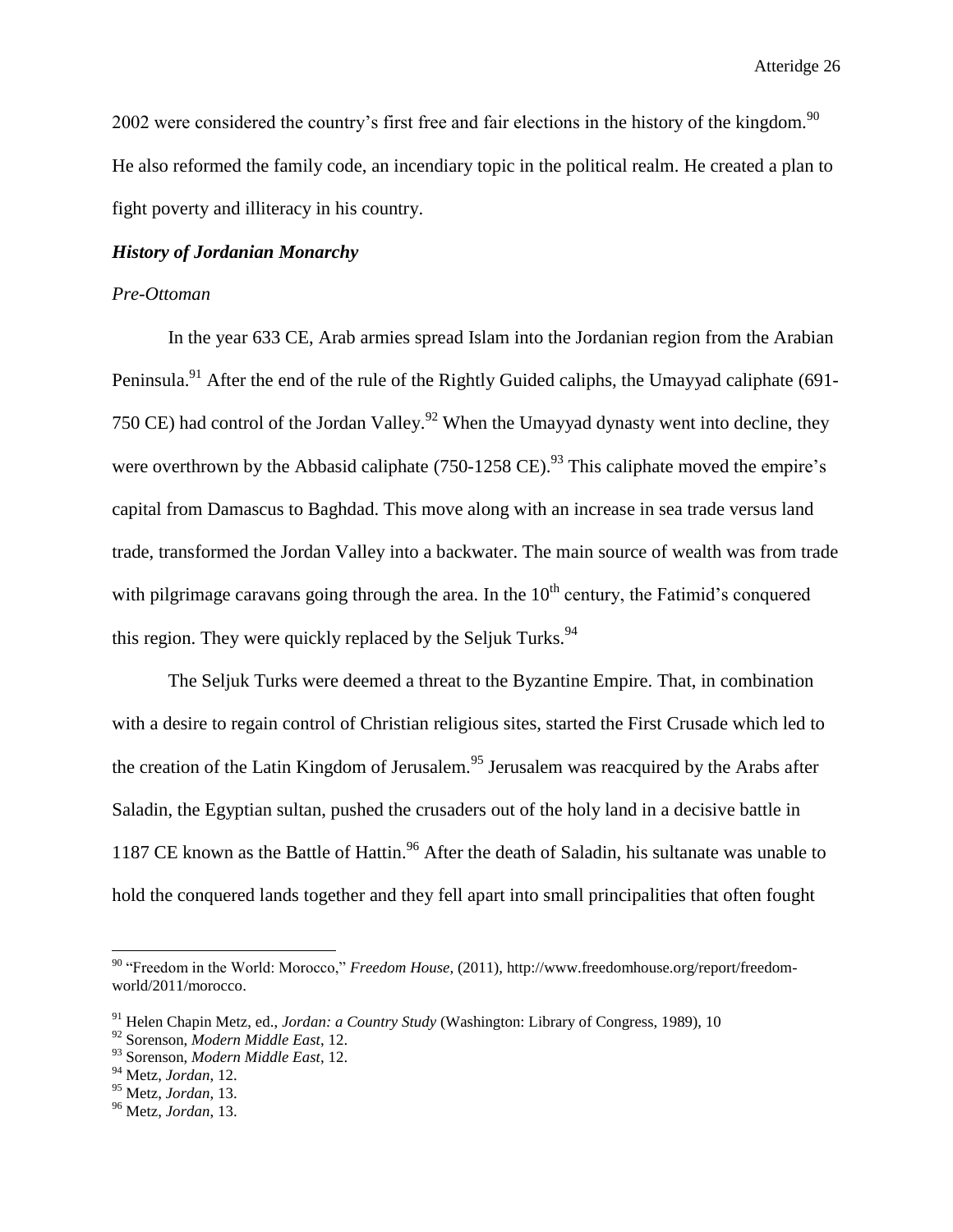among each other. This left a large region open and weak to invaders; they were all eventually conquered by the Ottoman Empire.

#### *Under the Ottoman Empire*

Under the rule of Selim I, the Jordan River Valley was thoroughly integrated into the Ottoman Empire in  $1517<sup>97</sup>$  The Jordan region became a stagnate backwater that was removed from the center of the Ottoman society. The region now known as Jordan was divided into vilayets, or provinces, that were ruled with absolute authority by their governors at the behest of the sultan who ruled from Constantinople.<sup>98</sup> Within towns and in the countryside, shari'a law was enforced by the Ottoman government while in the desert, tribal law was accepted. The area was not only the bread basket of the Middle East but also needed to protect the route to Mecca due to the sultan's position as "the guardian of its holy places."<sup>99</sup> This allowed the people to acknowledge the legitimacy of the sultan as a political and religious ruler.

The late nineteenth and early twentieth century saw three movements that radically impacted the Jordan valley and the Middle East in general: Arab nationalism, pan-Islamism and Zionism. As the Young Turks, an organization that promoted Turkish heritage over Ottoman heritage, became more prominent, some Arabs started to question where they fit in this new society.<sup>100</sup> The Arab nationalist movement started as an attempt to revive the Arab culture which was floundering in the Ottoman Empire. Tribal opposition to this plan of cultural domination grew and Sharif Hussein ibn Ali al-Hashmi was the spokesman.<sup>101</sup> Due to his opposition to the Ottoman government, Sharif Hussein and his sons were detained in Constantinople. As pan-Turkism grew, so did Arab opposition to the empire. World War I was a time of hope for the

<sup>97</sup> Metz, *Jordan*, 13.

<sup>98</sup> Metz, *Jordan*, 13.

<sup>99</sup> Hourani, *Arab Peoples*, 222.

<sup>100</sup> Hasan Kayali, "Young Turks," in the vol. 4 of *Encyclopedia of the Modern Middle East and North Africa,* ed. Philip Mattar, 2<sup>nd</sup> ed. (New York: Macmillan Reference, 2004), 2408.

<sup>101</sup> Sorenson, *Modern Middle East*, 332.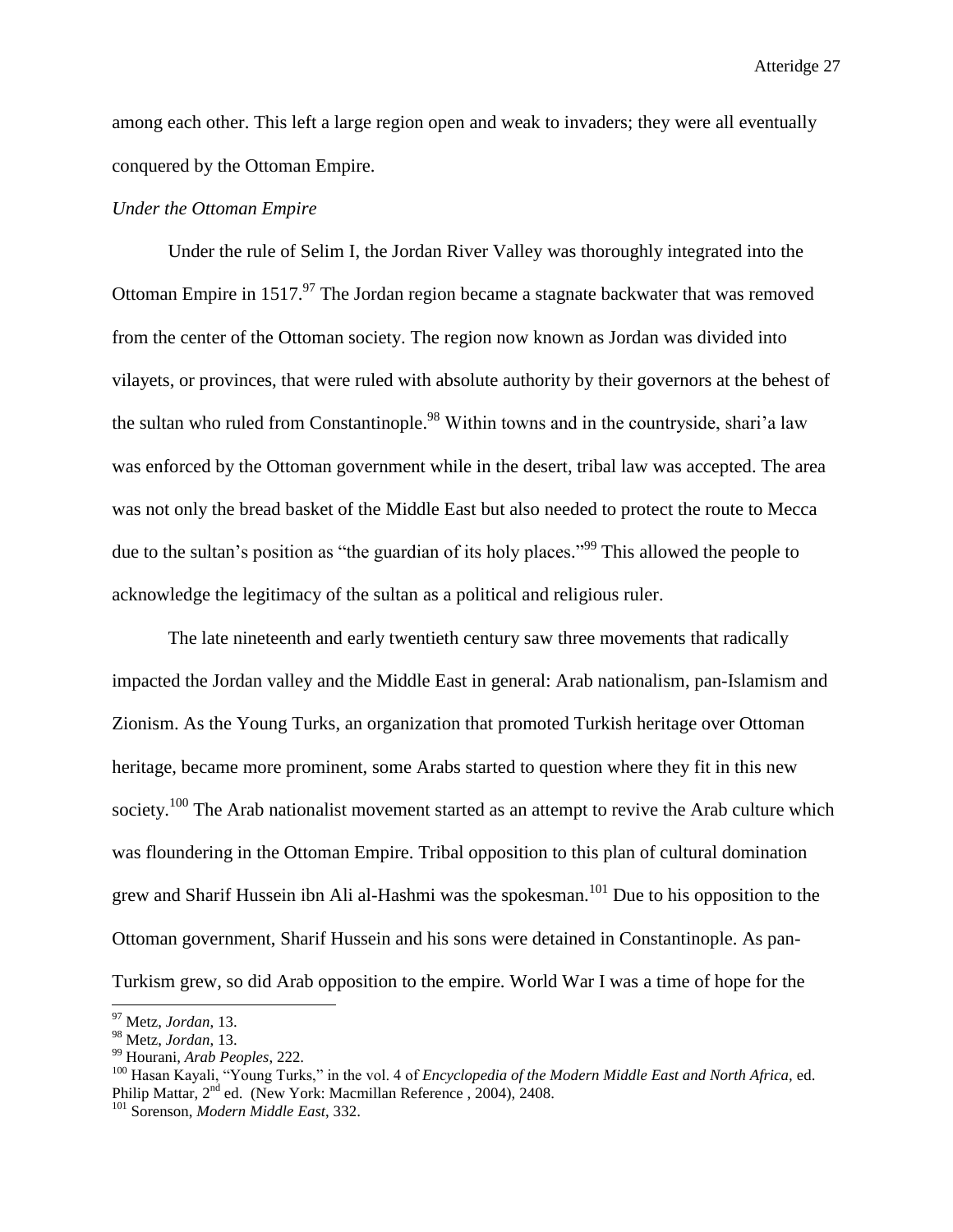Arab nationalist movement. The Ottoman Empire was weak and the Arab nationalists hoped that this weakness could be exploited in order to gain Arab independence. By August of 1914, the Ottoman Empire had sided with Germany and the British were looking for a way to weaken the relationship between the two.<sup>102</sup> Through negotiations, the British agreed to assist the Arabs in their quest for independence with a document known as the Hussein-McMahon correspondence. These letters promised British support for Arab independence in certain areas in return for Arab assistance in fighting the Ottoman Empire.<sup>103</sup> This document is very vague which will led to future issues; Jordan was included as an area that was going to become independent. In June of 1916, Sharif Hussein led the Arab Revolt against the Ottoman Empire with arms, supplies, and funds provided by the British.<sup>104</sup>

As McMahon and Sharif Hussein negotiated over the future of the Middle East, the British were also in secret negotiations with the French and the Russians to divide up the same land. This document is known as the Sykes-Picot Agreement and it was signed in  $1916$ <sup>105</sup> This document divided the Middle East into specific zones that were controlled by the European powers listed above. Russia was removed from this agreement after the Bolshevik revolution which also had the country removing itself from the war. While this was occurring, Jewish settlers were trying to reclaim *eretz yisrael*. One Zionist leader, Chaim Weizman, was able to utilize his friendship with Arthur James Balfour, the British foreign minister at the time, to get the British to agree to use all of their resources in assisting the Jews in creating a home land; "His Majesty's Government view with favour the establishment in Palestine of a national home for the Jewish people, and will use their best endeavours to facilitate the achievement of this

<sup>102</sup> Sorenson, *Modern Middle East*, 332.

<sup>103</sup> Don Peretz, "Arab Revolt (1916)," in vol. 1 of *Encyclopedia of the Modern Middle East and North Africa,* ed. Philip Mattar, 2<sup>nd</sup> ed. (New York: Macmillan Reference, 2004), 264.

<sup>&</sup>lt;sup>104</sup> Peretz, "Arab Revolt", 264.

<sup>105</sup> Hourani, *Arab Peoples*, 318.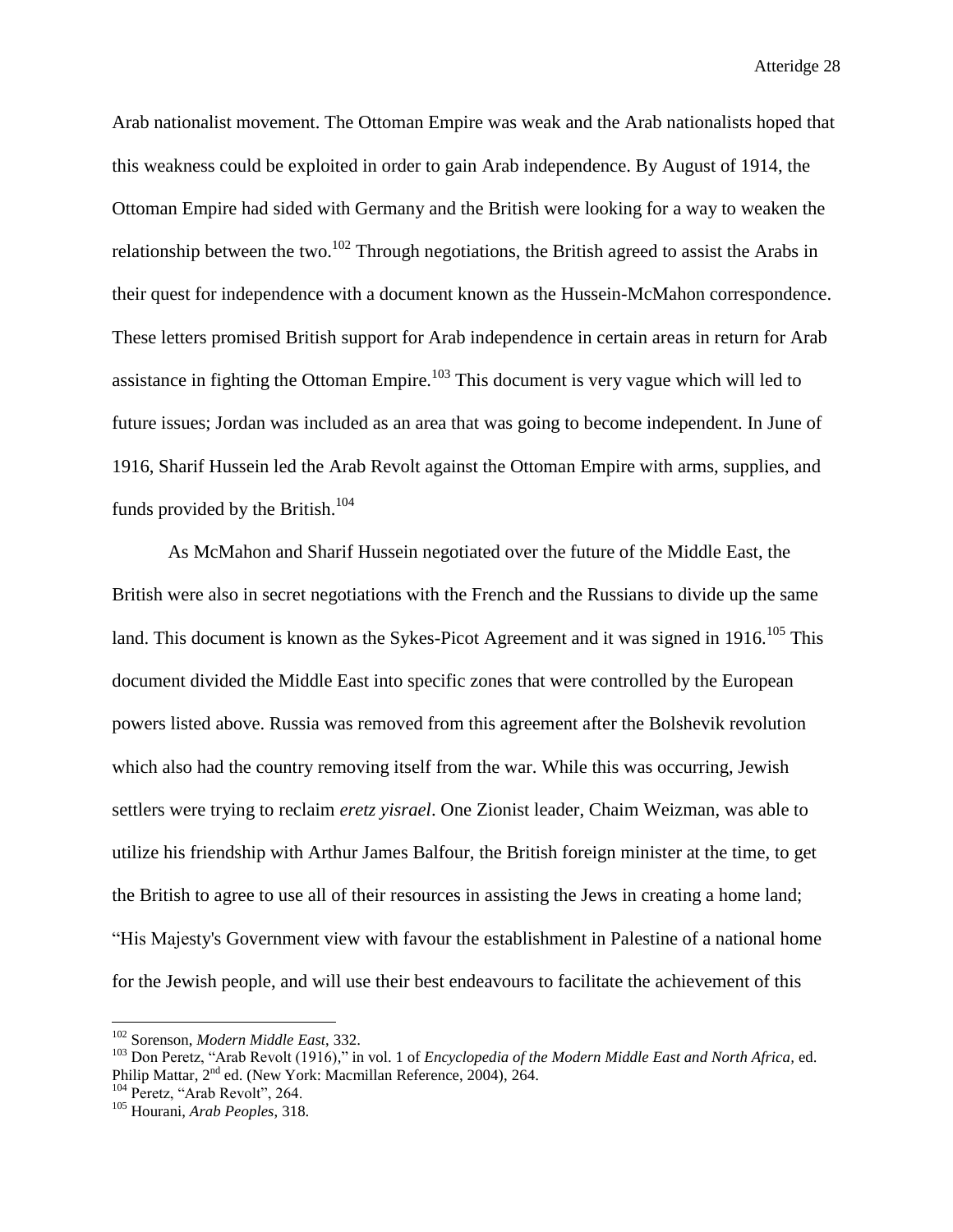object."<sup>106</sup> The British were carving up the Middle East with the help of the French and though they made many promises to different sects about who would have which part of the region, they were truly looking out for their best interests.

# *Hashemite Kingdom*

Sharif Hussein and his sons, Faisal, Ali, and Abdullah, played a pivotal role in World War I which allowed the Triple Entente to emerge victorious. Due to this victory, the British tried to place Sharif Hussein's three sons into states they created from their mandate.<sup>107</sup> This area was desired by the Arabs and included countries known today as Syria, Palestine, Iraq, and Jordan. Unfortunately, the British assumed that they would be able to place a Hashemite son in present day Syria, a land which fell under the control of the French. The French exiled Hussein's son Faisal from Syria.<sup>108</sup> To soothe any discontent arising from this situation, the British rearranged the sons. They removed Abdullah from his position in Iraq and replaced him with Faisal. Then to give a kingdom to Abdullah, they created a new state known as Transjordan.<sup>109</sup>

Abdullah became the head of the Transjordanian government in 1921 at the behest the British.<sup>110</sup> This new country had no cohesion; the people of this region had no common bond nor were they united in a specific way that would lend towards the creation of a nation. It was completely fabricated by the British.<sup>111</sup> This country was financed with British subsidies and the country operated under the guide of British advisors who handled the economy, foreign policy, and any defense needs.<sup>112</sup> Abdullah ruled his kingdom through a small executive council with

<sup>106</sup>Arthur James Balfour, *Balfour Declaration*,

[http://www.mfa.gov.il/MFA/Peace+Process/Guide+to+the+Peace+Process/The+Balfour+Declaration.htm.](http://www.mfa.gov.il/MFA/Peace+Process/Guide+to+the+Peace+Process/The+Balfour+Declaration.htm)

<sup>107</sup> Sorenson, *Modern Middle East*, 332.

<sup>108</sup> Sorenson, *Modern Middle East*, 332.

<sup>109</sup> Hourani, *Arab Peoples*, 318.

<sup>110</sup> Metz, *Jordan*, 25.

<sup>111</sup>W. Andrew Terrill, *Global Security Watch: Jordan* (Santa Barbara: Praeger, 2010) 1-2.

<sup>112</sup> Metz, *Jordan*, 26.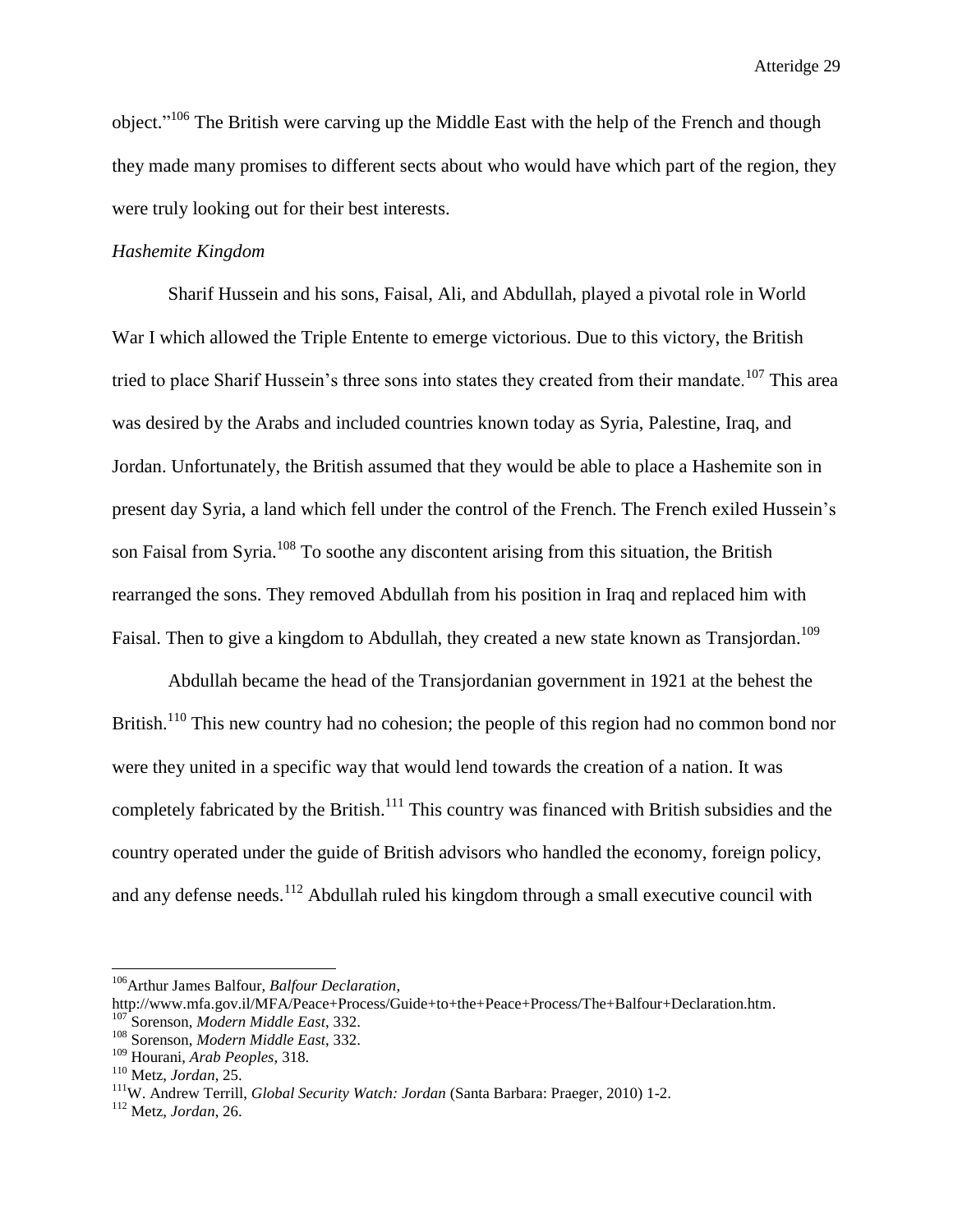which he handled any domestic issue that arose. In 1923, the United Kingdom recognized the progress of Transjordan in modernization and in independence.<sup>113</sup>

The country remained under British supervision until post-World War II. However, during this time, Abdullah was creating and strengthening his base in anticipation of independence.<sup>114</sup> Abdullah chose his capital carefully, picking the village of Amman over the much larger city Salt. Amman had hospitable Christians who were generally "favorably disposed towards the Hashemites. Abdullah appealed to them in a 'special way as a *sharif* and a Muslim of undoubted credentials who was, at the same time, tolerant and fair-minded'."<sup>115</sup> The Christians felt safe with Abdullah and believed that he would follow the tradition of protecting *dhimmis*, or groups of non-Muslims in a Muslim community. He, with a small army and the British air force, was able to quell any local and tribal opposition to his claim as the head of the state.<sup>116</sup> Abdullah I also encouraged the migration of professionals from Syria and Palestine because Transjordan was lacking in such personnel. However, by the 1930s, "two-thirds of the bureaucracy (excluding the British officials) were already staffed by original Transjordanians<sup>"117</sup> and they were replacing the foreign workers. This process encouraged Transjordanians to create a new professional class who then became top leaders in the government when the state was created. Another major step towards independence was reached with the Treaty of London between Transjordan and the United Kingdom in 1946.<sup>118</sup> This document proclaimed Transjordan a kingdom and a new constitution was written and approved by the Legislative Council of Jordan. The United Nations however declined to accept Transjordan's membership

<sup>113</sup> Metz, *Jordan*, 26.

<sup>114</sup> Terrill, *Jordan*, 4-5.

<sup>115</sup> Asher Susser, "The Jordanian Monarchy: the Hashemite Success Story," in *Middle East Monarchies*, ed. Joseph Kostiner (Boulder: Lynne Rienner Publishers, 2000), 90.

<sup>116</sup> Metz, *Jordan*, 26-27.

<sup>&</sup>lt;sup>117</sup> Susser, "The Jordanian Monarchy," 91.

<sup>118</sup> Sorenson, *Modern Middle East*, 334.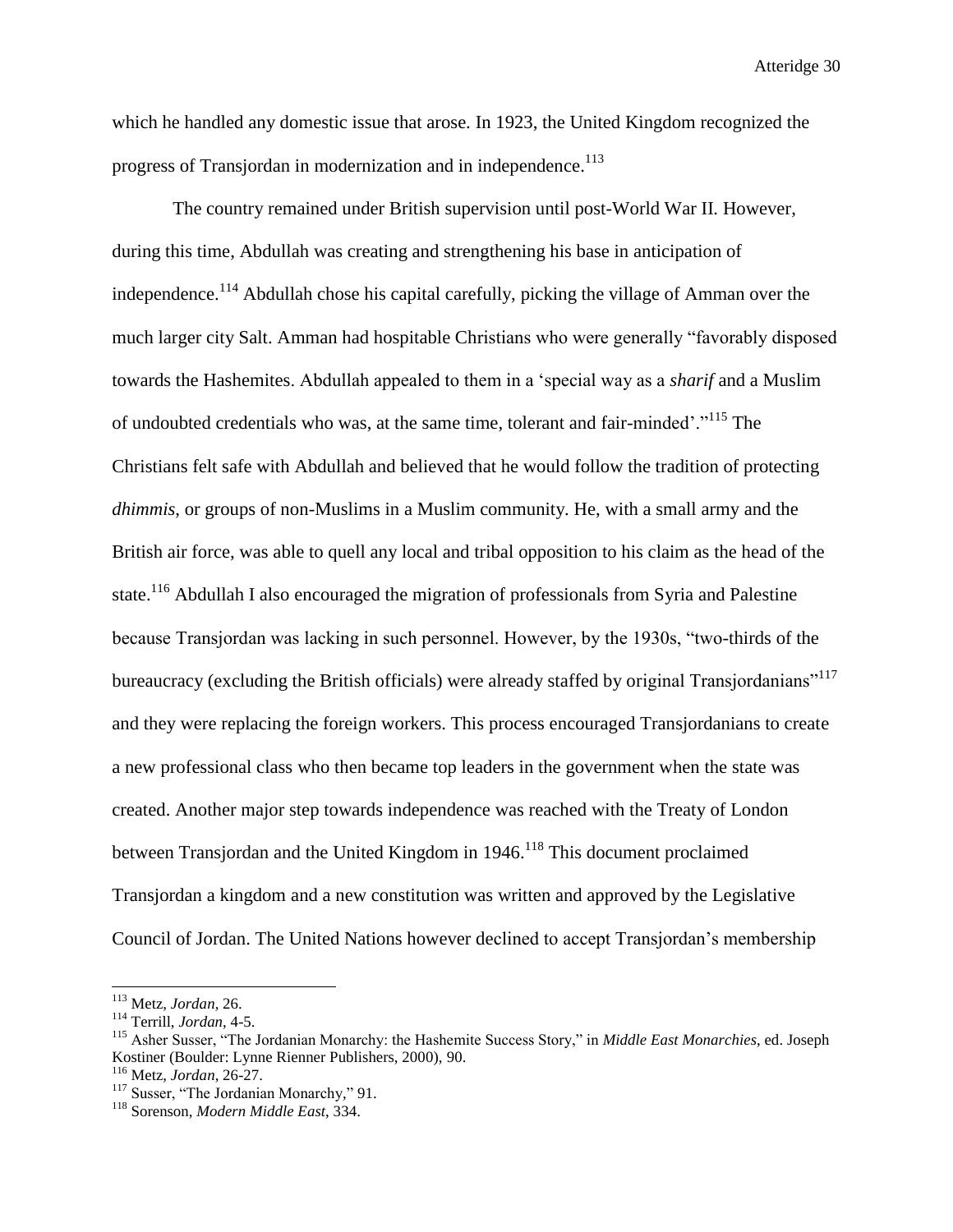request due to a veto vote by the Soviet Union which felt that Transjordan lacked true independence from the British. 1948 saw another treaty which removed all restrictions placed on the Transjordanian government by the British, allowing Abdullah to claim the title King of Jordan.<sup>119</sup> Then in 1949 he changed the name of the state from Transjordan to the Hashemite Kingdom of Transjordan.<sup>120</sup>

# *Abdullah I, King of Jordan*

Abdullah I annexed the West Bank to Jordan in  $1950$ .<sup>121</sup> While this move was not well met, it became a key moment in shaping the political sphere of the Hashemite Kingdom of Jordan. He focused on searching for a long term peaceful solution with Israel which caused many other states to denounce Abdullah I as a puppet of British imperialism. King Abdullah was assassinated on July 20, 1951 at Al-Aqsa mosque before Friday prayer by a Palestinian.<sup>122</sup> "The gunman's principle motivation for the attack was anger over the king's supposedly secret but very well-known meeting with Israeli leaders with the goal of negotiating an Israeli-Jordanian peace treaty."<sup>123</sup> Abdullah's Palestinian-Israeli politics, a problem caused by the creation of Israel and the subsequent wars that followed, cost him his life.

Abdullah had two sons and the line of succession was unclear. At the time of the assassination, Abdullah's oldest son Talal was out of the country receiving treatment for a mental illness.<sup>124</sup> His younger brother Naif, temporarily, became the regent of Jordan. While there was some support for the ascension of Naif to the throne, many believed that Talal would

l

<sup>122</sup> Terrill, *Jordan*, 8.

<sup>119</sup> Sorenson, *Modern Middle East*, 334.

<sup>120</sup> Terrill, *Jordan*, 7.

<sup>121</sup> Mary C. Wilson, *King Abdullah, Britain and the Making of Jordan* (Cambridge: Cambridge University Press, 1987), 194.

<sup>123</sup> Terrill, *Jordan*, 8.

<sup>124</sup> Metz, *Jordan*, 30.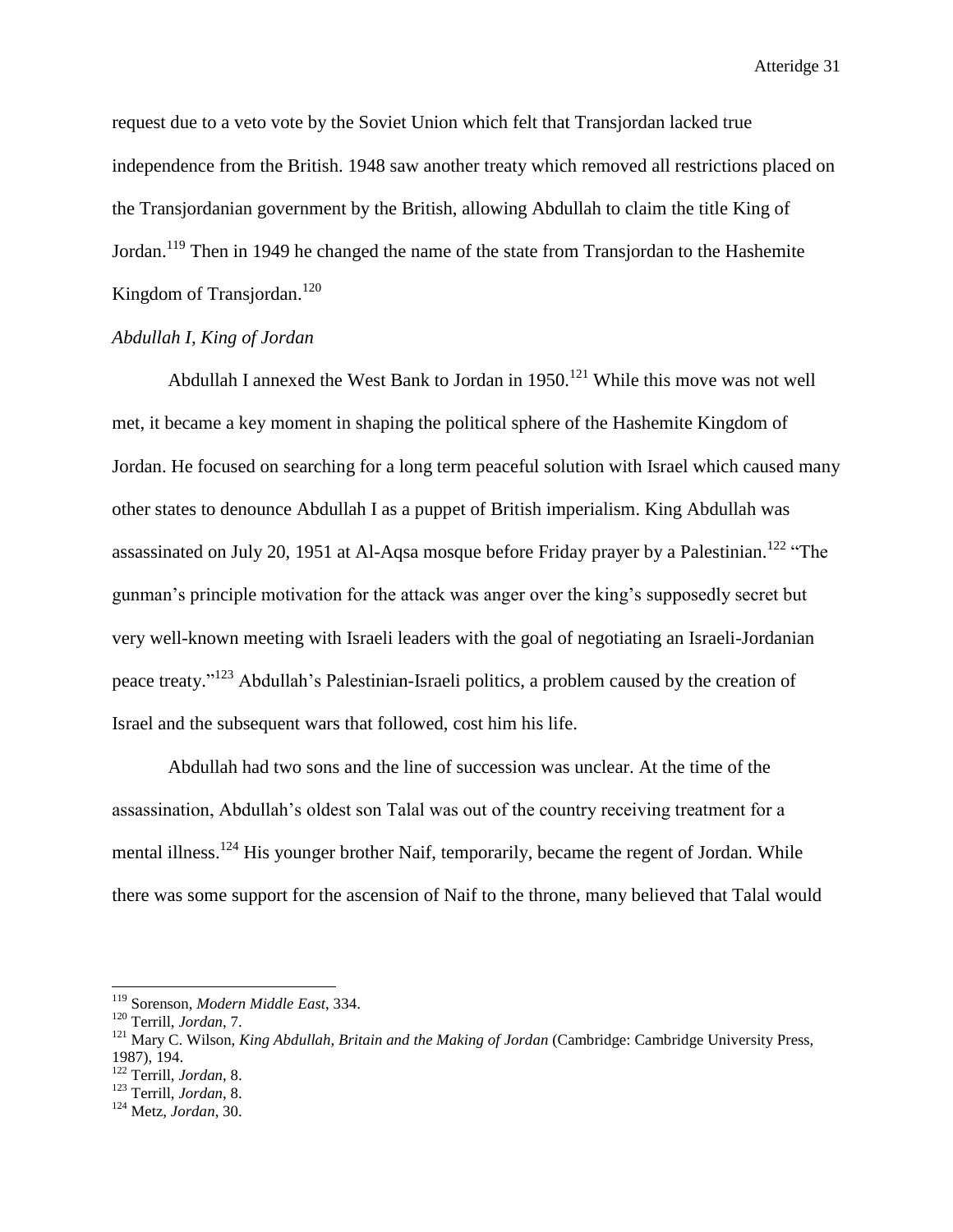have been Abdullah's choice so that Talal's son, Hussein, could eventually be crowned king.<sup>125</sup> Talal did assume the duties of the monarch of Jordan upon his return. He was well liked by the population of the East Bank and tried to improve relations between Jordan and other Arab nations. He also propagated a new constitution in  $1952$ .<sup>126</sup> However, Talal's condition continued to worsen and he was quietly asked to abdicate the throne in favor of Hussein. He acquiesced to that request and retired to a villa where he lived out the rest of his life.<sup>127</sup>

# *Hussein*

With the abdication of his father, Hussein returned from his studies in England to Jordan. He was seventeen years old.<sup>128</sup> However, due to his age, Hussein could not constitutionally accept his role as monarch of the nation and a regency council was formed to rule on his behalf until Hussein's eighteenth birthday. During that period, Hussein returned to England and trained at the British Royal Military Academy. When he turned eighteen, he returned to Jordan and formally took the oath to be the king in  $1953$ <sup>129</sup>

One of the major issues facing Hussein was the incorporation of the Palestinians into Jordanian society. These Palestinians were generally more radical than the elite Jordanians running society; the Palestinians wanted to embrace the Arab nationalism which was spreading across the rest of the Middle East whether it's for the creation of the state of Palestine or the creation of a larger Arab state. In 1952, Gamal Abdel Nasser and the Free Officer's Revolt successfully overthrew the Egyptian monarchy.<sup>130</sup> He became a hero to Palestinians everywhere

<sup>125</sup> Metz, *Jordan*, 30.

<sup>126</sup> Terrill, *Jordan*, 8.

<sup>127</sup> Sorenson, *Modern Middle East*, 334.

<sup>128</sup> Terrill, *Jordan*, 8.

<sup>129</sup> Peter Gubser, "Hussein ibn Talal," in vol. 2 of *Encyclopedia of the Modern Middle East and North Africa,* ed. Philip Mattar, 2<sup>nd</sup> ed. (New York: Macmillan Reference USA, 2004), 1062.

<sup>130</sup>"Nasser, Gamal Abdel (Jamal Abd Al-Nasir; 1918–1970)," in vol. 2 of *Dictionary of the Israeli-Palestinian Conflict* (Detroit: Macmillan Reference, 2005), 328.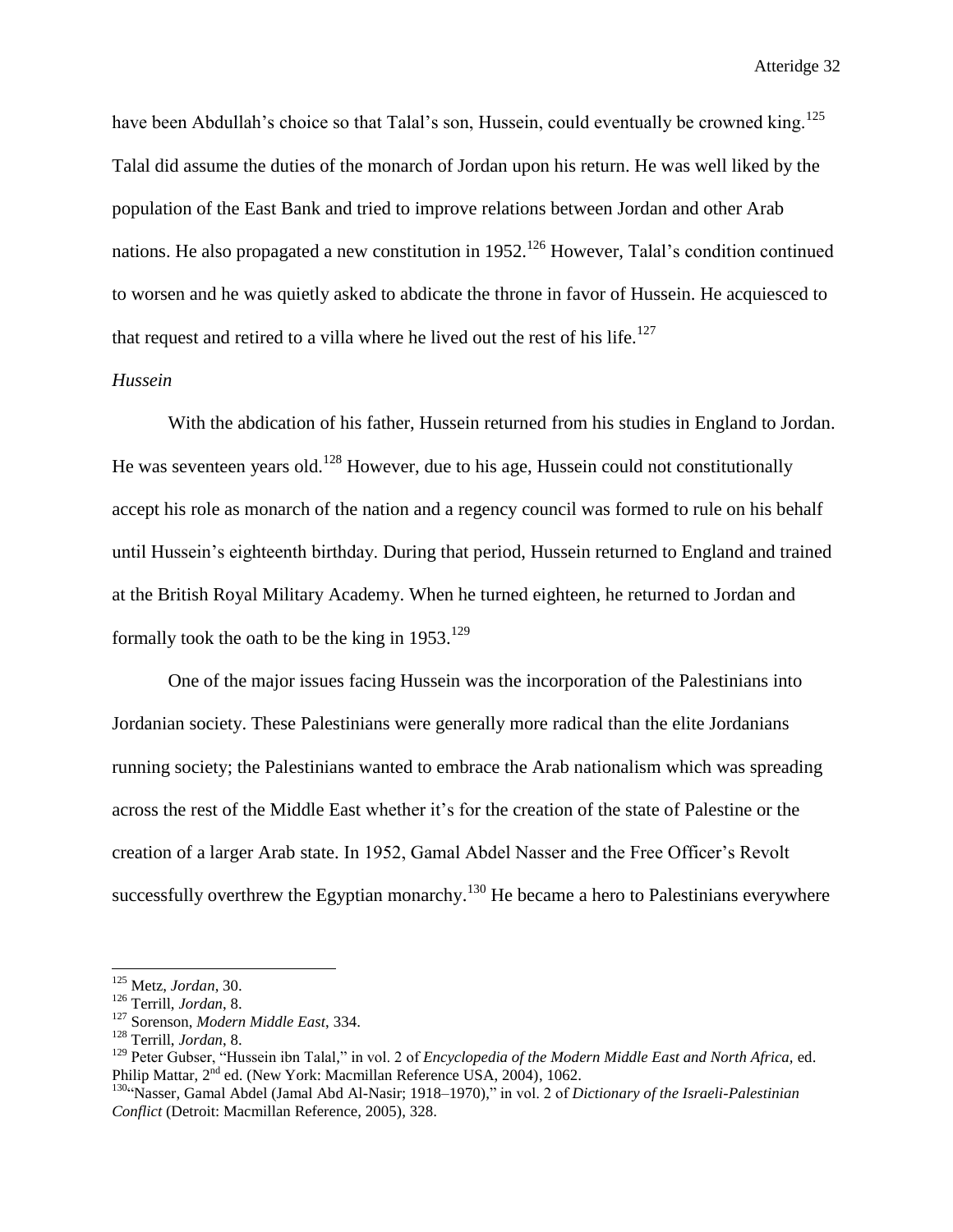"as a champion of Arab nationalism."<sup>131</sup> The Palestinians were resentful towards the European powers that pushed for the creation of the state of Israel and towards the Arab monarchies that accepted defeat and became stooges of imperialism.<sup>132</sup> Nasser was a beacon of hope for the Palestinians. In addition to unrest growing among the Palestinians in Jordan, the number of conflicts along the border between Israel and Jordan grew. Palestinians in Jordan committed terrorist attacks against Israel and the reprisal to these attacks was brutal for the Jordan.<sup>133</sup> Hussein' army tried to hold the border but their numbers were inadequate. The issue grew along with clamors for war and anti-Western sentiments.

In 1956, Israel, with assistance from Britain and France, attacked Egypt. After both the British and the French entered Port Said, Hussein proposed that Jordan attack Israel. Nasser told Hussein not to waste his strength for a lost cause.<sup>134</sup> However, it did lead to a severing of the relationship between England and Jordan. In 1957, an agreement was made to free Jordan from its dependency on England. The Arab Solidarity Agreement had Saudi Arabia, Egypt, and Syria paying Jordan approximately 70 million dollars every year for ten years in order to replace British aid. Unfortunately, these payments never came and the British withdrew all of its troops and ended all British subsidies in Jordan. <sup>135</sup>

Internally, the country was not fairing much better. The elections of 1956 led to Sulayman Nabulsi and the Nationalist Socialist Party coming into power.<sup>136</sup> Nabulsi was selected by Hussein to be the prime minister of Jordan. Nabulsi was a strong support of Nasserism and his government and policies reflected that political stance. In 1957, there was a power struggle between Nabulsi's government and the monarchy. Hussein feared that Nabulsi was trying to

<sup>131</sup> Metz, *Jordan*, 30.

<sup>&</sup>lt;sup>132</sup> Susser, "The Jordanian Monarchy," 90.

<sup>133</sup> Metz, *Jordan*, 31.

<sup>134</sup> Metz, *Jordan*, 32.

<sup>135</sup> Metz, *Jordan*, 32-33.

<sup>136</sup> Sorenson, *Modern Middle East*, 335.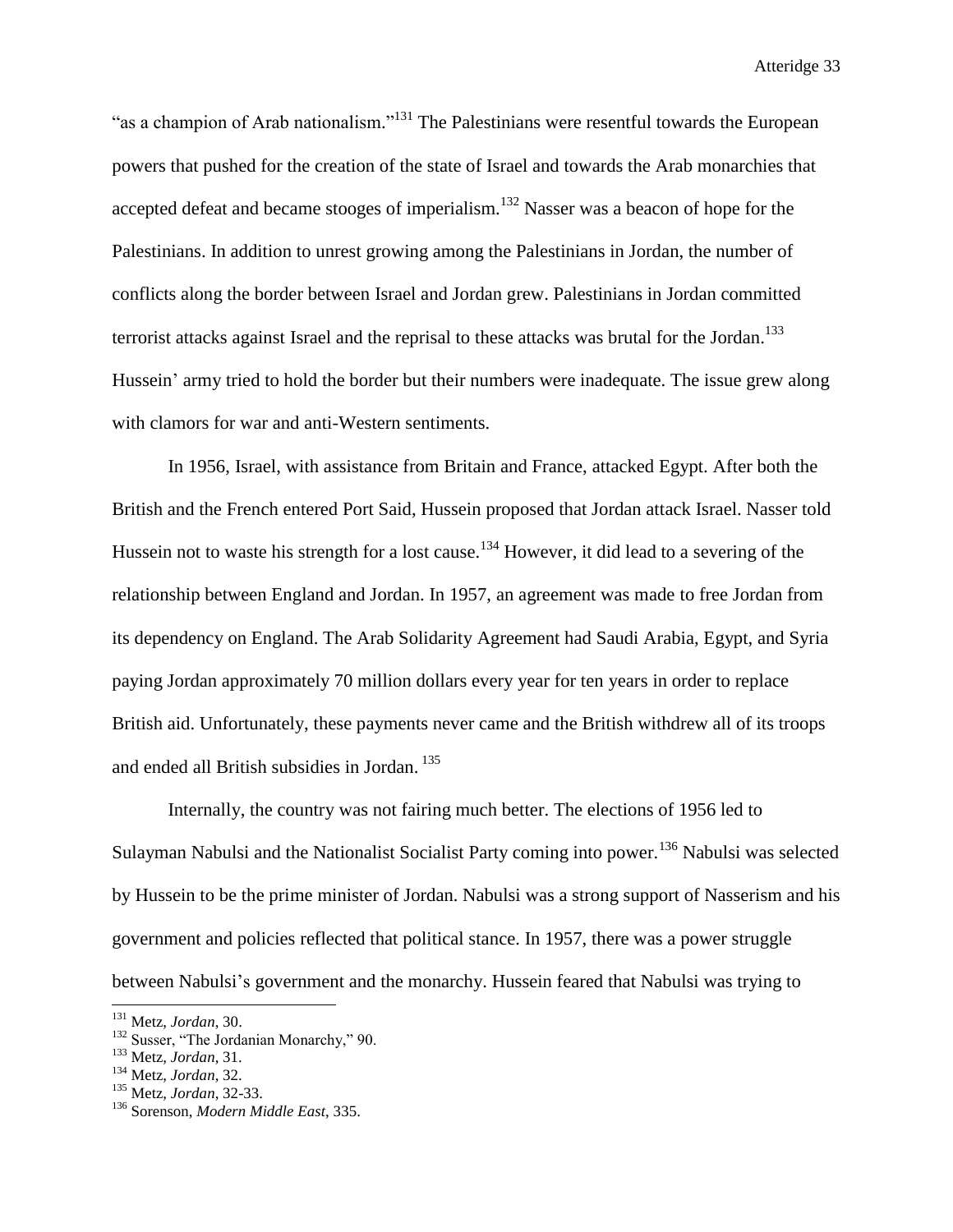abolish the monarchy and he decided to demand that Nablusi leave his position.<sup>137</sup> The political tension continued to rise. It came to a head with the Az Zarqa affair.<sup>138</sup> A misunderstanding occurred between the head of the Jordanian Army, Ali Abu Nuwar, and Said al Mufti who was trying to form a new cabinet; Al Mufti thought that Abu Nawar was demanding military approval for the new cabinet. Then false rumors of Hussein's death started to spread at the army base in Az Zarga.<sup>139</sup> Hussein, now needing to prove he was alive and in control, forced Abu Nawar to go with him to Az Zarqa. Abu Nuwar's life was threatened by troops who were thrilled to see their monarch alive. Abu Nuwar was forced to flee the country.<sup>140</sup> There were several cabinet crises following this event until Ibrahim Hashim, a loyalist to the crown, was able to create a new government.<sup>141</sup> He then outlawed political parties.

In order to shore up the state's defenses against the wave of pan-Arabism and coup d'états that were rushing across the Middle East, the king allied Jordan with the United States, which became the primary source of foreign aid for the kingdom. Another union was created in 1958 by Iraq and Jordan.<sup>142</sup> These two countries created the short-lived federation known as the Arab Union with Faisal II as the head of state and Hussein as the deputy head of state. However, five months later the Iraqi monarchy was overthrown in a bloody coup d'état. Faisal II and his family were killed.<sup>143</sup> Hussein wanted to avenge his death and restore the union by sending the Jordanian army into Iraq but his advisors convinced him to change his mind. At this point in time, Jordan was an isolated state with very few allies in the region.<sup>144</sup> Because of this, Jordan

<sup>137</sup> Sorenson, *Modern Middle East*, 335.

<sup>138</sup> Terrill, *Jordan*, 9.

<sup>139</sup> Metz, *Jordan*, 33-34.

<sup>140</sup> Metz, *Jordan*, 34.

<sup>141</sup> Metz, *Jordan*, 34.

<sup>&</sup>lt;sup>142</sup> "A Guide to The United States' History of Recognition, Diplomatic, and Consular Relations, by Country, Since 1776: Iraq," *U.S. Department of State: Office of the Historian*, http://history.state.gov/countries/iraq.

<sup>&</sup>lt;sup>143</sup> "Iraq" in vol. 1 of *Dictionary of the Israeli-Palestinian Conflict* (Detroit: Macmillan Reference, 2005),189. <sup>144</sup> Terrill, *Jordan*, 11.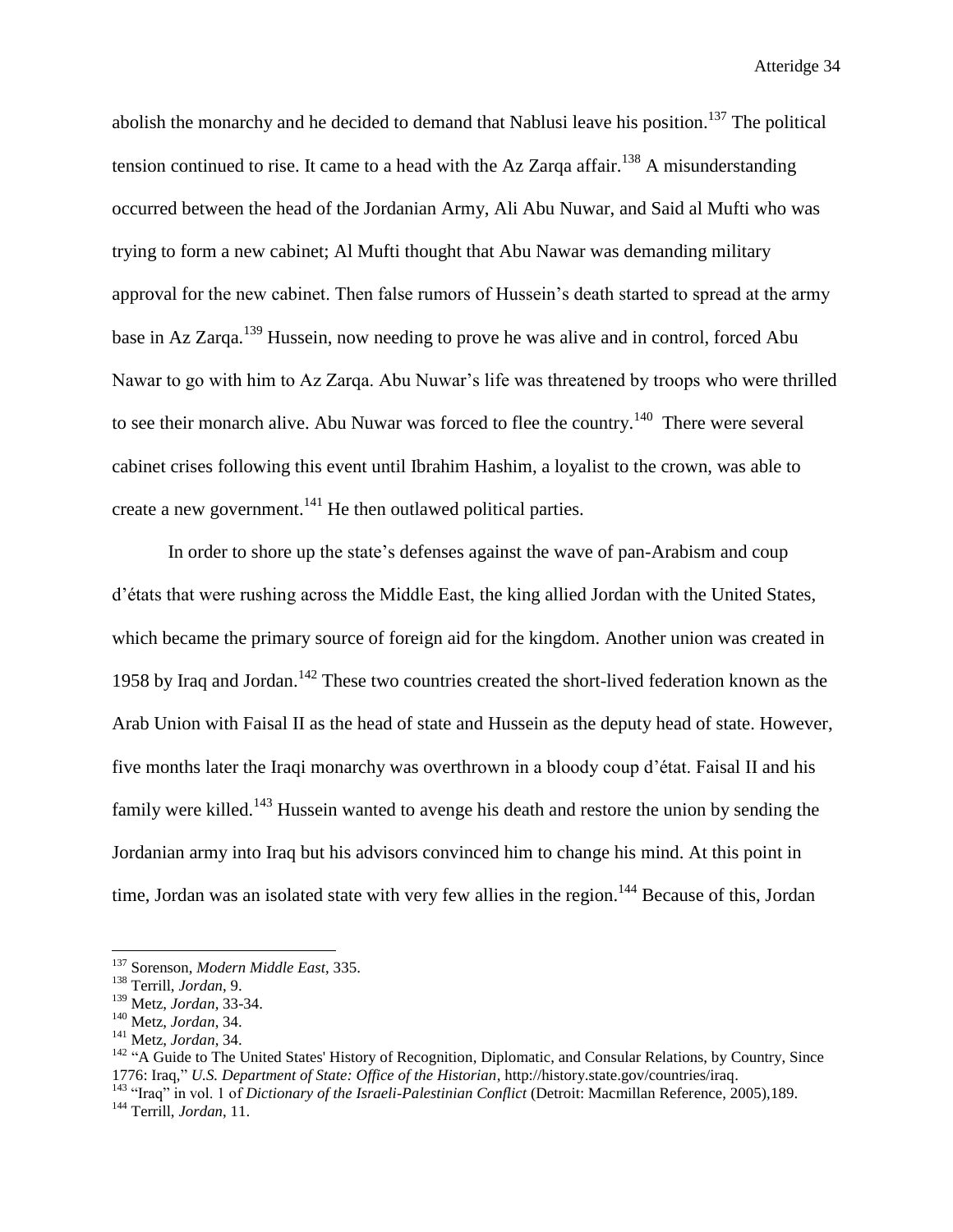strengthened its ties to the West. The United States and Britain both sent aid and troops in order to stabilize the monarchy.<sup>145</sup> While political tensions were at an all time high, Hussein was able to maintain control through the loyalty of the army and the use of emergency martial law. This peace lasted for approximately two years. In 1960 Hazza al Majali, the prime minister, was killed by a bomb placed under his desk.<sup>146</sup> Bedouin troops moved into the city and Hussein appointed a new prime minister, Bahjat at Talhuni. Suspects were apprehended and hanged.<sup>147</sup> In 1961, Talhuni was replaced by Wasif at Tal. $148$ 

In the early 1960s, problems with Israel grew. Israel started an irrigation process in order to divert water from the Jordan River and pipe it to the Negev desert. It is not a mighty river and the potential deviations could be devastating for the Arab states. "Israel's insistence on proceeding with land development in the DMZ (demilitarized zone) and its unilateral diversion of the Jordan River headwaters followed the failure by the Arabs to ratify the Eric Johnson Jordan Valley Development project."<sup>149</sup> An Arab League meeting to address this issue was called by Nasser. In this meeting, they decide to divert the water into Syria before it could reach Israel. It would then be shared by Jordan and Syria. This agreement also called for the recognition of the Palestinian Liberation Organization (PLO) as the voice of Palestine.<sup>150</sup> However, while the Jordanian government had originally chosen to support the Palestinian Liberation Organization, they were forced to publicly withdraw that support due to an increase in border incidences between Jordan and Israel. The PLO launched numerous attacks from the West Bank which

<sup>145</sup> Sorenson, *Modern Middle East*, 335.

<sup>146</sup> Terrill, *Jordan*, 10.

<sup>147</sup> Metz, *Jordan*, 36.

<sup>148</sup> Metz, *Jordan*, 36.

<sup>149</sup> Don Peretz, "Arab-Israeli War (1967)," in vol. 1 of *Encyclopedia of the Modern Middle East and North Africa,*  ed. Philip Mattar, 2nd ed. (New York: Macmillan Reference, 2004), 248.

<sup>150</sup> Terrill, *Jordan*, 11.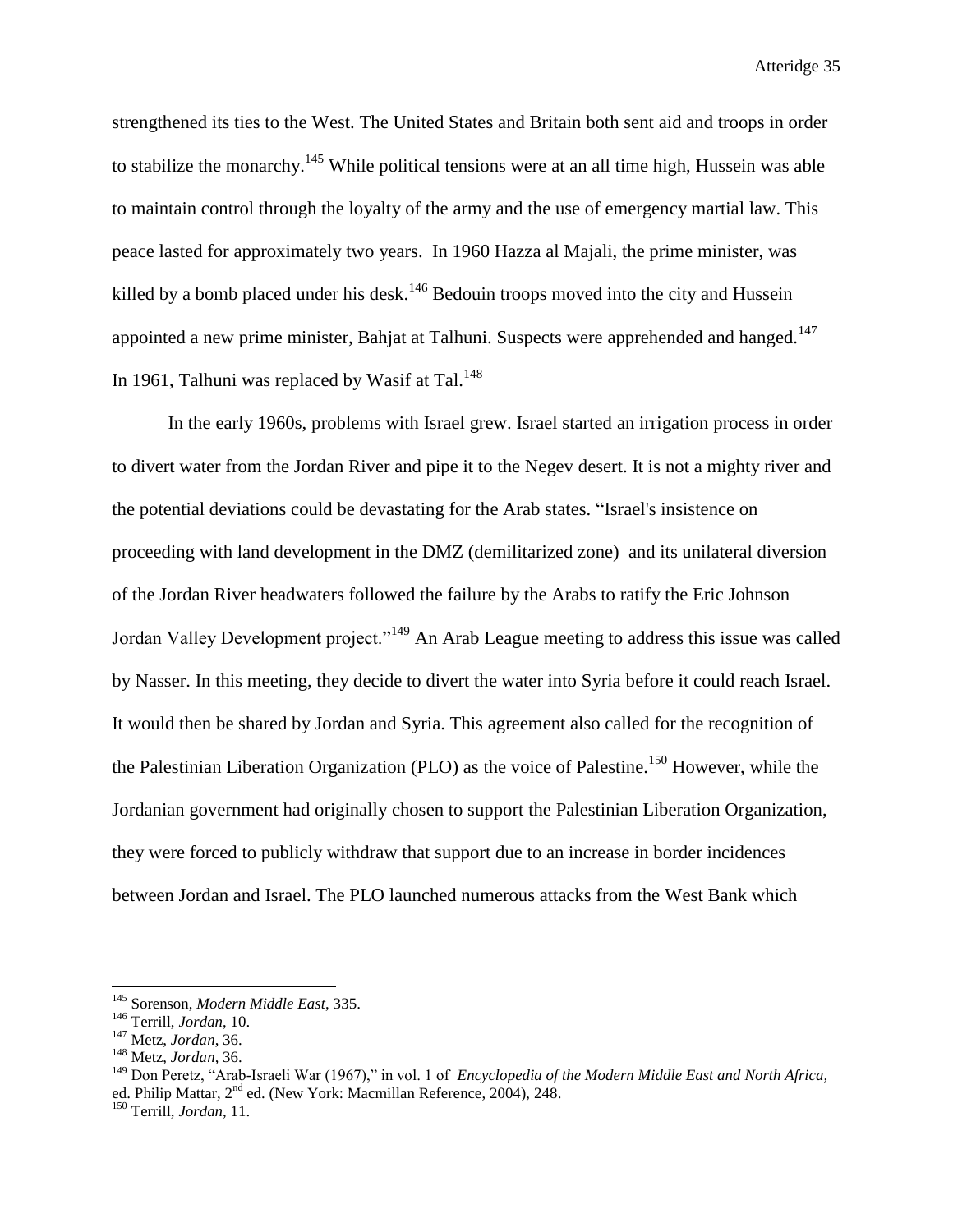caused a series of reprisals by Israel.<sup>151</sup> From May 1965 and on, the reprisal attacks grew more vicious and frequent and in 1966, Hussein stopped granting approval of both the PLO and Syria.<sup>152</sup> The reprisal attacks caused a wave of riots throughout the West Bank. Skirmishes were also had on the border between Jordan and Syria.

The tension between Syria and Jordan was set aside due to the Six Day War. On May 30, 1967 a mutual defense pact between Syria, Jordan, and Egypt was formed, though they had neither a plan of defense nor attack.<sup>153</sup> On June 1, Israel created an emergency cabinet with a war hawk, Mousidian, as its leader which produced a plan of attack in reaction to the mutual defense pact. June  $5<sup>th</sup>$  was the day of Israel's preemptive strike.<sup>154</sup> They neutralized Egypt's air force, taking out over 400 planes, and they did the same to the Syrian air force.<sup>155</sup> Israel told Hussein to not get involved but due to the mutual defense pact, he felt he had no choice and he launched an attack. Israel then entered the West Bank and had the Jordanian army fleeing within hours.<sup>156</sup> Israeli troops circled Old Jerusalem and occupied the city. By June  $7<sup>th</sup>$ , Israel occupied and controlled all of the West Bank. The United Nations Security Council created a ceasefire resolution which Israel signed on June  $11<sup>th</sup>$  after conquering the Golan Heights. This crushed the idea of pushing Israeli's into the sea and the ideals of pan-Arabism with it. Resolution 242 was adopted by the UN Security Council on November 22, 1967 to put an end to this matter.<sup>157</sup> It called for Israel to return to pre-1967 borders, the acceptance of the right to exist for all states in the region, and the search for a solution to the Palestinian refugee issue. Jordan sent signals of acceptance but did not openly embrace the resolution. The resolution then fell to the wayside.

<sup>151</sup> Sorenson, *Modern Middle East*, 336.

<sup>152</sup> Metz, *Jordan*, 37.

<sup>153</sup>Metz, *Jordan*, 38.

<sup>&</sup>lt;sup>154</sup> Peretz, "Arab-Israeli War (1967)," 248.

<sup>&</sup>lt;sup>155</sup> Peretz, "Arab-Israeli War (1967)," 249.

<sup>156</sup> Metz, *Jordan*, 38.

<sup>&</sup>lt;sup>157</sup>"Arab-Israel War (1967) (5 June–10 June 1967)," in vol. 1 of *Dictionary of the Israeli-Palestinian Conflict* (Detroit: Macmillan Reference USA, 2005), 35.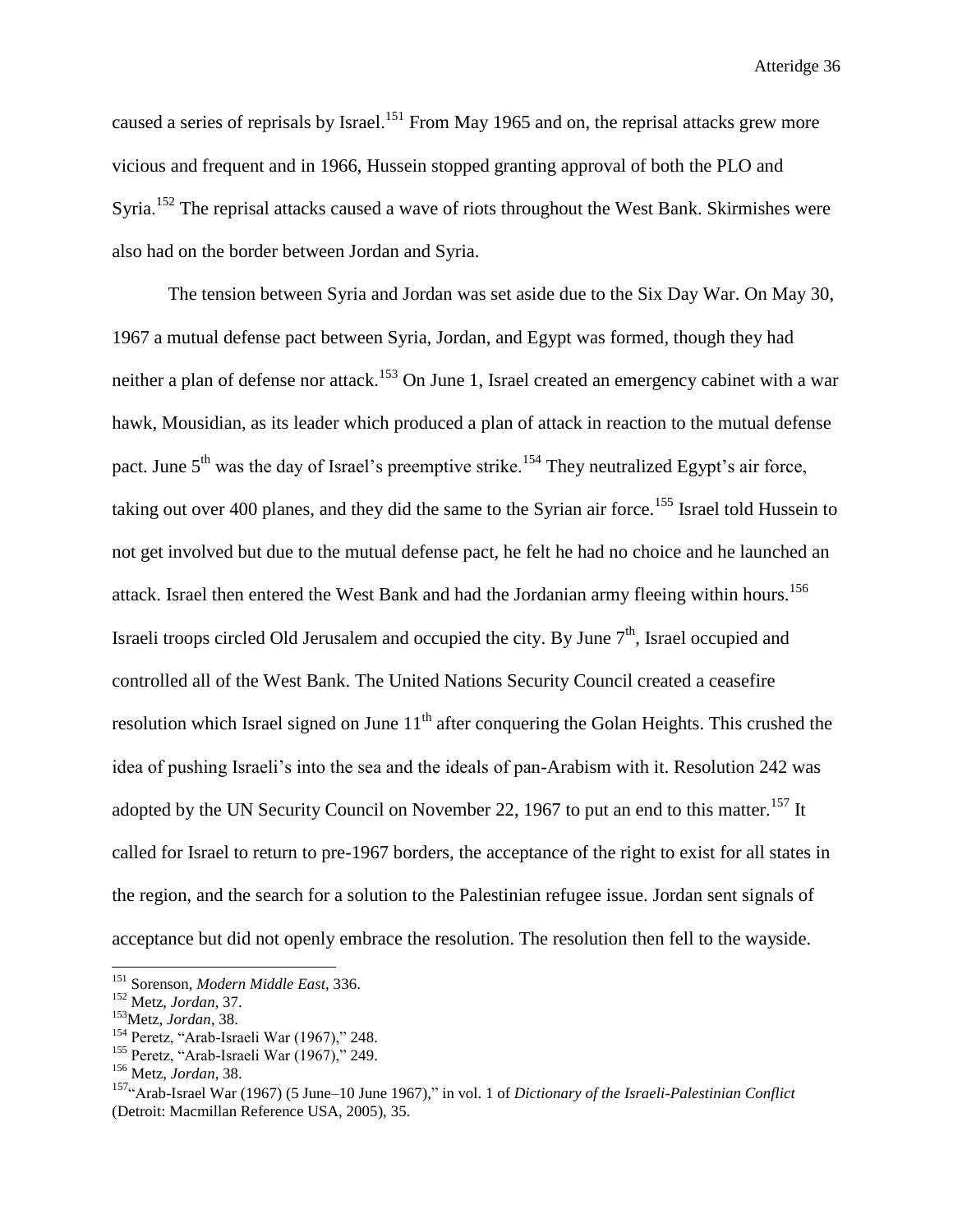Out of all of the countries that fought Israel, Jordan was left the most devastated after the 1967 war. There was now a large refugee population in Jordan, a weak economy, and the need to reassess their international relations policy along with rebuilding their defensive capabilities.<sup>158</sup> There were also several Palestinian groups inside of Jordan that had confrontations with the Jordanian government. This led to civil war in 1970 when Palestinian guerilla groups (the *feyadeen*) hijacked multiple planes.<sup>159</sup> Hussein saw this group as a threat to his authority and reinstalled military rule.<sup>160</sup> He demanded that the *feyadeen* lay down their arms and evacuate the cities and other key areas of which they had gained control. This led to a ten day civil war which was fought between the Jordanian Army and the Palestinian Liberation Army (PLA).<sup>161</sup> Syria sent aid to the *feyadeen* while Israel and the United States gathered forces in order to aid Jordan. Syria, under pressure from other nations, removed their forces while the *feyadeen* fought until September 25, when they agreed to a ceasefire.<sup>162</sup> Hussein and Arafat, the head of the Palestinian Liberation Army signed an agreement on September  $27<sup>th</sup>$  which called for the withdrawal of the PLA and an exchange of prisoners.<sup>163</sup> A further agreement was signed between the two groups on October 13<sup>th</sup> in which the *feyadeen* had to accept the sovereignty of the king and cease carrying arms outside of their camps while the monarchy would grant amnesty to the *feyadeen* for all crimes committed during the civil war.<sup>164</sup>

Hussein now needed to reestablish his authority within Jordan and his place within the Arab world in general; he did this by implementing new economic and foreign policies. He formed a group that would represent both the West Bank and the East Bank called the Jordanian

<sup>158</sup> Sorenson, *Modern Middle East*, 335-336.

<sup>159</sup> Sorenson, *Modern Middle East*, 336.

<sup>160</sup> Metz, *Jordan*, 42.

<sup>161</sup> Terrill, *Jordan*, 16.

<sup>162</sup> Sorenson, *Modern Middle East*, 336.

<sup>163</sup> Terrill, *Jordan*, 17.

<sup>164</sup> Metz, *Jordan*, 43.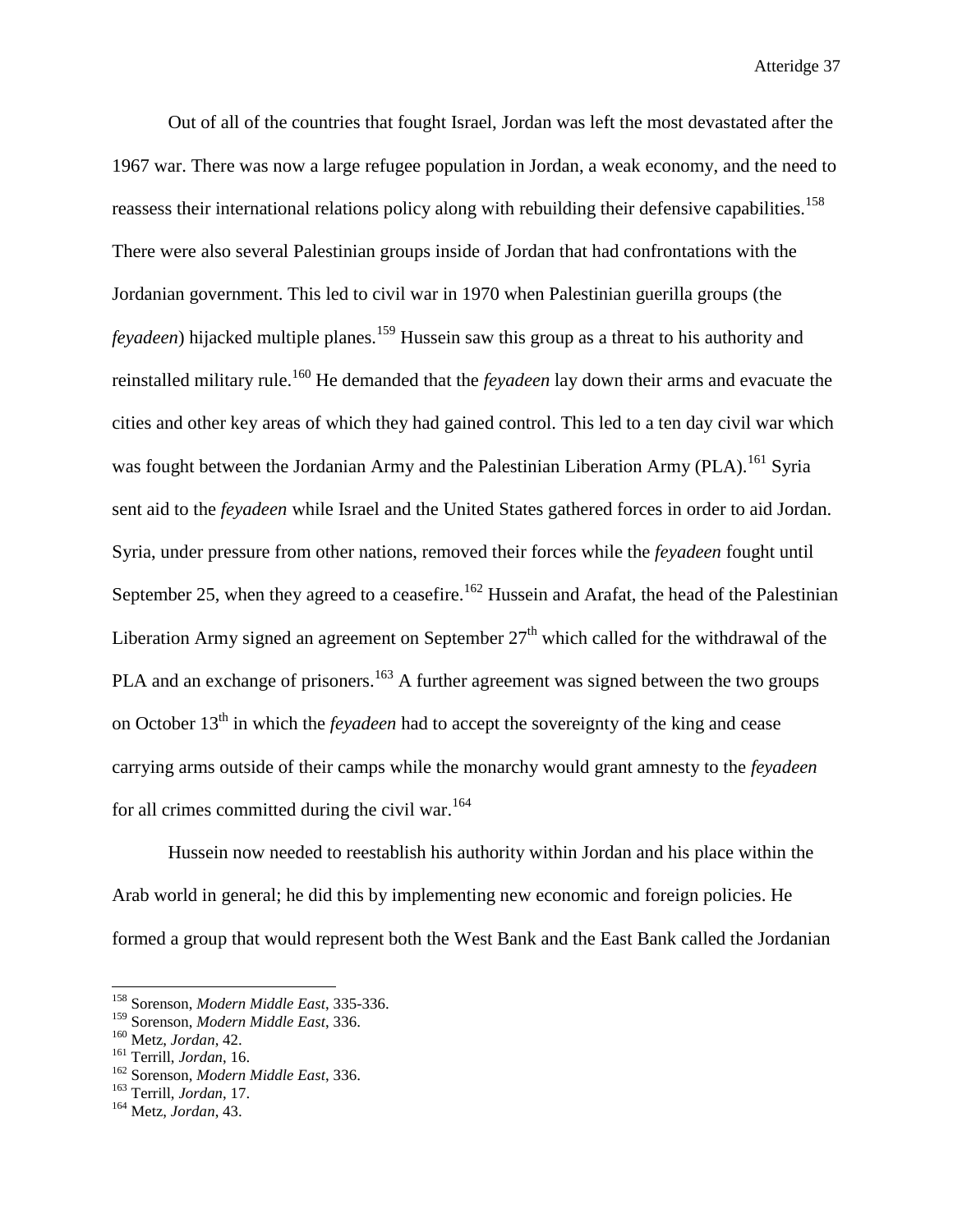National Union in September of 1971.<sup>165</sup> It was the only legal political organization however it was not a political party but a space for all Jordanians to discuss the direction they would like the country to take. All Jordanians were eligible for membership with the exception of those advocating foreign ideologies such as Marxism. He also started the United Arab Kingdom, a federation which would allow the separate banks to be autonomous provinces within Jordan and still under Hussein's power at the same time.<sup>166</sup> The National Assembly would still divide its seats equally between the two regions. These two plans were never enacted. Hussein also paid a visit to the United States of America in 1973 which solidified his connection to the West.

On October 6, 1973, a surprise attack was launched on Israel by Egypt and Syria.<sup>167</sup> On this day, Egypt crossed the Suez Canal and broke down the Israeli barrier on the other side.<sup>168</sup> Egyptian troops then stormed across the Bar Lev line and forced the Israelis to flee the Suez Canal zone. At the same time, the Syrians were attacking the Golan Heights and managed to remove the Israeli troops there.<sup>169</sup> Israel was taken by surprise and lost mass amounts of supplies. The United States came to Israel's aid with an airlift of supplies but was unable to get more involved due to a threat by the Soviet Union. These two superpowers were playing chicken with each other over actions taken in the Middle East. By October 11, 1973, Israel held both fronts; it then rearmed and switched to an offensive strategy.<sup>170</sup> Once again due to proximity and the greater ideals of pan-Arabism and pan-Islam, Jordan entered the fight. Hussein started to amass troops which caused Israel to send troops into the West Bank. While he did not open a third front

<sup>165</sup> Metz, *Jordan*, 44.

<sup>166</sup> Metz, *Jordan*, 45.

<sup>167</sup> Don Peretz, "Arab-Israeli War (1973)," in vol. 1 of *Encyclopedia of the Modern Middle East and North*  Africa, ed. Philip Mattar, 2<sup>nd</sup> ed. (New York: Macmillan Reference, 2004), 250.

<sup>168</sup> Metz, *Jordan*, 45.

<sup>169</sup> Don Peretz, "Arab-Israeli War (1973),"250.

 $170$  Don Peretz, "Arab-Israeli War (1973),"250.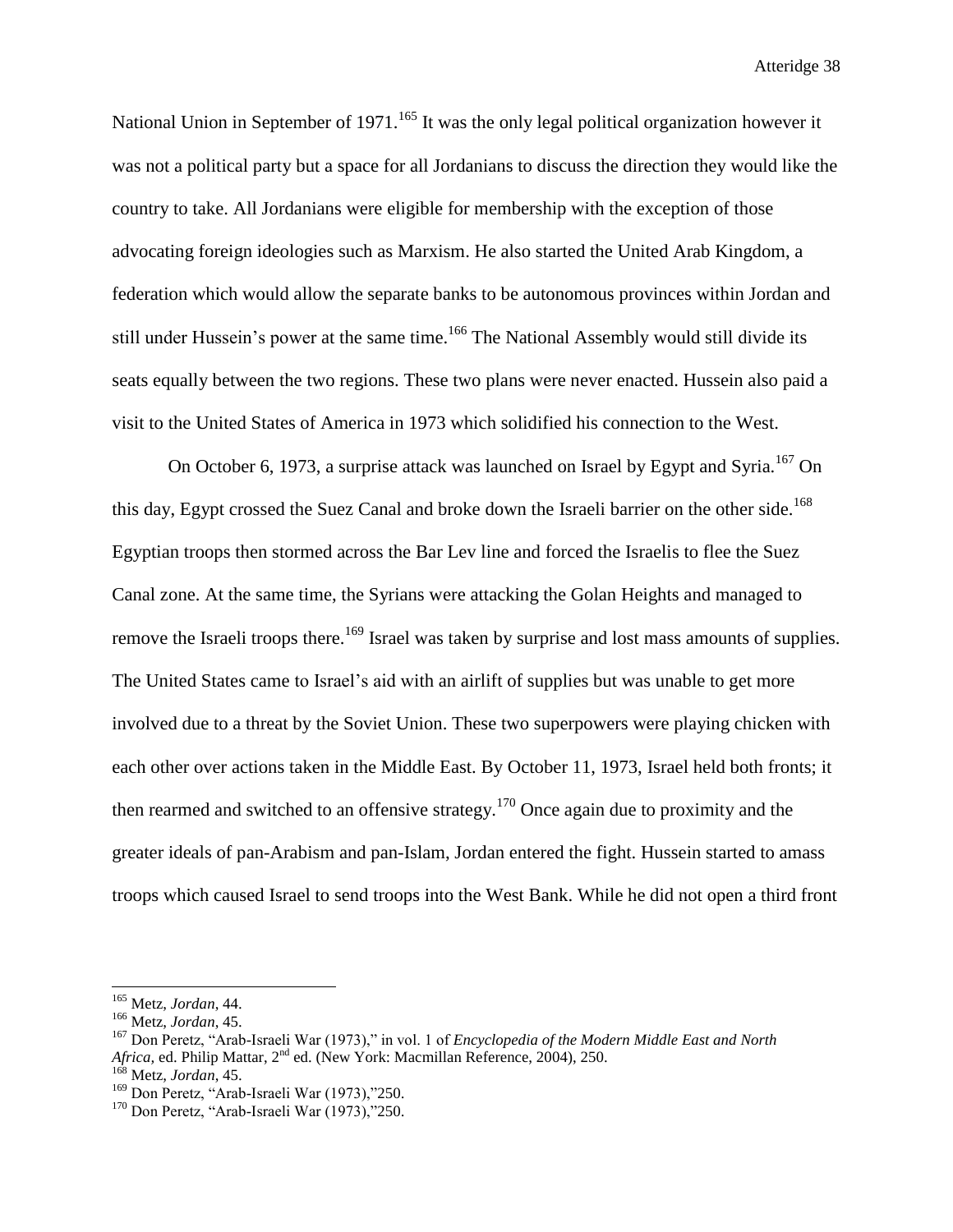with Israel, King Hussein did send troops to Syria.<sup>171</sup> The USSR called for a ceasefire on October 21 which was accepted by both Israel and Egypt. However it took three days to go into effect.<sup>172</sup> During that time Israel reoccupied both the Golan Heights and the Suez Canal. On October 22, the UN Security Council reaffirmed their desire for Israel to act within Resolution 242 from 1967 in regards to Israeli occupied lands.<sup>173</sup>

Jordan called for Israel to vacate the lands it occupied at a conference held in Algeria in November of 1973.<sup>174</sup> Hussein also stated that he did not represent nor speak for the Palestinians and supported their right to self-determination but only after their territory was unoccupied. Hussein was still at odds with the PLO, though the summit did vote to recognize the PLO as the voice of the Palestinians. Hussein was forced to accept that he would have to work with the PLO in order to deal with the Palestinian issue, while other countries warned the PLO that they must work with Hussein or risk another civil war.<sup>175</sup> The Palestinians refusal to reassess their claim of total sovereignty over the entire West Bank led to Hussein asking to reschedule an Arab summit that was to be held in Rabat in October of 1974.<sup>176</sup> The proposed topic of this summit was to formally recognize the PLO and their role in the future of Palestine. In response to his request, Egypt revoked its previous statement on restoring the West Bank to Jordan and put all of its weight behind the PLO.

The Rabat Summit occurred as originally planned in October of 1974.<sup>177</sup> The PLO representatives demanded that the summit produce a declaration that "any Palestinian territory liberated by Arab forces would be turned over to the 'Palestinian people' as represented by their

<sup>171</sup> Metz, *Jordan*, 45.

<sup>&</sup>lt;sup>172</sup> Peretz, "Arab-Israeli War (1973),"251.

<sup>&</sup>lt;sup>173</sup> Peretz, "Arab-Israeli War (1973)," 251.

<sup>174</sup> Metz, *Jordan*, 46.

<sup>175</sup> Sorenson, *Modern Middle East*, 336.

<sup>176</sup> Metz, *Jordan*, 46.

<sup>177</sup> Sorenson, *Modern Middle East*, 336.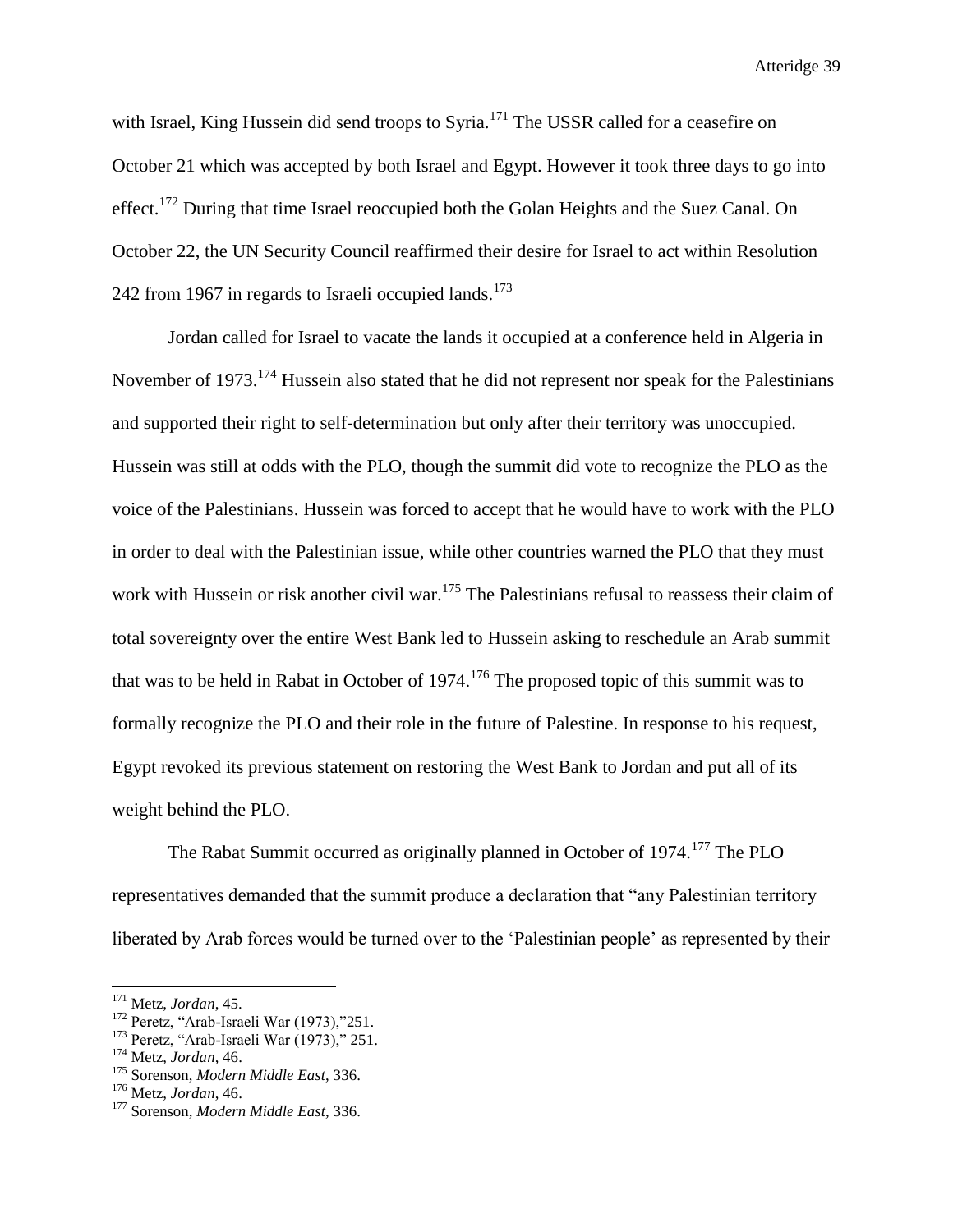organization."<sup>178</sup> This declaration was vehemently protested by the Jordanian representatives as this act would give the PLO power over half the population of the East Bank. In addition to that, the West Bank had been annexed by popular vote of those residing in that province. By the end of the conference, a declaration was made recognizing the Palestinian Liberation Organization as the only legitimate representative of the Palestinians and acknowledged the Palestinian right to their own homeland though this area was not defined.<sup>179</sup> Hussein only signed this declaration after being promised large sums of money from oil rich states; and, after the summit, declared the document ambiguous and open to interpretation.<sup>180</sup> The gulf between the two groups continued to widen. Hussein then forced Palestinians in the East Bank to choose either Jordanian or Palestinian identity.<sup>181</sup>

The new political situation caused by the Rabat Summit led to changes in the Jordanian government. Hussein amended the constitution to expand his powers. The king was now able to delay elections at his will and also dissolve the House of Representatives;<sup>182</sup> he utilized this power and shut down the House of Representatives. He also directed his prime minister to form a new government without Palestinians from the West Bank. Hussein was trying to remove forces that could disrupt his rule or lend support to the PLO. However, he did not try to remove Palestinians from the army nor did he stop paying civil servants in the West Bank. In order to try to end the schism between the PLO and Jordan, the PLO accepted the restrictions the monarchy placed on it in Jordan and stopped playing antigovernment programs on the radio.<sup>183</sup> Hostilities

<sup>178</sup> Metz, *Jordan*, 46.

<sup>179</sup> Metz, *Jordan*, 47.

<sup>180</sup> Terrill, *Jordan*, 18.

<sup>181</sup> Metz, *Jordan*, 48.

<sup>182</sup> Sorenson, *Modern Middle East*, 336.

<sup>183</sup> Metz, *Jordan*, 48-49.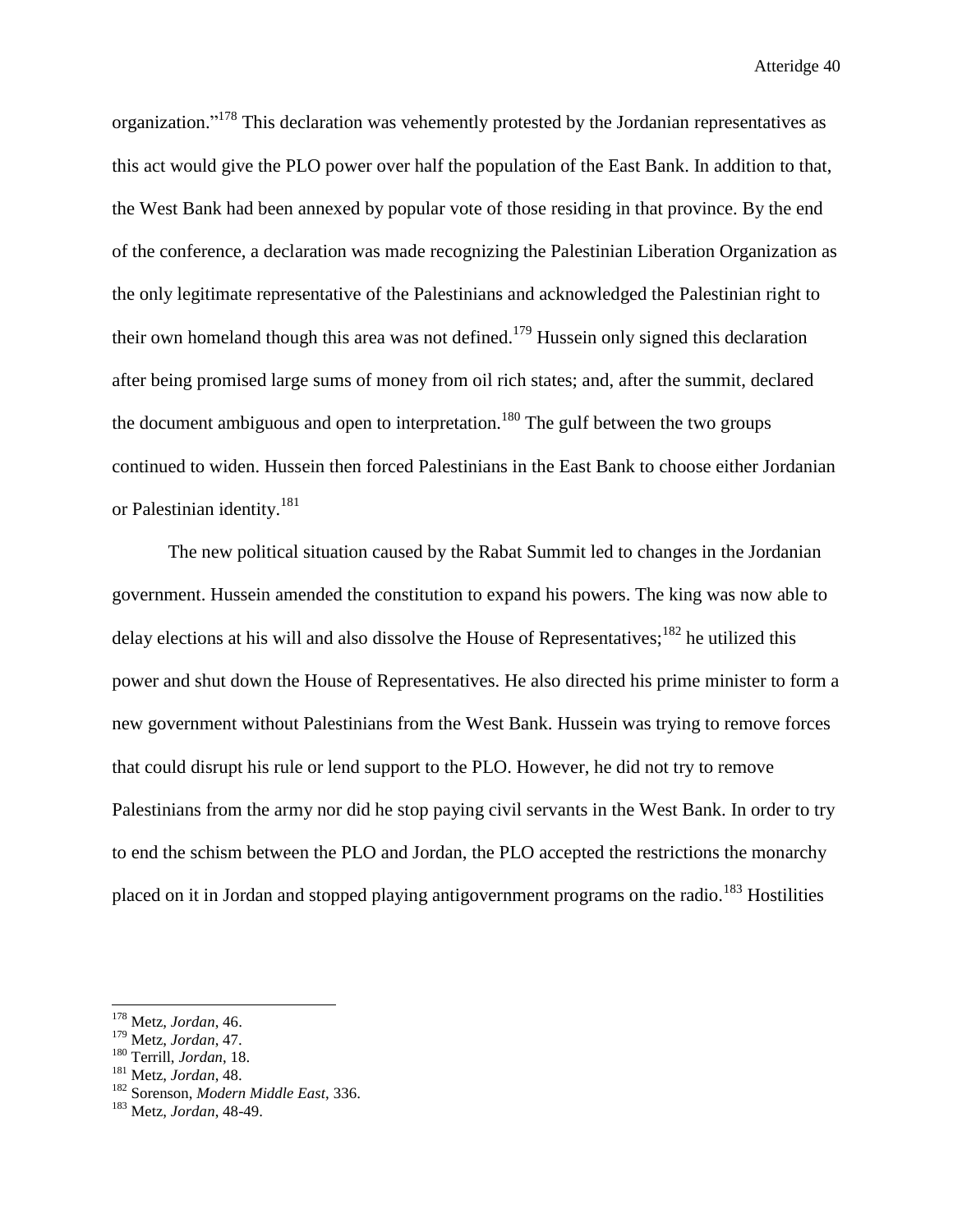resumed after a summit in Cairo in 1976 in which Jordan declared it had no responsibility to negotiate with Israel in order to get them to leave the West Bank.<sup>184</sup>

Hussein indefinitely suspended elections in 1976 due to the situation in the country. He also eliminated the Jordanian National Union.<sup>185</sup> Hussein chose a new prime minister, Mudar Badran, who created the Bureau of Occupied Homeland Affairs. This bureau was created in order to advise on Palestinians. The PLO felt that this organization was a front for the promotion of pro-Jordanian government officials in the upcoming election.<sup>186</sup> This was denied by the Jordanian government who assured the PLO that the Palestinians in the area were deciding their own future. The elections that had been postponed were finally held in 1977and candidates supported by the PLO won the majority.<sup>187</sup> Hussein had a very different image of the future of Palestine than the Palestinians and for this reason tensions between the two remained high.

The Camp David Accords of 1978 were seen as a final push towards a solution for the Palestinian-Israeli conflict. These accords were created and signed by the Egyptian President Anwar Sadat, Israeli Prime Minister Menachem Begin, and American President Jimmy Carter.<sup>188</sup> It stated:

Egypt, Israel, and Jordan will agree on the modalities for establishing elected selfgoverning authority in the West Bank and Gaza. The delegations of Egypt and Jordan may include Palestinians from the West Bank and Gaza or other Palestinians as mutually agreed. The parties will negotiate an agreement which will define the powers and responsibilities of the self-governing authority to be exercised in the West Bank and Gaza. …A strong local police force will be

<sup>184</sup> Metz, *Jordan*, 49.

<sup>185</sup> Metz, *Jordan*, 49.

<sup>186</sup>"Jordan," in vol. 1 of *Dictionary of the Israeli-Palestinian Conflict (*Detroit: Macmillan Reference, 2005), 217. <sup>187</sup>Metz, *Jordan*, 50.

<sup>188</sup> "The Camp David Accords (September 1978)," *Jimmy Carter Library,*  http://www.jimmycarterlibrary.gov/documents/campdavid/accords.phtml.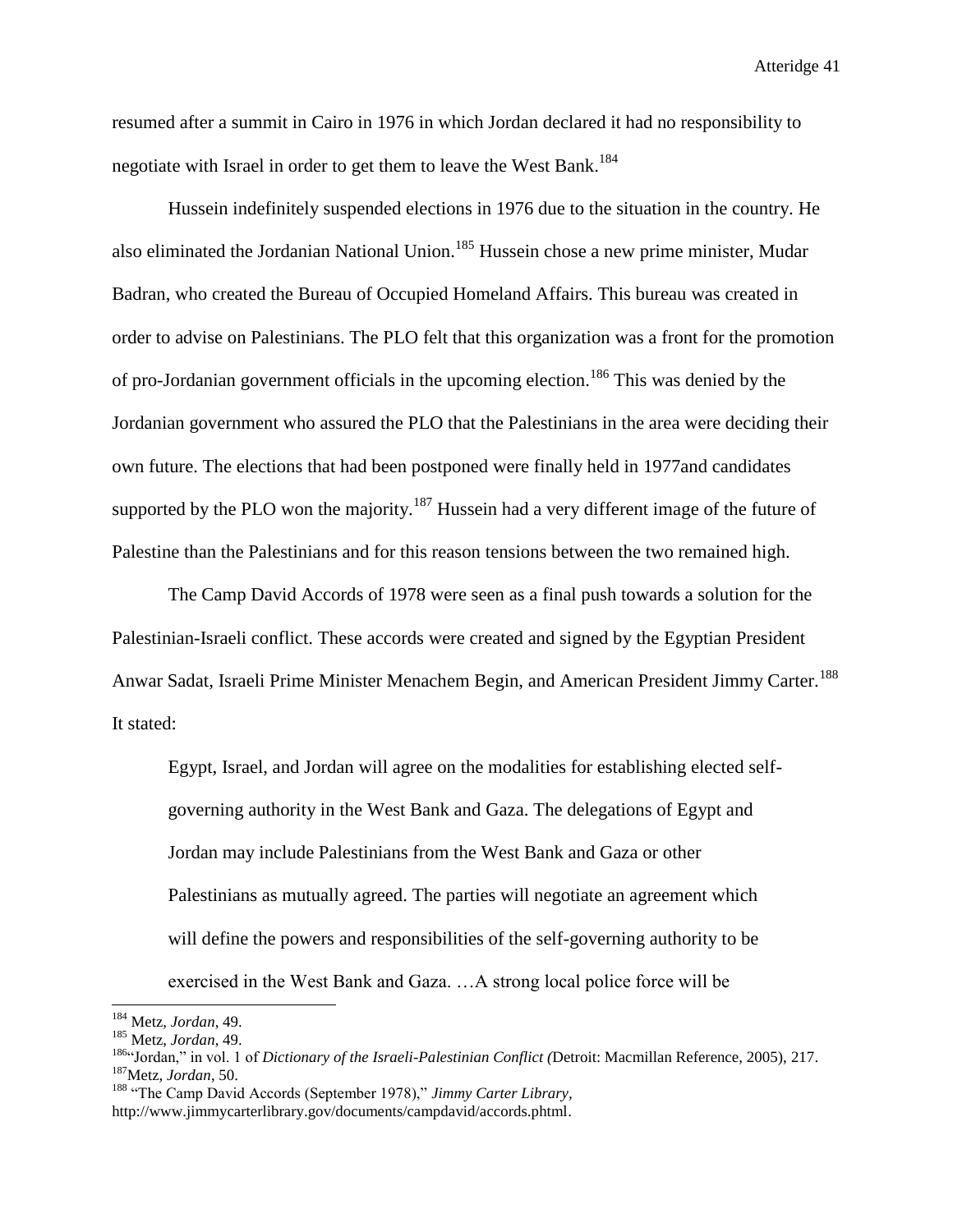established, which may include Jordanian citizens. In addition, Israeli and Jordanian forces will participate in joint patrols and in the manning of control posts to assure the security of the borders.<sup>189</sup>

Within the Accords, there are multiple mentions of the future role of Jordan, yet Jordan was not consulted before the Accords were signed. Hussein was angered that Jordan was mentioned in these Accords without his prior knowledge. He felt that Sadat was more concerned with regaining the Sinai than actually brokering a long-lasting peace. Israel also refused to negotiate over East Jerusalem with Jordan and declared sovereignty over that section of the city. Jordan, who had been the most affected by the creation of Israel and the plight of the Palestinians, was alienated from the peace talks and thus refused to cooperate with the Accords.<sup>190</sup> In response, Jordan joined other Arab states in Baghdad where they rejected the Camp David Accords and distanced themselves from the actions of Egypt. $^{191}$ 

In 1979, the Iranian Revolution led to an aggressive regime change which was anti-Western. The close proximity to Jordan caused the state to feel threated.<sup>192</sup> Hussein created a plan to deal with Iran both domestically and internationally. He sought to improve relations with Iraq. In 1981, Jordan and Iraq created an Iraqi-Jordanian Joint Committee for Economic and Technical Cooperation.<sup>193</sup> With the start of the Iran-Iraq war, Hussein showed support by creating a brigade of volunteer soldiers who would assist Iraq. After Iran made significant progress in the war, Jordan increased their support for Iraq.<sup>194</sup> The Middle East was fractured and Hussein used this to position himself in a place of power. Proof of Jordan's increase in status was

<sup>&</sup>lt;sup>189</sup> "The Camp David Accords (September 1978)."

<sup>190</sup> Don Peretz, "Camp David Accords (1978)," in vol. 1 of *Encyclopedia of the Modern Middle East and North Africa*, Ed. Philip Mattar (New York: Macmillan Reference, 2004), 561.

<sup>191</sup> Metz, *Jordan*, 53.

<sup>192</sup> Metz, *Jordan*, 55.

<sup>193</sup> Metz, *Jordan*, 56.

<sup>194</sup> Terrill, *Jordan*, 18.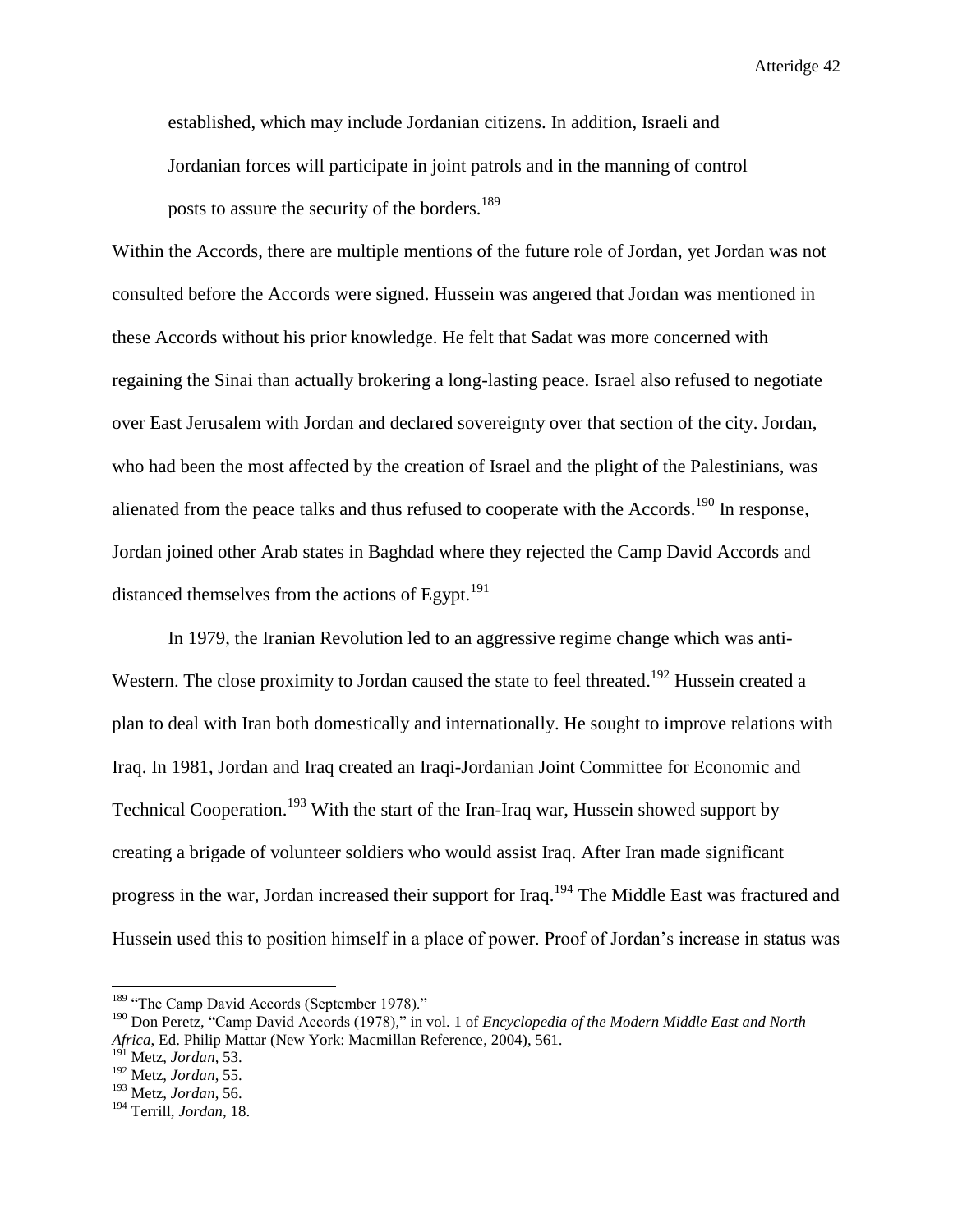evident when it became the location for the Arab summit of  $1981$ .<sup>195</sup> Syria boycotted the summit and moved troops to the Syrian-Jordanian border. Hussein, in response to this threat, amassed troops on the border. Due to Saudi interventions, no conflict occurred but the hostilities remained.

In 1987, the first Intifada in Palestine started and in response to pressure, Hussein severed Jordan politically from the West Bank.<sup>196</sup> This came about with the decline and then end of the Cold War. With the Soviet Union withdrawing from the area, the United States became the dominant global power in the Middle East. After the Gulf Crisis, Jordan became very isolated from other Arab states. In response to all of these changes, domestically Jordan became more democratic. And, "under a mandate from King Hussein, leaders from all political streams wrote a national charter defining the general principles for political life in the country. They include democracy, pluralism, and the recognition of the legitimacy of the Hashemite throne.<sup> $197$ </sup> This helped bolster Jordan's relationship with the United States.

With the support of the United States, Jordan signed a peace treaty with Israel in 1994 after the Oslo Accord created peace between Israel and the PLO.<sup>198</sup> In 1999, Hussein shocked the nation by removing his brother Hassan from the position of crown prince and replacing him with Abdullah II, his oldest son.<sup>199</sup> Within a couple of weeks, Hussein died of cancer on February 7, 1999.<sup>200</sup>

<sup>195</sup> Metz, *Jordan*, 56.

<sup>196</sup> Don Peretz, "Intifada (1987 – 1991)," in vol. 2 of *Encyclopedia of the Modern Middle East and North Africa,* ed. Philip Mattar (New York: Macmillan Reference USA, 2004), 1106.

<sup>197</sup>Peter Gubser, "Jordan" in vol. 2 of *[Encyclopedia of the Modern Middle East and North Africa](http://go.galegroup.com/ps/aboutEbook.do?pubDate=120040000&actionString=DO_DISPLAY_ABOUT_PAGE&inPS=true&prodId=GVRL&userGroupName=mlin_w_mounthc&searchType=BasicSearchForm&docId=GALE%7C5BWQ)*, ed. Philip Mattar, 2<sup>nd</sup> ed (New York: Macmillan Reference, 2004), 1245.

<sup>198</sup> Terrill, *Jordan*, 19.

<sup>199</sup> Terrill, *Jordan*, 19-20.

<sup>200</sup> Sorenson, *Modern Middle East*, 337.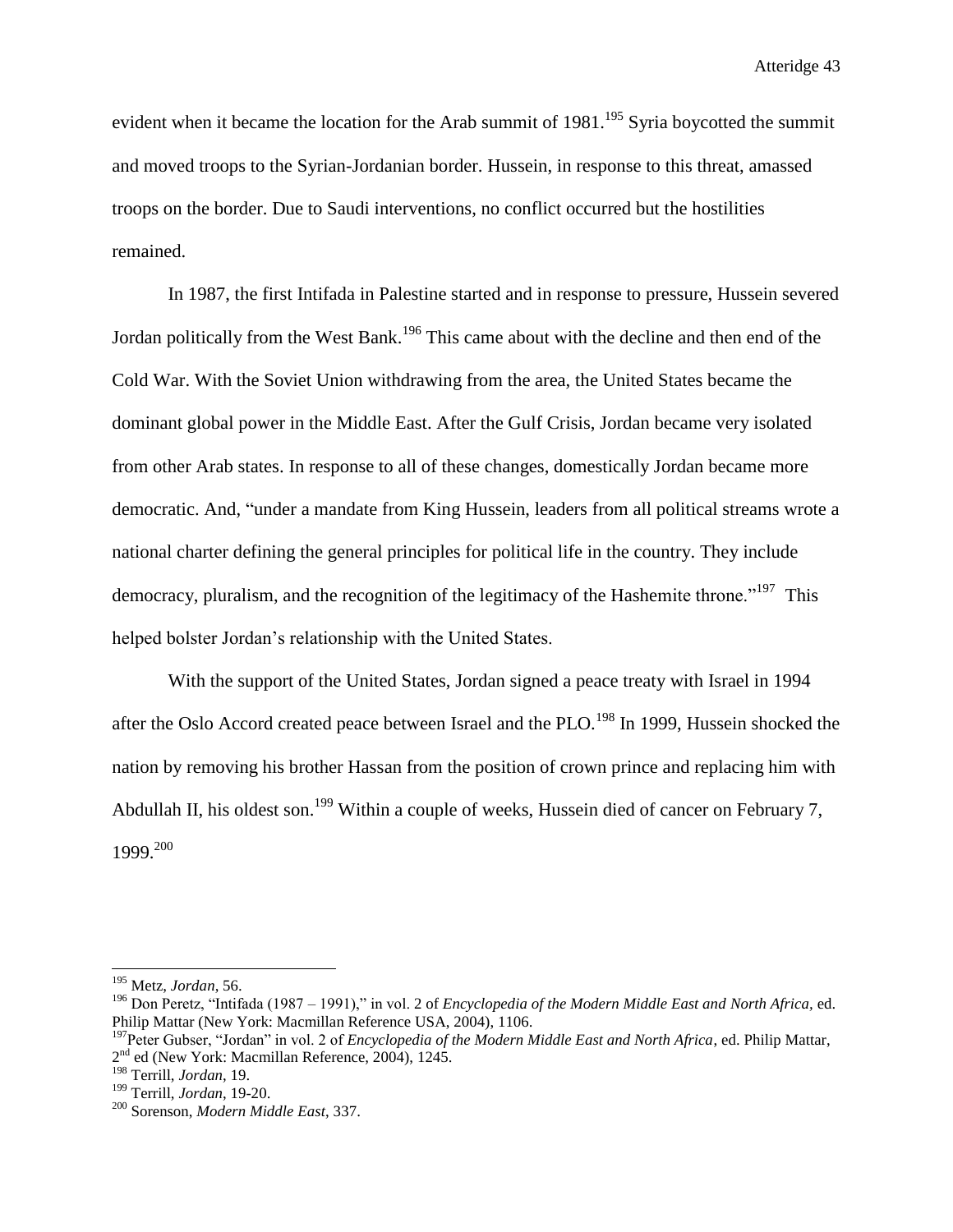# *Abdullah II*

Abdullah II is the current king of Jordan. He was 35 years old when he assumed the throne after his father's death in 1999.<sup>201</sup> He has strengthened the ties between Jordan and the United States. He, however, faces monumental issues that his own father dealt with for his whole regency. The Palestinian-Israeli conflict is on hold but every day tensions grow. The Jordanian economy also relies heavily on foreign aid; <sup>202</sup> Abdullah II has worked hard to increase foreign investments and set up special economic zones to boost the economy.<sup>203</sup> In 2009, Abdullah named his own son Hussein as the crown prince of Jordan.<sup>204</sup>

<sup>201</sup> Sorenson, *Modern Middle East*, 337.

<sup>202</sup> "Jordan," in vol. 1 of *Dictionary of the Israeli-Palestinian Conflict.*

<sup>203</sup> Sorenson, *Modern Middle East*, 337.

<sup>204</sup> "Profile," *King Abdullah's Official Site*, http://www.kingabdullah.jo/index.php/en\_US/pages/view/id/148.html.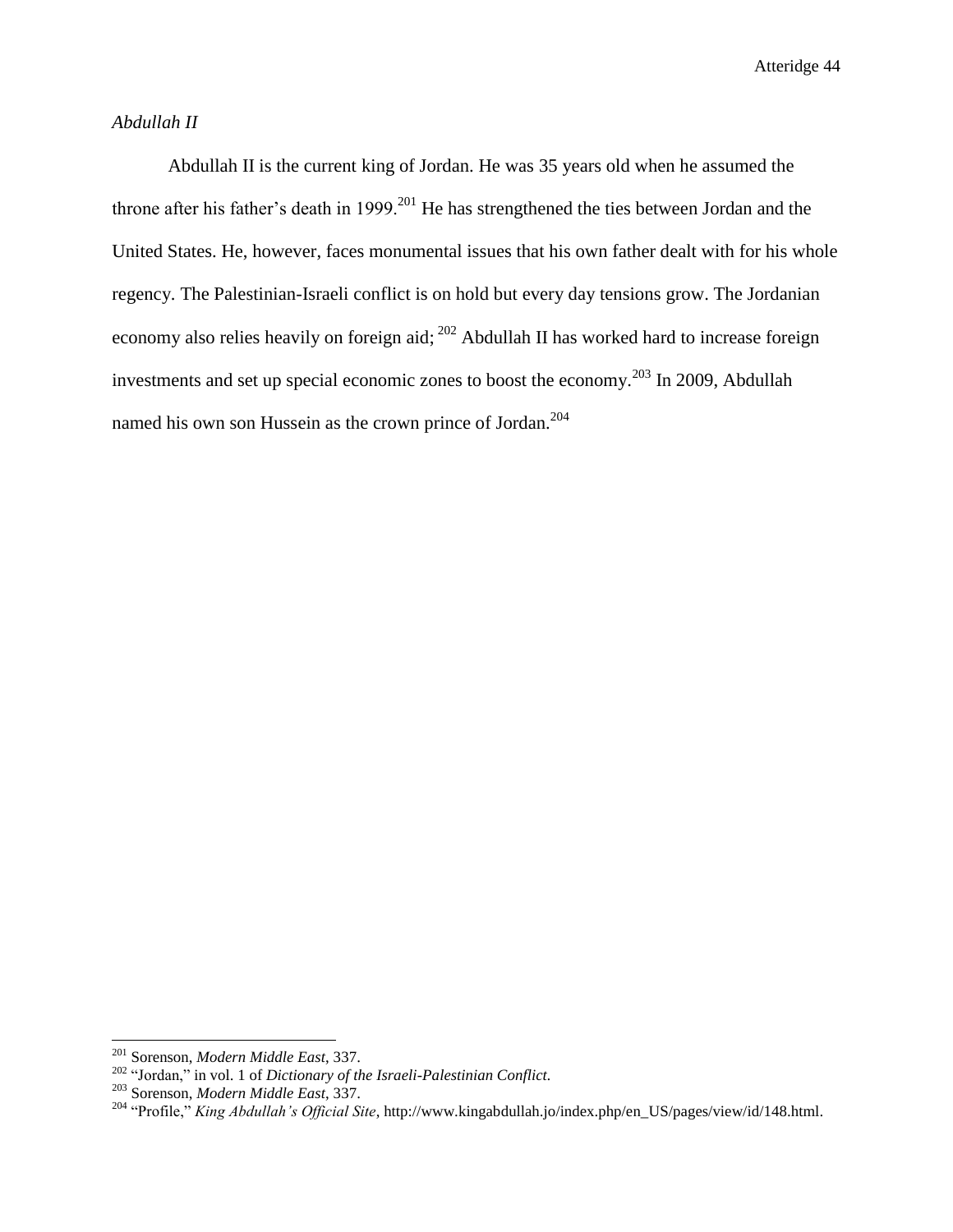## **Chapter II: Utilizing the Political System**

The Jordanian and the Moroccan monarchs manipulate the structures of their governments in order to maintain power and deflect dissatisfaction with the government away from themselves. The manner in which this occurs differs between each monarchy yet the results are the same, when the people approve of the government, then the monarch claims the praise while disapproval is foisted upon the government below the king. The monarch is often seen as slightly separate from the government. These two governments have a particular structure that allows for the monarch to garner support, while at the same time allowing him to use the rest of the government as scapegoats.

## *Structures of the Government*

## *Morocco*

The Moroccan political system is a reflection of the political system of the *siba* (pre-20<sup>th</sup>) century). In that system, a Sufi mystic was utilized as an arbitrator for inter-tribal conflicts.  $^{205}$ Within the modernized version, the king is the arbitrator between political parties. He, endowed with his religious and political wisdom, is able to make the best, unbiased decision for his people.<sup>206</sup> This system has assisted in the separation of the monarch and the government. It allows the king to rule without being forced to take sides. As political parties battle for power, any citizens of Morocco dissatisfied with the current political ways of the nation rail against the parties who seem to be more focused on fighting each other than helping the people. It is at this point that the monarch is able to enter the fight and make a decision. He is always in the position

<sup>205</sup> Gellner, *Saints of the Atlas*, 12.

<sup>206</sup> Sorenson, *Modern Middle East, 399.*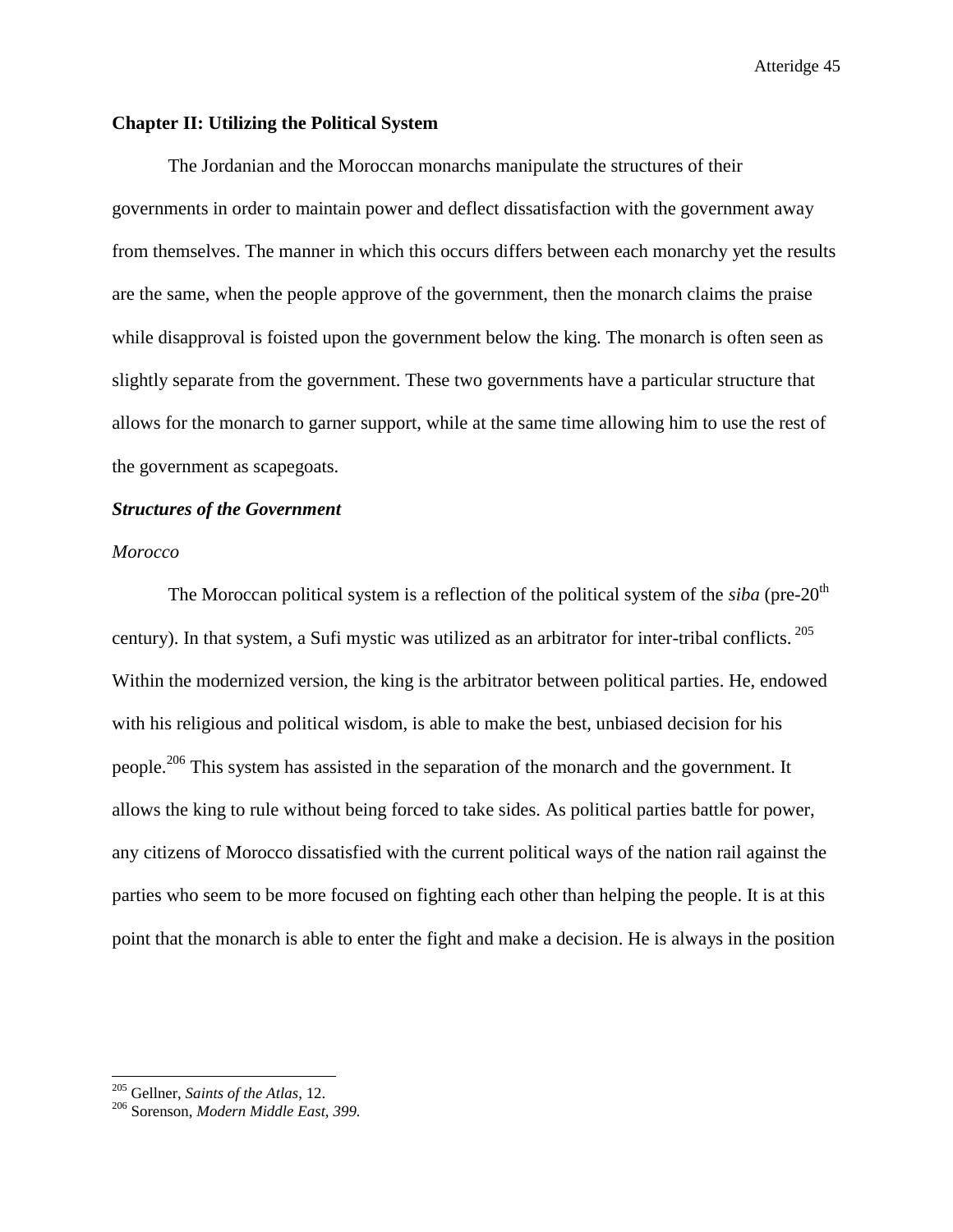of the problem solver and he appears to have a special wisdom or power, *baraka*, within him that allows him to create peace. The monarch is the "dispenser of justice."<sup>207</sup>

In reality, the monarch is utilizing the system to maintain his role in the center of society. He fosters a need for the monarchy. The king becomes a necessary position because he can so readily solve disputes for the public. In addition to fostering positive public sentiment for the monarchy, the system has also created an outlet for opposition groups and the public.

The system of the *siba* is the model for the current government; however it exhibits high levels of bureaucracy which is attributed to modern governments. The Moroccan government is made up of three branches; these are the legislative, executive, and judiciary segments of the government. The king is the head of these branches.

A majority of the king's power is associated with the executive branch of Morocco which he leads. Beneath him is the prime minister, and the Council of Ministers. The job of this council is to administer national affairs as well as execute the laws of the land.<sup>208</sup> These top officials, as well as the prime minister, are chosen by the king at will from any political party; he also retains the power to dismiss any and all ministers at will.  $209$  The monarch's ability to execute such power allows him to retain a dominant position in the government. The king is completely in charge of appointing the most powerful positions in the Moroccan government which lets him control the atmosphere of the state. The monarch can show favoritism and displeasure of specific political parties by appointing and dismissing certain ministers. It is this power that has allowed the patron-client power structure to be maintained in Morocco.

The king is the center and focus of the system as political organizations strive to please him in order to gain political power through a government appointment. The Moroccan monarch

<sup>207</sup>James N Sater, *Civil Society and Political Change in Morocco* (London: Routledge, 2007), 35.

<sup>208</sup> Sorenson, *Modern Middle East*, 400.

<sup>209</sup> Sorenson, *Modern Middle East*, 400.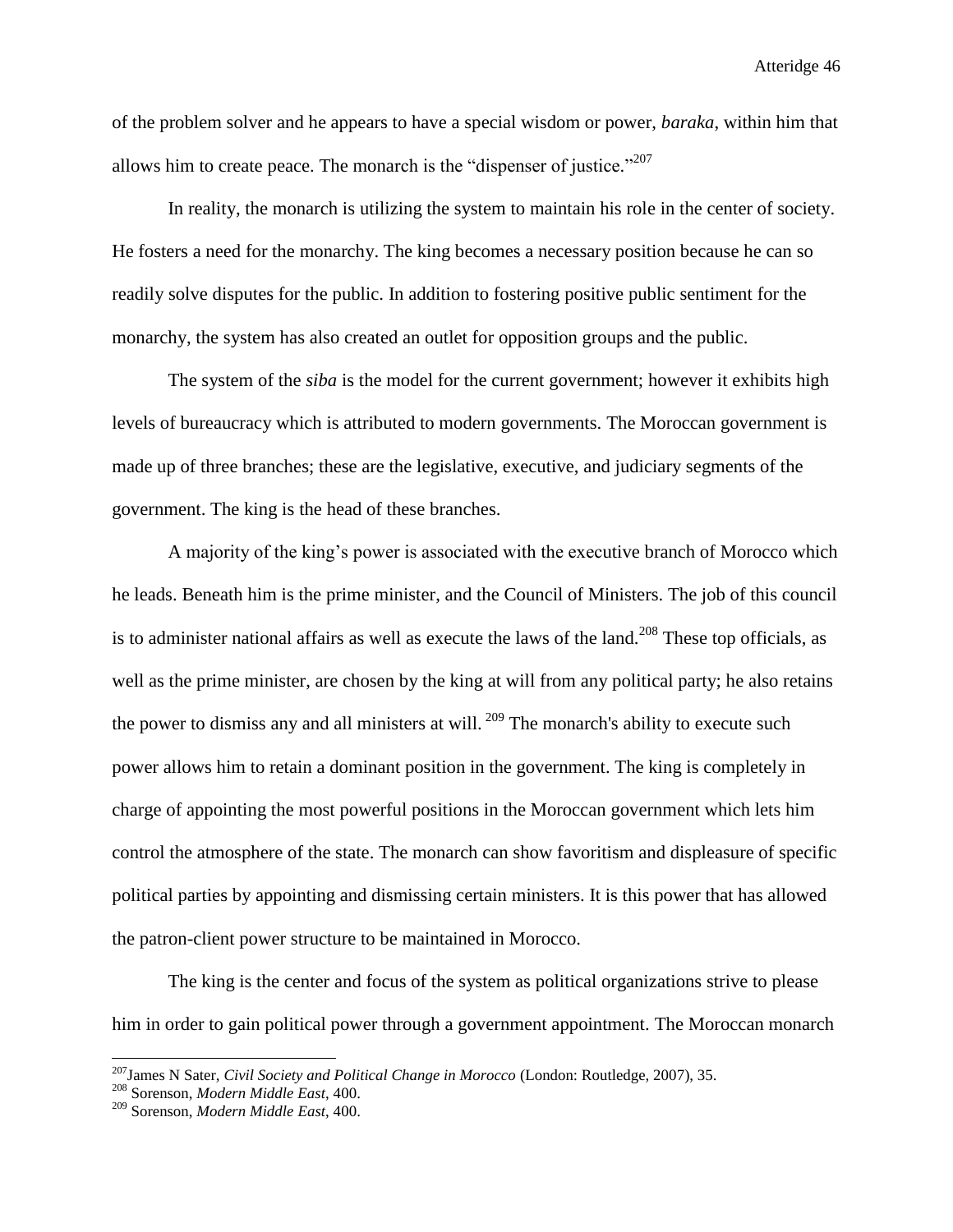has an abundance of power which allows him to grant favors to his loyalists. He does this through bequeathing posts to groups that support him. This type of favoritism is a reflection of the patron-client system. The patron-client political system is used "to characterize relations between two persons or groups, one of whom is in some way in a superior or more favorable position than the other."<sup>210</sup> The dominant party provides the submissive party with protection, gifts, and favors, in return for loyalty. $^{211}$ 

> Consequently the king controls the most desirable administrative posts, and he manipulates appointments in the same manner that he distributes economic sanctions and rewards: to hold his secular clientele in line, attract new recruits, and keep opponents off balance.<sup>212</sup>

This type of political system, in conjunction with the king's position of arbitrator, allows the monarch to control the political parties and force them to rely on the monarchy for political power. For example, in 1998, in order to accommodate an opposition party, he appointed Abdurrahman Youssoufi as prime minister.<sup>213</sup> However, Youssoufi was later removed from power and exiled for criticizing the crown. The position of the prime minister is a powerful one. The king gifted this position to an opposition group in hopes of gaining loyalty and legitimacy. Yet, when that loyalty was not returned, the king banished Youssoufi from the kingdom. In addition, if a party wants a piece of their agenda to pass, they need the support of the monarch. He is the only one in the Morocco that has the power to support political movements on such a

<sup>210</sup> Michael Gilsenan, "Against Patron-Client Relations," in *Patron and Clients in Mediterranean Societies*, ed. Ernest Gellner and John Waterbury (London: Center for Mediterranean Studies of the American Universities Field Staff, 1977), 167.

<sup>&</sup>lt;sup>211</sup> Gilsenan, "Against Patron-Client Relations," 167.

<sup>212</sup>John Waterbury, *The Commander of the Faithful: the Moroccan Political Elite – A Study of Segmented Politics* (London: Weidenfeld and Nicolson, 1970), 152.

<sup>213</sup> Sorenson, *Modern Middle East*, 400-401.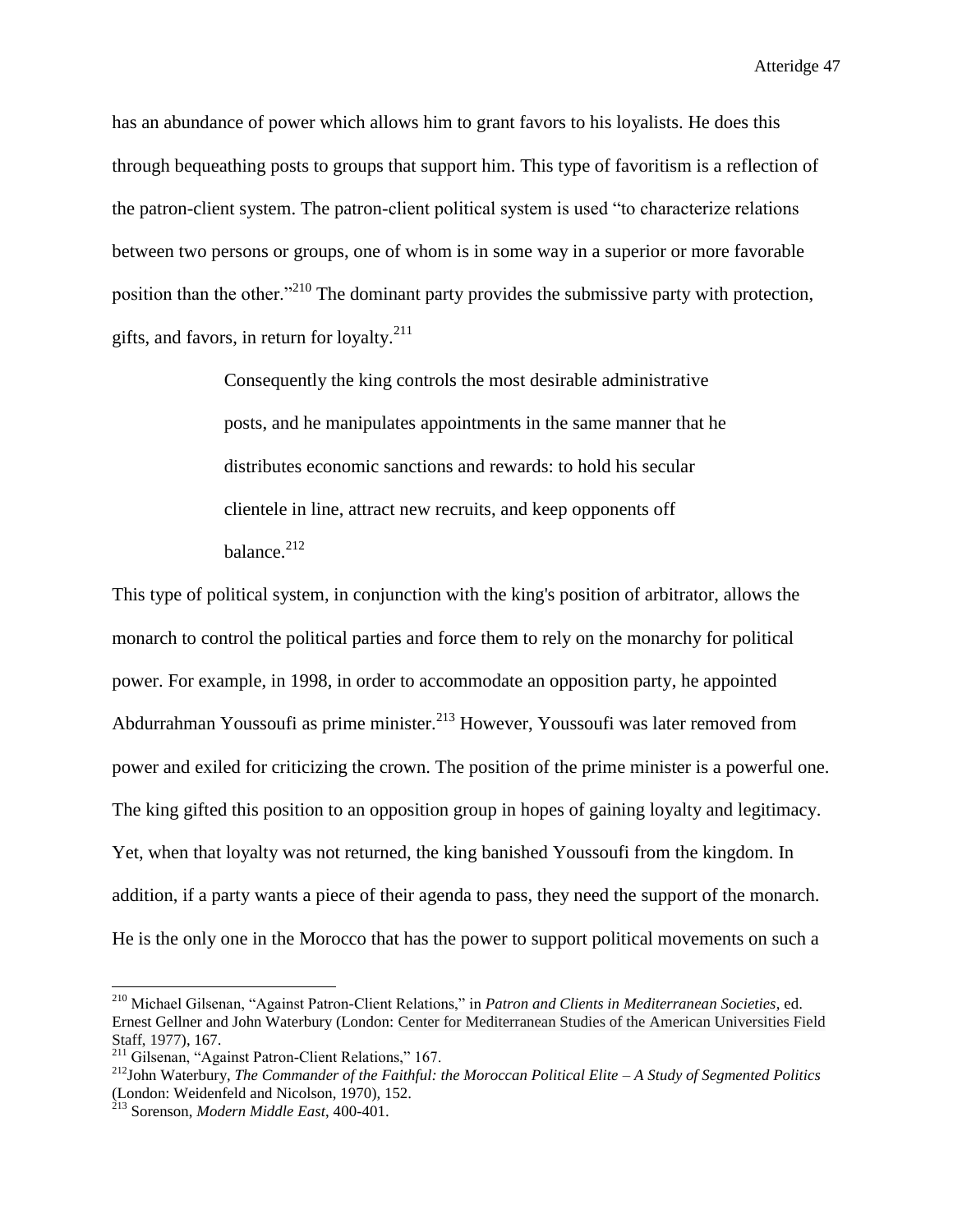scale. Politicians know how to play the game and they know that being on the bad side of the king will result in a significant reduction of the power. What's more is the fact that the enormous political power that is held by the king is legitimized in the Moroccan constitution.<sup>214</sup> The king is able to wield such power and he is still following the letter of the law.

In addition to sustaining the patron-client system, the monarch can also destroy any loyalties that emerge between ministers and organizations by reorganizing the ministers. This occurred frequently under Hassan II. Within a 28 year period, there were 20 new governments.<sup>215</sup> This does not mean that the ministers were new to the system or to being a minster; they were just placed in a new position. This meant that the loyalty of the minister remained to the king and the minister was unable to form long-lasting alliances with others in the government. This is also a common strategy used when the government is under distress and public upheaval. By rearranging the government officials, an appearance of change is achieved with very little structural adjustment.

The 1996 Constitution created a bicameral legislature. The lower chamber is the Chamber of Representatives. The members of this chamber are elected directly for a five year term while the members of the upper chamber, the Chamber of Counselors, are elected indirectly through a system similar to the American Electoral College for a nine year term. However, this legislative institution has never had a plethora of power. While they are technically the initiators of legislation, very little occurs without the king's approval. The powers of the parliament have been expanded in recent constitutional changes in order to expand their role to include "budgetary matters, approval authority, and establishment of commissions of inquiry to

<sup>214</sup> *Constitution of Morocco (199*6*)*, http://www.al-bab.com/maroc/gov/con96.htm.

<sup>215</sup> Nelson, *Morocco*, 243.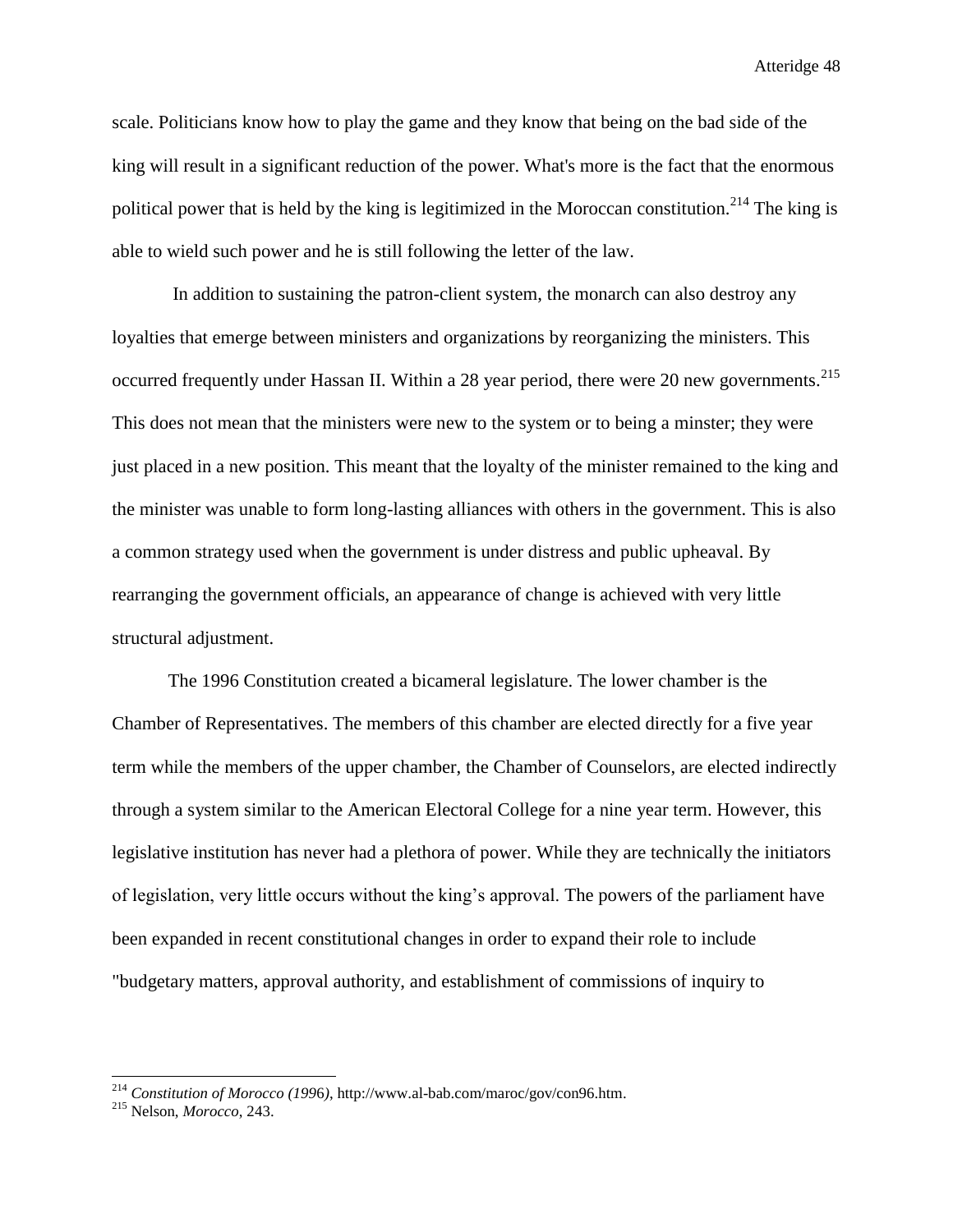investigate the government's actions"<sup>216</sup> as well as the lower chambers ability to dissolve the government based on a majority vote of no confidence, though this has never been done. While the powers of the parliament have been expanded, they are still searching for an independent role in government. This is the branch of government is elected by the public, yet it has very little authority. The public is able to gain participation in their government and feel as though they have a say with very little sacrifice to the monarchy. It is also the platform for opposition. Even if they gain significant power, they are still restricted by their position in the government. All of this insures that the monarch maintains his dominate position in the political system. The impact of the parliament is slim; however, in the future this is the institution that will demand the most reform and an increase in power by the public.

The third and final branch in this system is the judiciary branch. The judiciary branch is independent from both the executive and the legislative branches and it is lead by Supreme Court of Magistracy which is presided over by the king. All sentences that occur are passed and executed in the name of the king. The king has ample influence in this branch of the government.<sup>217</sup> The king appoints all magistrates to the bench based on the recommendations made by the Supreme Court of Magistracy.<sup>218</sup> This position allows him to control the tone of the government through its judicial decisions. As one who can appoint magistrates, he again gains power as the patron in the patron-client system. As long as only the king can appoint these positions, he maintains a large monopoly of power and he can orchestrate the government around his needs.

<sup>216</sup>"Morocco: Government," in *GlobalEdge*, Michigan State Univeristy,

http://globaledge.msu.edu/Countries/Morocco/government.

<sup>217</sup> Nelson, *Morocco*, 255.

<sup>218</sup> "Articles 82, 83, and 84", *Constitution of Morocco (199*6*)*, http://www.al-bab.com/maroc/gov/con96.htm.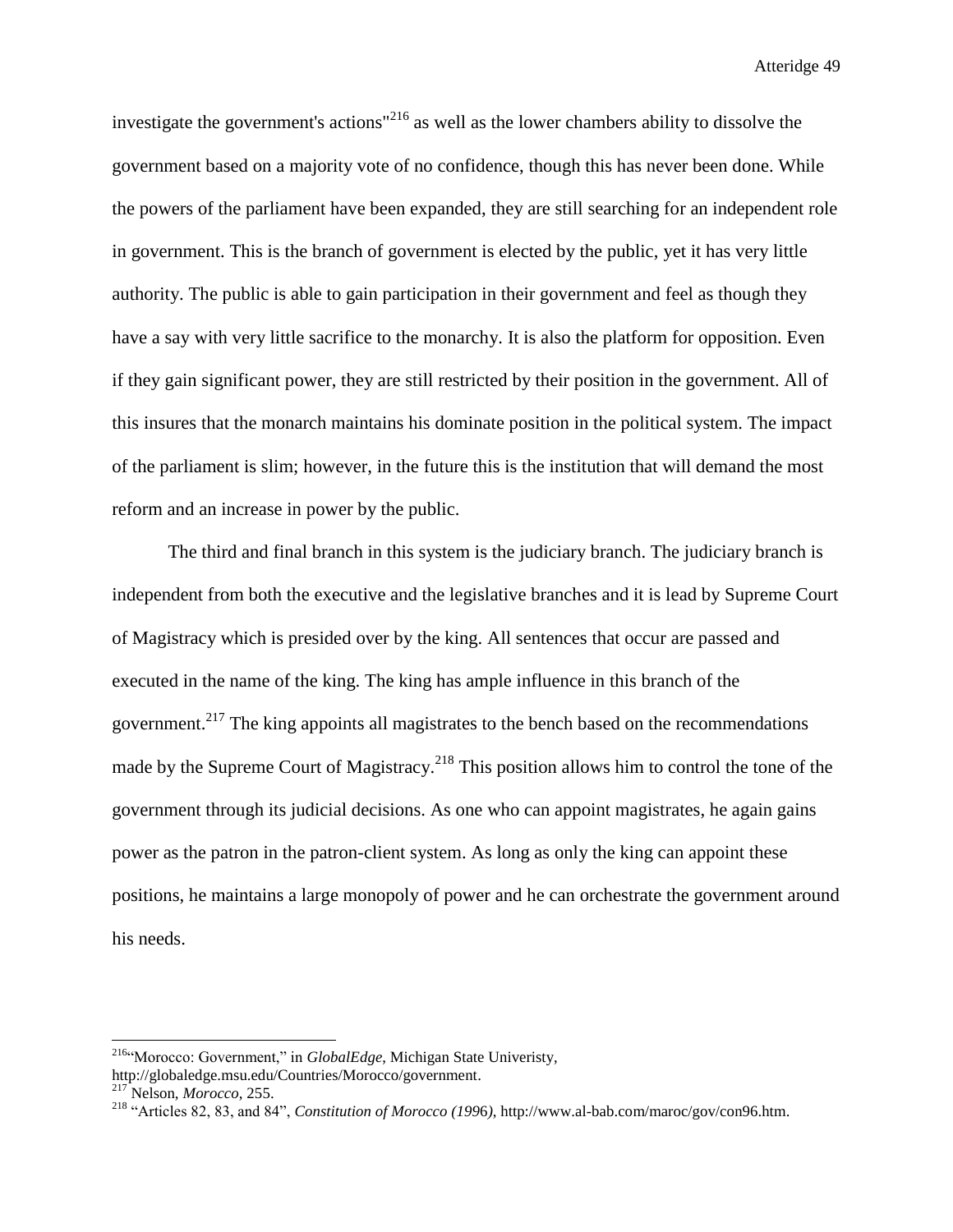The Morocco king plays government factions off of each other. Everyone is competing for the attention of the king who can then grant that person or group power and prestige over another. "This political culture facilitates the maintenance of the monarch's power."<sup>219</sup> This means that instead of banding together against the monarchy, the groups are fighting among themselves. The king is the like the conductor of an orchestra and everyone is fighting for first chair. This allows the king to appear above the system as a mediator. In 1998, Hassan placed the oppositionist Youssoufi in the position of prime minister. By doing so and "by co-opting the opposition into power, Hassan put himself in a position to deflect criticism of the state of the economy<sup> $220$ </sup> onto the opposition group. The political system of Morocco is utilized by the king to keep the monarchy stable and in power.

## *Jordan*

 $\overline{\phantom{a}}$ 

The system of government in Jordan is very similar to the system of government in Morocco. Within Jordan the monarch maintains an enormous amount of power and prestige which is reinforced by his political powers and his place at the top of the government. It is inconceivable for most to think about the government without the monarch because of his central role in its functions. The king is the head of the executive and legislative branches and instrumental in the judiciary branch within the Jordanian government.

The king of Jordan leads the executive branch the government; all of his powers to do so are granted to him by the Jordanian constitution.<sup>221</sup> It is the king's responsibility to appoint members to the Council of Ministers which runs the executive branch with the king, the prime minister, the members of the Senate in the legislative branch, as well as judges in the judiciary

<sup>219</sup> Gregory W. White, Mark A. Tessler, and John P. Entelis, "Kingdom of Morocco," in *the Government and Politics of the Middle East and North Africa*, ed. David E. Long and Bernard Reich (Cambridge: Westview Press, 2002), 409.

 $220$  White, "Kingdom of Morocco" (2002), 405.

<sup>221</sup> Sorenson, *Modern Middle East*, 339.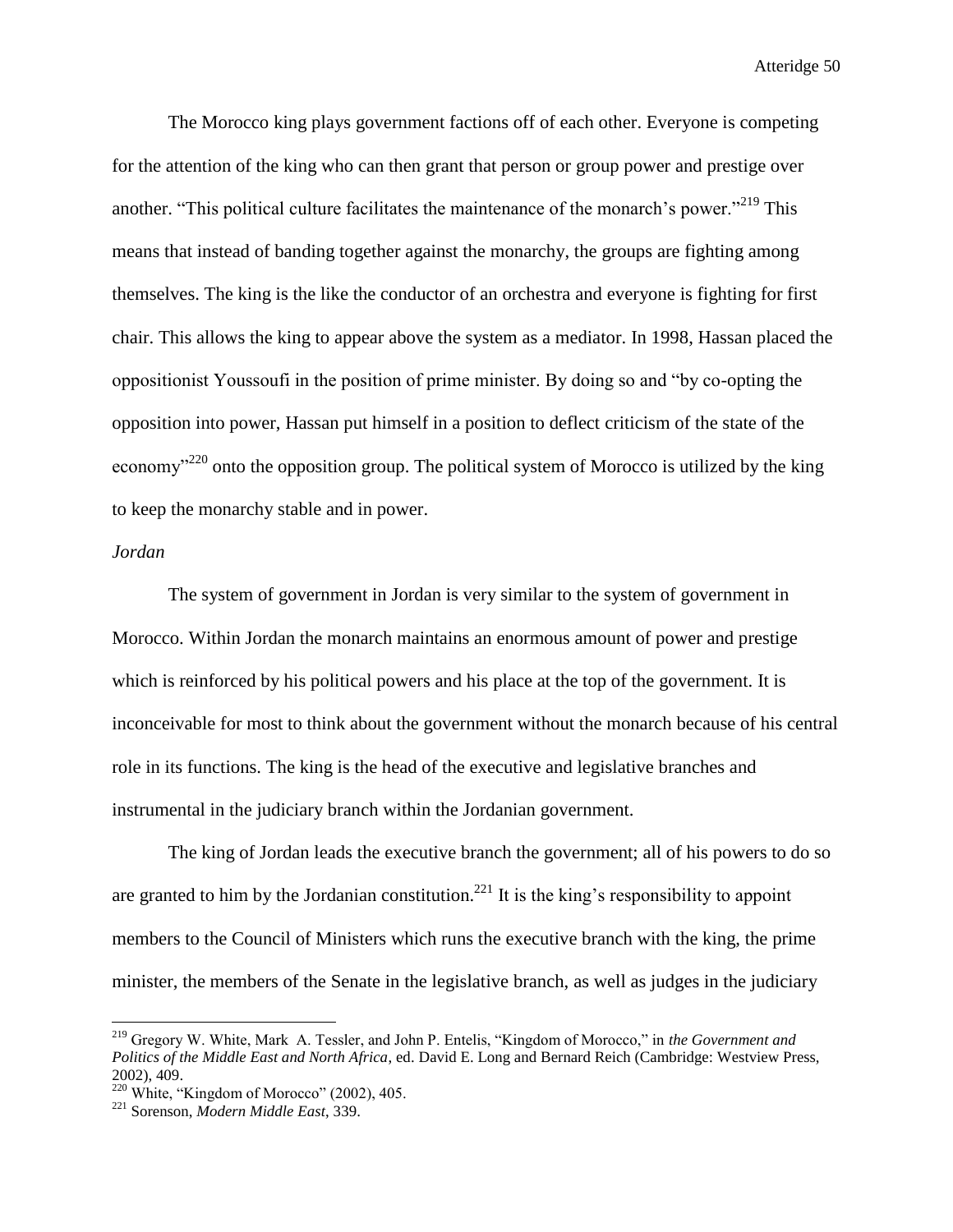branch.<sup>222</sup> He also appoints an assortment of senior government officials and military functionaries. This allows the monarch to be central and necessary in all of the branches; without him, no one could appoint leaders in the government. Just as this system creates power for the king in Morocco, it does too for the Jordanian monarch. The monarch is in a place of prestige and with his special powers, he is able to show favoritism to people and political parties that support him. He is also able to show his displeasure by dismissing any of them at his will. In addition, to being able to place his people in government positions, the king also has a plethora of other political abilities that make his position supremely powerful and indispensible. The king not only has the sole power to declare war and to create peace but he also commands the armed forces.<sup>223</sup> His military power is extensive. Legislatively, the monarch must convene and adjourn legislative sessions as well as dissolve or suspend the legislature. He also calls for or postpones elections in Jordan and has a veto that can only be overridden by two-thirds majority vote in both houses of the legislature.<sup>224</sup> The magnitude of the powers of the monarchy in the Jordanian government is enormous which makes the king the focus of politics. His ability to appoint positions in the government allows a patron-client system to flourish. The king is able to shape the government through his ability to veto laws, appoint new ministers, and hold legislative sessions and elections. Everyone in the system is accountable to the king yet "the king is the head of state and is immune of any liability and responsibility."<sup>225</sup>

Beneath the king within the executive branch is the prime minister, then the Council of Ministers. As stated above, the prime minister is appointed by the king. The prime minister is in

 $\overline{\phantom{a}}$ 

<sup>222</sup> *The Constitution of the Hashemite Kingdom of Jordan*, http://www.kinghussein.gov.jo/constitution\_jo.html. <sup>223</sup> Metz, *Jordan*, 185.

<sup>&</sup>lt;sup>224</sup> *The Constitution of the Hashemite Kingdom of Jordan*, http://www.kinghussein.gov.jo/constitution jo.html. <sup>225</sup> "Article 30", *The Constitution of the Hashemite Kingdom of Jordan*,

http://www.kinghussein.gov.jo/constitution\_jo.html.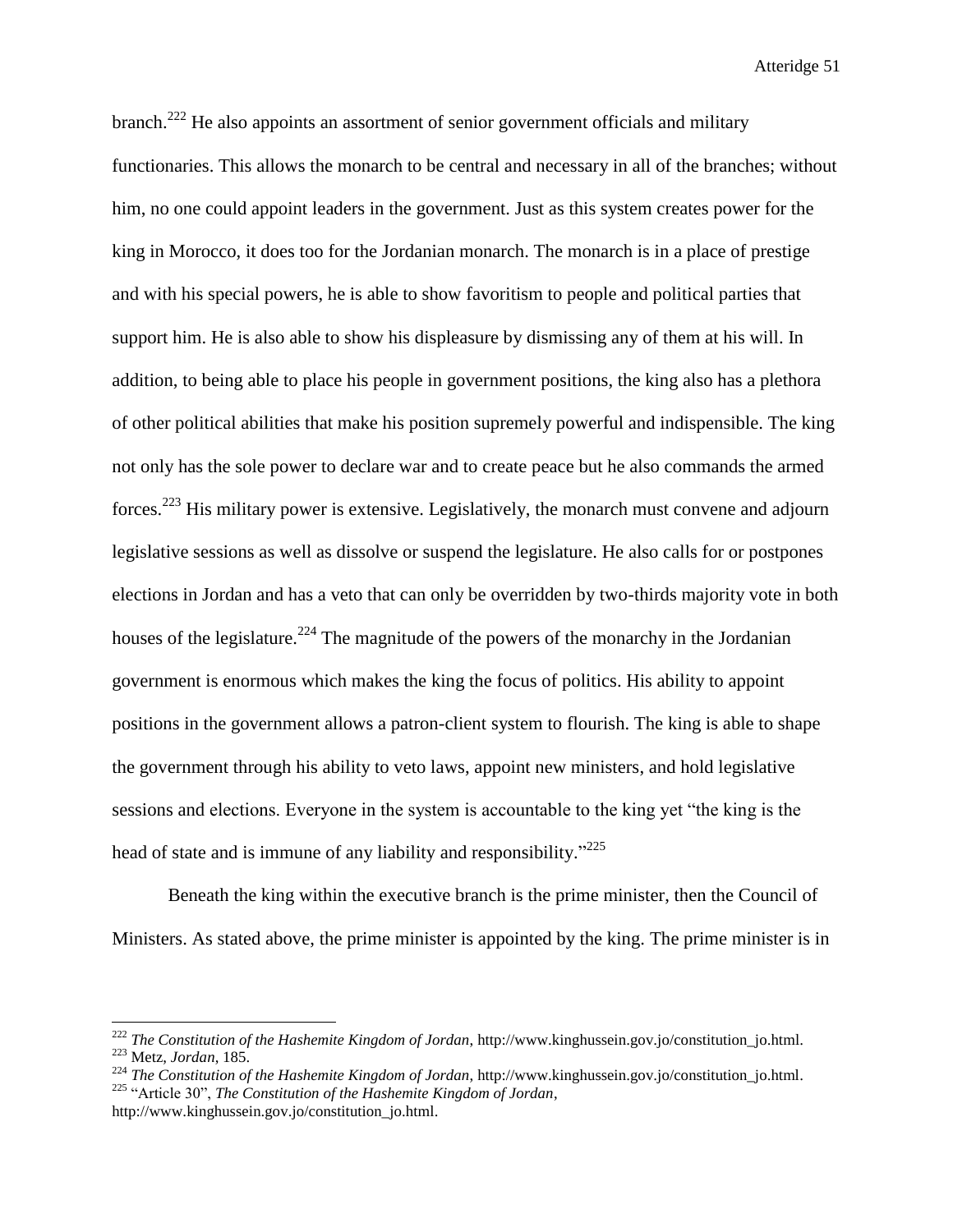charge of the Council of Ministers, which totals 26 ministers in all.<sup>226</sup> The Council of Ministers is also appointed by the king but the prime minister assists the king in the decision making process though the final selection rest solely on the king. The new cabinet and their plans for the country must then be approved by the House of Representatives with a two-thirds vote. If the two-thirds majority vote is not achieved, then the cabinet is given a vote of no confidence and must resign. These cabinet members run different sectors of the country "at the pleasure of the  $king,$ <sup>227</sup> from agriculture and defense to health and higher education.

The legislative branch of the Jordanian government is called the National Assembly and is a bicameral legislature.<sup>228</sup> It is composed of the Senate, or the House of Notables, which is the upper house and the House of Representatives, or the Chamber of Deputies, which is the lower house. The Senate cannot have more than half the number of members as the House of Representatives. The Senate is selected by the king while the House of Representatives is elected. Neither of these two houses has a large amount of legislative power. All members serve for a four year term. In order to be appointed a senator, the member must be forty years of age and have served the government in a senior governmental or military position prior to being chosen. Members of the House of Representatives must be Jordanian citizens, thirty years of age. These representatives cannot be a blood relative of the king nor can they have any personal interest in foreign investments or government contracts. A number of these seats are also set aside for minorities. There are over thirty political parties that vie for spots in the government including opposition groups. Much like in Morocco, this system gives the public and the opposition movements a place to air their grievances and allows them to vie for power. Elections create the belief that the public has a say in the government and in the state, while the king still

<sup>226</sup> Sorenson, *Modern Middle East*, 339.

<sup>227</sup> Metz, *Jordan*, 187.

<sup>228</sup> Sorenson, *Modern Middle East*, 339.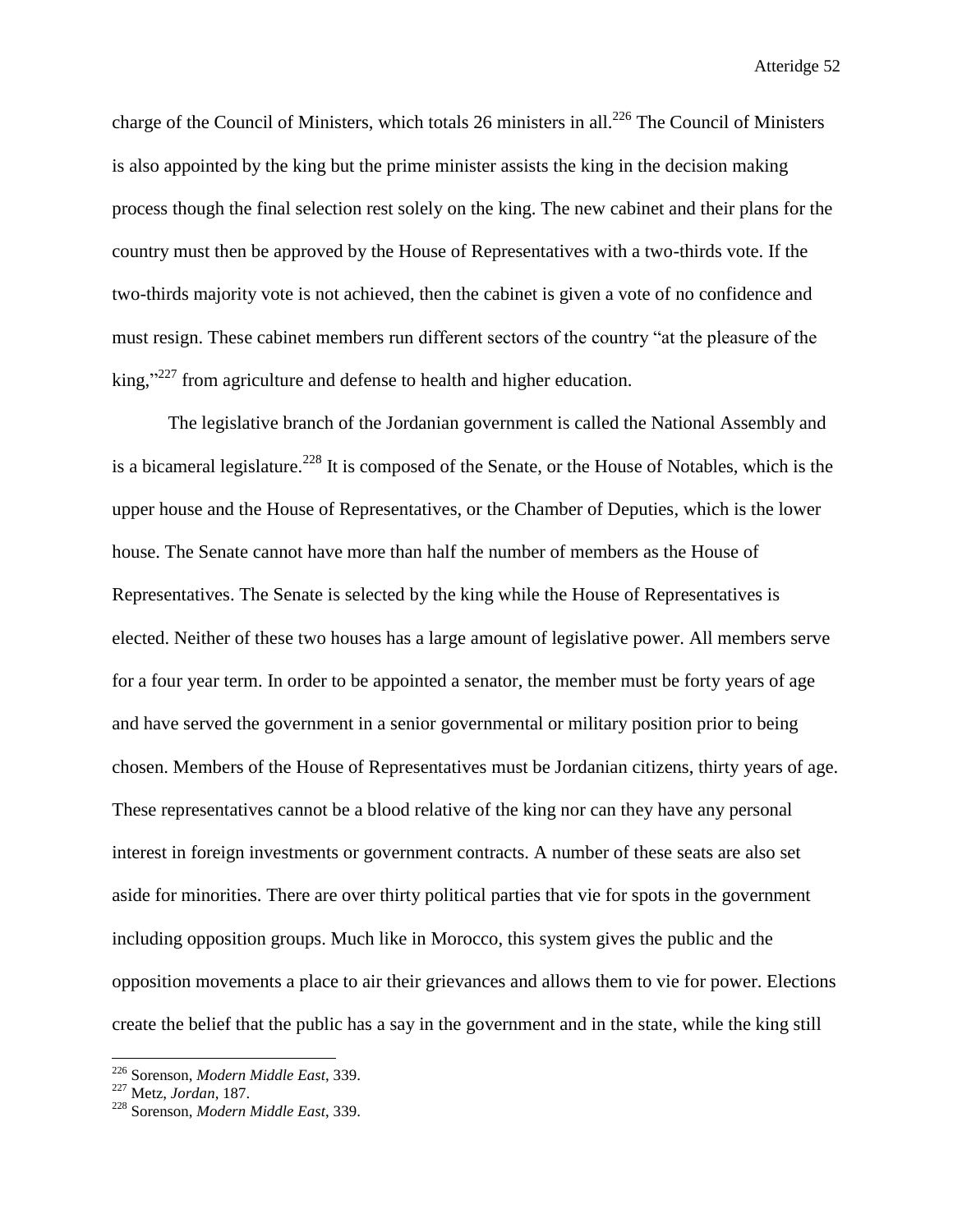retains a majority of the power .The National Assembly of Jordan is, in reality, limited in scope and power. As recently as 2009, King Abdullah dissolved parliament.<sup>229</sup> While they are able to vote on legislation, the king is the one who must sign it into law and then promulgate it. He also has the ability to veto the law. This means getting a piece of legislation to become law requires the support of the monarchy.

The third branch of the Jordanian government is the judiciary, an independent branch. The laws of Jordan are a combination of shari'a, traditional code, and secular European law.<sup>230</sup> Within the judiciary, there are three types of courts. The main court is the civil court which handles all civil and criminal cases. There are four levels within the civil courts, with the highest level being the Court of Cassation whose judges are appointed by the king.<sup>231</sup> The other two courts are the religious courts and the special courts; cases must be reserved for these courts explicitly. The religious courts focus on family law such as issues of divorce, inheritance, and child custody.<sup>232</sup> These religious courts are not only Islamic but there are also Christian courts. Rulings for these courts are made by *qadis* (religious judges) who have devoted themselves to the study of Islam and Islamic law while the Christian courts are run Christian clerics. For interreligious disputes, the civil court takes precedence unless the parties agree to submit to one religious court or the other. The special courts handle matters such as irregular offenses and offenses that involve cabinet members; it also includes the High Tribunal which handles matters with the constitution. While this is an independent branch, the king has quite a bit of power in

<sup>229</sup> "Jordan's King Abdullah Dissolves Parliament," *BBC News,* 24 Nov 2009, http://news.bbc.co.uk/2/hi/middle\_east/8376225.stm.

<sup>&</sup>lt;sup>230</sup> Curtis B. Ryan, "Hashemite Kingdom of Jordan," in *The Government and Politics of the Middle East and North Africa*, ed. David E. Long (Boulder: Westview Press, 2011), 308.

<sup>231</sup> Metz, *Jordan*, 191.

<sup>232</sup> Metz, *Jordan*, 191.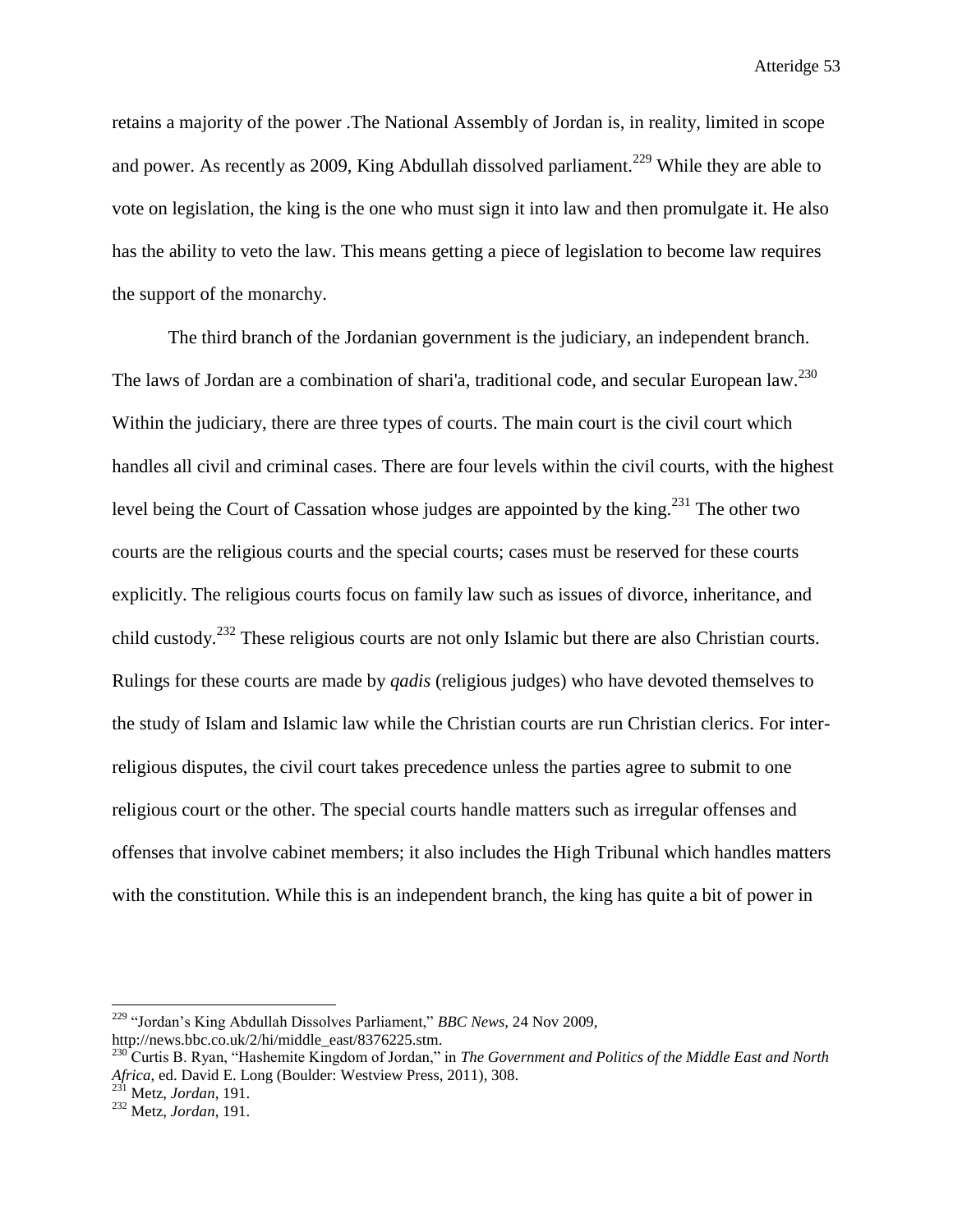this arena. He has the power to pardon any person or remit a sentence.<sup>233</sup> He also must approve of all sentences that demand execution as a precautionary measure. The monarch is able to influence the direction of the nation through the judicial system by appointing either liberal or conservative judges. The king again has the final say in all matters in Jordan.

The Jordanian king has complete control over the government. He is embedded into every segment of the system. The power of the government comes from the king; he grants everything and everyone legitimacy in their positions due to his ability to give governmental appointments. Those with power owe it to the king who has graced them with their positions, but can take it away just as easily. By being the center of the system, the king has made it impossible for the government to run without him. He has become the key to running the political system. *Conclusion*

Both of the monarchs in Morocco and Jordan are manipulating the political systems of their country to maintain their power. They have made themselves indispensable to the system. This is not to say that the system is absent from other actors such as political organizations, public sentiment, or civil society however, the monarchies have created a system where even these external actors who may fight against the system, have to work within it to get anywhere with their agendas. While the kings are reinforcing the necessity of a monarch in the system, they are also managing their opposition groups and their supporters through a patron-client system. The kings are integral in the system; it cannot be conceived without them. They have created electoral spaces that have little power but which allow the public opinion to have a place to be discussed. This is an outlet for the public and a veneer of democracy for the international community. While the real power lies with the monarchs in these systems, they hide it behind a

<sup>233</sup> "Article 34," *The Constitution of the Hashemite Kingdom of Jordan*, http://www.kinghussein.gov.jo/constitution\_jo.html.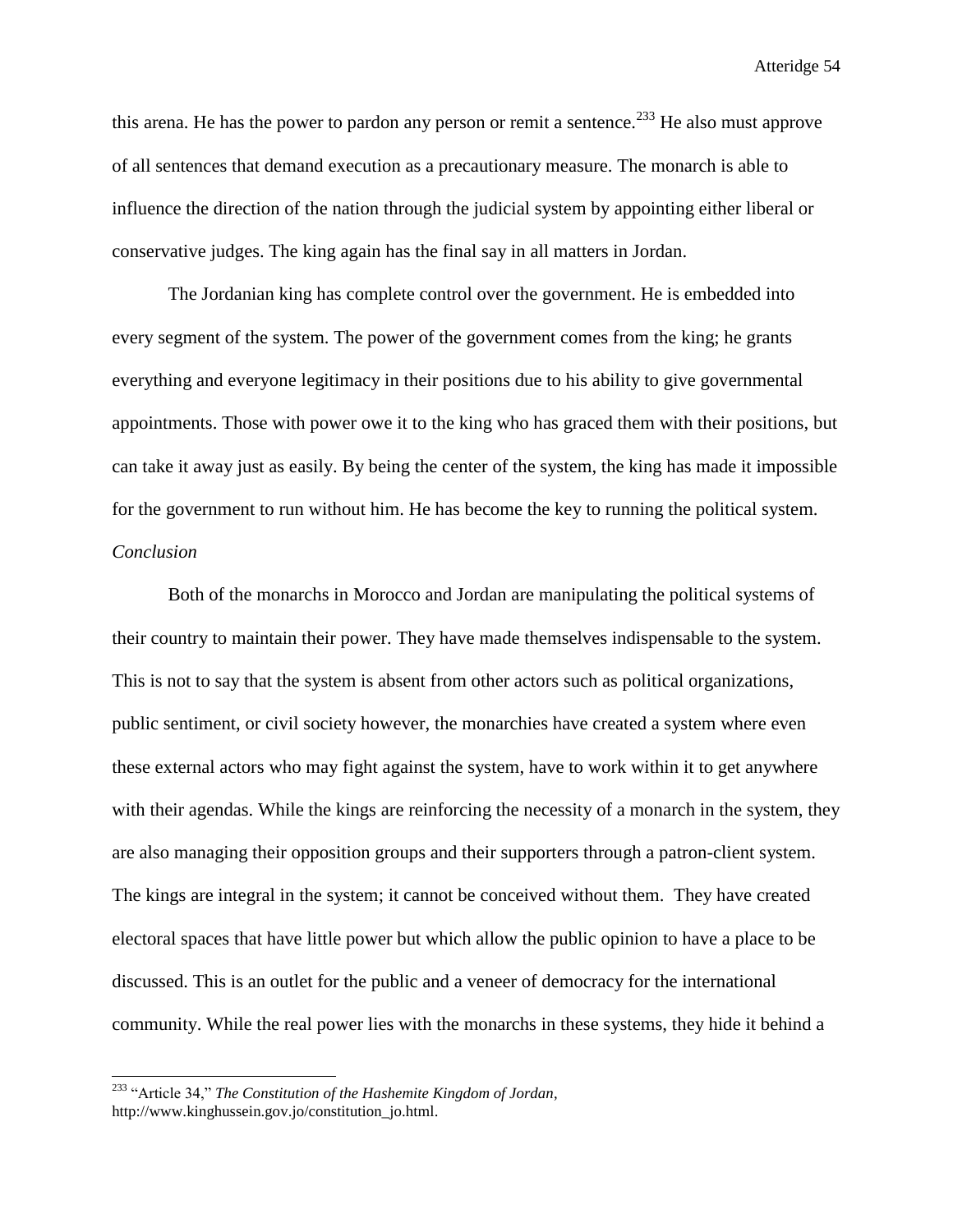complex maze of officials and legalese. The monarchs have best configured the system to support the monarchy, to give them a maximum amount of power with a minimal amount of public accountability. In addition to this, all they do is legally affirmed by the countries' constitutions.

## *Constitution*

Both the Jordanian and the Moroccan monarchies are technically constitutional monarchies. The terms and parameters of a monarch's power have been written down and these laws are supposed to supersede all else. With a constitutional monarchy, the monarch is not above the law; he is subject to the constitution just as all citizens are in the country. This allows the monarchs to abide by the internationally popular 'rule of law'. However, while the purpose of a constitutional monarchy is to restrict the powers of the monarch, as they do in England, and create a space for the people in the government, the constitutions of Morocco and Jordan leave much of the power to the king. In reality, the king is "accountable to no one."<sup>234</sup> These constitutions have allowed the monarchies to give an appearance of limitation and they have satisfied the general public's need for a say in their own government.

## *Morocco*

In addition to utilizing the mutli-party system to diffuse demands on the monarch, the king also has created, in the constitution, a legal basis for his rule. Within a monarchy, a constitution is generally an agreement of concession of power by the monarch. Within Morocco, the constitution does grant rights to the people but it does little to curb the influence and power of the monarchy. In fact, the constitution of Morocco legitimizes and emphasizes the role of the monarchy with the country.

 $\overline{\phantom{a}}$ 

<sup>234</sup> Metz, *Jordan*, 185.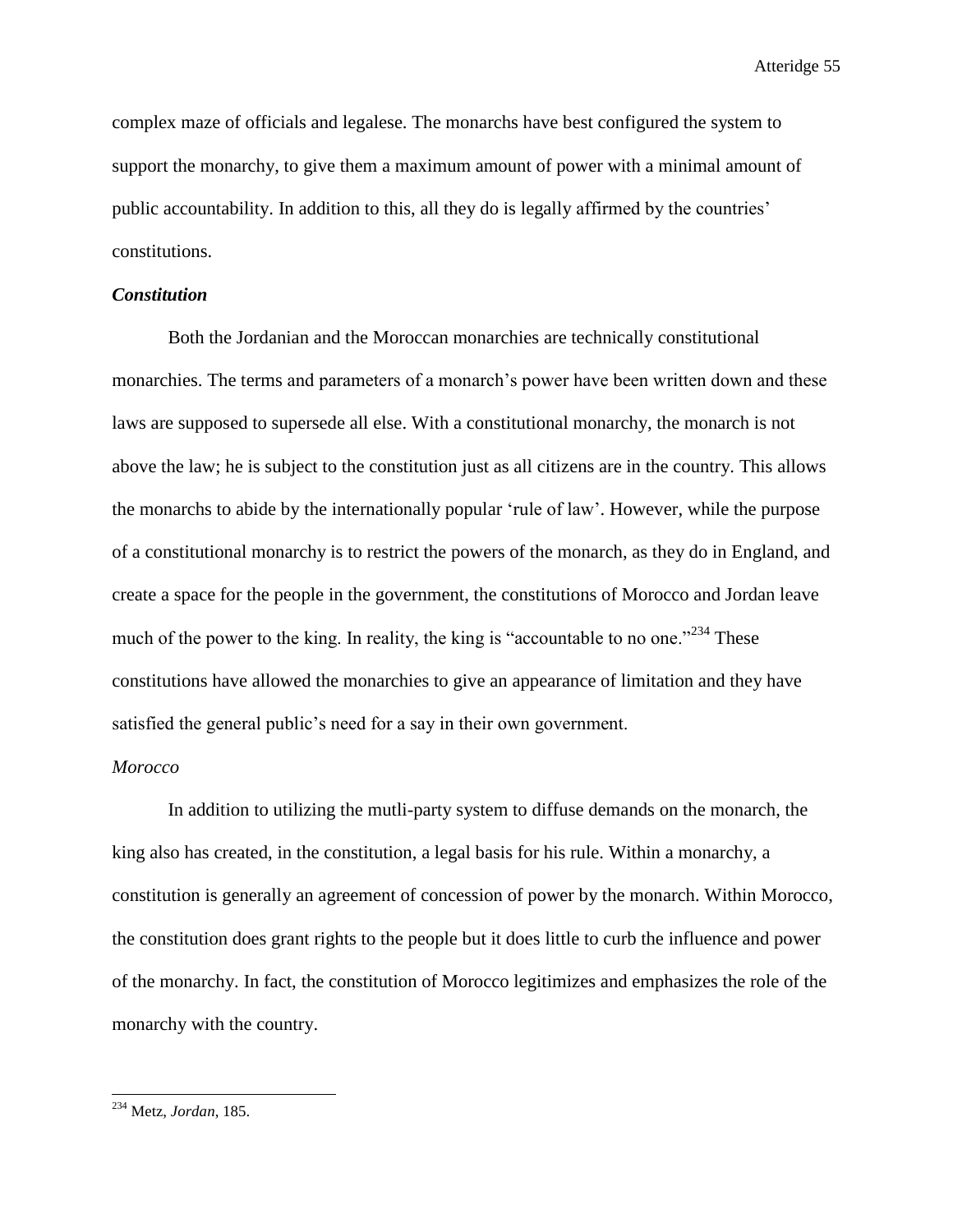It was in 1958 that King Mohammed V declared that he would institute a constitutional monarchy in Morocco; he constructed a committee of members from the Isqlal party to construct a constitution.<sup>235</sup> He died before it could be realized. King Hassan II then replaced those committee members with his own personal advisors. This movement allowed Hassan II to have total control over the content of the constitution and it was written with several clauses that granted unquestionable authority to the monarch while making some concessions to personal freedom for the citizens of Morocco. This constitution was ratified in 1962. It was then suspended in 1965 by Hassan II who declared a state of emergency and ruled directly until 1970; a power granted to him in the constitution. However, there was a 99% favorable vote for a new constitution which came into being in  $1972$ <sup>236</sup> This constitution reinforced the position of the cabinet and restricted the ability of the king to dissolve them. The king's powers were not truly limited in any prolific manner. He is still the "Supreme Representative of the Nation and the Symbol of the unity thereof $237$  and he still has the final say in all matters in his country. Though there have been a multitude of constitutions, the core of the 1962 constitution remains until today. As stated on the Moroccan embassy's website, "the Monarchy is the institutional pillar of Morocco."<sup>238</sup>

The most current constitution of Morocco was created in 1996. This constitution reinforces the place of the monarch as head of the state and the center of the nation. It declares the national motto "God, the Country, the King."<sup>239</sup> This small sign reveals how integral the monarchy is to the government and to the society; the focus is on the king as the political core of

<sup>235</sup> [LauziÈre,](http://go.galegroup.com/ps/advancedSearch.do?inputFieldName(0)=AU&prodId=GVRL&userGroupName=mlin_w_mounthc&method=doSearch&inputFieldValue(0)=%22Henri+Lauzi%C3%88re%22&searchType=AdvancedSearchForm) "Morocco: Constitution," 1572.

<sup>236</sup> Nelson, *Morocco*, 237.

<sup>237</sup> "Constitution of Morocco," 1996, http://www.al-bab.com/maroc/gov/con96.htm.

<sup>238</sup> "Monarchy", *Embassy of the Kingdom of Morocco*, http://www.moroccoembassyin.org/monarchy.html.

<sup>239</sup>"Chapter 1. Article 7", *Moroccan Constitution of 1996*, http://www.moroccoembassyin.org/constitution-ch1.html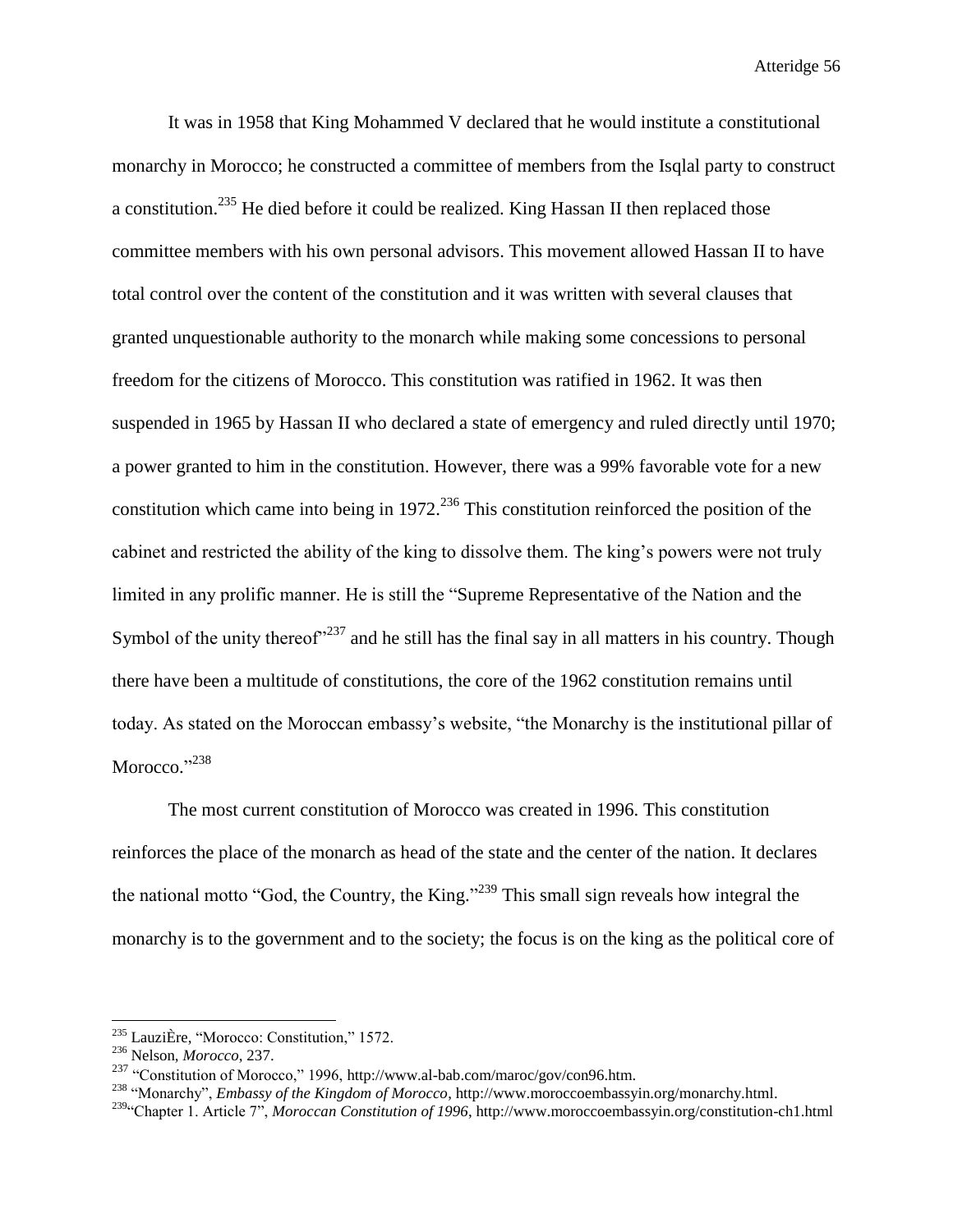the nation. The second chapter of the constitution is devoted to the powers of the king.<sup>240</sup> Under this chapter, he has the power to hire or fire the prime minister, appoint cabinet members, and dissolve the bicameral houses under in a declared state of emergency. It also declares "the person of the King shall be sacred and inviolable."<sup>241</sup> These articles place the monarch in a highly elevated context. This constitution contains loopholes for the monarch to circumvent the political system which was set up to limit his power. He is given the power of the military in Article 30; he is the Commander-in-Chief of the Royal Armed Forces, and has power to appoint civil and military positions within the military structure.

Recently, there has been a referendum to the constitution as a result of the protests in Morocco. The changes caused by this referendum have allowed the parliament slightly more power. However, this referendum reads more of a promise for change by the monarch. Many parts of the referendum are ambiguous or will be finalized by committees selected by the king. Key reform positions include making the king select the prime minister from the most populous party in parliament, giving the prime minister more power, making the Berber language an official state language, and giving women civil and social equality.<sup>242</sup> The referendum does not offer concrete restrictions on the power of the king. He is still granted a monopoly of the power in Morocco by the constitution. It allows the king to do as he please while still appearing to subject himself to the rule of law.

<sup>&</sup>lt;sup>240</sup> "Constitution of Morocco," 1996, http://www.al-bab.com/maroc/gov/con96.htm.

<sup>241</sup> "Chaper 2. Article 23," *Moroccan Constitution of 1996*, http://www.moroccoembassyin.org/constitutionch2.html.

<sup>242</sup>"Q&A:Morocco's Referendum on Reform," *BBC World News*, 29 June 2011, http://www.bbc.co.uk/news/worldafrica-13964550.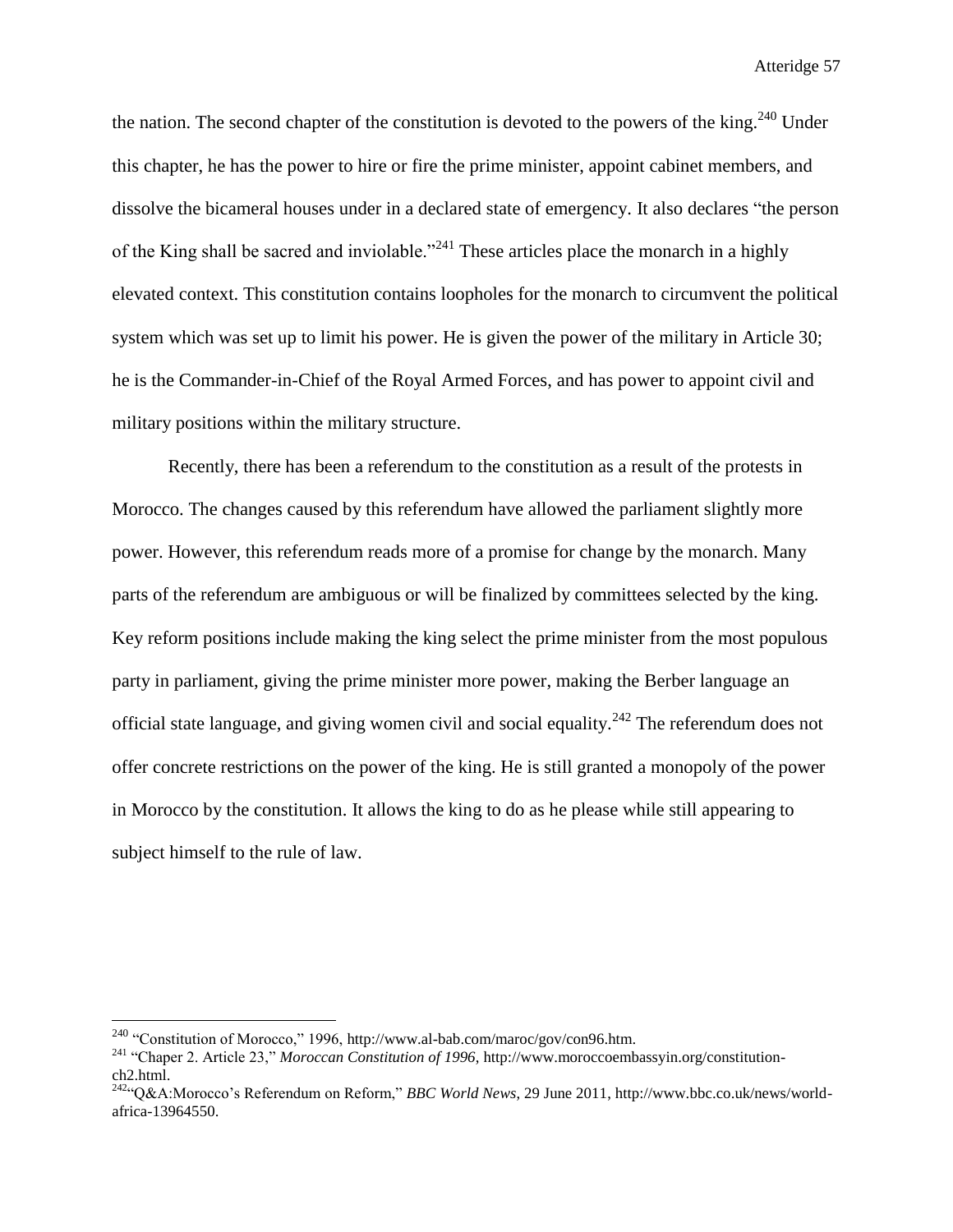## *Jordan*

The Jordanian Constitution was first created in  $1952.<sup>243</sup>$  At this time in the Middle East, Arab nationalism and republicanism were on the rise; 1952 was also the year of the Free Officers coup d'état in Egypt. These new political forces were causing revolts and coups and stirring up the general populace of the Middle East. The Jordanian government realized that it too would have a problem on its hands if it did not give some power to its people. The constitution allowed for the people to feel secure in their rights and for the monarch to retain almost all of his power. The constitution puts the king at the head of the government and allows him to appoint all cabinet members. In Jordan the king has few limitations on his power while the constitution's sections and loopholes reduce the few limitations to nothing.

The Constitution of the Hashemite Kingdom of Jordan has been amended multiple times.<sup>244</sup> These amendments, unlike the changes seen in the Moroccan constitution, generally granted the monarch more power such as the ability to dissolve senate in 1974 or the 1976 amendment which allows the king to indefinitely postpone parliamentary elections.<sup>245</sup> In order to sustain the monarchy, the constitution does not permit any amendments to be made about the powers of the king. The Jordanian constitution provides for a much stronger monarchy than that presented by the Moroccan constitution.

## *Conclusion*

The Moroccan and Jordanian monarchs created constitutions in order to appease their citizens. The people want to have a formal document stating their rights. However, these documents do little by way of limiting the powers of the kings. These constitutions have provided a legal basis for unlimited monarchical power. Both kingdoms uphold the rule of law

<sup>243</sup> Metz, *Jordan*, 182.

<sup>244</sup> Metz, *Jordan*, 182-183.

<sup>245</sup> Metz, *Jordan*, 183.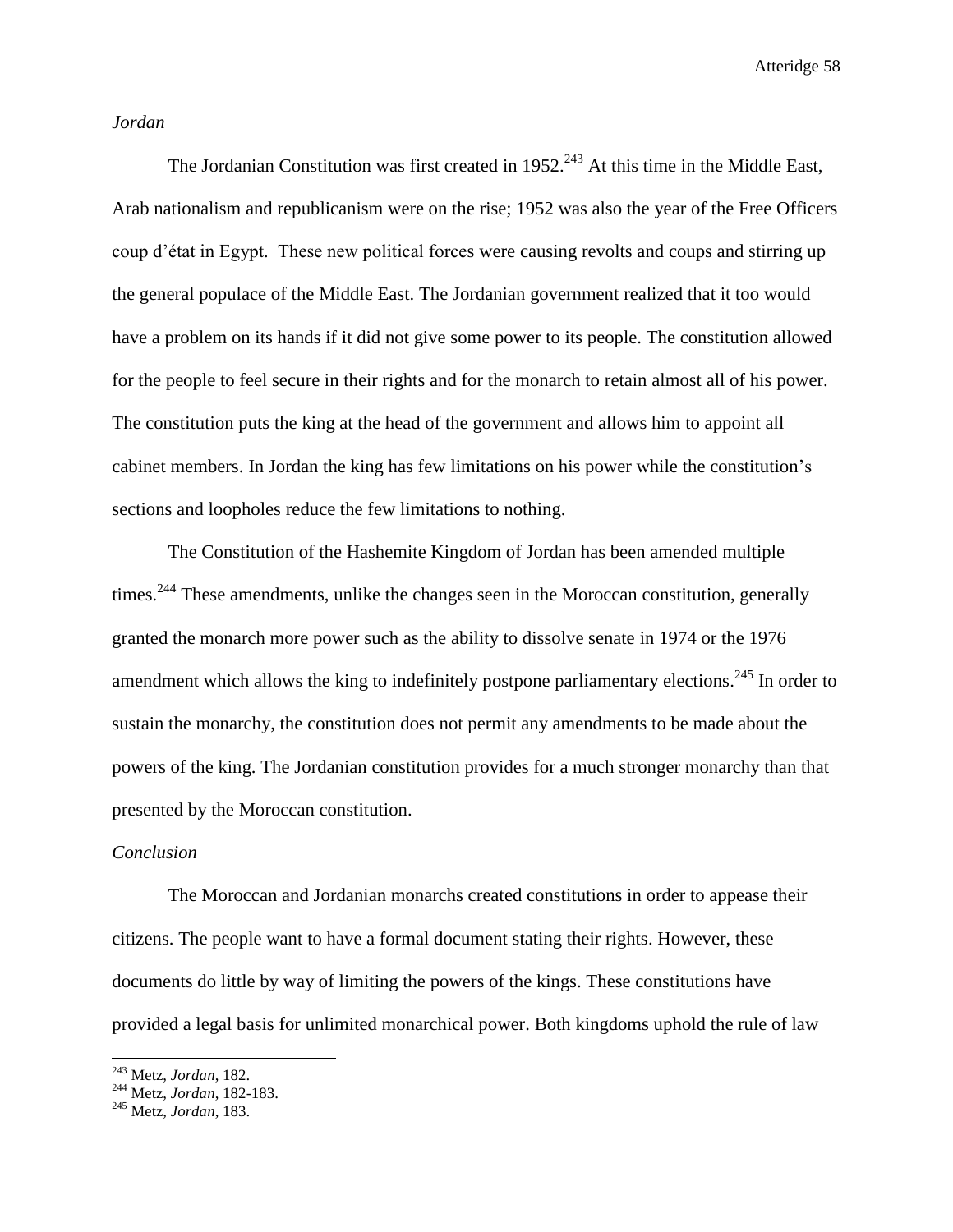by obedience to the constitution but when the constitution grants such sweeping power to the kings, it's not a difficult endeavor for the monarch. They have almost absolute authority in all matters in their respective countries. It was intelligent to grant these small concessions to their people because the constitutions create a stable and legal platform for the monarchies. They legitimized the king's rule and powers by creating laws that allowed them to continue to rule in the same manner they always have.

## *The Use of Scapegoats and Repression*

In addition to manipulating the political system, these kings must manage their citizens. Through the patron-client system, monarchies utilize the loyal elite class but without the support of the general populace, the kingdom will not be able to stand, especially in a modernizing society where the public expects the government to fulfill their needs. When situations of unrest occur these two governments have both reacted in two ways. The first is with brutal repression, and the second, the use of scapegoats in order to deflect blame. These two responses keep the public at bay.

## *Morocco*

l

Repression in Morocco, under the firm hand of Hassan II was no secret. He brutally punished all he thought might oppose him. The secret police was widely used and fear was the norm for the general population. This harsh period is known as the "years of lead". Hassan II had "the police and the army... under direct control of the royal house"<sup>246</sup> and he used them to rule his country with an iron fist. Under the state of emergency, which Morocco came under in 1965, Hassan disbanded the parliament and crushed civil society. Any and all students on strike were quickly expelled. People were being abducted from their homes and detained and tortured for

<sup>246</sup> Abdellah Hammoudi, *Master and Disciple: the Cultural Foundations of Moroccan Authoritarianism*, (Chicago: University of Chicago Press, 1997) 27.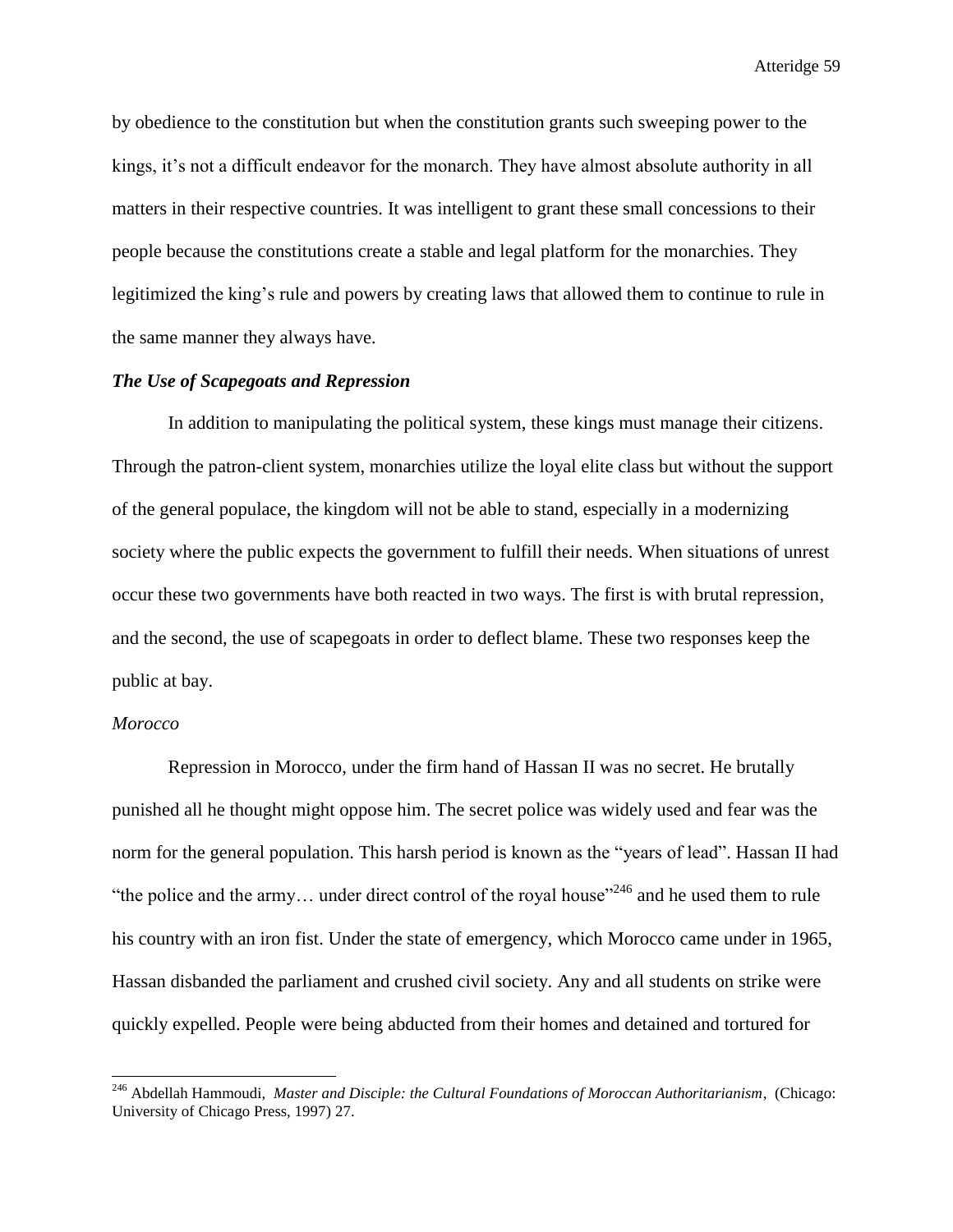untold amounts of time. <sup>247</sup> Mohammed VI came out and called for truth-seeking mission of this era in hopes of dispelling the unrest that ran through the country. Many have been satisfied by the creation of a permanent historical record however most of the council recommendations have not been implemented. Even today, the fear that was felt during these years is still alive. Though the repression under Hassan II has ended, there is still repression in civil society through not as blatant as it once was. One reporter, Benchemsi, created a poll asking the people for their opinion on the monarchy. The response was astounding with a "ninety-one percent expressed approval of His Majesty – a stratospheric approval rating like that would be the stuff of sweet dreams for western politicians. Yet the palace declared the very idea of such a poll intolerable, and the king beyond questioning."<sup>248</sup> The use of repression allowed the government to crush coups and rebellions; the king was able to rule the country firmly. But it did not last, the people could not accept this form of government indefinitely and the monarchy had to let up.

The Moroccan monarchy switched to a different type of control. It started to use scapegoats; it blamed others for its mistakes and distasteful deeds. The king, in reality, holds all of the power and can manipulate parties in order to remove himself from the underhanded politicking. Scapegoats are more publically accepted because the people feel as though someone at fault is being punished versus blatant repression which had a negative impact on the public. As shown above, the government is set up so that Morocco cannot ever be a single-party system, which allows the monarch to appear as a benevolent mediator. By being seen as separate and above the political system, he isn't soiled by bad politics and when he interjects himself into a problem, he's seen as a savior. This system clearly allows the Moroccan monarch to rule without getting his hands too dirty.

<sup>247</sup> Nelson, *Morocco*, 79.

<sup>248</sup> Sohrab Ahmari, "The Death Knell for the Moroccan Free Press," *Guardian.co.uk*, 2 Oct 2010, http://www.guardian.co.uk/commentisfree/libertycentral/2010/oct/08/morocco-press-freedom.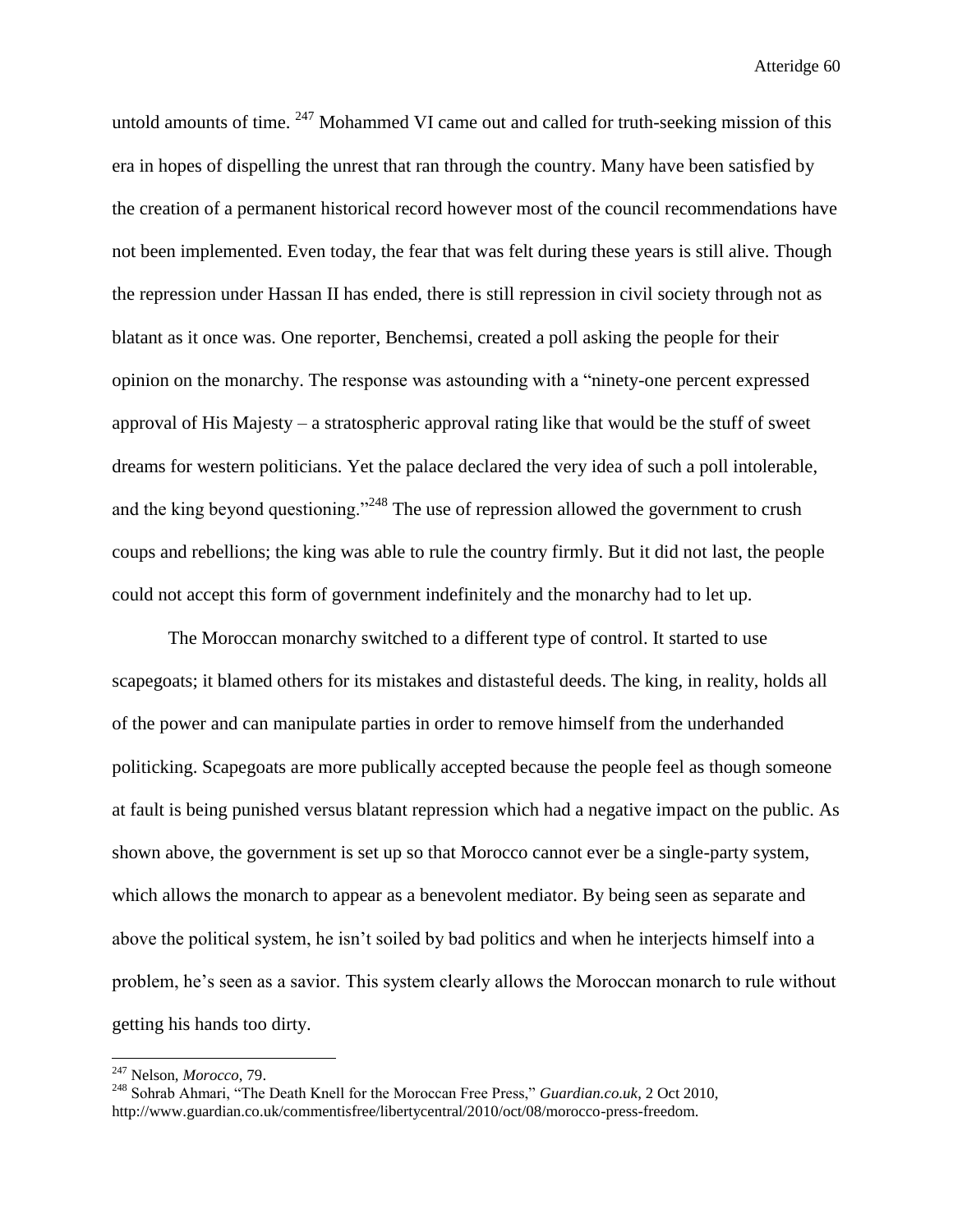This is the tactic preferred by Mohammed VI, instead of the brutality shown by Hassan II. However, due to unrest caused by the "Arab Spring", there has been a resurgence of arrests and media censorship. The number of police at the protests in Morocco is rising and one man "blamed the declining number of demonstrators over the past few weeks on police repression and the hiring of thugs by pro-government supporters to harass the protesters."<sup>249</sup> There were also incidences of Facebook hacking and interference with the media. These particular tactics are well known in Morocco where "publications have been shut down and journalists blacklisted for crossing the country's three red lines: Islam, the Western Sahara, and the monarchy. Though the Moroccan government blocks only a few websites, bloggers have in the past been arrested for content posted online."<sup>250</sup> Mohammed VI is using his political power to limit forms of communication within his country. The king is taking these protesters seriously due to the revolutionizing effect they have had elsewhere in the world. The lack of independent media sources has led to an explosion of civilian reporters utilizing the internet to spread news.<sup>251</sup> The monarchy is hoping to quell the protests through reform and through reminding them of the "years of lead". Mohammed VI is reminding the people that he has the power to utilize harsh force; shouldn't they enjoy the more peaceful life he has brought them?

#### *Jordan*

 $\overline{\phantom{a}}$ 

The King of Jordan has used similar tactics, both when it comes to repression and when it comes to scapegoating. While the repression in Jordan is not as widespread as it was in Morocco under Hassan II, force is a tool to be used when necessary. One such example is when the Palestinians on the West Bank tried to rebel and kill King Hussein. This rebellion caused by the

<sup>249</sup>Paul Schemm, "Thousands Protest across Morocco Despite Reforms," *U-T San Diego*, 3 Jul 2011, http://www.utsandiego.com/news/2011/jul/03/thousands-protests-across-morocco-despite-reforms/. <sup>250</sup> Jillian C York, "Morocco's Uphill Struggle for Media Reform," *Al-Jazeera English*, 26 May 2011,

http://www.aljazeera.com/indepth/opinion/2011/05/2011526141810252734.html.

<sup>&</sup>lt;sup>251</sup> York, "Morocco's Uphill Struggle for Media Reform."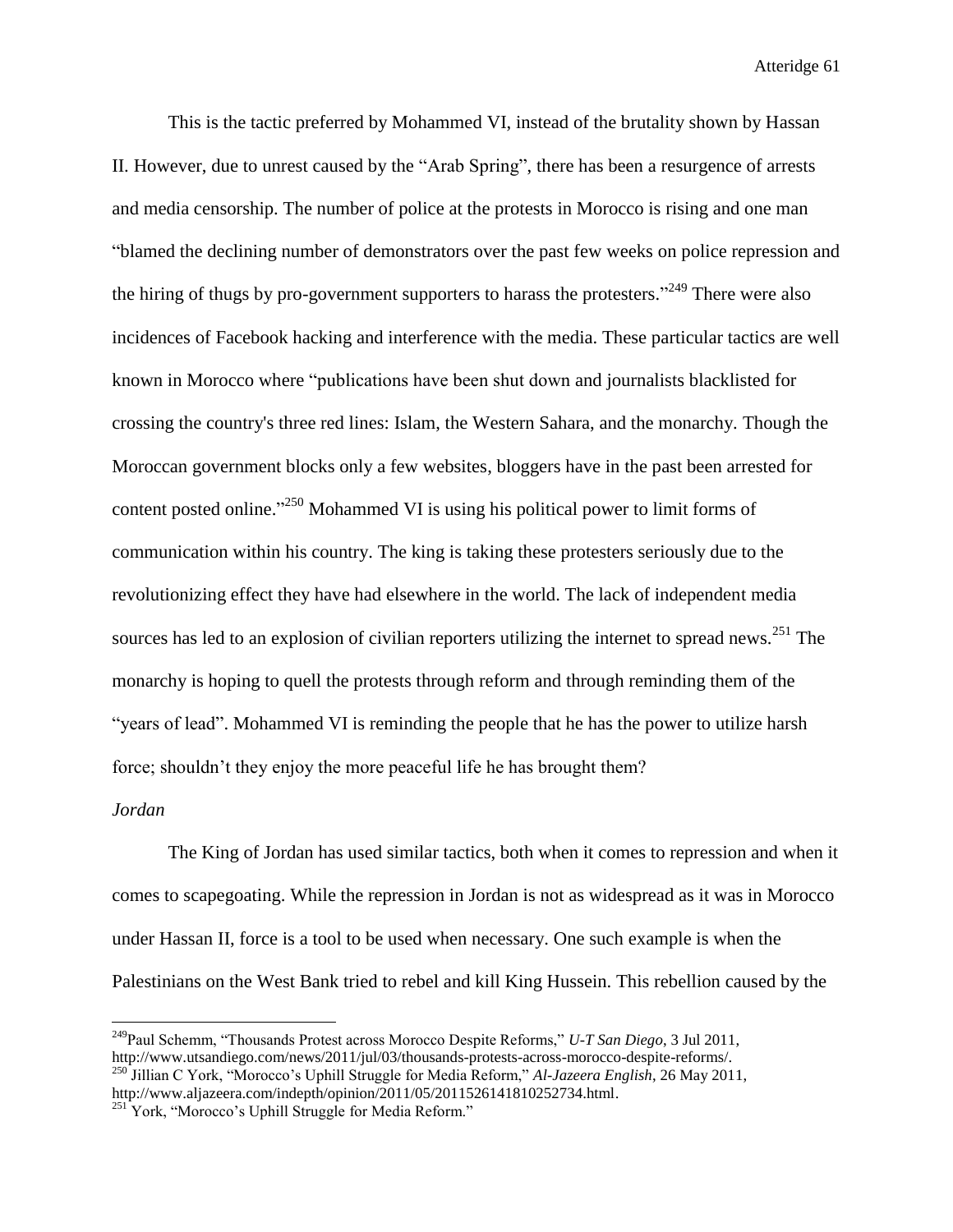*fedayeen* was quickly put down by the loyal Jordanian army.<sup>252</sup> It is not uncommon for "private" citizens [to be] arrested... for criticizing the king"<sup>253</sup> and, in 2009, "Laith Shbailat, a prominent Islamist opposition leader, was beaten by unidentified assailants after he gave a televised interview accusing the government of corruption and calling for abrogation of the peace treaty with Israel."<sup>254</sup> These typical scare tactics are used to keep the public submissive.

In Jordan, the king frequently shifts public blame onto others while remaining well loved and respected by his people. During the 2011 uprisings, there were several protests in Jordan which called for political and social change. Faced with uprisings, and nervous about the incident in Tunisia, Abdullah throws out his old cabinet and gets a new one.

King Abdullah of Jordan has sacked his government and appointed a new prime minister, Marouf Bakhit, ordering him to carry out political reforms. The move follows demonstrations against poverty, unemployment and what protesters say is a lack of political freedom in the country. Ayman Safadi, the former Deputy Prime Minister of the Jordanian government, told the BBC's Lyse Doucet it marked a fresh start for Jordan.<sup>255</sup>

King Abdullah II foisted the blame onto the former prime minister even though Abdullah, with his monopoly on political power and authority, played a role in constructing current issues. The prime minister was not calling all of the shots by himself. However, the public accepted the king's promise for change and must have believed that the prime minister was the person culpable for their social and economical problems as the riots have abated since his dismissal.

 $\overline{\phantom{a}}$ 

<sup>252</sup> Metz, *Jordan*, 38-44.

<sup>253</sup> "Freedom in the World: Jordan," *Freedom House*, (2010), http://www.freedomhouse.org/report/freedomworld/2010/jordan?page=22&year=2010&country=7849.

<sup>254</sup> "Freedom in the World: Jordan," *Freedom House*.

<sup>255</sup> "New PM," *BBC World News*, 1 Feb 2011, http://www.bbc.co.uk/news/world-middle-east-12339646.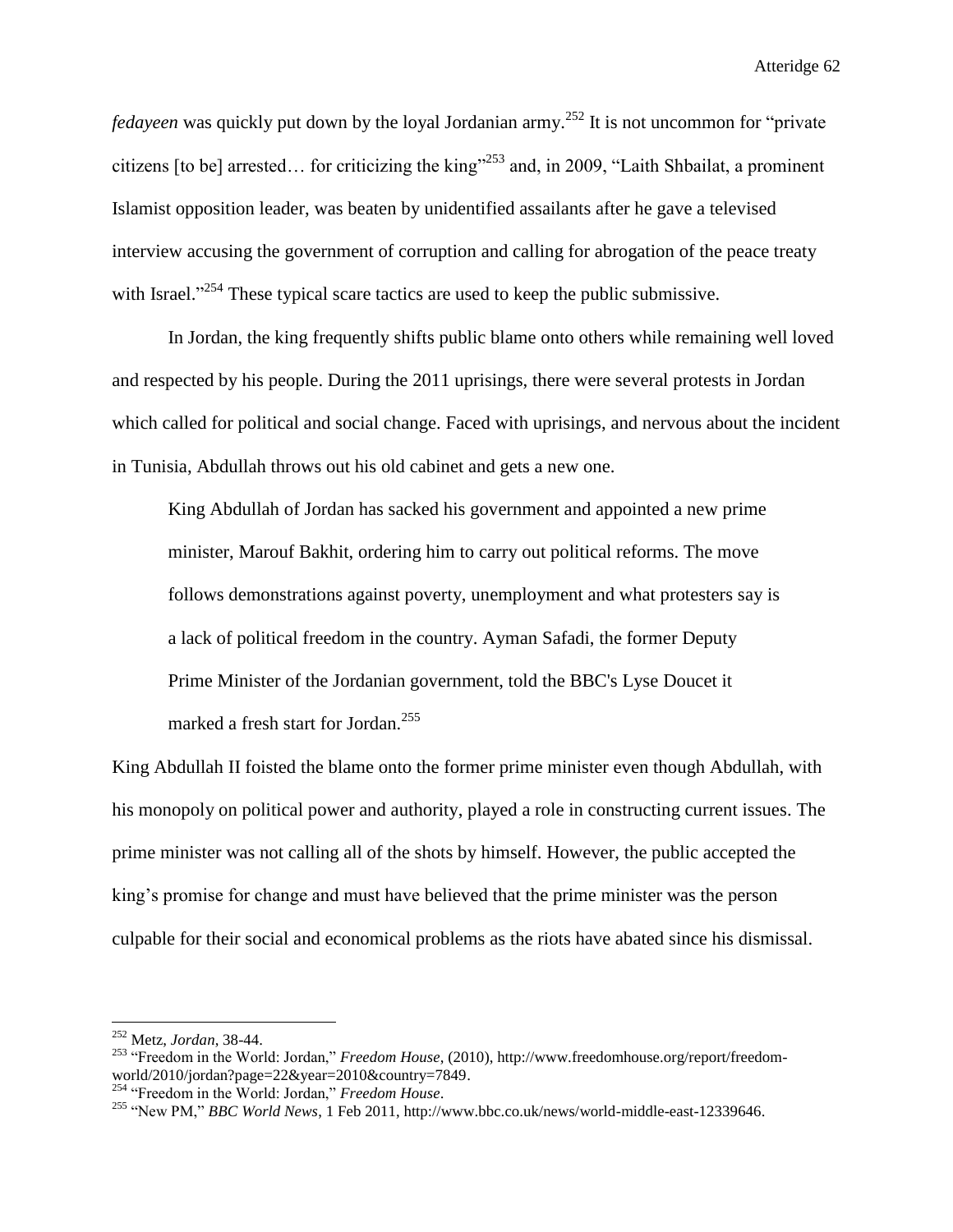This is not the first time such arrangements have occurred. However, the Jordanian king seems able to distance himself from his own government and his people accept this.

## *Conclusion*

Both monarchies have used brutal repression and both have deflected problems onto politicians and political organizations away from where the real power and decision making abilities lie, with the king. However, it seems pertinent that both of these mechanisms are used. Recently in Egypt, it has become obvious that the use of only repression is not enough to subdue the public; eventually the people have nothing left to lose and the use of force is no longer an effective tool. The other side of that coin shows that the over use of scapegoating can cause a strong reaction from the public. A monarch can only blame so many people, so many times before the public becomes disenfranchised with the monarch and his excuses. These monarchs have become the state, however they have been working through other men so that when unrest occurs, the finger is not pointed at the king like it was pointed at Muammar Qaddafi in Libya. Both Jordan and Morocco are able to mix repression and scapegoating into a method of control that allows the monarchy to remain virtually untouched by nay-sayers.

## *Conclusion*

Within the countries of Morocco and Jordan, the political atmosphere has been created and is utilized by the monarchs in order to maintain structural stability and power. While small concessions towards democratization have been made, the political power of these two nations remains firmly in the hands of the kings. The challenge for the monarchy within the last twenty years was creating a system that maintained their enormous political power while given the illusion that the power was in the hands of the people and creating a system that made the place of the monarch essential. Both of these goals have been achieved. Even in the face of the "Arab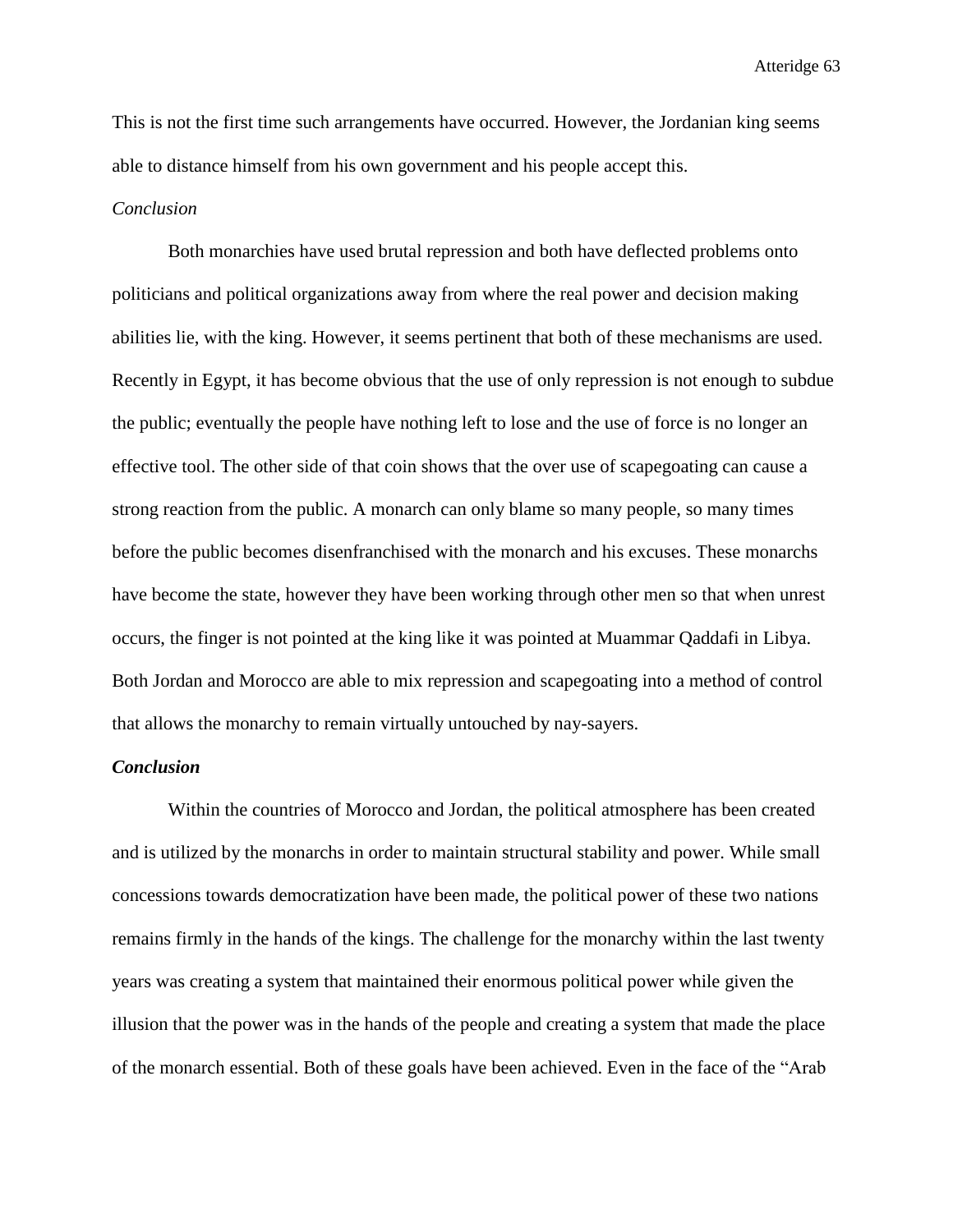Spring", Abdulllah II and Mohammed VI were able to foist the blame onto their governments and still appear as benevolent leaders striving towards democracy. This balancing act is an impressive feat, and key in allowing both kings to stay in this position. As dictatorships toppled around the Middle East, the political atmosphere that gave an outlet to grievances that in combination with the public's fear of anarchy, allows the monarchies to maintain their primacy in their country.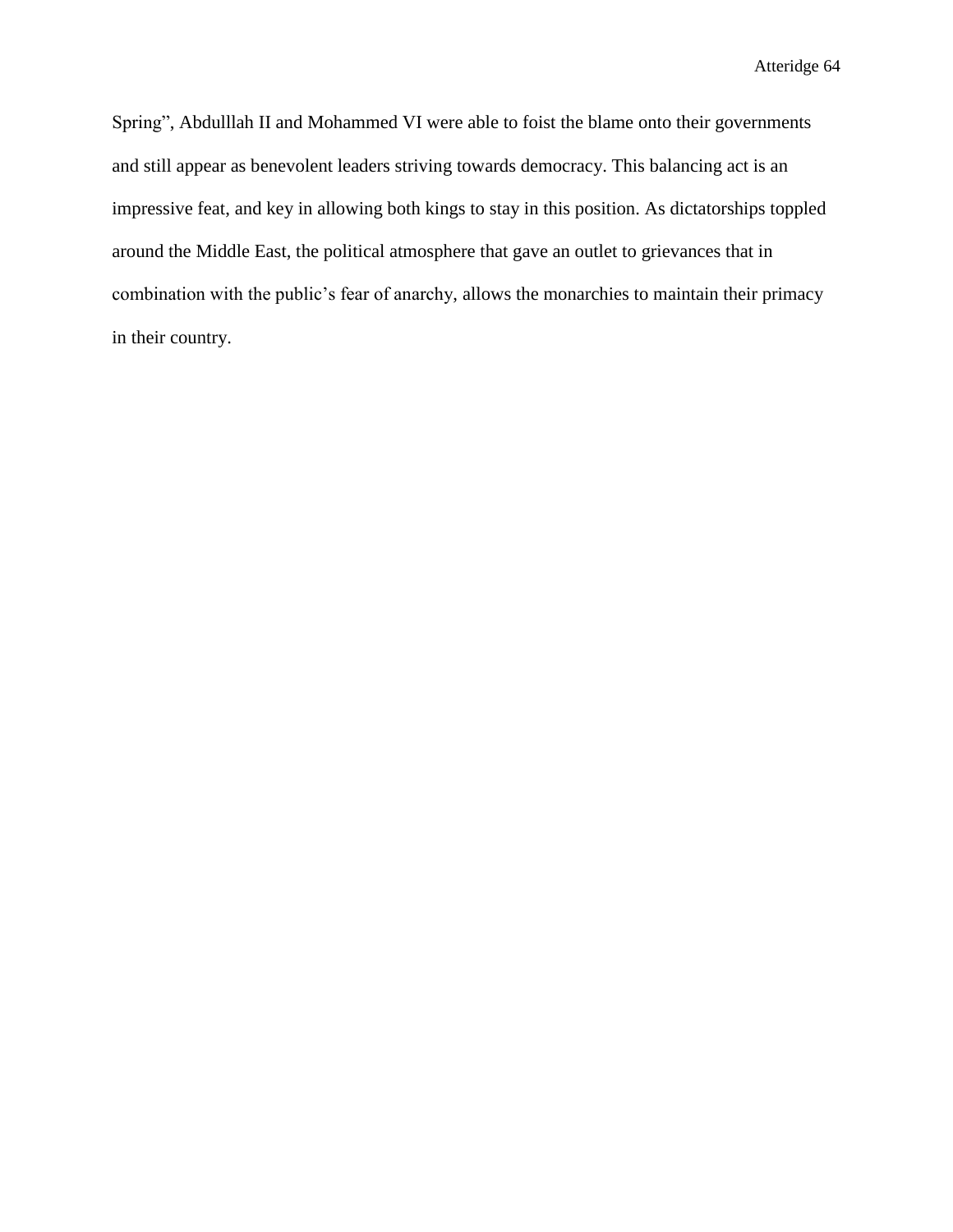## **Chapter III: Managing Civil Society**

The process of modernization leads to an increase in public demands which can rest heavily on the state. Civil society can alleviate that pressure and create a buffer between the state and the people. Civil society benefits the monarchy "by providing political space for the frustrations of groups."<sup>256</sup> It helps lessen the demands on the state by creating a public sphere for non-state actors, such as opposition movements, media outlets, and NGOs, to assist the people. Traditionally this is also from where "the most persistent voices of change come."<sup>257</sup> Many authoritarian regimes fear the power and organization of the masses that can come from civil society due to the assumption that "civil society fosters political liberalization and leads to increased civic participation in the public sphere,"<sup>258</sup> yet both Morocco and Jordan have viable civil societies which are comparatively free within the Middle East and North Africa. Civil society is a stabilizing mechanism that facilitates the power and strength of the monarchy. Any discontent that occurs needs an outlet or it will cause eruptions of riots as seen in Tunisia and Egypt in 2011; civil society is that outlet. While civil society is often viewed as a "prelude to democratization,"<sup>259</sup> in Jordan and Morocco it "serve<sup>[5]</sup> as a substitute for it."<sup>260</sup> The monarchies of Jordan and Morocco have chosen to use civil society to relieve political pressure, to formalize opposition groups which allow the government to track them better, and to organize supporters more effectively.

## *Media within Civil Society*

 $\overline{\phantom{a}}$ 

The tradition place of media in society is "1) 'monitoring' for reporting the power,

<sup>&</sup>lt;sup>256</sup> Wiktorowicz, "The Limits of Democracy in the Middle East: the Case of Jordan".

<sup>&</sup>lt;sup>257</sup> Bohdana Dimitrovova, "Reshaping Civil Society in Morocco: Boundary Setting, Integration and Consolidation", *Centre for European Policy Study,* CEPS Working Document N.323, Dec 2009, pg 4,

http://aei.pitt.edu/14587/1/WD\_323\_Dimitrovova\_on\_Reshaping\_civil\_society\_Morocco.pdf.

 $^{258}$ Bohdana Dimitrovova, "Reshaping Civil Society in Morocco," 4.

<sup>259</sup> Sorenson, *Modern Middle East*, 108.

<sup>260</sup> Sorenson, *Modern Middle East*, 108.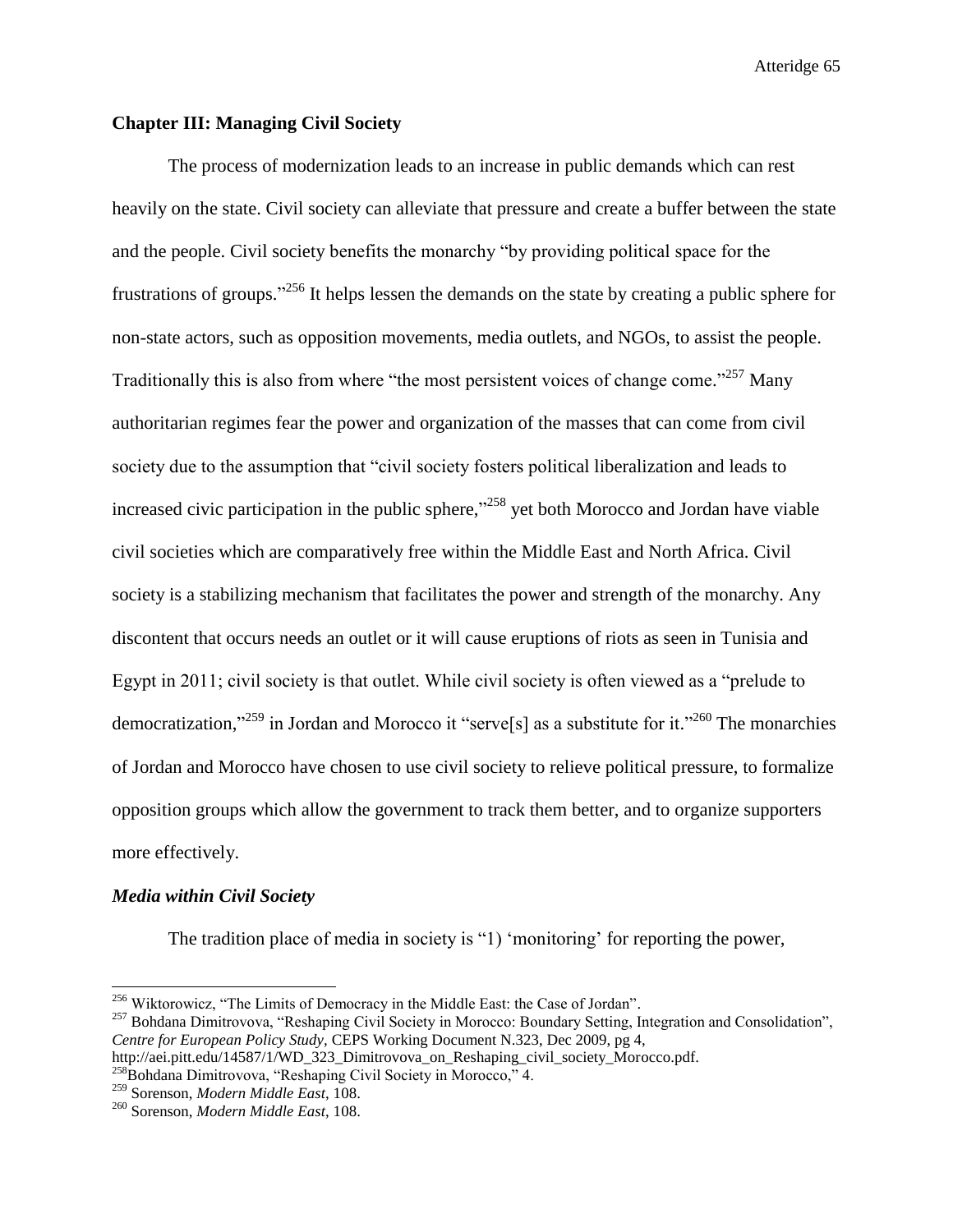2) 'facilitative' for serving civil society, 3) 'radical' for questioning the political system, and 4) 'collaborative' for serving the state and other power institutions."<sup>261</sup> Whoever controls the media thus has power of these distinct yet interconnected areas of society. Authoritarian regimes in the Middle East, under which these two monarchies are included, have "constructed national regulatory regimes for satellite television and telecommunications which undermine or inhibit the emergence of the three normative requisites for a civil political culture: freedom, equality and tolerance." $262$  This follows the collaborative model in which the media works under the government. However, the internet and satellite television have impeded the control of the government. In order to maintain the government's monopoly on information, the state tries to control the public's access to media.

## *Morocco*

l

The Moroccan government has control over the media, an important power. By controlling the information that is released to the people, the monarchy can control the perceptions and beliefs of the masses. The Moroccan state currently manages "2 television broadcast networks with state-run Radio-Television Marocaine (RTM) operating one network and the state partially owning the other."<sup>263</sup>

While there is a certain level of freedom of press in Morocco when compared to both the reign of Hassan II and many other countries in the Middle East and North Africa, severe restrictions still exist in the country. For example, "the Minister of Communications has the right to prohibit all newspapers, as well as periodical or non-periodical prints published abroad from entering Morocco when he believes that they offend Islam, the monarchy or the territorial

<sup>&</sup>lt;sup>261</sup> Kaarle Nordenstreng, "Media and Society," Dept of Journalism and Mass Communication at the University of Tampere, 1 Apr 2012, http://sockom.helsinki.fi/commedia/Nordenstreng%20Media%20and%20Society.pdf. <sup>262</sup> Emma Murphy, "The Arab State and (Absent) Civility in New Communicative Spaces," *Third World quarterly,* 32.5 (2011): 959-80, *International Bibliography of the Social Sciences (IBSS),* 1 Apr. 2012, http://www.tandfonline.com/doi/full/10.1080/01436597.2011.578972. <sup>263</sup>"Morocco," *CIA World Factbook.*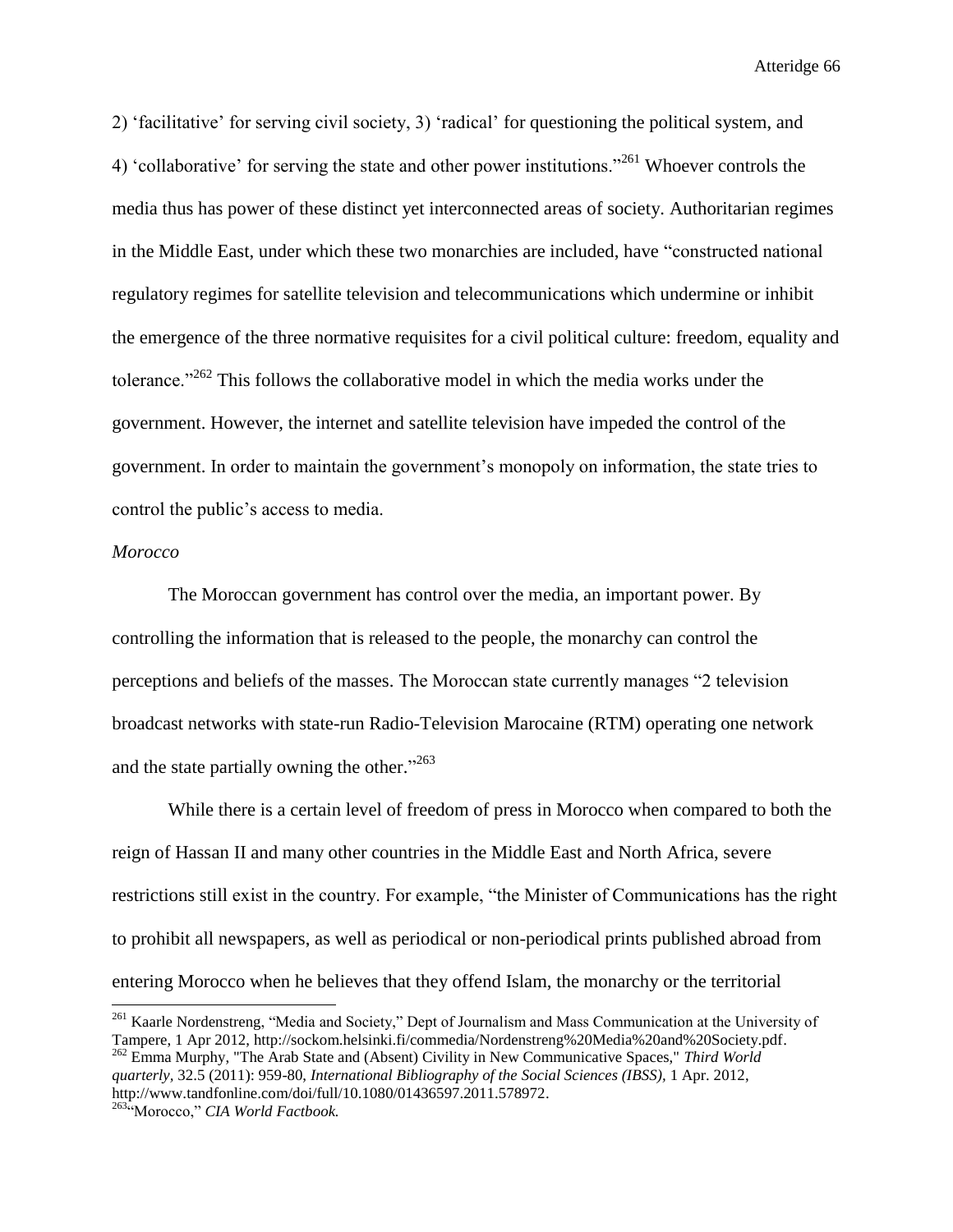integrity, or include material that lacks the respect due to the King or the public order, in addition to giving him the right to ban any foreign newspaper printed inside Morocco for the same reasons (Article 29).<sup>264</sup> Other scare tactics, for those that criticize the monarchy, are dubious arrests such as with "the managing editor of the daily *Akhbar al-Youm* was sentenced to six months in prison on dubious fraud charges in June 2010, having apparently escaped a suspended prison sentence and fine for publishing a cartoon of the king's cousin after the cousin asked that the sentence be voided in late  $2009$ ."<sup>265</sup> The freedom of the press is often checked by a litany of political pressures and fine print laws. Restrictions and regulations are often explained as part of state security. These particular abilities belong to the Minister of Communications, whose position is dependent on the will of monarch. He is personally invested in keeping the monarchy stable at the expense of a free and honest press. "The Moroccan press still enjoys greater freedoms now than under the late King Hassan II... However, the freedoms media activists worked so hard to obtain at the end of the last century have rapidly begun to erode, particularly after the 2003 terrorist attacks in Casablanca."<sup>266</sup> The monarchy has continued to present a front of liberalization while actually increasing regulations behind the scenes. In 2004, Morocco was part of a conference on the role and place of media in the information society in Africa and the Arab States which took place in Marrakech.<sup>267</sup> This conference created an action plan which laid out a list of liberal reforms that should take place within countries in Africa and the Middle East. If implemented, these reforms would create a free and liberal media with the capabilities to

<sup>&</sup>lt;sup>264</sup> The Arab Center for the Development of the Rule of Law and Intgerity, "Promoting the Rule of Law and Integrity in the Arab World: Report on the State of Media in Morocco", http://www.acrli.org/Files/PDF/Media/English/P2/Morocco\_MediaReportP2\_En.pdf.

<sup>265</sup> "Morocco," *Freedom House*.

<sup>&</sup>lt;sup>266</sup> Agatha Koprowski, "Restrictions on the Press under King Mohammed VI and Morocco's Obligations under International and Domestic Laws on Freedom of Expression," *Muslim World Journal of Human Rights*, Vol 7, Issue 2, pg 1-31, March 2011,

http://www.degruyter.com/view/j/mwjhr.2011.7.2/mwjhr.2011.7.2.1186/mwjhr.2011.7.2.1186.xml.

<sup>&</sup>lt;sup>267</sup> Conference on the Role and Place of Media in the Information Society in Africa and the Arab States, "Action Plan," 2004, http://www.unesco.org/new/fileadmin/MULTIMEDIA/HQ/CI/CI/pdf/wsis\_official\_plan\_action.pdf.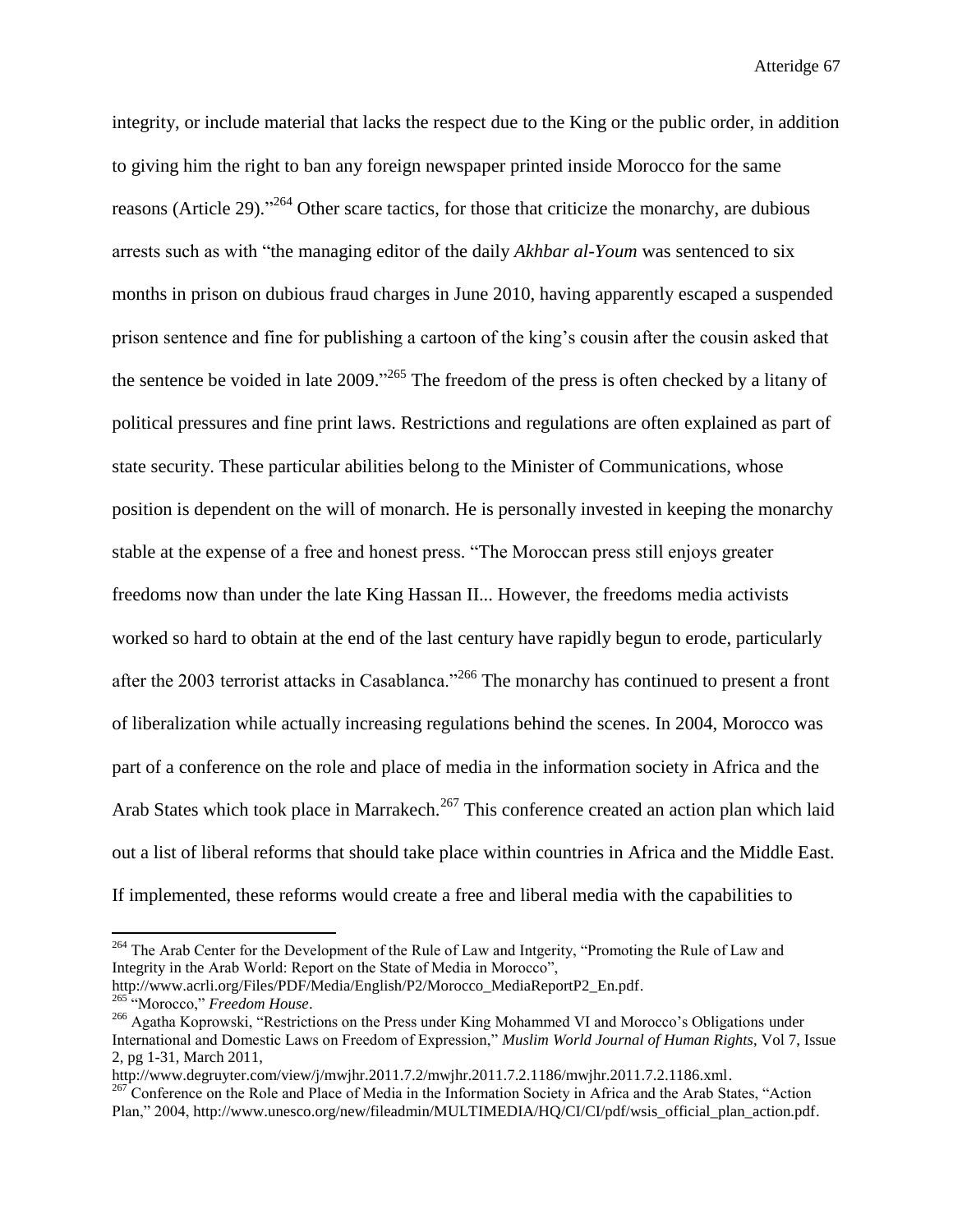critique the monarchy and the government. The ability to disseminate information about riots, unemployment, etc. would be highly detrimental to the stability projected by the monarchy, yet the monarchy also needs to address the demands for liberalization. It is here where the monarchy uses rhetoric to promote liberalization while at the same time creating complex regulations which leave the media unable to utilize any liberal reforms that exist. They remain dependent on the good will of the monarchy.

## *Jordan*

The Jordanian government also has had a firm hand over the press. Much like in Morocco, the government utilizes regulations in order to curb the use of media "for anything other than educational, economically useful, or harmlessly leisure-oriented activities"<sup>268</sup>. In Jordan the "the radio and TV [are] dominated by the government-owned Jordan Radio and Television Corporation (JRTV) that operates a main network, a sports network, a film network, and a satellite channel."<sup>269</sup> The first independent broadcast occurred fairly recently in 2007.<sup>270</sup> Media restrictions are vital to allowing the government to remain in a dominant position; especially when knowledge is power. Where an independent media would criticize the government, a media dependent of the monarchy allows the monarch to conceal any information they consider dangerous.

The Jordanian monarchy erected laws which restrict the media. While there has been some liberalization of these restrictions, the fact remains that the monarchy refuses to allow a truly free press within their country. "A study released in 2009 by the Amman-based Center for Defending Freedom of Journalists found that 43 percent of journalists admitted receiving some form of 'incentive' from the government, while 94 percent said they practiced self-

<sup>&</sup>lt;sup>268</sup> Murphy, "The Arab State and (Absent) Civility in New Communicative Spaces."

<sup>269</sup> "Jordan," *CIA World Factbook.*

<sup>270</sup> "Jordan," *CIA World Factbook.*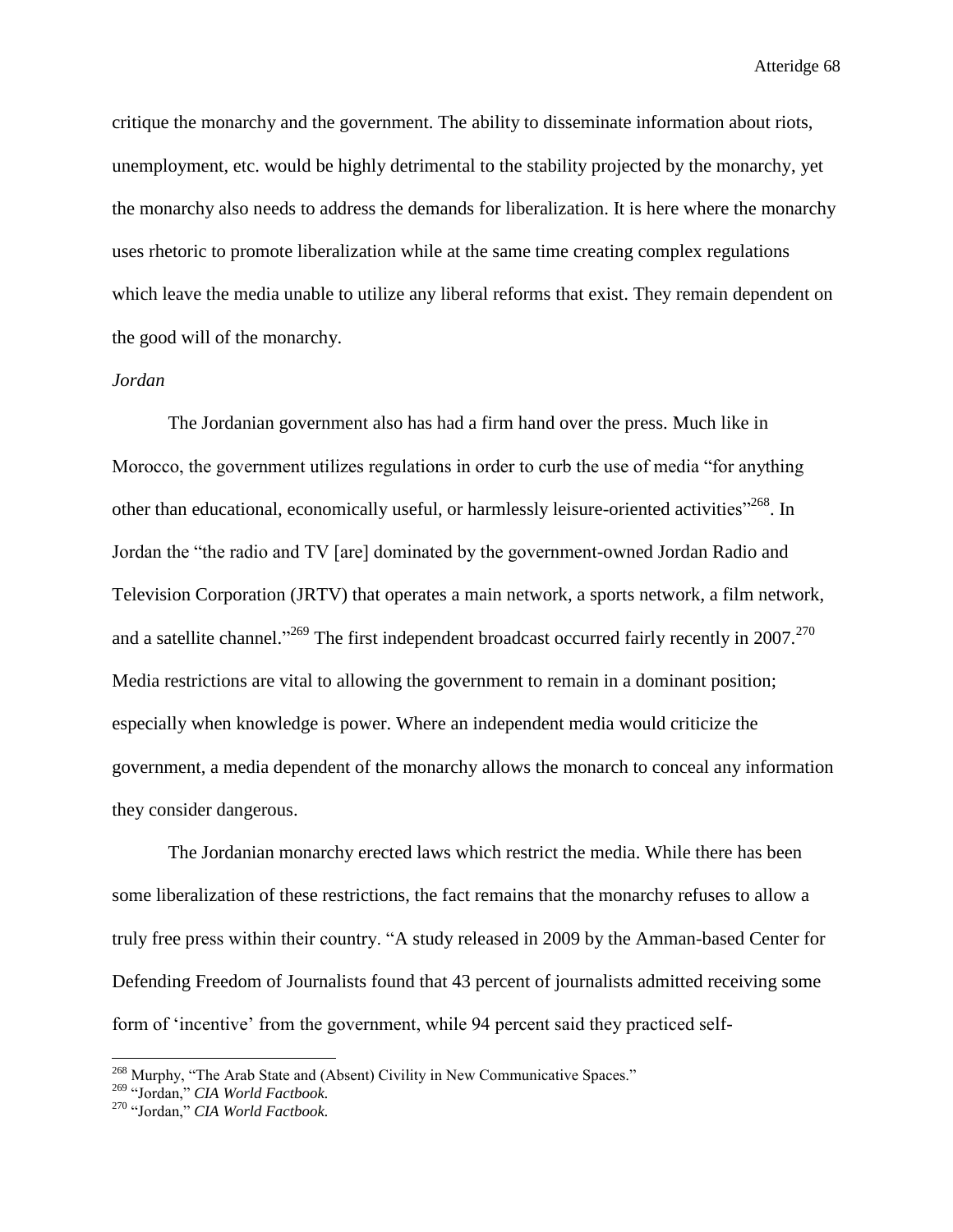censorship."<sup>271</sup> The regime also "tried to control individual journalists by rewarding those deemed cooperative and by punishing those whose stories it considered critical $12272$  towards the monarchy. Foreign reporters who criticize the government are not allowed back in the country. With the creation of the Higher Media Council and the Audiovisual Commission, the Jordanian monarchy feigned an opening up of the free press yet the organization was packed with officers and employees dependent on the monarchy, "leaving civil society unable to fully exploit the communicative potential of the new technologies, to engage in truly open digital spaces, or to elaborate the kind of conversations which can lead to a new normative consensus on the appropriate nature and role of state and society."<sup>273</sup> In addition to the commission, "the process" of approving broadcast licenses to political conditions, overseen by the Commission but ultimately subject to the minister of information and the Council of Ministers"<sup>274</sup> who need offer no explanation for the denial of such a license.

This continues today, "King Abdullah II says that he advocates a transparency in the press, indicating that there is nothing to hide and that Jordan has nothing to fear. However, there is only one press association in Jordan and all journalists are expected to belong to the Jordan Press Association,"<sup>275</sup> which is clearly meant to control the flow of information. Abdullah II wants to appear as modern, liberal ruler but he refuses to allow anything to threaten his power as the monarch. This is a typical strategy used by the Jordanian monarchy in which they simulate liberalization while retaining the monopoly of power in order to appease internal and international pressure for democratization.

<sup>271</sup> "Jordan," *Freedom House*, http://www.freedomhouse.org/report/freedomworld/2010/jordan?page=22&year=2010&country=7849.

<sup>272</sup> Metz, *Jordan*, 219.

 $273$  Murphy, "The Arab State and (Absent) Civility in New Communicative Spaces".

<sup>&</sup>lt;sup>274</sup> Murphy, "The Arab State and (Absent) Civility in New Communicative Spaces".

<sup>275</sup> "Jordan," *Press Reference*, 2011, http://www.pressreference.com/Gu-Ku/Jordan.html.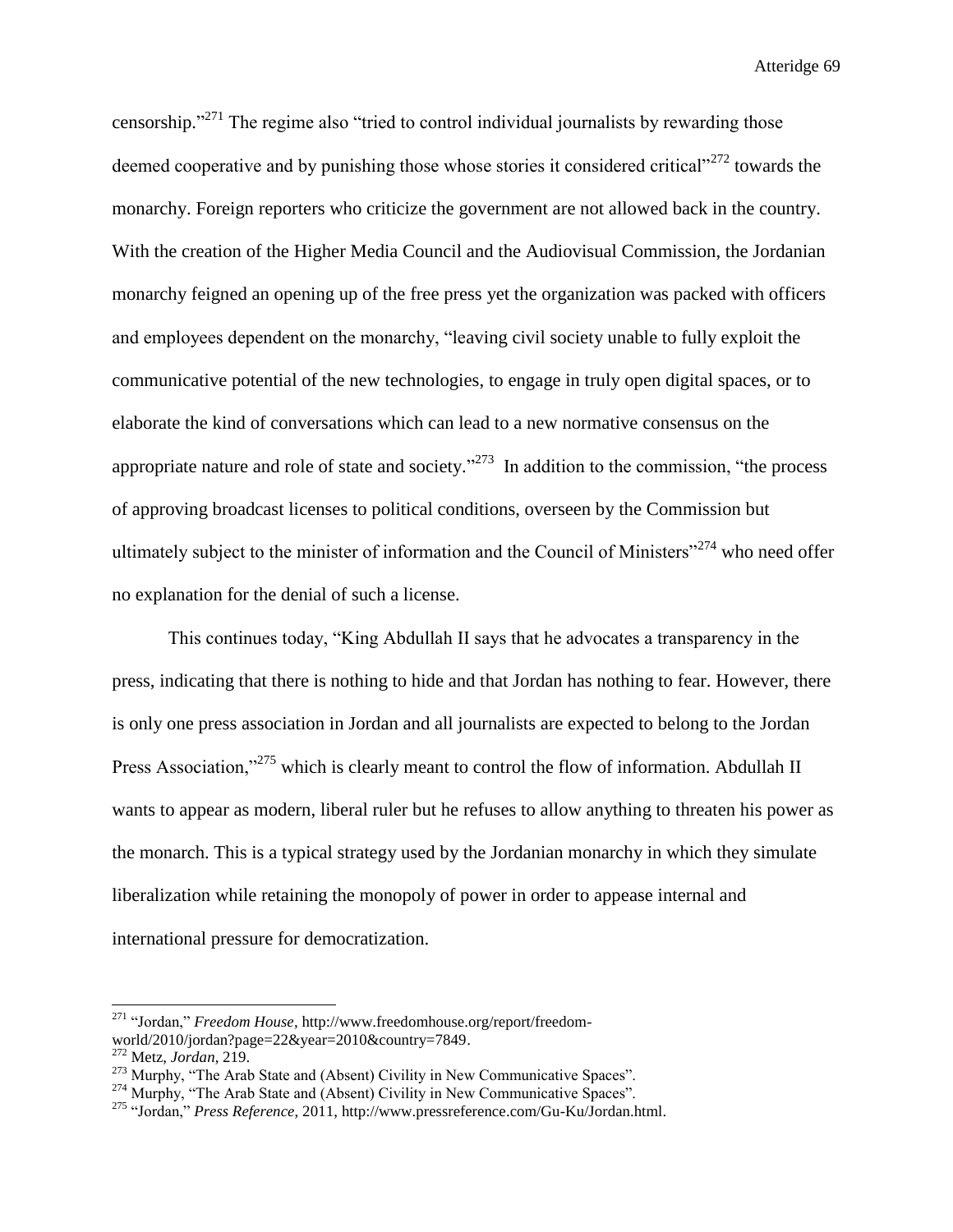# *Conclusion*

In Jordan and Morocco, the media plays a dependent and submissive role to the monarchy. While there are efforts to increase the freedoms of the press, these movements are met with subversive actions by the state, allowing the government to maintain their monopoly over information. These "regimes use combinations of dependent regulatory bodies, arbitrary and expensive licensing arrangements, content prohibitions, financial penalties and criminalization, which tie owners, editors and journalists into a tight system of selfcensorship."<sup>276</sup> This control allows the government to shape civil society. It places the monarchy at an advantage within the greater power structure of both Jordan and Morocco. These two monarchies utilize their control over the media in order to manage civil society and in turn stabilize their roles in their individual countries.

# *Opposition Movements*

As previously discussed, the presence of multiple political parties has allowed the monarchs in Jordan and Morocco to act as mediators. The space provided for opposition movements, while limited, has moved these groups from underground to the public sphere allowing the monarch to monitor and limit the powers of these groups. The public and the international community have come to see this movement as a sign of political liberalism, but for the monarchy "it was a tactical strategy to ensure regime survival."<sup>277</sup>

#### *Morocco*

l

Political parties are critical in the Moroccan political system and the position of the monarchy within that system. In order for the king to be the mediator between parties, he needs a multiparty system. Therefore it is necessary to have opposition movements. However, the power

<sup>&</sup>lt;sup>276</sup> Murphy, "The Arab State and (Absent) Civility in New Communicative Spaces."

<sup>&</sup>lt;sup>277</sup> Wiktorowicz, "The Limits of Democracy in the Middle East: the Case of Jordan", 609.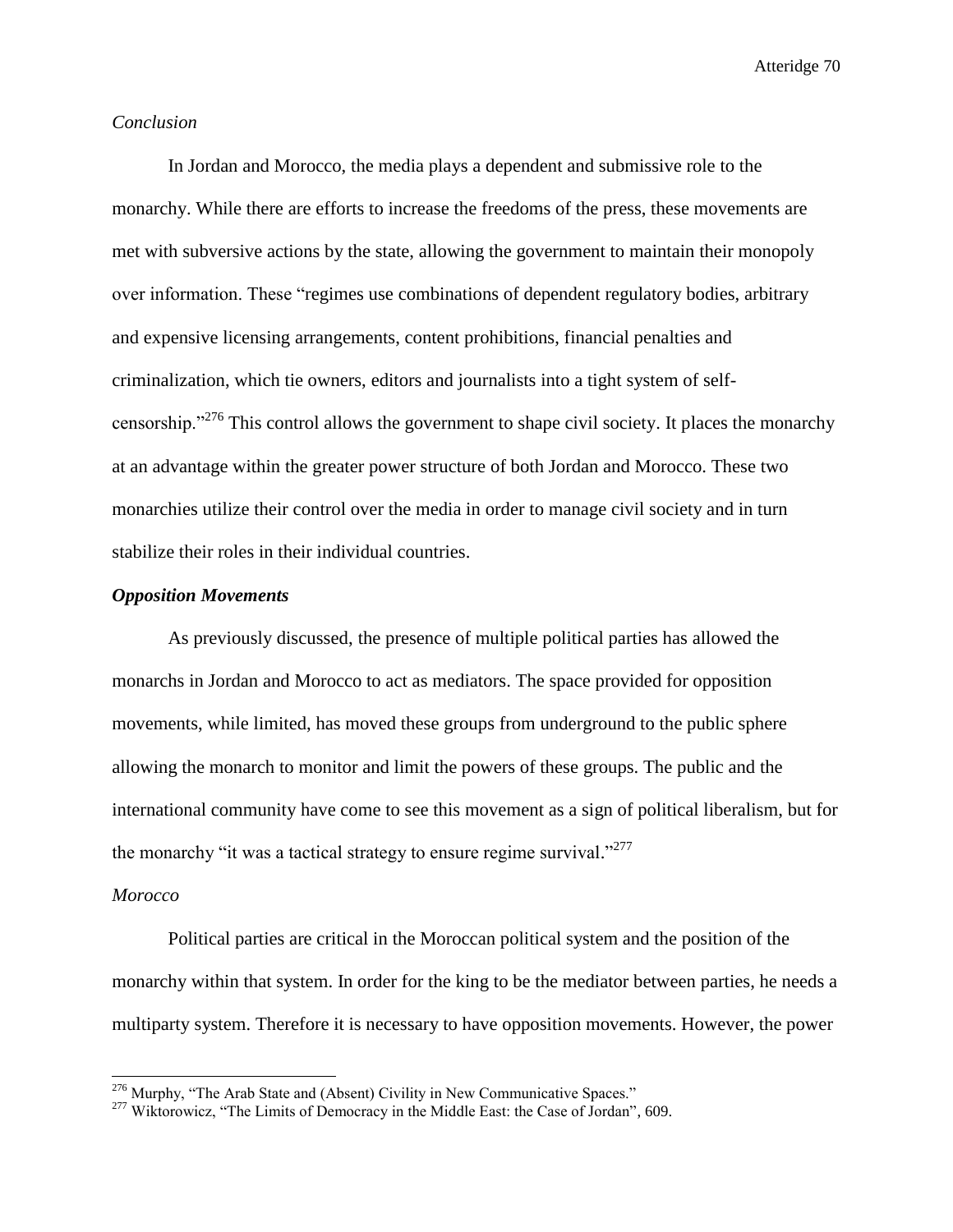of these movements must be limited. There is a fine line between an opposition movement being useful for the monarchy and it being dangerous. The monarchy exploits "the country's fragmented political parties<sup>"278</sup> in order to diffuse popular discontent facing the government.

The main opposition party in Morocco in the Islamic Justice and Development Party (PJD). In the 2007 elections, the "opposition parties, which had criticized the elections as unfair, gained fewer seats than expected. The largest, the Islamist Justice and Development Party (PJD), placed second with 46 seats."<sup>279</sup> While these legal political parties have some rights and power, other opposition movements are not so lucky. The Justice and Charity Movement "is illegal but generally tolerated by the authorities. Other, more explicitly nonviolent Islamist groups that criticize the monarchical system are harassed by authorities and not permitted to participate in the political process."<sup>280</sup> This type of harassment is typical of the government. The government refuses to allow dissenters to flourish; popular parties, groups that could gain popular support and prove a threat to the monarchy, are quickly shut down. However, by playing by the rules of the monarchy in order to legitimize their organizations and "by accepting a framework drawn up by the monarchy, the opposition shows its submission to royal power."<sup>281</sup> Repression comes in the form of license denials, fines, the detention of members, and unwarranted or suspicious arrests, which was a tactic seen in the repression of the press.

#### *Jordan*

 $\overline{a}$ 

Political parties were made legal in Jordan in 1993 under the reign of Hussein. However, the space created and the powers available to these groups were severely limited. Political activities are restricted to political parties; no non-traditional actors are allowed to enter this

<sup>278</sup> "Freedom in the World: Morocco," *Freedom House*.

<sup>&</sup>lt;sup>279</sup>"Freedom in the World: Morocco," *Freedom House*.

<sup>280</sup> "Freedom in the World: Morocco," *Freedom House*.

<sup>&</sup>lt;sup>281</sup> Kostiner, 128.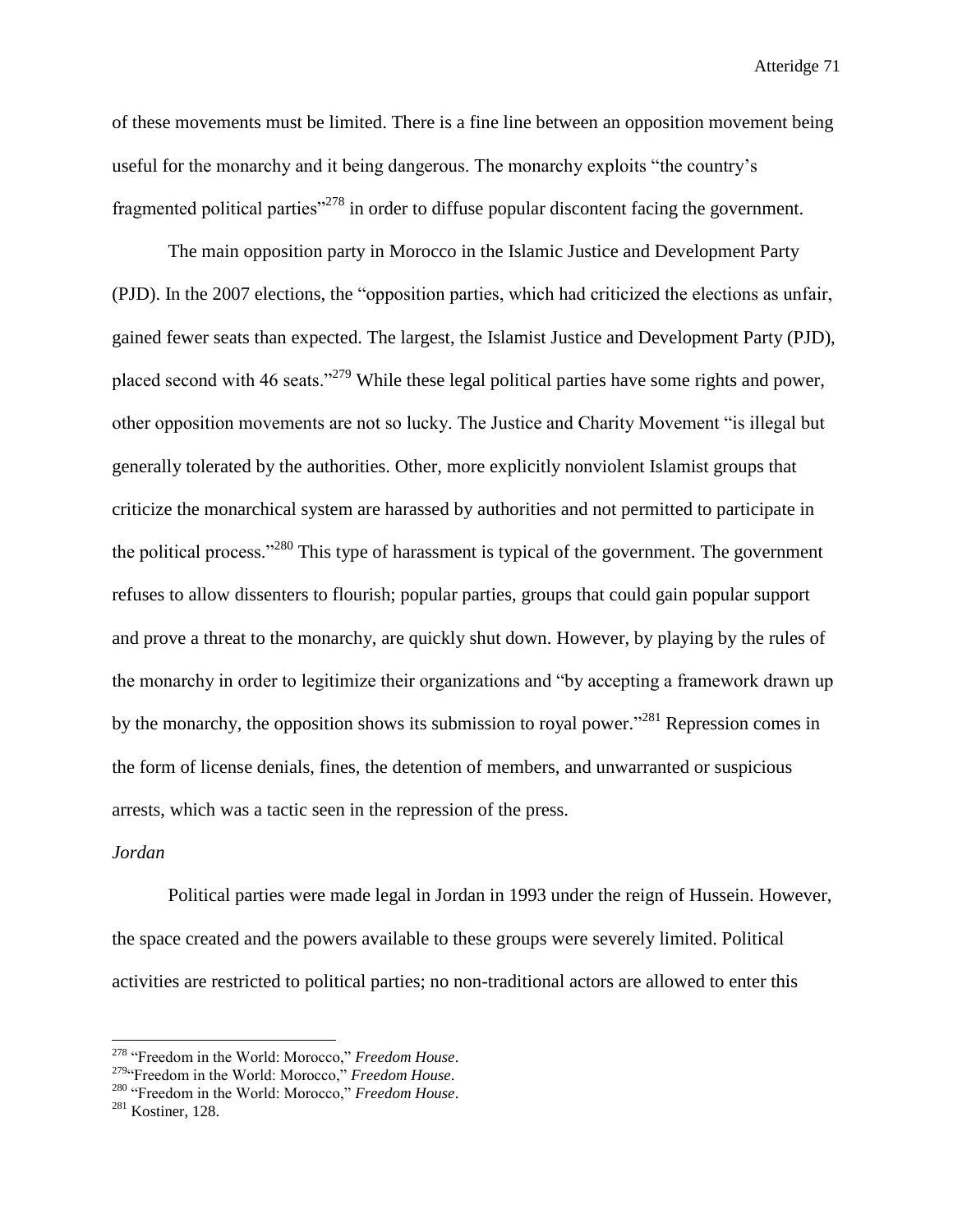sphere.<sup>282</sup> The importance of this space cannot be ignored. While it is a limited freedom, the existence of room for opposition allows the monarchy to appear democratic while monitoring anyone who may be a threat.

Political parties are restricted entities that must constantly fight for their freedoms. These organizations are frequently denied their right of assembly.<sup>283</sup> In addition to this, there is constant harassment by the Jordanian security forces, which are traditionally highly loyal to the monarchy. "In 2007, security forces arrested nine members of the Islamic Action Front (IAF), the main opposition party and the political arm of the Muslim Brotherhood in Jordan, for 'threatening national security' ahead of that year's municipal and parliamentary elections."<sup>284</sup> In 2008, a new law went into effect which required political parties to have broader membership bases, reducing the number of register political parties from 37 to 14.<sup>285</sup> These tactics are similar to those used to limit the power of the press. These liberalization policies, while diminished by the regulatory laws put in place by the monarchy, are still pivotal in alleviating pressure and discontent.

# *Conclusion*

 $\overline{a}$ 

Opposition movements are important to the political system. Not only does this space show how liberal and progressive the monarchies are but it allows for a cathartic release of discontent by the public. However, opposition movements are a tool of these monarchies. They are severely restricted and limited so that they do not become unwieldy or pose a threat to the stability of the monarchies. Opposition groups are given an inch, and crushed by the government if they try to take a mile.

<sup>&</sup>lt;sup>282</sup> Wiktorowicz, "The Limits of Democracy in the Middle East: the Case of Jordan," 611.

<sup>283</sup> "Freedom in the World: Jordan," *Freedom House*.

<sup>284</sup> "Freedom in the World: Jordan," *Freedom House*.

<sup>285</sup> "Freedom in the World: Jordan," *Freedom House*.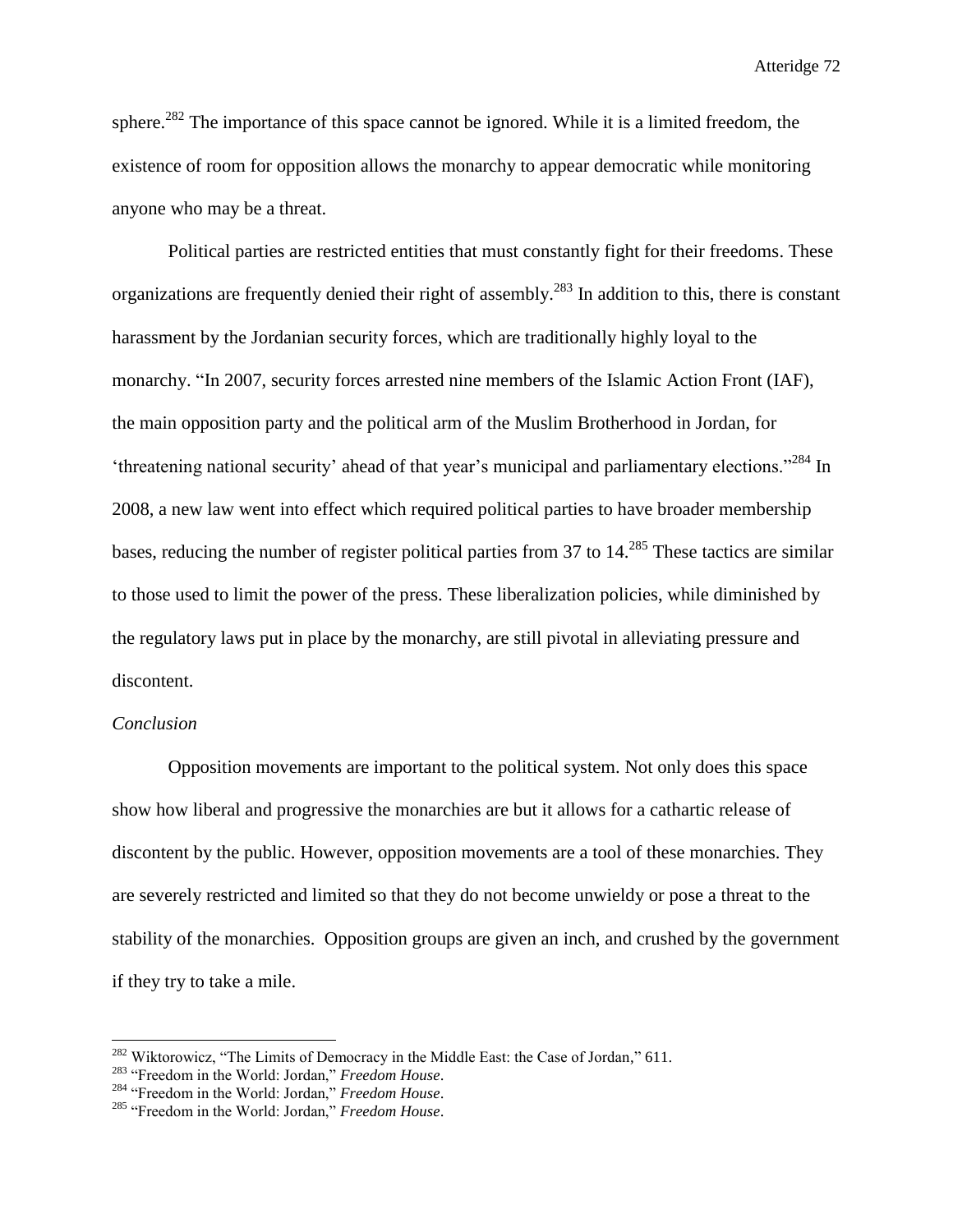# *NGOs/Aid Organizations*

Non-governmental and aid organizations are a large part of civil society. This segment of civil society assists the government by absorbing some of the demands placed on the state. Organizations of this type include medical clinics, soup kitchens, human rights and support groups. Aid organizations alleviate the immediate needs of the people which increase the margin of acceptable living conditions for the public i.e. due to their needs being met by aid organizations, they are less likely to revolt against the government. The government does not overextend itself trying to fulfill the basic needs of their people because these basic necessities are being supplemented by aid organizations.

# *Morocco*

l

NGOs are fairly active in Morocco however, these organizations are heavily monitored. *"*The authorities monitor Islamist groups and arrest suspected extremists."<sup>286</sup> After the terrorist attacks in 2003, NGOs with any link to extremism or any Islamic group faced harassment from the government. The high rate of unemployment in Morocco makes NGOs a necesity for stability. These organizations not only offer an alternative outlet for action but it also can help families survive through tough times. These groups include everything from caring for basic needs to religious counseling and job training. This area allows the public a place to vent and a place to feel useful. Comparatively in the Middle East and North Africa, NGOs in Morocco have more freedoms but "groups that offend the government face harassment."<sup>287</sup> These harassments include detainment and detention.

However, there have also been quite a few successes for civil society in Morocco in the last 20 years. NGOs in Morocco "led the current King Mohammed VI to directly establish the

<sup>286</sup> "Freedom in the World: Morocco," *Freedom House*.

<sup>287</sup> "Freedom in the World: Morocco," *Freedom House*.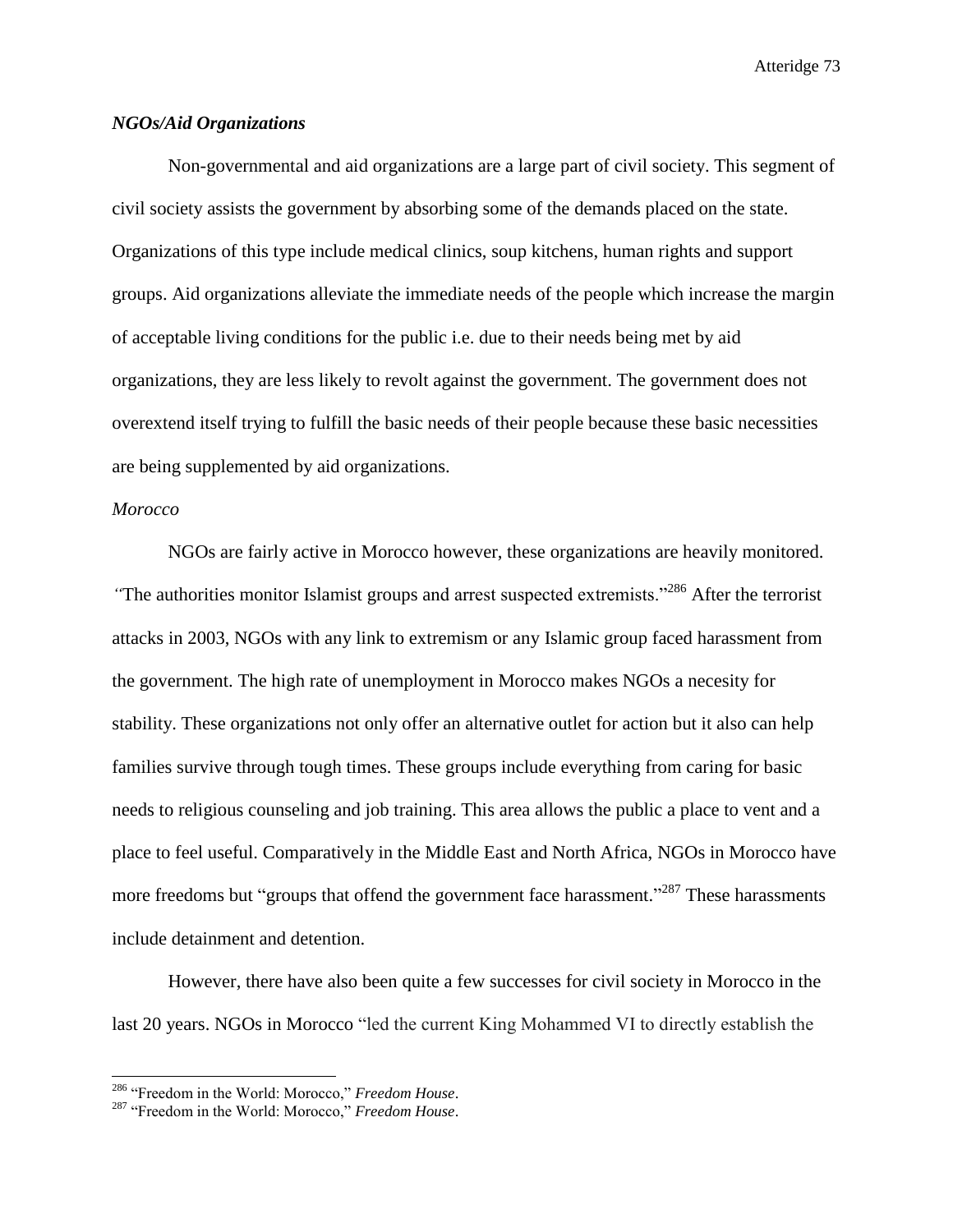first truth commission in the Arab world, the Equity and Reconciliation Commission (IER)<sup>"288</sup> for the dark political period under his father Hassan II. In addition to the truth council, the changes in family code have been a victory for women's organizations. There are people who are fighting for change and who are succeeding however, this change comes only at the approval of the monarchy. Organizations must work within the small boundaries they have at the pleasure of the monarchy. Without monarchical approval or concession, very few of these successes would have occurred. With regards to the two examples mention above, it cost the monarchy very little to allow these changes while it gained stability and legitimacy both internally and internationally. NGOs are another tool for the monarchy. Its area of play in society is limited so that NGOs do not become a challenge to the monarchy. So long are NGOs are benefiting the monarchy, they will be maintained by the monarchy.

#### *Jordan*

 $\overline{a}$ 

NGOs in Jordan have more freedoms than political parties and the press. However, "the government is considering new legislation that would severely limit their independence. Under the measure, the government would be able to supervise NGO budgets, reject foreign funding, and veto individual programs planned by the organizations."<sup>289</sup> This legislation has yet to pass though "the government currently puts occasional pressure on NGOs' activities."<sup>290</sup> These groups are restricted from entering the political sphere. Political activism by NGOs is prohibited by two laws, "the first is the Law of Societies and Social Organizations, Law 33 of 1966" under which voluntary organizations "can only be formed 'to provide social services without any

<sup>288</sup> Moha Ennaji, "Civil Society Transforming Morocco," *Common Ground News Services*, 29 June 2010, http://www.commongroundnews.org/article.php?id=28059&lan=en&sp=0.

<sup>289</sup> "Freedom in the World: Jordan," *Freedom House*.

<sup>290</sup> "Freedom in the World: Jordan," *Freedom House*.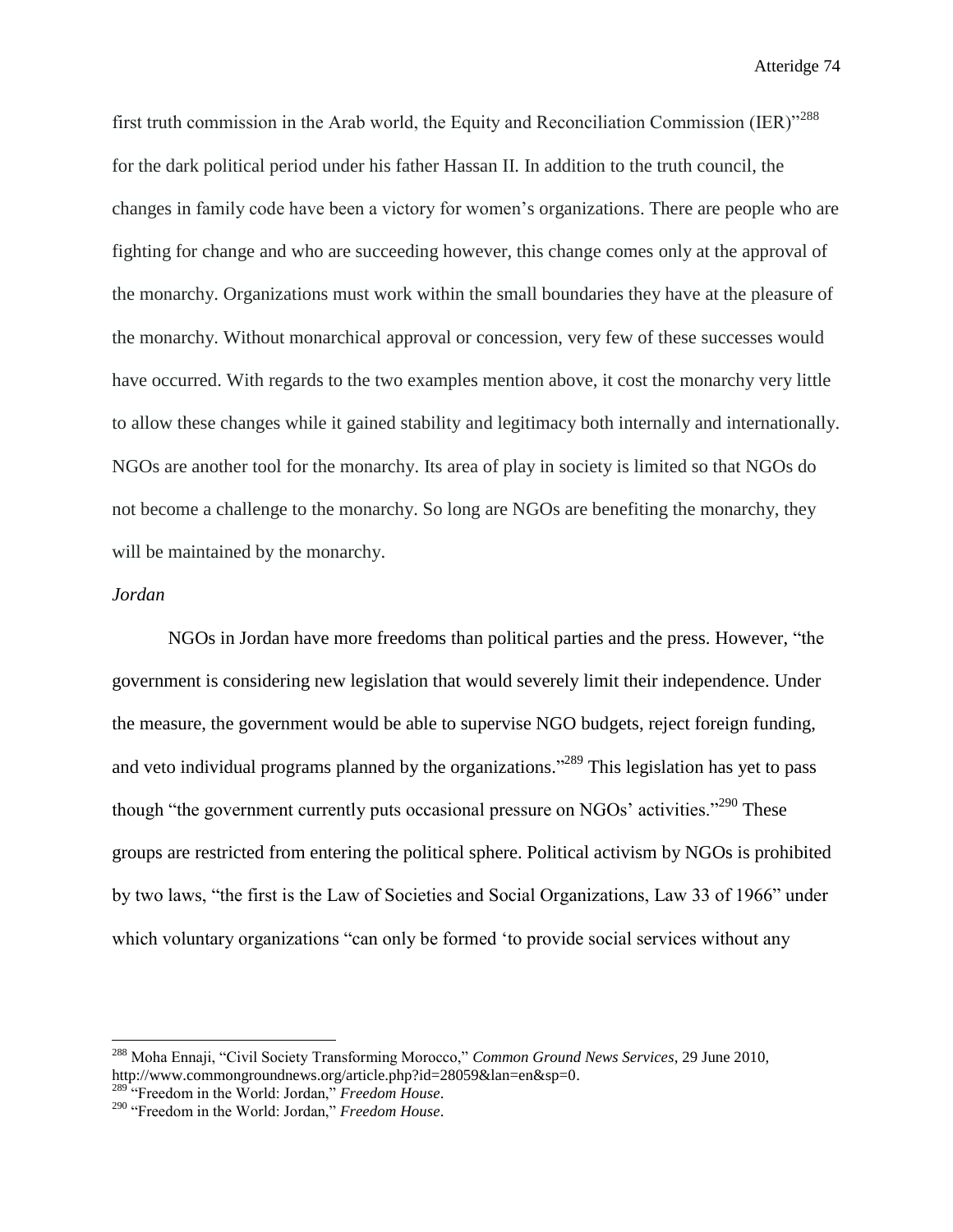intention of financial gains or other personal gains, including political gains.<sup> $1291$ </sup> The second law is the Political Party Law of 1992 (Law 32) "which stipulates that 'the use of the premises, instrumentalities, and assets of association, charitable organizations and clubs for the benefit of any partisan organization shall be prohibited.<sup> $1292$ </sup> The government demands that the political sphere not enter the sphere of non-governmental organizations. This demand is almost impossible to adhere to as any cultural organization with a problem would need to turn to politics to create change. For example, women rights organizations would address both political and cultural issues that women face in Jordan. In 1996, activists from the Center or Women's Studies "met to discuss how to promote female candidates in the 1997 elections… After the meeting, leaders in the organization were detained by the mukhabarat (intelligence/ security forces) for questioning and told to desist from such activities."<sup>293</sup> The monarchy enforces particular laws in order to limit the space for organized rebellion. While both political parties and NGOs are heavily monitored by the government, all non-profit organizations must register with the Ministry of Social Development while other groups such as labor unions and political parties must register with the Ministry of the Interior. This is a continuation of the division of culture and politics. This is the monarchy's way of appearing to create democracy and freedom while still maintaining complete control over the situation; "democratization [is] neither a value nor a virtue but an instrument."<sup>294</sup> And the government utilizes this instrument to its full advantage. *Conclusion*

NGOs lessen the demands of the people on the state. The pressure that the NGOs are able to alleviate allows the monarchy to manage the public. If basic needs are being met by NGOs

<sup>291</sup> Quintan Wiktorowicz, "The Limits of Democracy in the Middle East: the Case of Jordan," *Middle East Journal* 53.4 (1999), *ProQuest Biology Journals),* Web. 2 Apr 2012, 609-610,

http://search.proquest.com/docview/218553935/fulltextPDF/135D9FE88FC2829FCE3/5?accountid=12605. <sup>292</sup> Wiktorowicz, "The Limits of Democracy in the Middle East: the Case of Jordan,"  $609 - 610$ .

<sup>&</sup>lt;sup>293</sup> Wiktorowicz, "The Limits of Democracy in the Middle East: the Case of Jordan," 610.

<sup>294</sup> Kostiner, 108.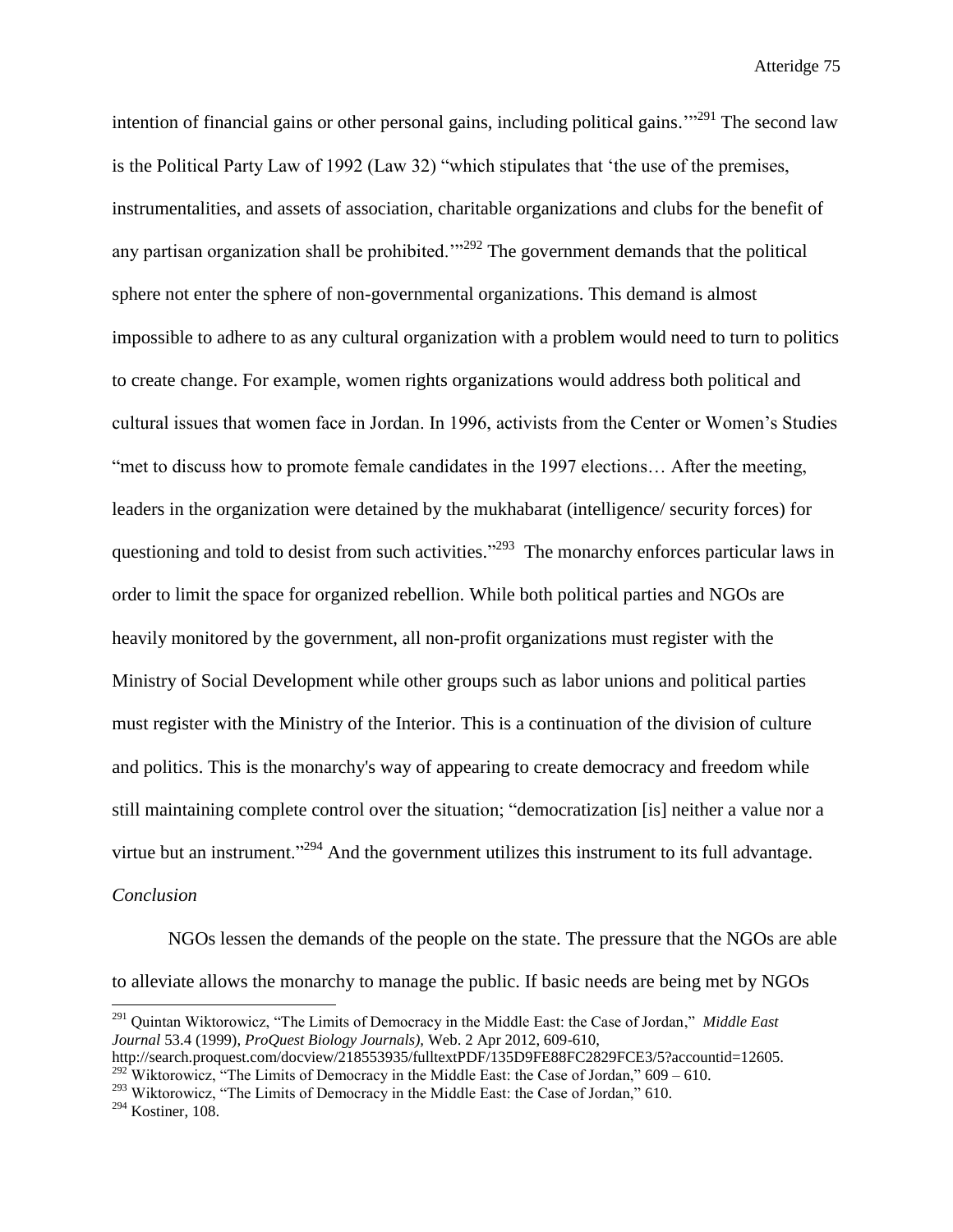and aid organizations, the people are less likely to rebel against the state. A recent article in Reuters had the head line: "Global food prices rose in March for a third straight month with more hikes to come, the UN's food agency said on Thursday, adding to fears of hunger and a new wave of social unrest in poor countries<sup>"295</sup> which reveals how much stability rests on the basic needs of the people being met. If NGOs are aiding the people by giving away food, something the government also does, and then the people are less likely to rebel. The NGOs abilities to assist the people and the space that is proved permits minor dissent, allows the government to put its resources into other areas in order to maintain their power.

# *Maintaining a Supportive Base*

The Moroccan and Jordanian monarchies maintained a strong supportive base within their countries in order to maintain control. A monarchy is nothing without citizens who follow it. While broad public support can go far, monarchs also need elite followers with money and power the keep their monarchies from crumbling. By supporting the military and the elites, the monarchy is able to keep them invested in the system. Jordan and Morocco maintain these bases in a similar manner, through the patron-client system.

# *Morocco*

 $\overline{a}$ 

The patron-client system is well established in Morocco. The king uses the power to appoint positions as leverage in order to keep elite subjects loyal to him. The Moroccan monarchy rewards its loyal followers with positions of prestige. Hasan II granted more and more power the ulema and developed a mutual relationship with them in order to maintain the monarch's power. With Islamists uprising, Hasan II needed to appear more religious in order to

<sup>&</sup>lt;sup>295</sup> Svetlana Kovalyova and Veronica Brown, "World Food Prices Rise Further, Raising Fears of Unrest," *Reuters.com*, 5 Apr 2012, http://www.reuters.com/article/2012/04/05/us-food-faoidUSBRE8331CU20120405?feedType=RSS&feedName=topNews&utm\_source=feedburner&utm\_medium=feed&

utm\_campaign=Feed%3A+reuters%2FtopNews+%28News+%2F+US+%2F+Top+News%29.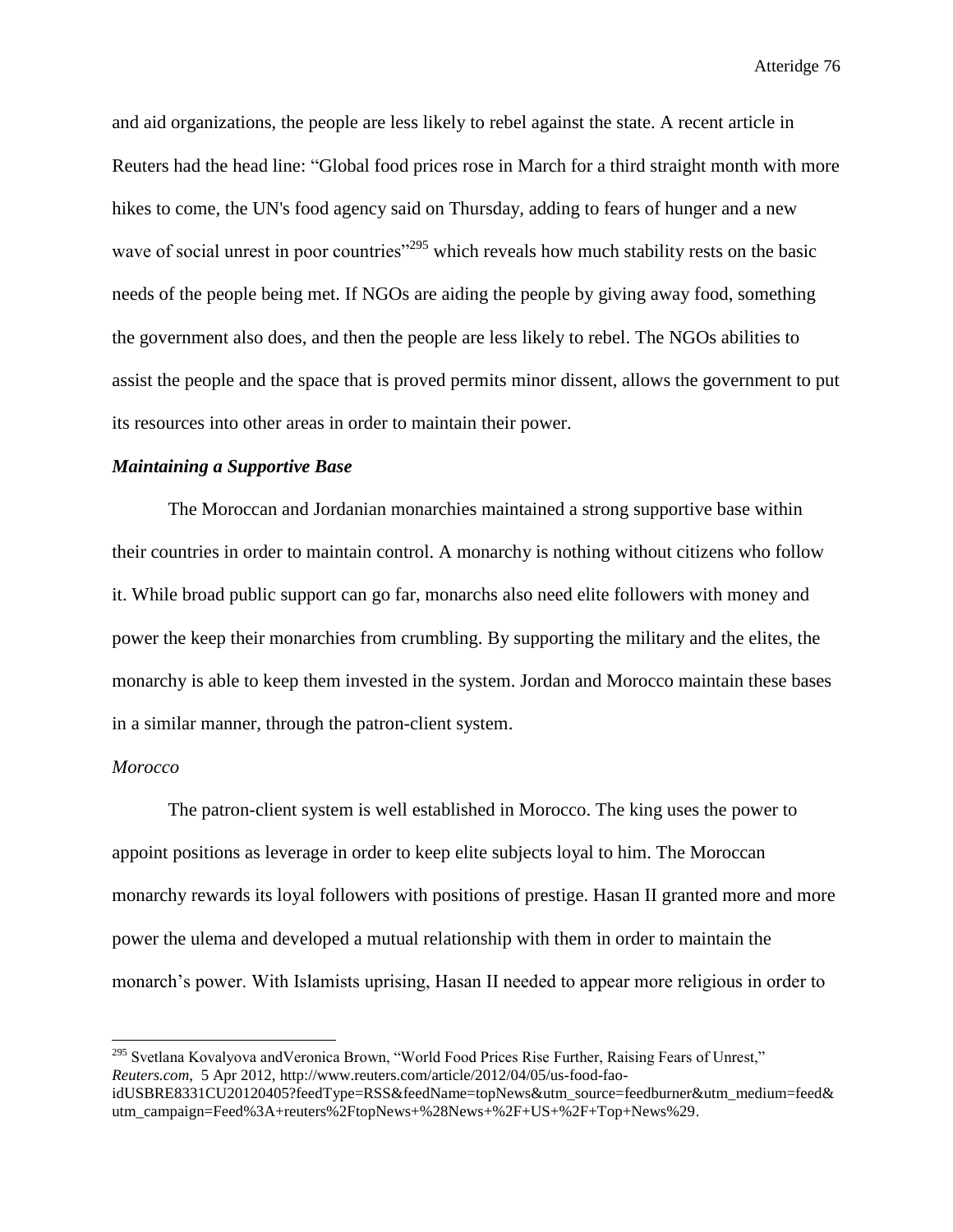maintain the public opinion. By improving the status of the ulema and the religious community, he was able to negate the criticisms of the Islamists. He granted close friends and loyalists prominent positions in his cabinet, such as the Minister of Interior. He also used positions and presents to sway elite members of society to his side; "the king did not neglect to consult them [the opposition], give them rewarding missions, offer them presents, or grant them favors."<sup>296</sup> Economic privileges are also granted through this system. This method of nepotism and clientelism allowed the monarchy to reward the loyal and maintain a strong base in society. *Jordan*

During the 1940s and 1950s, the Hashemite kingdom of Jordan was able to come together relatively smoothly at a time when most monarchies were facing rebellions and coups due to pan-Arab, nationalist, and socialist political movements. King Abdullah I was able to do this by exploiting the divide in the urban elite and by creating a strong military base from the Bedouin tribes. He created an elite military with the Bedouin tribes which gave the tribes prestige and money. This also helped incorporate the Bedouins into Jordanian society. It created a very loyal military which became the "unflinching protector of the existing power."<sup>297</sup>This supportive base in the military proved to be invaluable for the monarchy and still is today. During times of crisis, the Jordanian monarch rules by military power. The regime was able "to reward and maintain the loyalty of its original Jordanian subjects with ever-increasing incorporation into the bureaucracy, the military, and the other arms."<sup>298</sup> The Jordanian monarch was able to present new positions of power as rewards. These were not just positions in the

 $\overline{a}$ 

<sup>296</sup> Remy Leveau, "The Moroccan Monarchy: A Political System in Quest of a New Equilibrium," *Middle East Monarchies: The Challenge of Modernity*, ed. Joseph Kostiner (Boulder: Lynne Rienner Publishers, 2000) 127. <sup>297</sup> Susser, "The Jordanian Monarchy," 94.

<sup>298</sup> Susser, "The Jordanian Monarchy," 92.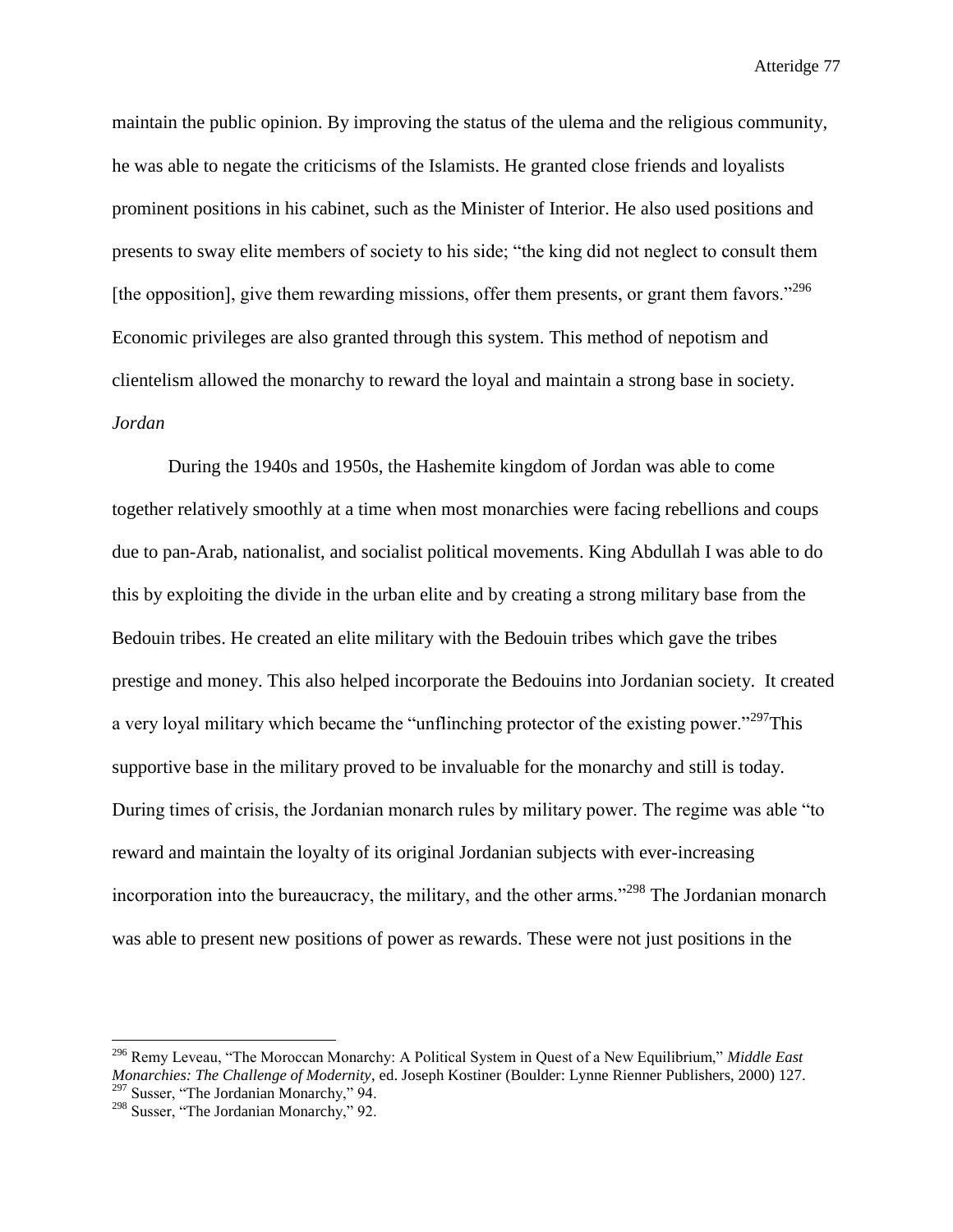military but also include positions in the ministry for "'old' Transjordanians [who] remained loyal to the king during critical times."<sup>299</sup>

# *Conclusion*

This form of clientelism is rampant in both of the regimes. It creates a strong support base that can stabilize the monarchy in times of need. While this system exists, there is also social mobility based on merit; it is possible for lower classes to rise through the ranks. This keeps the lower classes appeased while the elites feel validated in their support of their monarchs. Monarchies have "sometimes come to be seen as a preferred system providing muchneeded balance, stability, and authority for societies experiencing upheavals of social, economical, and cultural change,"<sup>300</sup> elites are invested in keeping the monarchy around because they fear what will happen if the monarchy falls. The monarch is the source of their privileged treatment, without him they lose their social, political, and economical positions. The elites are now dependent on the king in order to maintain their way of life. This relationship creates dependency and a loyal base who have personal interests in the maintaining the monarchy.

### **Conclusion**

 $\overline{a}$ 

The purpose of civil society is to give the public an open forum in which they can fully express themselves. Both Abdullah II and Mohammed VI act as champions for freedom and democracy by allowing civil society to exist. This appearance has given the both of the monarchies stability. The citizens of these countries do not overburden the political system with their demands nor do they expect the monarchy to fulfill all of their demands because civil society and political instruments act as a buffer between the monarch and the public. "Without

<sup>299</sup> Tareq Ismael, *Middle East Politics Today: Government and Civil Society* (Gainsville: University Press of Florida, 2001) 295.

<sup>300</sup> Bruce Maddy-Weitzman, "Why Did Arab Monarchies Fall? An Analysis of Old and New Explanations," *Middle East Monarchies: the Challenge of Modernity*, ed. Joseph Kostiner (Boulder: Lynne Rienner Publishers, 2000) 37.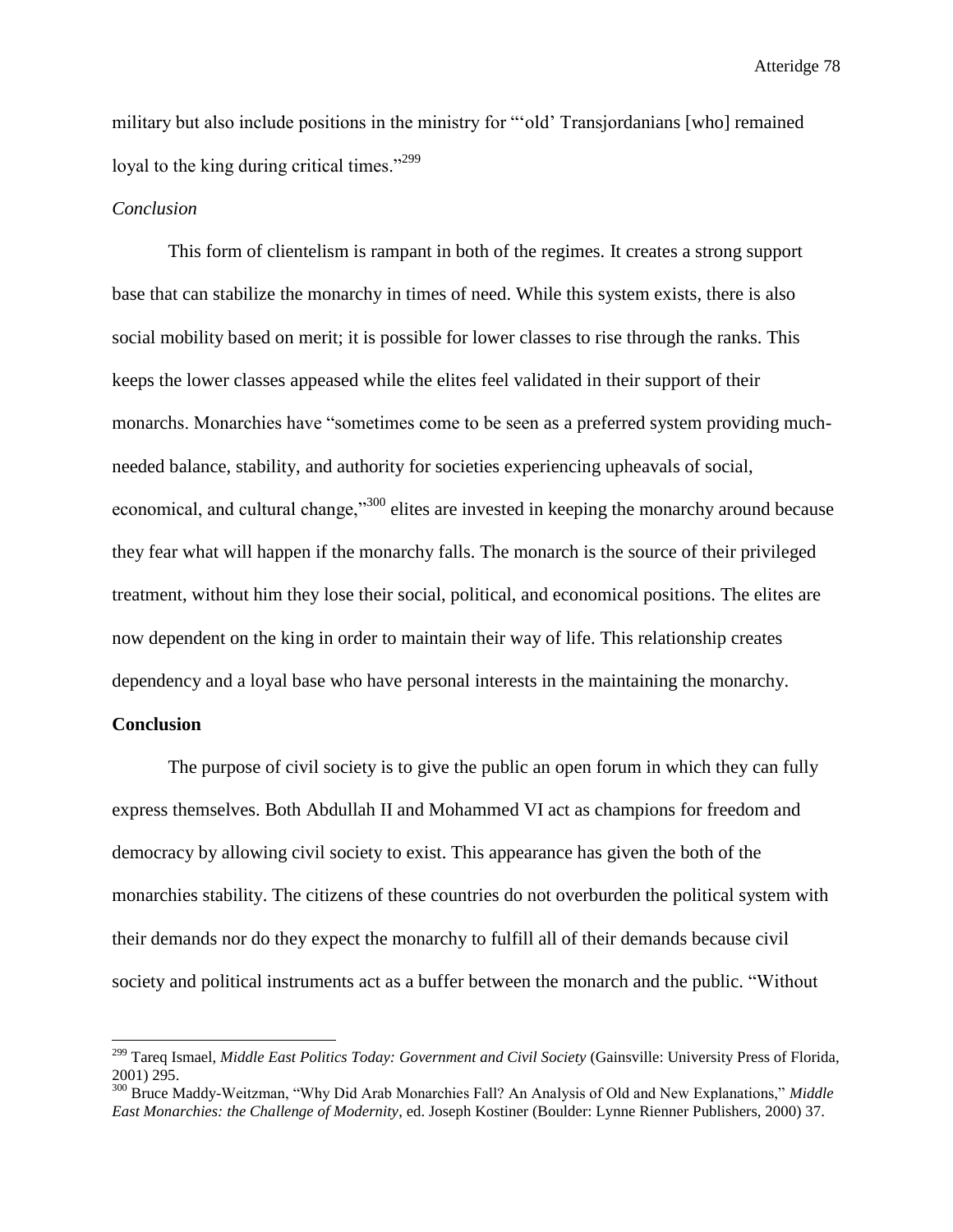avenues of political participation …[people] were unable to voice their concerns through formal political structures and instead carried their grievances into the streets"<sup>301</sup> but civil society creates outlet for these concerns other than the streets.

Opposition groups cannot claim that the government is not giving them space in the public sphere when both the electoral system and civil society have space for these organizations, though restricted. This small concession to opposition groups and the public allow both to feel as though they play a personal, political role in their government. In reality, civil society and democracy is, "for the regime,  $\dots$  a sophisticated means of control."<sup>302</sup>

The importance of civil society should not be understated. This is the arena the people can resist or push back against the government. The government on the other hand was able to construct this area with severe limitations. The monarchy did this so that even in areas in which they concede to the public, they still end up on top. One example of this is elections. The government holds them, at their pleasure, for the people whose vote is virtually insignificant due to the multitude of ways that the monarchy can manipulate the whole political system. Civil society is a necessary part of a public system because it limits the demands placed on the government. With the existence of a multi-party government, the public can interact with the political system in a way that seems meaningful. As political parties are an outlet for opposition, so are political parties an outlet for societal concerns. With multiple parties, citizens don't feel forced to take one path; they have choice in their government, where or not those groups actually have power, the people had a say. "Driven by a concern for stability, the contours of democratization are shaped by regime survival interests, not by democratic principles. As a

<sup>&</sup>lt;sup>301</sup> Quintan Wiktorowicz, "The Limits of Democracy in the Middle East: the Case of Jordan," 608.

<sup>302</sup> Kostiner, 108-109.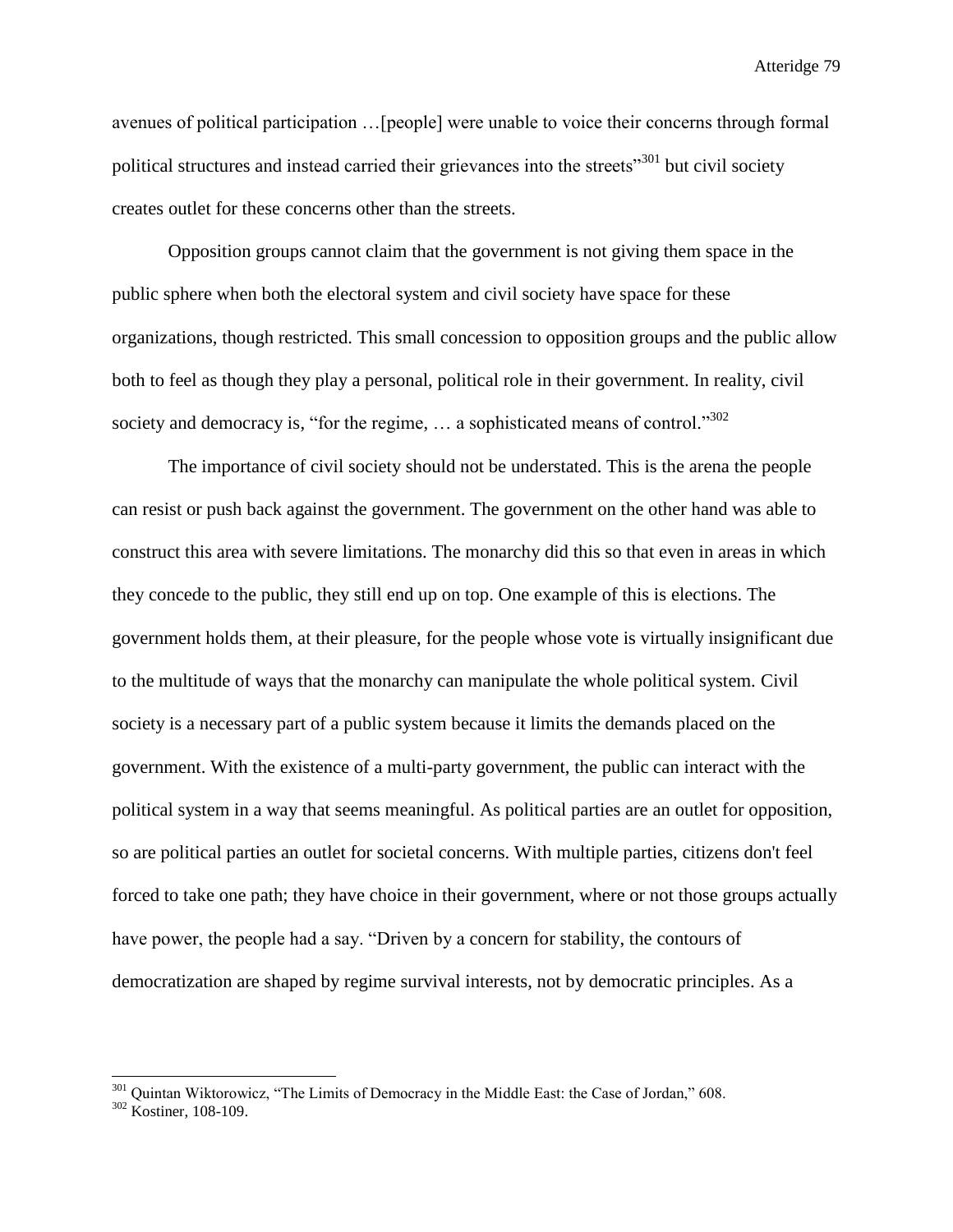result, democratic practices are accompanied by repression and continued authoritarian

tendencies."303

 $\overline{\phantom{a}}$  $303$ Wiktorowicz, "The Limits of Democracy in the Middle East: the Case of Jordan," 620.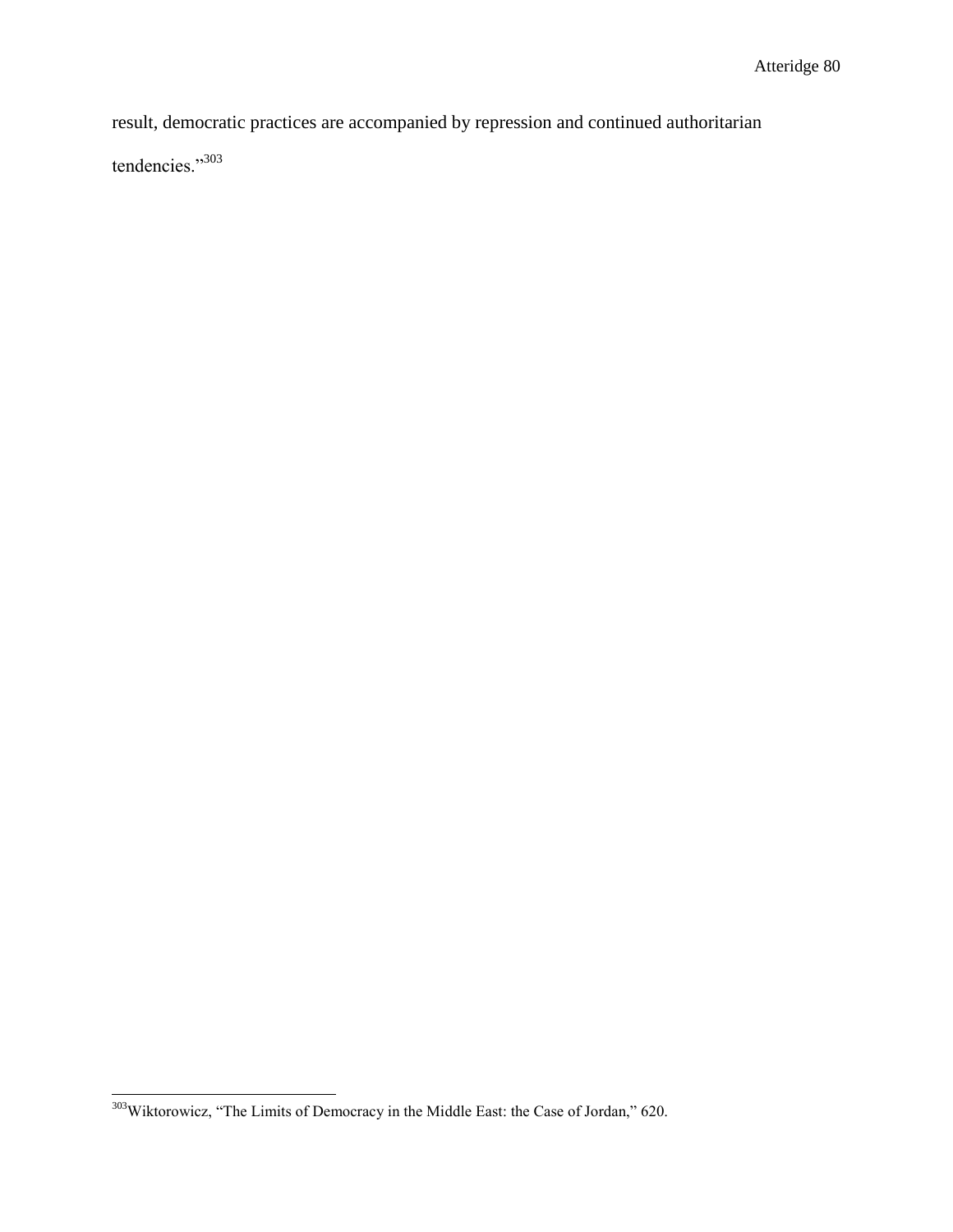### **Chapter IV: The Monarch as a National Symbol**

Instrumental in allowing the monarchical governments of Jordan and Morocco to maintain stability and power, is the strong identity that has been created between the state and the government. Both the Jordanian and the Moroccan modern identities have been built by the kings in such a manner that the complete identity of the nation and the people rest on the shoulders of the monarchy. In addition to national identity, personal identifiers such as religion have been adopted in order to strengthen the individual's connection to the king. Due to the tribal cultures that existed in Jordan and Morocco before the introduction monarchy, and still exist today, it is culturally historical to built unity and loyalty based on similarities while separating themselves from the other. Every nation and group creates identity by defining specific qualities that represent the group while creating a line of demarcation for the "other", everyone else in the world. This is clearly done in Morocco and Jordan. The strong religious and national identity that link the monarch to the people has lead to greater stability in these two governments and is necessary for the survival of these monarchies.

### *The Role of Religion in Maintaining Royal Legitimacy*

Legitimacy and identity in the Jordanian and Moroccan monarchies are strengthened through connecting the monarchies to Islam. Religion is an important component to the stability of both of these governments. It is through Islam that both monarchies create legitimacy. In Jordan, this legitimacy is claimed through lineage. While Morocco also claims a similar lineage, it has a more substantial connection to religion through Sufi traditions. Historically, Islam has a political nature in conjunction with the personal aspect. By emphasizing the connection between Islam and the government, the monarchy is able to set a pious tone to their ruling. Both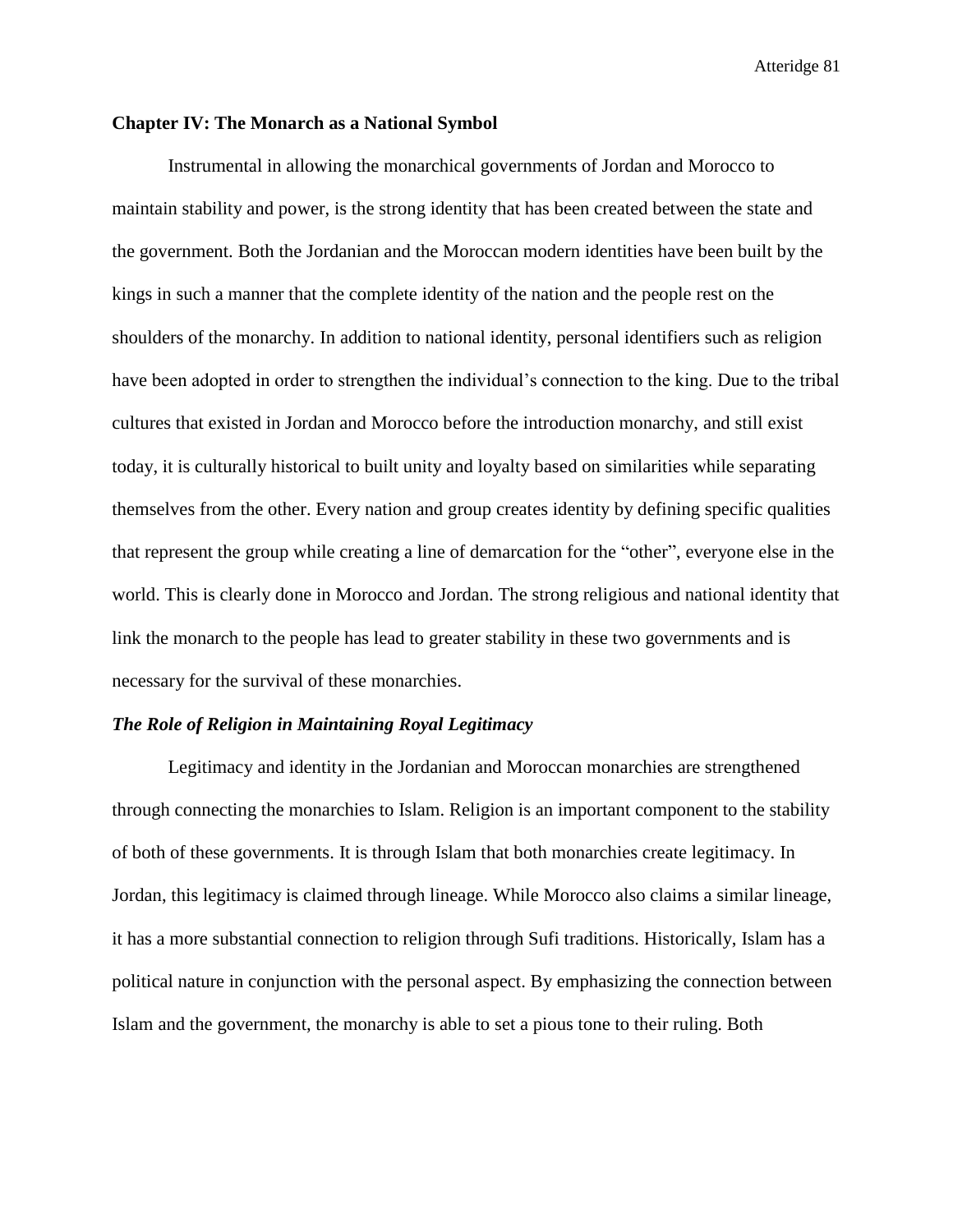monarchies are utilizing popular Islam and creating a strong link between faith and the state. Islam has become both a pillar of nationalism and a pillar of the monarchy.

# *Historically*

The Prophet Muhammad received his first revelation from the Angel Gabriel in the 610 CE.<sup>304</sup> The suras he received from 610 to 622 CE created a period of revelations known as the Meccan period; the topics covered in this part of the Qur'an focus on morals and virtues. However, in the year 622 CE, this changes drastically.<sup>305</sup> This was the year of the Hijra when the Prophet Muhammad and his followers migrated to Medina. At this point, Muhammad became both the political and religious leader of the community. His revelations also took a more political bent. After the Prophet's death, the Muslim community continued to practice this tradition in which the political and religious systems are married together. It was believed that a great leader must be imbued with both political and religious knowledge because he who knew the most about the path to Allah could best lead the community to Allah.

The Islamic civilization then adopted a system of government maintained the status of the religious/political leader as the head of the state. Following the death of the Prophet Muhammad, the community continued to be led by religious leaders. The first four leaders after the death of the Prophet are known as the Rightly-Guided Caliphs. The first caliph was Abu Bakr, the first male to convert to Islam, who ruled from 632 to 634 CE.<sup>306</sup> Abu Bakr short reign was followed by 'Umar from 634 to 644 CE.<sup>307</sup> It was under 'Umar that the Muslim armies conquered land for the Muslim community and spread Islam outside of the Arabian Peninsula. 'Umar was followed

 $\overline{a}$ 

<sup>304</sup> David Waines, *An Introduction to Islam* (Cambridge; Cambridge University Press, 2003), 14.

<sup>305</sup> Hourani, *Arab Peoples*, 17.

<sup>306</sup> Hourani, *Arab Peoples*, 501.

<sup>307</sup> Hourani, *Arab Peoples*, 501.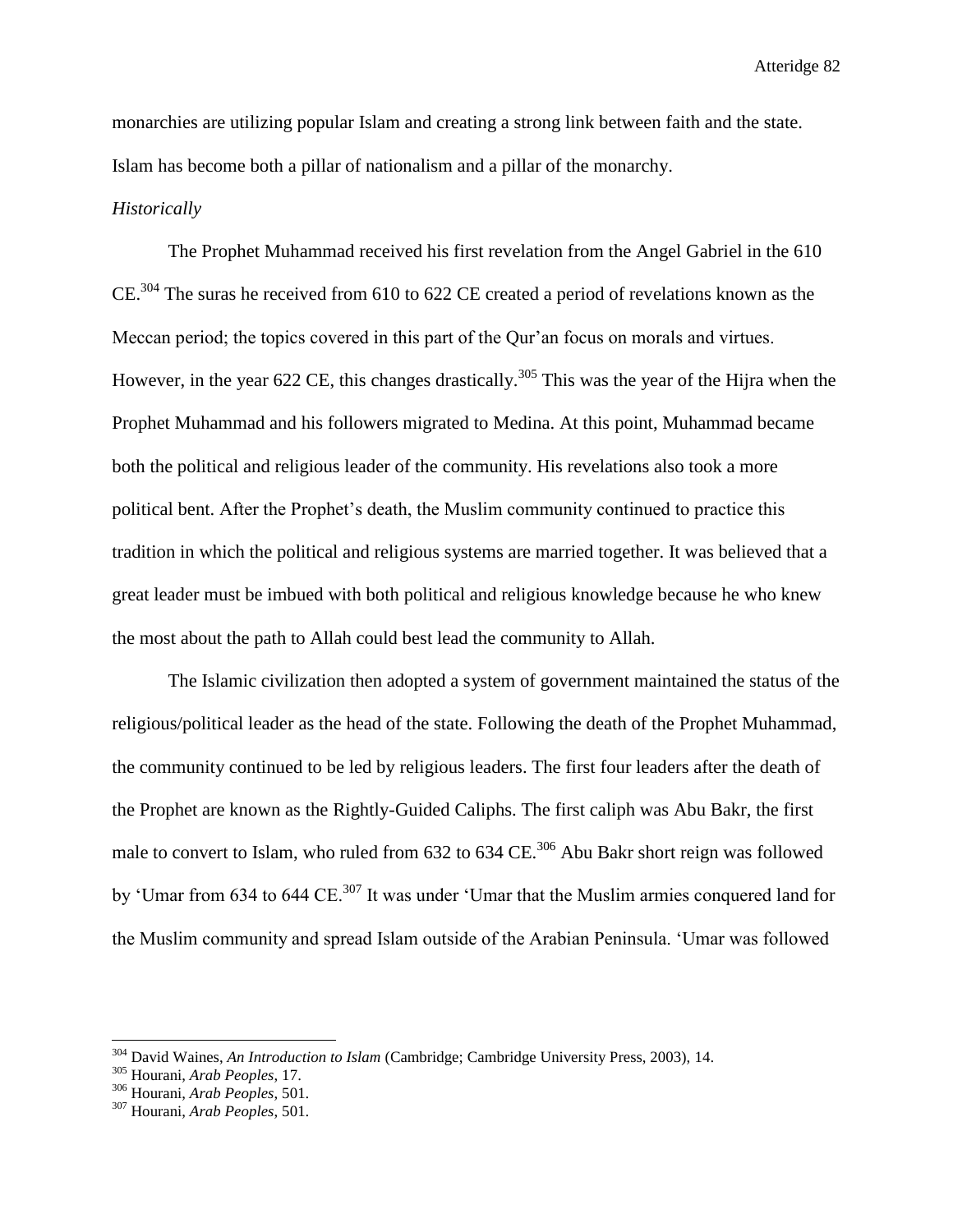by Uthman (r. 644-656 CE) who was less politically adept.<sup>308</sup> At this time there were clashes between the Umayya and the Hashim clans over power. Uthman was killed by fellow Muslims who blamed him for the oppressive rule of the Umayya in Egypt. The last of the Rightly-Guided Caliphs was 'Ali, the nephew and son-in-law to the Prophet, who ruled from 656 to 661 CE.<sup>309</sup> Under the rule of Ali, a civil war occurred, and he was killed. All of these leaders were close to the Prophet and were perceived to be more knowledgeable about Islam and the right path for the Muslim community due to their connection with the Prophet Muhammad.

The following centuries were filled with caliphates that strived to gather more and more power. However, these governments still maintained a strong connection to Islam. Their leaders were not just political figures but also religious figures. After the death of 'Ali in 661 CE, Mu'awia, a man from the Umayyad family, took control and created a new caliphate.<sup>310</sup> The Umayyad Caliphate was located in present day Syria. It was this caliphate that created a hereditary dynasty in the Islamic world, a notion that became part of popular Islam and can be seen today in the belief that *baraka* (blessing) is passed down through lineage. The Umayyad Caliphate was overthrown by the Abbasids in  $750 \text{ CE.}^{311}$  The Fatimid Caliphate was established in the  $10^{th}$  century.<sup>312</sup> By the  $13^{th}$  century anarchy and small principalities ruled the area known as the Middle East. The Ottoman Empire, which would rule the Middle East until World War I, was established by Osman I around 1300 CE. During this period the sultan was "the absolute ruler of both the state and the Muslim community."<sup>313</sup> While the ruler did not necessarily spend time on religious life, the connection between the leader and Islam granted legitimacy to the

government.

<sup>308</sup> Hourani, *Arab Peoples*, 501.

<sup>309</sup> Hourani, *Arab Peoples*, 501.

<sup>310</sup> Waines, *Islam*, 46.

<sup>311</sup> Hourani, *Arab Peoples*, 32-33.

<sup>312</sup> Waines, *Islam*, 59.

<sup>313</sup> Tareq Ismael, *Government and Politics in the Contemporary Middle East*, 23.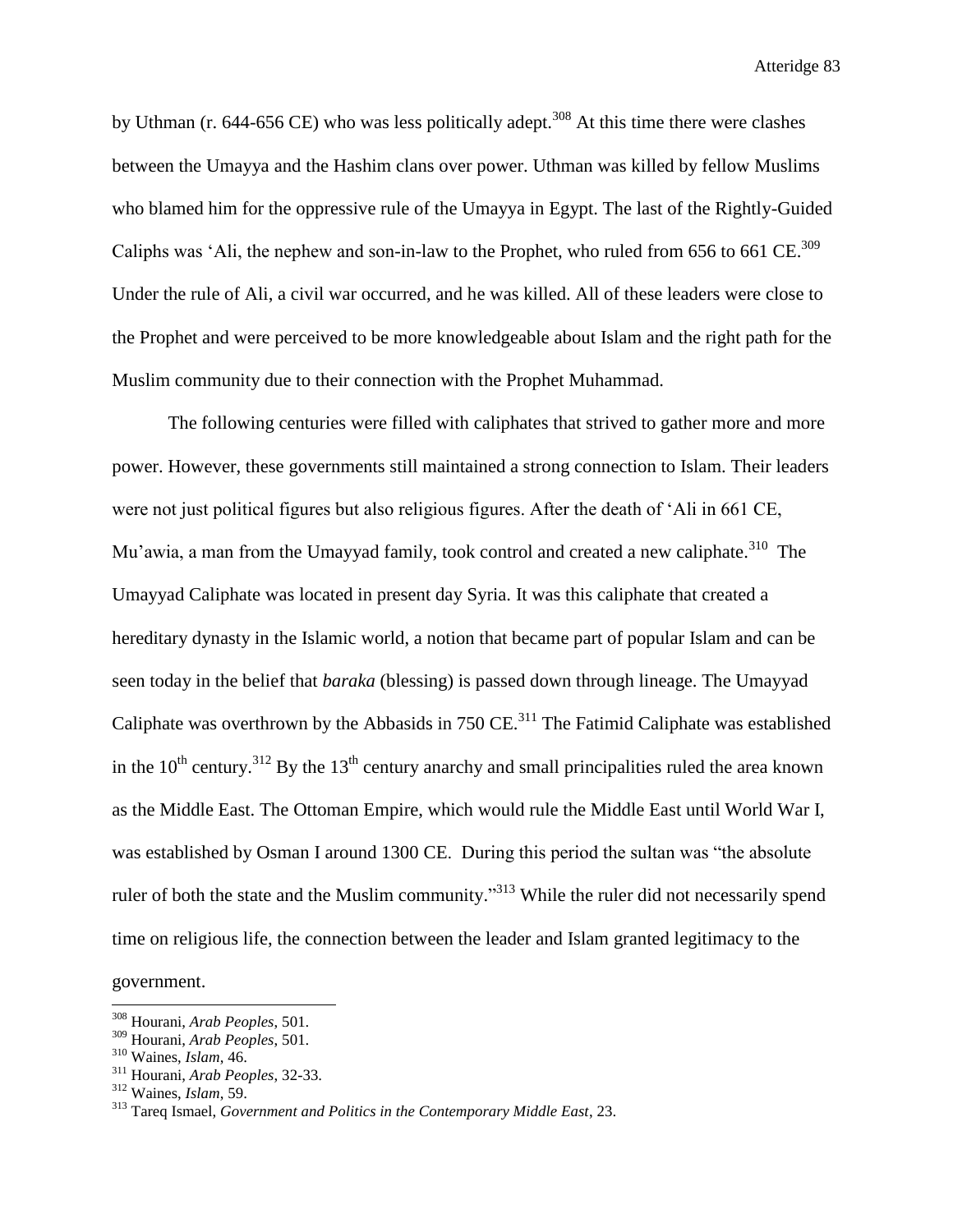The link between the political and the religious is deeply entrenched in Islamic societies. The Qur'an and the life of the Prophet implicitly link religion and politics. The period of the Prophet and the Rightly-Guided Caliphs is considered the Golden Age of Islam. It is an idealized period where the Muslim community was peaceful, prosperous, and pious. This ideal has created a plethora of rhetoric which encourages a return to the Islamic Golden Age through specific practices; this includes integrating aspects of Islam into the government, just as the Prophet did. The Jordanian and Moroccan monarchies have utilized religion to create legitimacy for their governments and to foster loyalty from their citizens.

# *Morocco*

While the history of the entire Middle East is steeped in Islam, the Moroccan state has a unique connection with the religion going back to the spread of Islam under Caliph 'Umar in 634 CE. The warriors that set forth to push the boundaries of the Islamic empire felt that it was their duty to protect and spread Islam. These pious warriors lived on the edge of civilization and renounced the rest of the world. This caused Sufism to spread to Imazighen tribes and "Islam became firmly established among them."<sup>314</sup> The cyclical nature of the Imazighen dynasties also had a religious component. As previously mentioned, as a tribe grew weak, a new tribe would conquer them and then settle in their place, becoming the next dynasty. These religious outsiders saw the weakening dynasty as a corrupt and veering away from Allah; they "[had] (completely) forgotten the period of desert life and toughness, as if it had never existed."<sup>315</sup> The outside tribe would come in to revive Islam and create a more perfect governmental system that follows the path to Allah.

<sup>314</sup> Ibn Khaldun, *The Muqaddimah,* 332.

<sup>315</sup> Ibn Khaldun, *The Muqaddimah,* 345.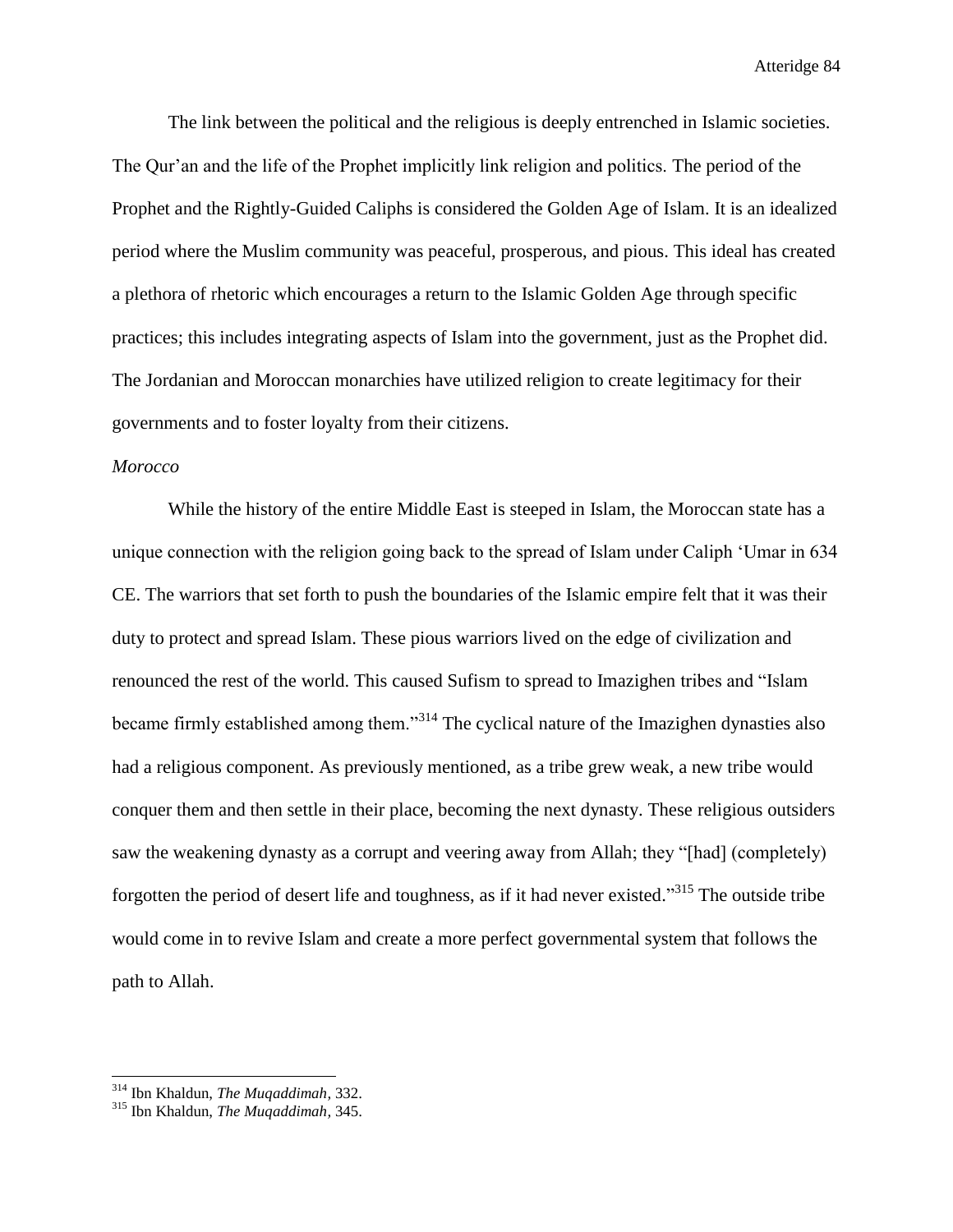As tribes became more established, small states started to develop. Power extended from the center much like a spider's web and on the fringe of society were the Imazighen tribes. Islam then became a vital part to the peace keeping process among these Imazighen tribes. These tribes existed outside the control of the *makhzen*, the central government; they roamed the *siba*, the Moroccan "wild west". As explained in Gellner's *Saints of the Atlas*, tribal conflicts were often settled by "artificial outsiders [who] perform functions which enable the egalitarian, feudaddicted tribesmen to work their remarkably pure segmentary system."<sup>316</sup> This outsider, the *marabout*, was derived from the strong Sufi belief in saints. While it is *haram* (forbidden) to pray to saints, in popular Islam people pray through the saints to Allah. If the saint chooses to do so, he can intercept the prayer and bring it to Allah. It is believed that the descendents of these saints too have a closer relationship to Allah through their ancestors. From all of this comes the *marabout* who has a stronger connection to Allah through a saint and because of this, he is better equipped to make decisions that follow Allah's decrees. The *marabout* plays the role of the mediator between two tribes and is highly respected. In Morocco, the modern *marabout* is the king. He is a Sharifian and claims descendent from the family of the Prophet. This connection gives him *baraka* and allows him to commune more effectively with Allah. The current monarchy creates power by being the mediator. When Gellner refers "saints"<sup>317</sup> in his piece, he is referring to the *marabout*; today in Morocco, the king has assumed the role of the saint, peacefully mediating conflict and upholding sharia, the law of Allah. Islam was fundamental in the creation of the current Moroccan government.

Due to a strong foundation in Islam, the Moroccan monarch placed himself at the top of the religious hierarchy. He is not only a political leader but a religious one. His official state title

<sup>316</sup> Gellner, *Saints of the Atlas,* 64.

<sup>317</sup> Gellner, *Saints of the Atlas*, 1.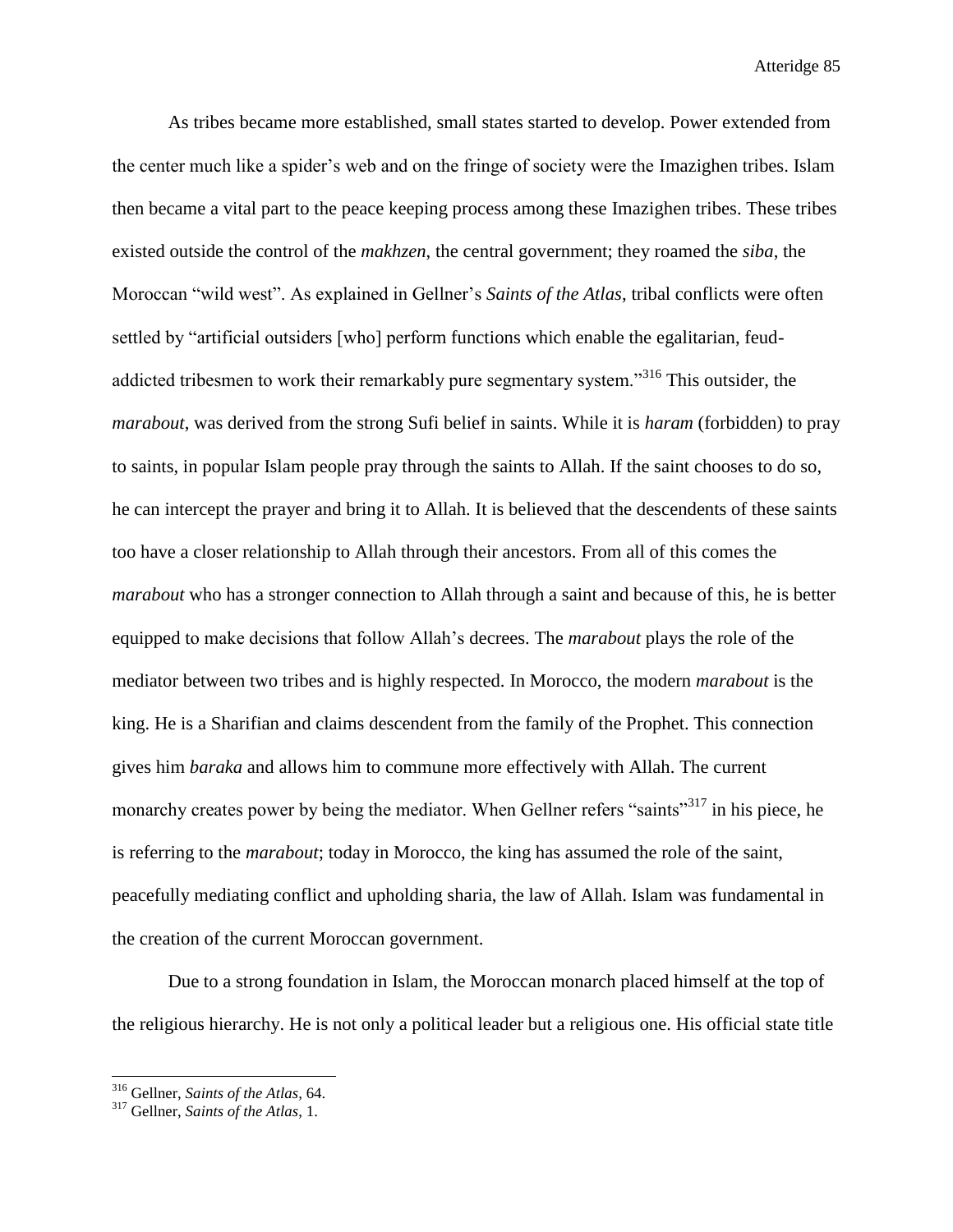is *imer al-mu'meneen*, Commander of the Faithful. This elevates the king and helps stabilize his position. A religious leader with a strong familial connection to the Prophet Muhammad carries a lot of respect in Morocco due to their history with Sufism. Islam also permeates the legal system in Morocco. Their laws are a mix of shari'a and French law. Another symbol of Islam in the government is the flag of Morocco, which has a pentacle on it, a symbol of the five pillars of Islam.<sup>318</sup> The Moroccan monarchy has created a government that is heavily tied to the main religion of its people; 99% of the Moroccan people identify as Muslim.<sup>319</sup> The people are more heavily invested in this government and feel that it better represents their needs and desires because it follows Allah's commands. There is also a greater trust in the monarch because of his position as the country's *marabout*. Islam has become a large part of the national identity and an important stabilizer.

The permeation of Islam in the government originally gave the system and the state legitimacy. Now, the monarchy rests on the prestige of being a religious figure in the country. Today, Mohammed VI legitimacy has come from the transition from charisma to tradition. *Baraka* was originally successful not just due to the belief in the connection, but also the due to the charismatic *marabout* who solved conflicts. This belief over the years has become a tradition which supports the monarchy. The parallels created between the system of the *siba*, a place of purity and true Islam, and the creation of the modern monarchy are not by happenstance. The monarchy was created in the image of the *siba's* system so the Moroccan people could transfer their beliefs and traditions easily to the modern government. The Moroccan monarchy utilizes these beliefs and these traditions in order to maintain their own stability and the loyalty of the people to the monarchy. It's effective as demonstrated by the protests in Morocco in early 2012.

<sup>318</sup> "Morocco," *CIA World Factbook.*

<sup>319</sup> "Morocco," *CIA World Factbook.*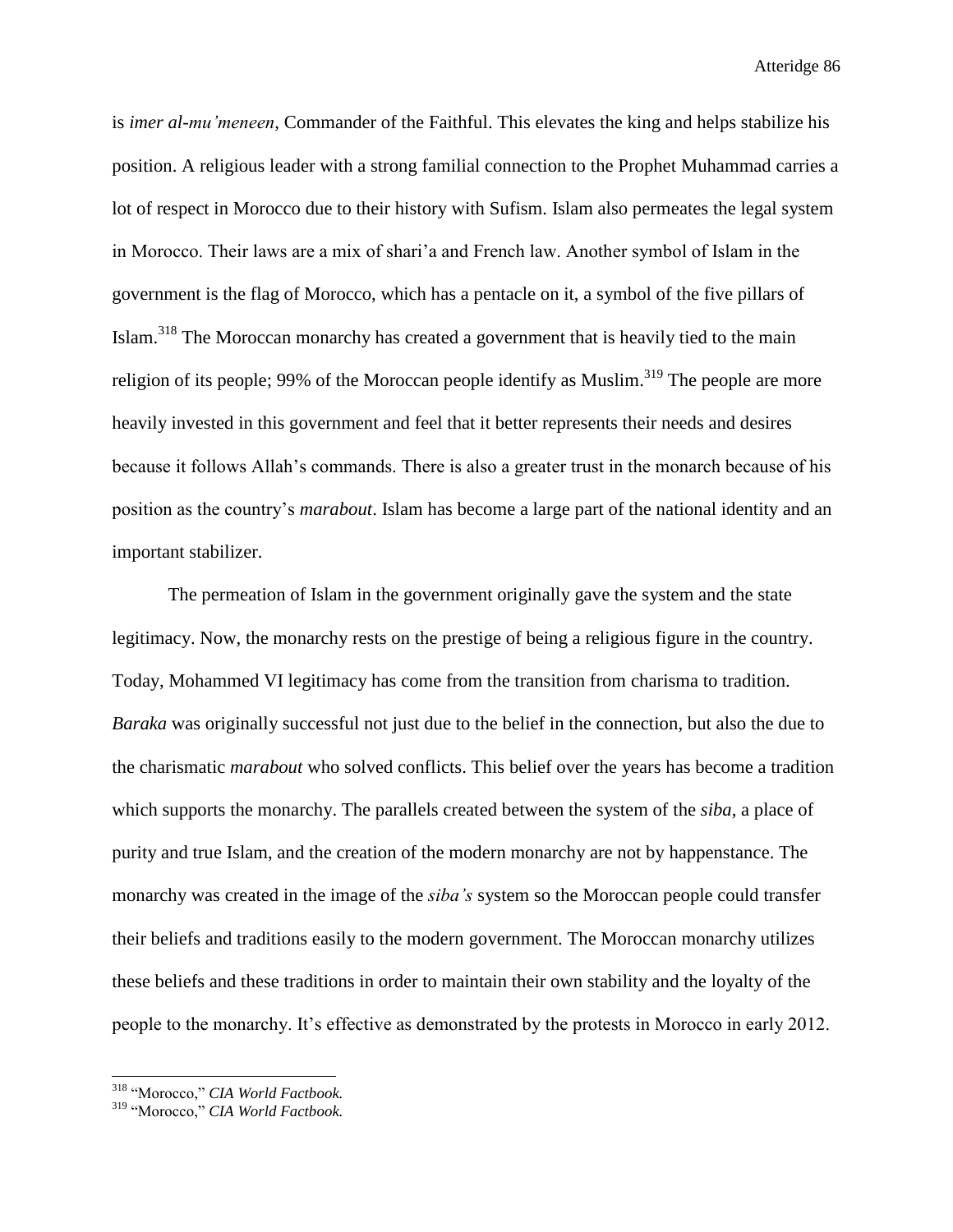The people called for a new prime minister and for more freedoms but there was no movement to get rid of the monarchy.

## *Jordan*

A strong connection between Islam and the monarchy can also be seen in Jordan. Thought there isn't the same historical precedent, the Jordanian public elevates the monarch because of his religious status. The Hashemite monarchy traces its roots to the Hashim clan. This clan was a large group within the Quraish, the clan of the Prophet. Much like in Morocco, this familial connection to the Prophet invokes, for the general public, a spiritual connection between the king and Allah. The king has *baraka* and through him, so does all of Jordan. The Hashemite monarchy also focuses on its family's history as the protector of the Hejaz. King Abdullah I, the first king of Jordan, was the son of Sharif Hussein bin Ali who was the protector of both Medina and Mecca. The Hashemite clan traditionally protected the holy sites of Islam. Now it falls under the purview of Saudi Arabia however, the Hashemite clan still has a prominent record as protectors of Islam.

The king is able to use the public's faith to stabilize his own monarchy. He creates a strong personal connection between the government and the people through religion. According to the CIA World Factbook, 92% of Jordanians are Sunni Muslims.<sup>320</sup> This homogenizes the population. Though the people's adherence to Islamic creeds varies across the populace, "devotion to and identification with the faith [is] high."<sup>321</sup> Islam is a major segment of the national identity of Jordan; it's part of the common culture of the people. The government utilizes this, thus Islam is heavily embedded within the government. King Abdullah stated that "the values of the faithful are at the heart of Jordanian society. Jordanians come from the

<sup>320</sup> "Jordan," *CIA World Factbook.*

<sup>321</sup> Metz, *Jordan*, 103.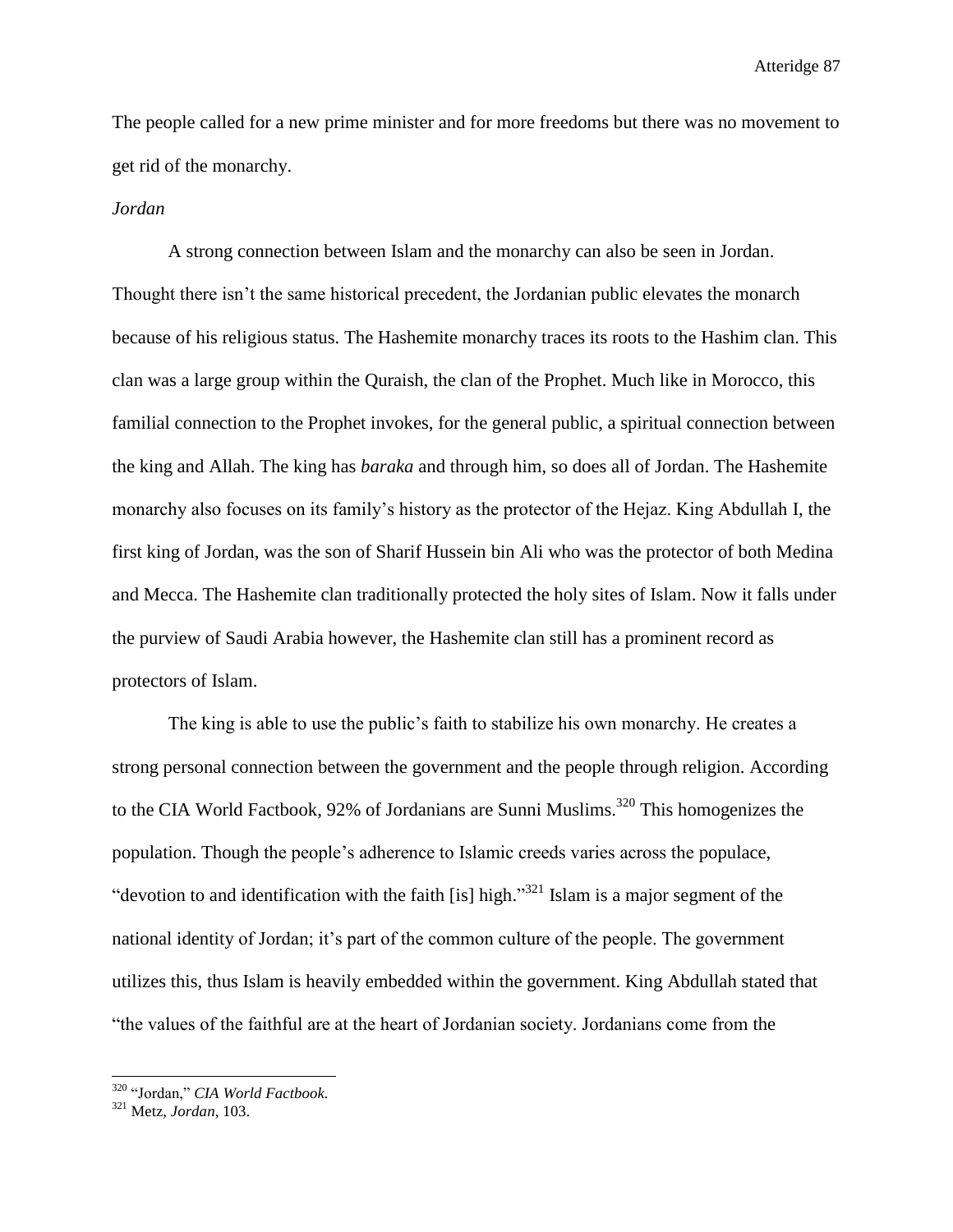different faiths but they share a piety that is powerful and central to their daily lives."<sup>322</sup> The monarchy emphasizes its connection to Islam through drawing a connection between the Prophet and the monarch, as well as showing the king to be a pious man who strives for an Islamic society. Many of the symbols of the Jordan state reveal this relationship. The Jordan flag is composed of red, white, and green stripes; "these colours were associated with the Prophet and his successors turned them into 'charismatic' colours imbued with divine power."<sup>323</sup> The colors have religious significance whether they are the color of the prophet's banner or the color of his cloak, the use of these particular colors as the national flag reveals the significant connection the state has with Islam. In addition to the colored stripes on the flag, there is a seven pointed star on the flag which represents the first seven verses of the first Sura of the Qur'an. As Emile Durkheim states, banners are a manner "by which each clan distinguishes itself from the others, the visible mark of its personality<sup>324</sup> and the Jordanian banner marks the state as religious. Also the motto of the country is "*Allah, al –waten, al- malik*" which translates to "God, Homeland, and King". Islamic themes are dispersed within the monarchy and the king uses Islam to create a viable connection to his people. Within the Jordanian constitution, the king must be a Muslim son of Muslim parents.<sup>325</sup> These examples highlight the relationship between Islam and the government.

The Jordanian people want a government to reflect Islamic values much like many Americans want the United States to reflect core Christian values. The monarch has tapped into

<sup>322</sup> "Faith" listed under Vision, *King Abdullah II Official Website*,

http://www.kingabdullah.jo/index.php/en\_US/pages/view/id/150.html.

<sup>&</sup>lt;sup>323</sup> Elie Podeh, "The Symbolism of the Arab flag in Modern Arab States: between Commonality and Uniqueness," in vol. 17 of *Nations and Nationalism* (2011), 419–442, http://onlinelibrary.wiley.com/doi/10.1111/j.1469- 8129.2010.00475.x/full#.

<sup>324</sup>Emile Durkheim, *The Elementary Forms of Religion*, trans. J. W. Swain. (London: George Allen and Unwin. 1976), 206.

 $325$  "The Constitution of the Hashemite Kingdom of Jordan," 1956, http://www.kinghussein.gov.jo/constitution\_jo.html.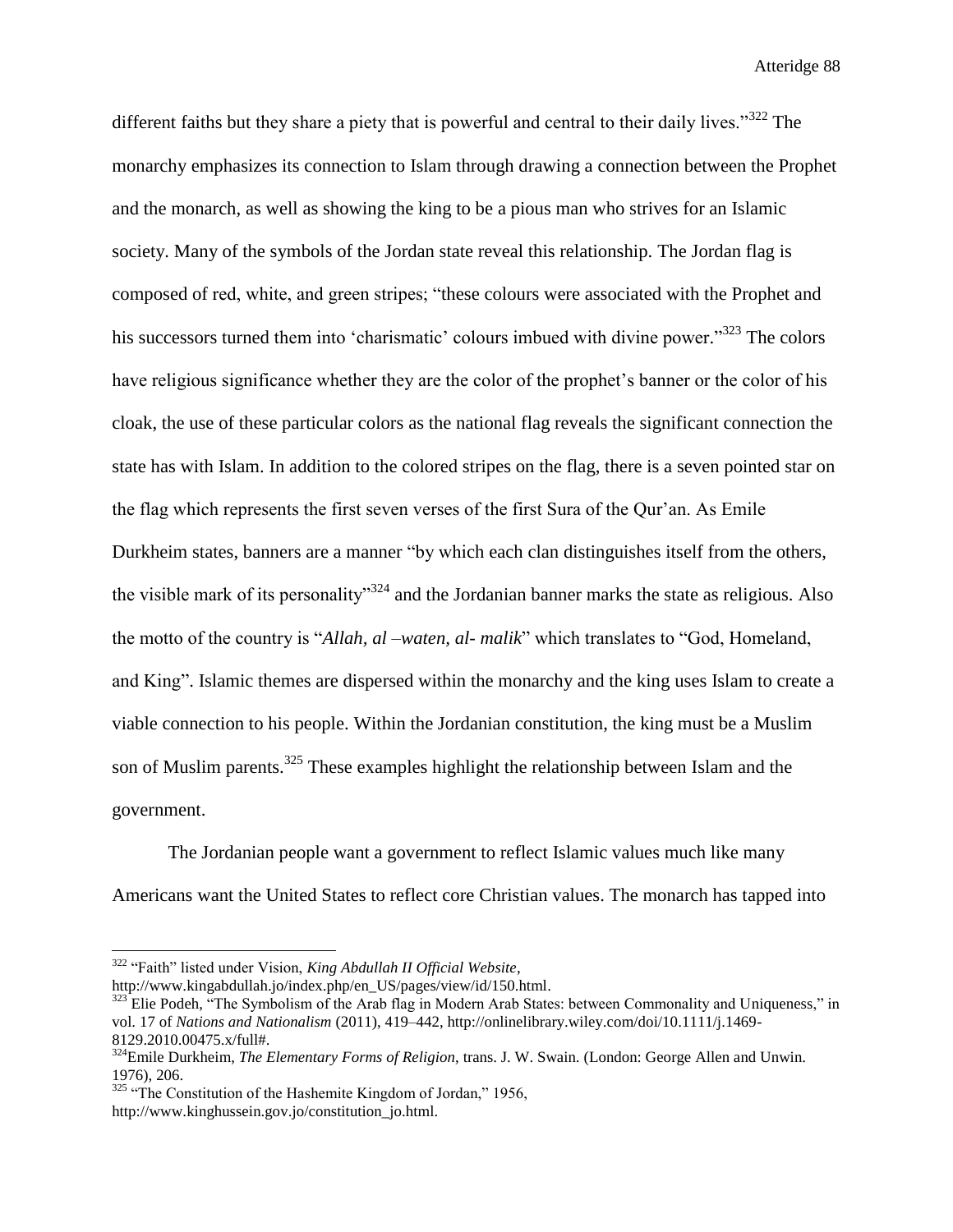this desire. The government builds code upon the moral grounds of Islam. While the government may be utilizing Islam as a tool, it is still accept by a majority of people due to the fact that their morals are being incorporated into the government none the less. However, there are Islamist groups who do disparage the king for not implementing shari'a strongly enough. On Abdullah II's website, he has a segment devoted the faith within his description of his vision for the country. "As a descendant of the Prophet Muhammad (peace be upon him), King Abdullah has made the Islamic principles of justice, peace, social harmony and tolerance central to his agenda for the nation." $326$  By putting the monarch in a place of religious significance, the people can connect to him on multiple levels; he's not just the political leader but also a paragon of the faith. *Conclusion*

Religion is clearly influential in the lives of the Jordanian and Moroccan people. It is common throughout the world for individuals to turn to their religion in times of need. The monarchies in both countries, by being the face of Islam, give their people something tangible on which to focus. These monarchies "celebrate and reinforce identification with … the universalist attachments - to a transcendent god… [and they] supply money to support… religious institutions and allow them space to operate publically."<sup>327</sup> This broad connection to a vast majority of the population is important for both the Moroccan and Jordanian kings. They create an aura around them of piety and then are able to both deflect criticism and make sweeping decisions because they are respected as wise and pious Muslims with a strong connection to Allah.

 $\overline{a}$ 

<sup>326</sup> Faith," listed under Vision, *King Abdullah II Official Website*,

http://www.kingabdullah.jo/index.php/en\_US/pages/view/id/150.html.

<sup>327</sup>Lisa Anderson, "Dynasts and Nationalists: Why Monarchies Survive," *Middle East Monarchies: the Challenge of Modernity,* ed. Joseph Kostiner, Lynne Rienner Publishers (Boulder: 2000), 57.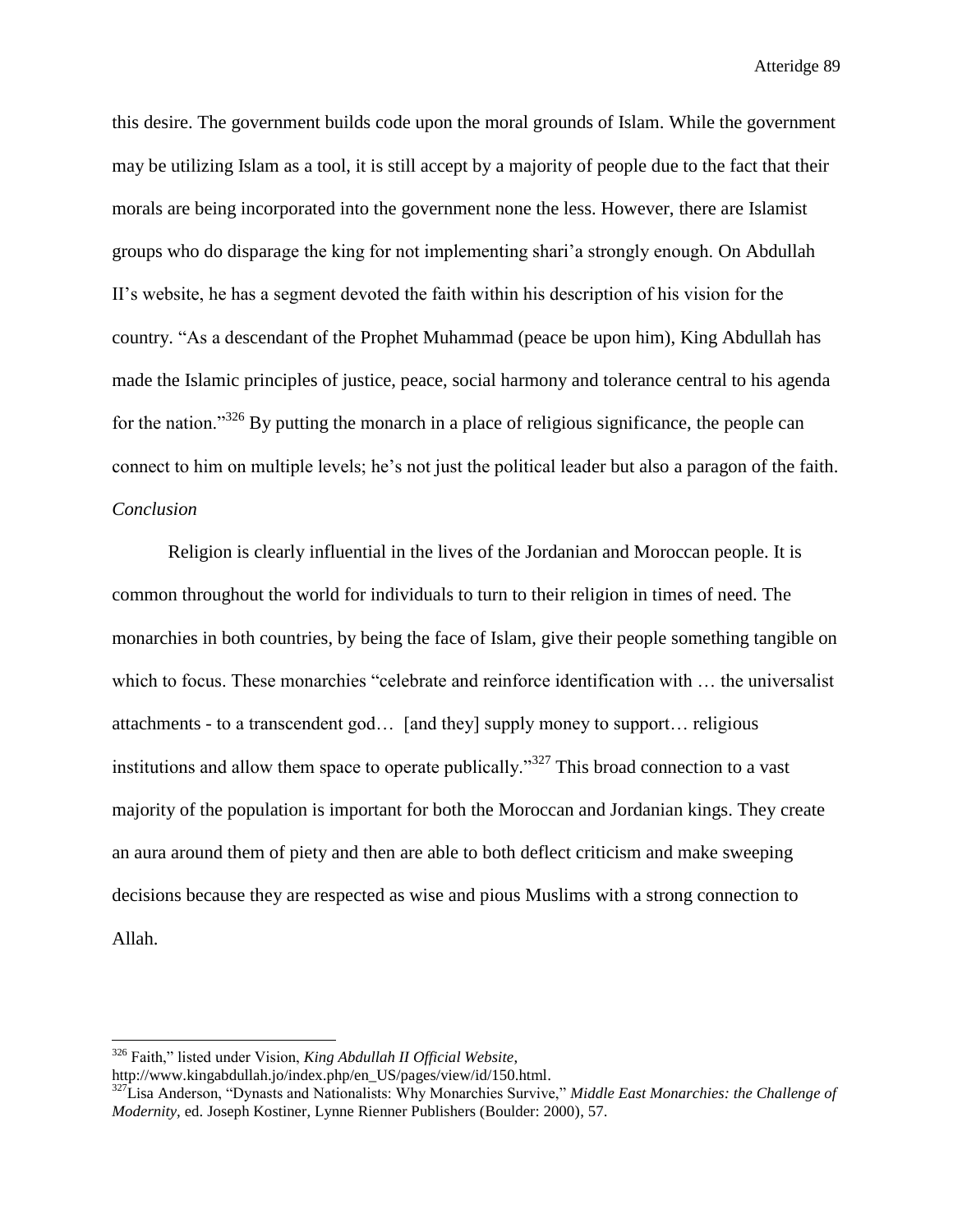Religion, Islam specifically, has created a common ground on which the monarchy is built. This strong, cultural identity has strengthened the place of the monarchy within society and with the people. It is utilized by both monarchies in order to maintain a supportive base and the people's loyalty. Due to the political nature of Islam, it was easy for the monarchies to adopt a religious tone. With such large portions of Moroccan and Jordanian populations identifying as Muslim, this identity has strength and weight in society. This isn't to say that religion is enough to keep a monarchy stable. Religion isn't strong enough to keep nations together, if it was then the Islamic empire would still exist today; "religious propaganda cannot materialize without group feeling."<sup>328</sup> However, religion, as part of a national identity and as part of the monarchy, presents the kings in Jordan and Morocco on a platform with which most of the public can associate.<sup>329</sup> This common bond is not enough on its own but in addition to other aspects, it affords the monarchy legitimacy and a broad public base.

#### *Nationalism*

 $\overline{a}$ 

"Nationalism is a political principle which maintains that similarity of culture is the basic social bond."<sup>330</sup> This modern phenomenon we know as nationalism started to develop during the eighteenth and nineteenth centuries while European society was undergoing radical changes.<sup>331</sup> While it is critical to societies today, during the development of the modern states in the Middle East, it did not exist in the area. Far more prevalent was tribal allegiance; there were no states with central governments for nationalism to be built around. When the French and the British gained control over the Middle East in the early twentieth century, they arbitrarily drew boundaries. Nationalism needed to be created. Most people within these new boundaries felt no

<sup>328</sup> Ibn Khaldun, *The Muqaddimah*, 322.

<sup>329</sup> Ibn Khaldun, *The Muqaddimah*, 320-322.

<sup>330</sup> Ernest Gellner, *Nationalism* (New York: New York University Press, 1997), 3.

<sup>331</sup> Ernest Gellner, *Encounters with Nationalism* (Oxford: Blackwell, 1994), 1.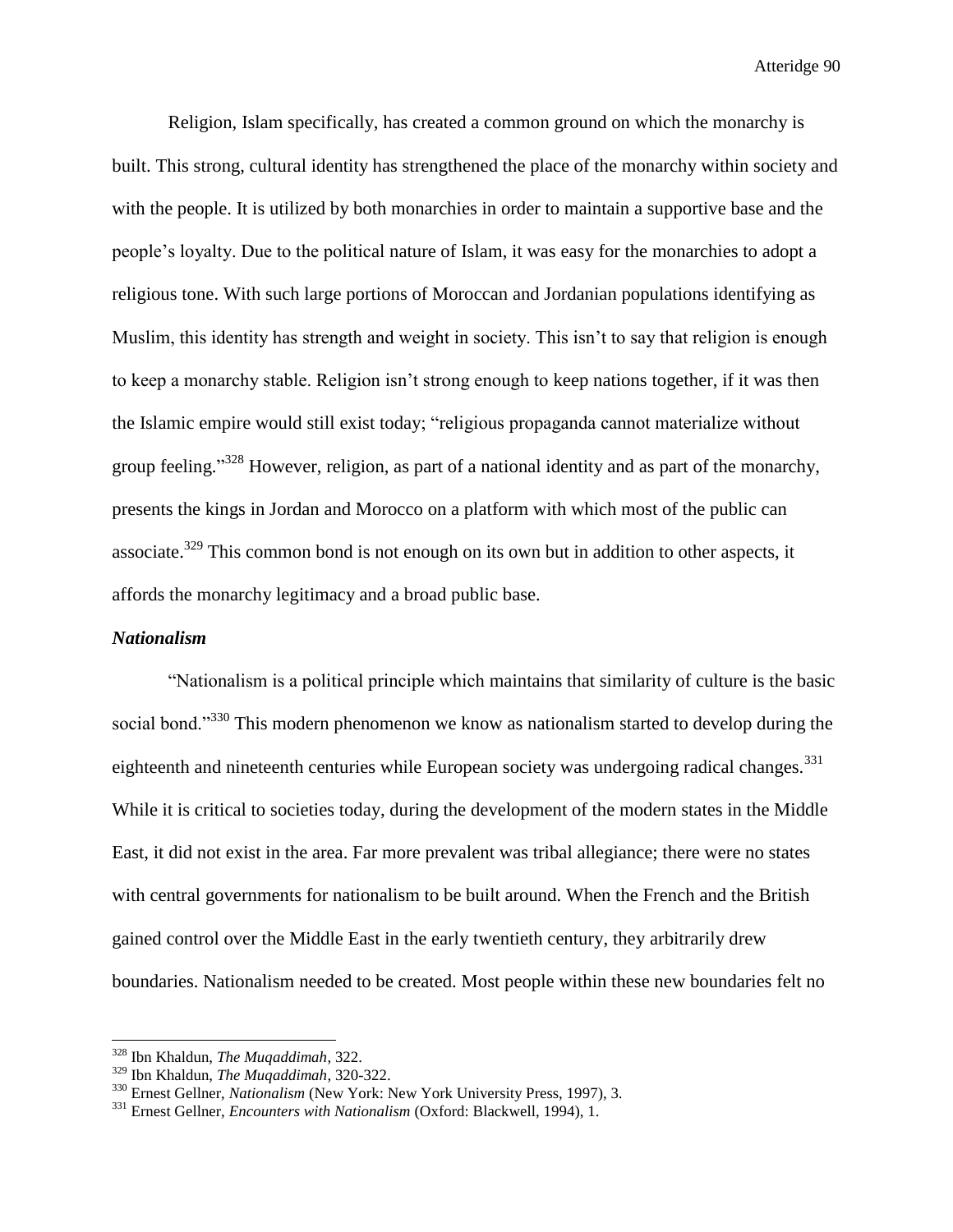loyalty to each other outside of tribes and family. The monarchies were able to create and shaped nationalism as it formed. As nationalism was developed within these two modern states, the monarchs enhanced their standing in society by placing themselves at the center of nationalist fervor. The state image is crafted around the ruling families and therefore the nation becomes dependent on the monarchy as the symbol of their state. The nations of both Jordan and Morocco are so intertwined with the monarchy that a regime change would signal the end of the nation. These monarchs are now a vital part of that history and culture; so much so that their end would be a dramatic blown to the nationalistic feeling that has been building for many years. These monarchies now are essential to the identity of the state.

# *Morocco*

The Moroccan king has put himself as the very center of every aspect of Moroccan life and has built the Moroccan identity around himself. The Moroccan monarch has a more historically legitimate link to the land and the people than the Jordanian monarch claims. The rise of nationalism in Morocco arose from anti-imperialism. The founding monarch, Mohammed V, was exalted as a nationalist for freeing Morocco from the French. The position of Mohammed V allowed him to center the identity and the freedom of the state on the Moroccan monarchy; the monarch was the epitome of Moroccan nationalism.

Symbols of the strong presences of the monarchy are apparent everywhere in Morocco. The national anthem focuses on the importance of the monarchy. The Moroccan monarchy's familial connection is the subject of their national anthem, "Hymn of the Sharif"<sup>332</sup> (see appendix II). This anthem refers to the king as the champion of the people who "has risen and answered

<sup>332</sup> "Morocco," *CIA World Factbook.*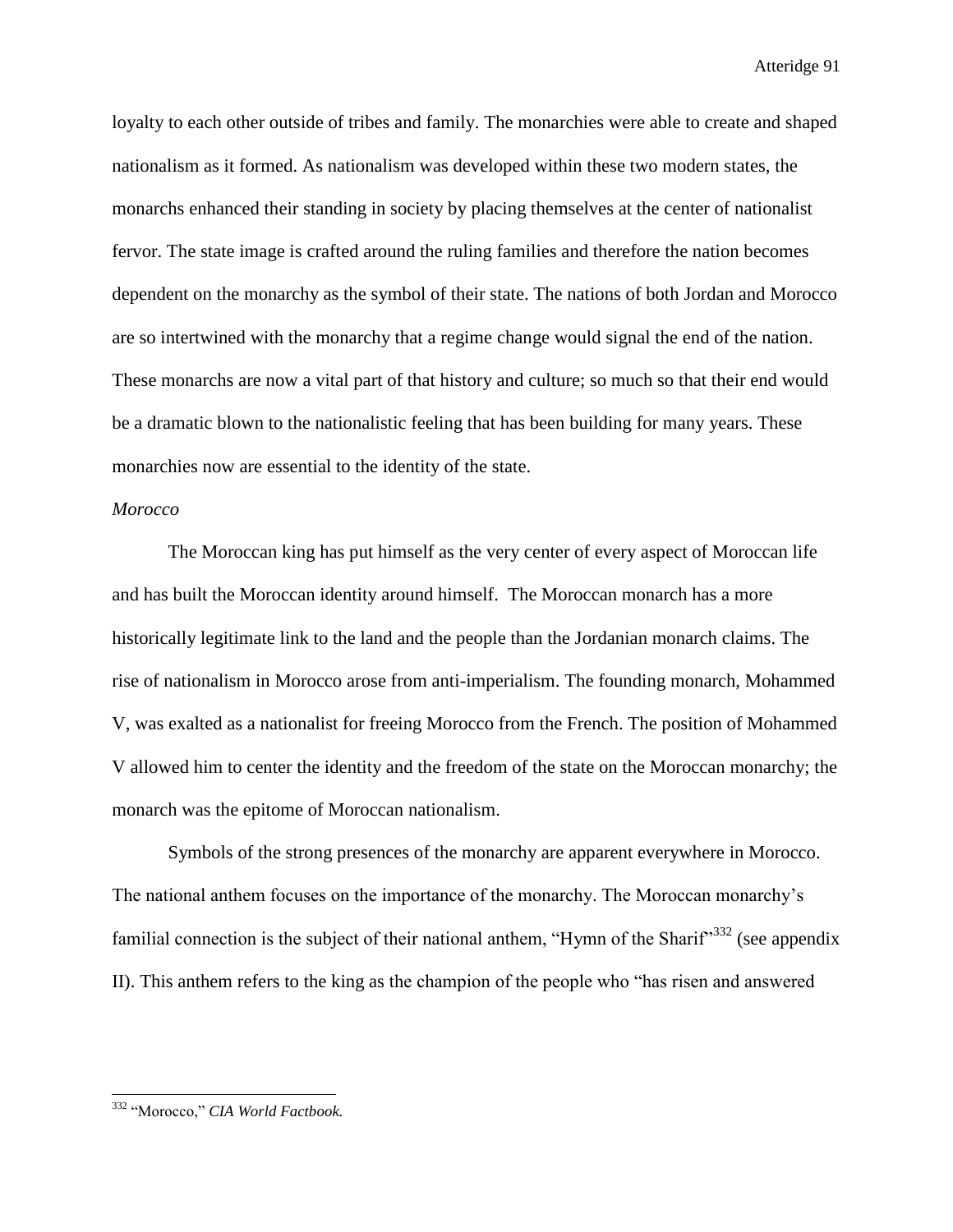your call."<sup>333</sup> The modern monarchy, and the Alaouite dynasty, is a deeply embedded in contemporary Moroccan culture. One of the national holidays in Morocco is called "Throne Day" and refers to the day that Mohammed VI ascended the throne in 1999. This festive celebration of the monarchy positively reaffirms his place in the lives of his people. Even the international airport in Casablanca in named after the founder of the kingdom, King Mohammed V. The Moroccan monarchy inserts itself into the daily life of its people; there are constant reminders of the monarchy. It would be near impossible for a day to pass by without some reminder of their king.

The Moroccan king has created a public image of a wise and pious Muslim, solving the problems of his people. Moroccan national identity is founded on the institution of the monarchy. The monarchy is prevalent in all aspects of Moroccan civil and political life; the Moroccan people have built their personal identity around the king's presence in their lives. Mohammed VI is a not just a religious and a political leader but the very symbol of what it means to be Moroccan.

# *Jordan*

l

The rise of nationalism within Jordan was orchestrated by the monarchy. When trying to build nationalism within the citizens, Abdullah I placed the monarchy at the center of the identity of Jordan. This nation-state was completely constructed by the British in order to uphold the agreement made to Sharif Hussein Ali for his support during World War I. There was absolutely no concept of a Transjordanian identity before the creation of the state.

As previously discussed, the religious spectrum of Jordanian identity is a stabilizing factor in Jordan. Religion, however, is not a strong enough connection to hold people together.

<sup>333</sup> "Moroccan National Anthem," *Lyrics on Demand*,

http://www.lyricsondemand.com/miscellaneouslyrics/nationalanthemslyrics/morocconationalanthemlyrics.html.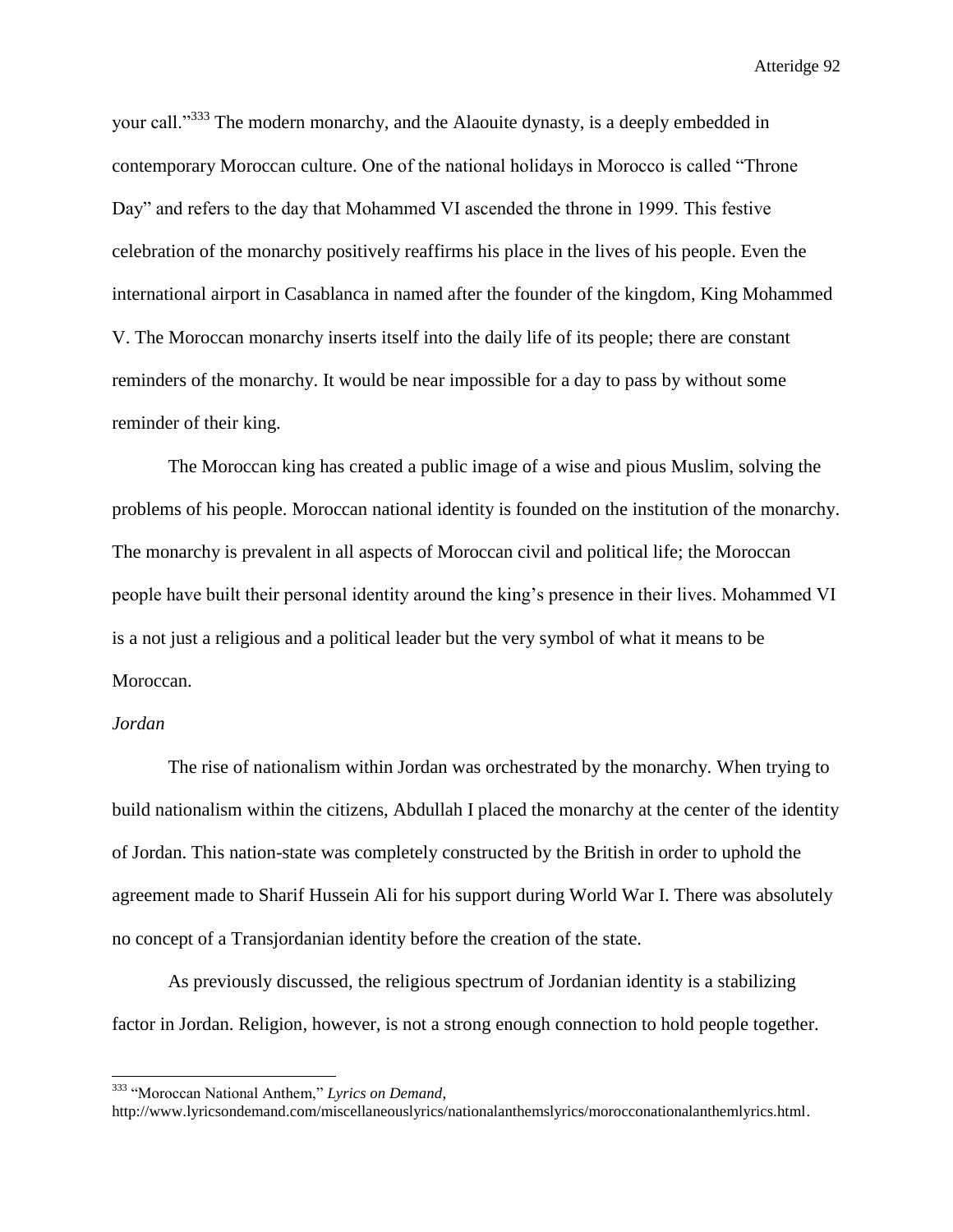There needs to be more. This is why nationalism is so important; it creates an emotional attachment to the state. Jordanians must bond with their fellow citizens in a manner that separates them from the rest of the world. Jordanian national identity is strongly represented by the monarch.

In Jordan, much is done to continue and protect the image of the king. It's highly frowned upon for tourists take pictures of the images of the king in the streets.<sup>334</sup> The state doesn't want these pictures to end up displaying the king in a negative manner. The national anthem of Jordan is "Long Live the King of Jordan" (see appendix I) and the official name of the state both refers back not only to the monarchy but also to the family. Jordan is not just any type of kingdom but a Hashemite kingdom. This allows the monarchy to appear as a historical institution in the land. The king draws associations between the land and the monarch as if his family has always been there and will be forever. These titles tie the people to the king; the general public is reminded of their king every day. A Mount Holyoke student, who studied in Amman, Jordan for three months said "they let them [the king and royal family] do whatever they want,"<sup>335</sup> showing that the monarch is held is such high esteem by the people that the monarch has very little restrictions on any of his actions. This is not to say that there aren't people who are dissatisfied with the monarchy or who want to end the monarchy but, even during the protests in Jordan in the spring of 2011, there was no call for the end of the monarchy. For the most part it seems as though the monarchy is so ingrained in the Jordanian identity that they are inseparable.

### *Integration of Tribal Identity*

As both monarchies cultivate a national identity dependent on the king and the royal family, they have also started to embody the tribal identity of the Imazighen (Morocco) and

<sup>&</sup>lt;sup>334</sup> Hannah Howard, during an interview, 2011.

<sup>335</sup> Howard, 2011.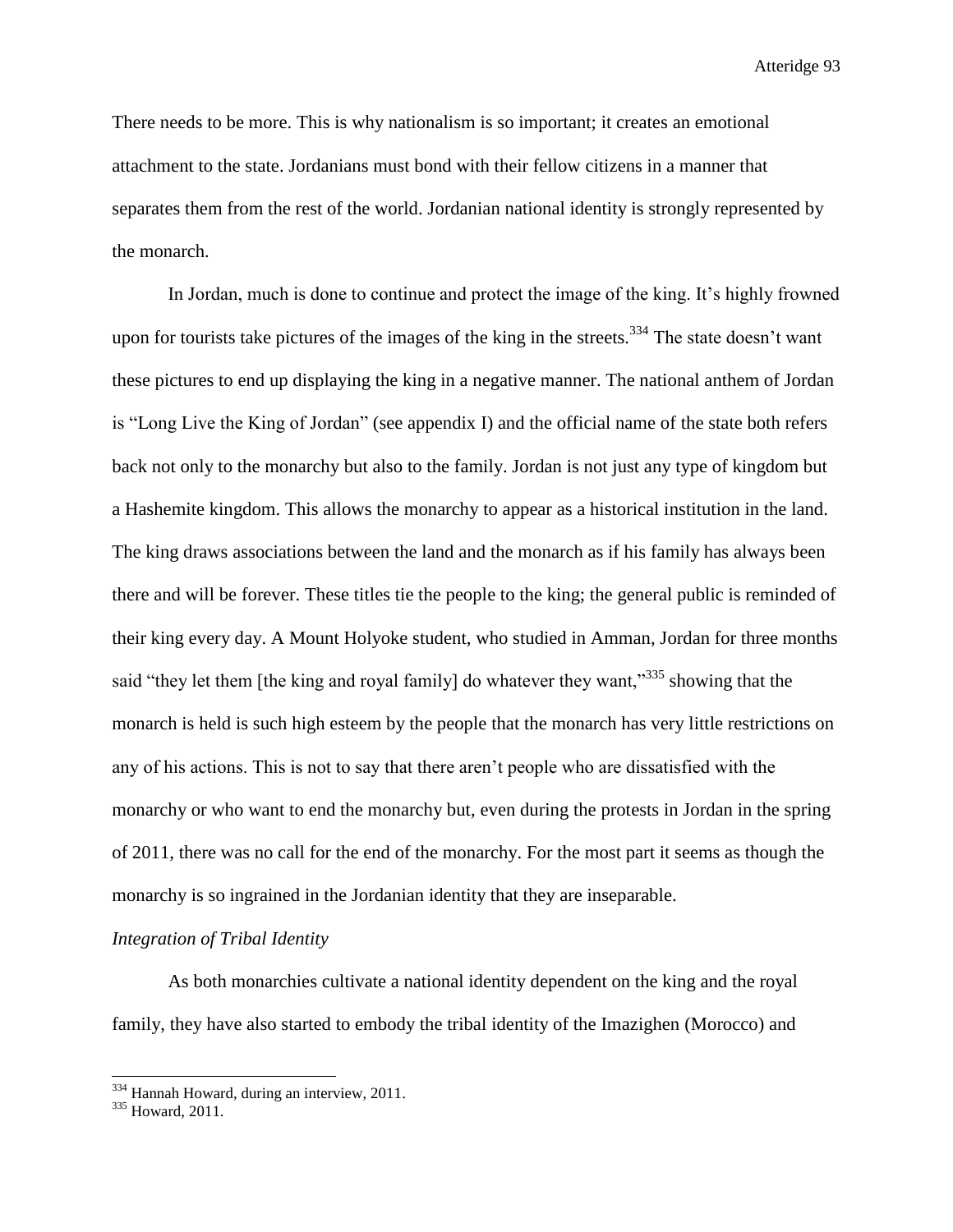Bedouins (Jordan). As these tribal groups seek to become a larger part of the national identity and discourse, the monarchs are moving to incorporate this culture into their public personas. The tribal culture has assisted in the foundation of both monarchies. In Morocco, the government is loosely based on the tribal rule of mediation from the *siba*. In Jordan, the King Abdullah I had support from the local tribes. Both cultures are incorporating tribal customs into their everyday lives. "Monarchies emphasize the primacy of kinship"<sup>336</sup> with in a society in order to legitimize dynastic succession. By including tribal identity in their state identity, these two monarchs are also able to elongate their history and emphasize their connection to the nation. Tribal culture has traditional authenticity while modernized cultures are often tainted and even seen as imported from imperialistic European cultures.

#### *Conclusion*

Nationalism grew rapidly in the Arab world after World War II and there were fierce fights for independence. At this time, many monarchies in the Middle East and North Africa were overthrown because the monarchies were seen as stooges of European powers. In these countries nationalism was built in opposition to the monarchs. However, the Moroccan and Jordanian monarchies were able to make themselves the centers of nationalism in their countries. King Mohammed V was often seen as a hero for removing the French from Morocco while King Abdullah I was able to encourage and embody the nationalist feeling because he was creating it. Jordan was a new state being developed out of nowhere and Abdullah I was able to direct the growth of nationalism. By putting the monarchy and the royal families at the center of the state's nationalism, there is a strong, direct link between what it means to be either Jordanian or Moroccan and their respective kings. "The existence of the community [has] become completely

<sup>&</sup>lt;sup>336</sup> Anderson, "Dynasts and Nationalists," 57.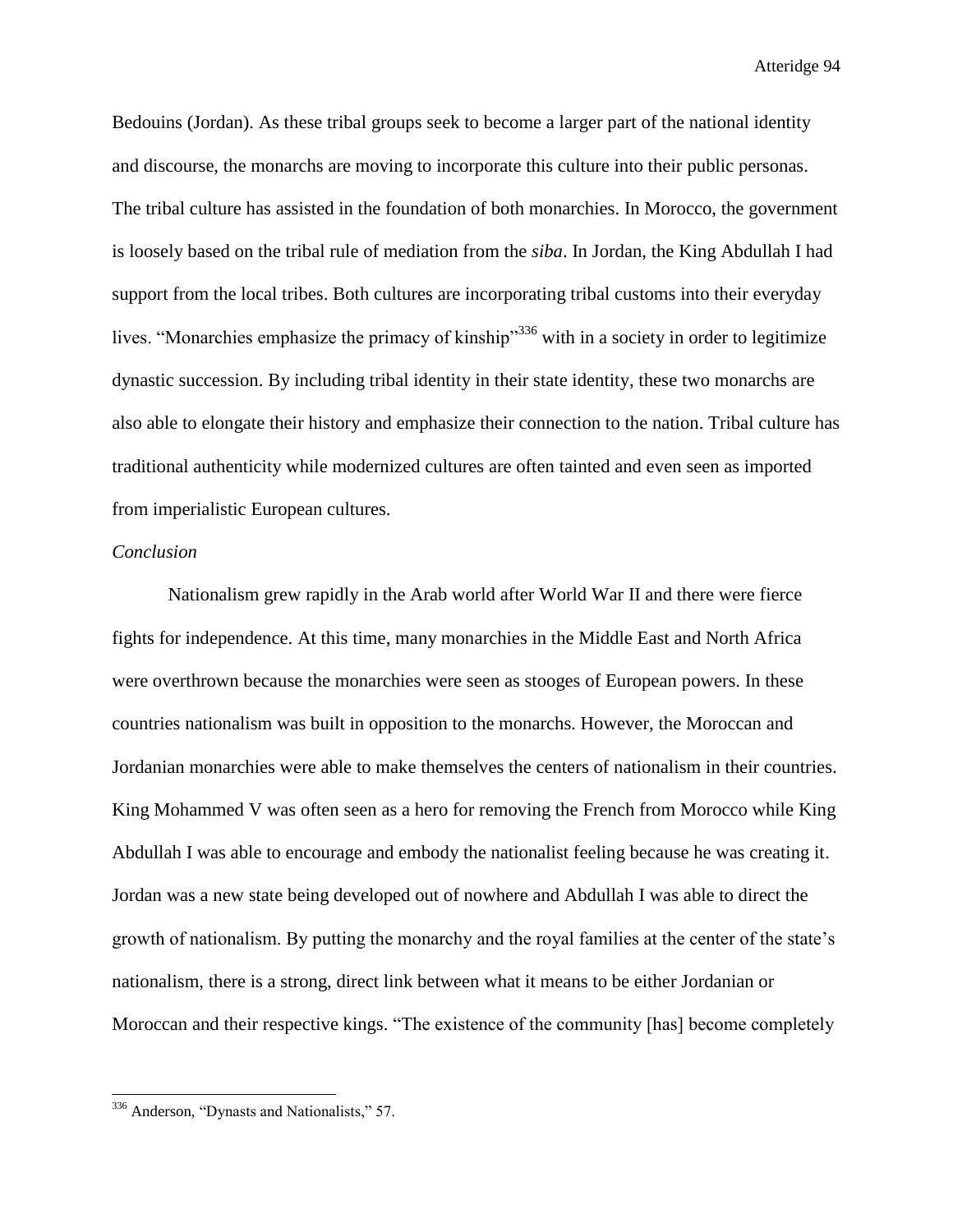identified with the authority of the monarchy."<sup>337</sup>This stabilizes the place of the king by making him intrinsically associated with the nation and the state. The public from the day they were born to the day they die connect the monarchy to the state. They become inseparable in the mind of the public.

l <sup>337</sup> Huntington, *Political Orders*, 180.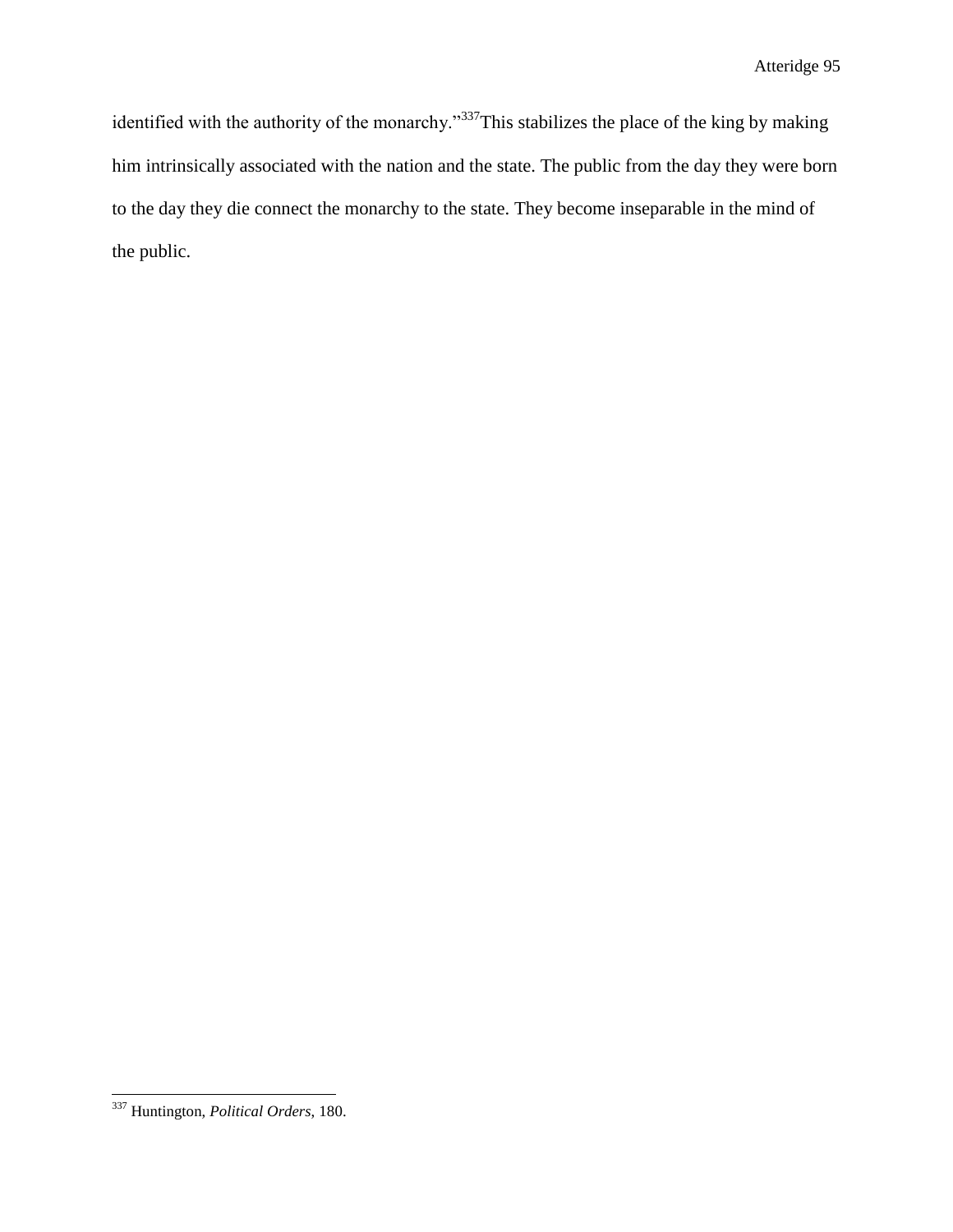### **Chapter V: "Arab Spring"**

 $\overline{a}$ 

On December 17, 2010, the self immolation of Mohamed Bouazizi was a turning point in the lives of peoples across the Middle East and North Africa.<sup>338</sup> This young man, a fruit seller in Tunisia, who could no longer stand the injustice of his place and his society, lit himself on fire in front of the municipal offices in Sidi Bouzid. He would later die on January 4, 2010,<sup>339</sup> never knowing the inspiration he became in the face of dictatorships in the Middle East and North Africa.

Protests and riots swept across the region and have ignited protests across the globe. In Tunisia, December was a month of protests and violence. The police that were sent in to crush the unrest opened live fire upon unarmed citizens. This typical behavior from the government and the intolerance of their lives, cause the people to fight back against the government. Zine el Abidine Ben Ali, the president of Tunisia, who had been in power since 1987, was forced to leave Tunisia within two months. The power and fervor behind these protests and the results that were achieved were unprecedented in the Middle East.

After the fall of the Ben Ali government, several other governments came under public pressure to either change or leave. Almost all of the countries in the Middle East and North Africa saw protests, including Egypt, Yemen, Syria, Libya, Jordan, and Morocco. While protests in Egypt resulted in the removal of Hosni Mubarak, Libya's protests turned into a violent civil war that eventually forced Muammar Qaddafi out of power. Not all of the protests have gone

<sup>&</sup>lt;sup>338</sup>Sofiene Chourabi, "Special from Tunisia: Self-immolation by Desperate Youth Sets Off Rare Wave of Protests," *Egypt Independent* (English), Dec. 26, 2010. http://www.egyptindependent.com/node/280420.

<sup>339</sup>Yasmine Ryan, "The Tragic Life of a Street Vendor," *Aljazeera English*, Jan. 20, 2011, http://www.aljazeera.com/indepth/features/2011/01/201111684242518839.html.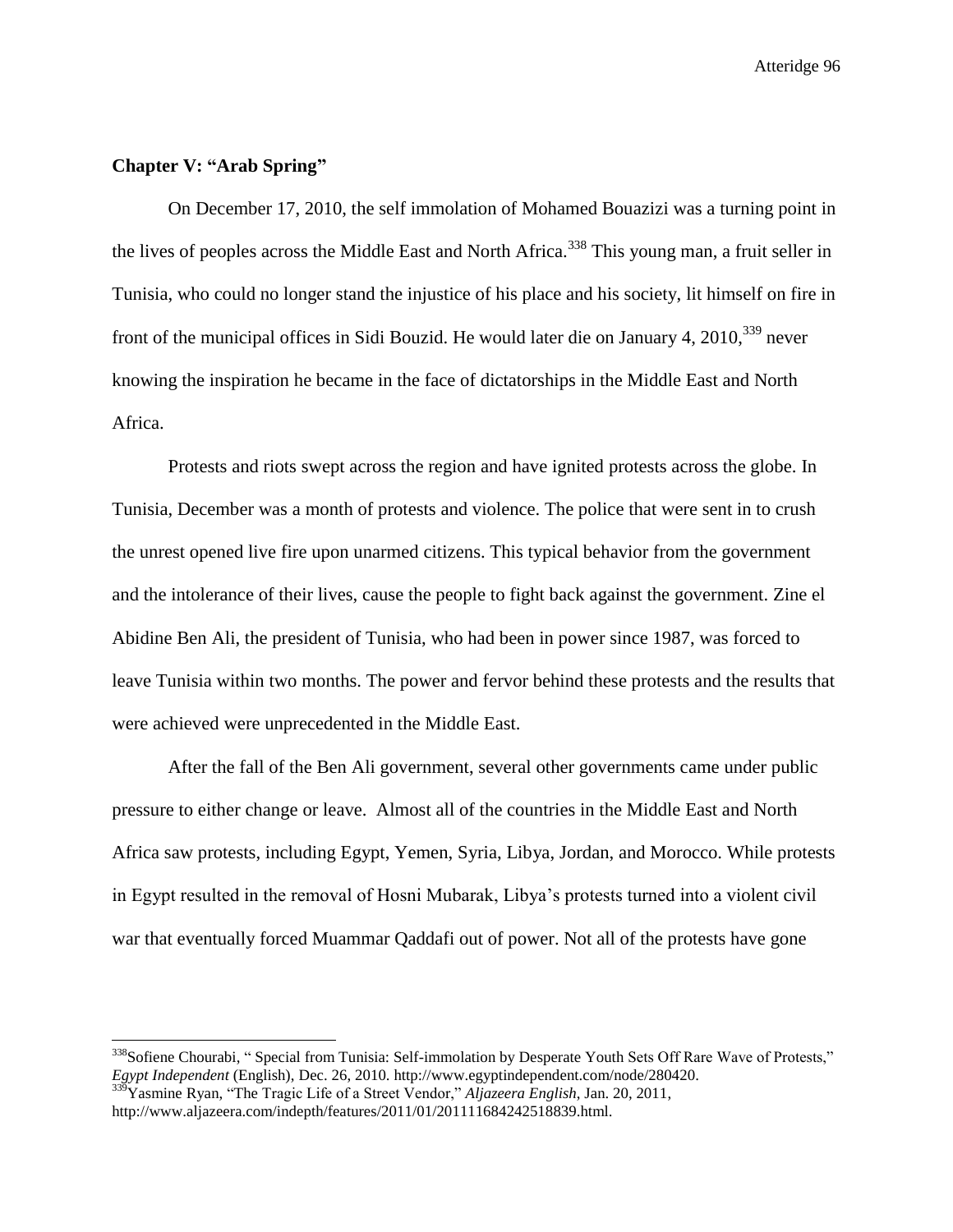smoothly and still they rage in Syria. As other, well established governments crumble under the demands of the people, the monarchies of Morocco and Jordan continue to maintain control. *Morocco*

Protests arose in Morocco with a youth movement known as the February 20 Movement; "At least 2,000 protesters gathered in a square in Morocco's capital on Sunday to demand that King Mohammed VI give up some of his powers and clamp down on government corruption."<sup>340</sup> While protests such as this took place around the country, there was no call from Mohammed VI to step down nor was there any call for a regime change. The focus of these protests were constitutional reform and against corruption in the parliament. Mohammed VI position appears unthreatened in this uprising. Already he is seen by the public as a constitutional reformer. "In the 12 years since he assumed power, the King has instituted a number of reforms, including adapting the Family Law to improve women's rights, appointing a commission to investigate the state's crimes during the years of lead, and allowing limited forms of political protest — as long as no one criticizes the monarch or his family.<sup>341</sup> This is great progress in comparision to the legacy of Hasan II and the situation in Morocco is considered far better than many of the lives of their Arab brothers and sisters in other countries. This shows the strength of the monarchy, to resist this wave of protests and when they do appear in Morocco, the focus is not on the king. "The call for the protest has been portrayed as a healthy sign by the authorities. The government has worked since the king came to the throne in 1999 to repair a bleak legacy of human rights abuses, poverty and illiteracy left after the 38-year rule of his father, King Hassan II."<sup>342</sup> This is another example of how deeply ingrained the Moroccan monarchy is into Moroccan national

<sup>341</sup>Lisa Abend, "Protest in Morocco: Just Don't Call It Revolution," *Times.com*, http://www.time.com/time/specials/packages/article/0,28804,2045328\_2045338\_2052901,00.html. <sup>342</sup>"Mideast unrest hits Morocco as protesters demand limit on royal powers," *Ruegers*.

**<sup>340</sup>**"Mideast unrest hits Morocco as protesters demand limit on royal powers," *Ruegers*, 20 Feb 2011, http://www.haaretz.com/news/international/mideast-unrest-hits-morocco-as-protesters-demand-limit-on-royalpowers-1.344593.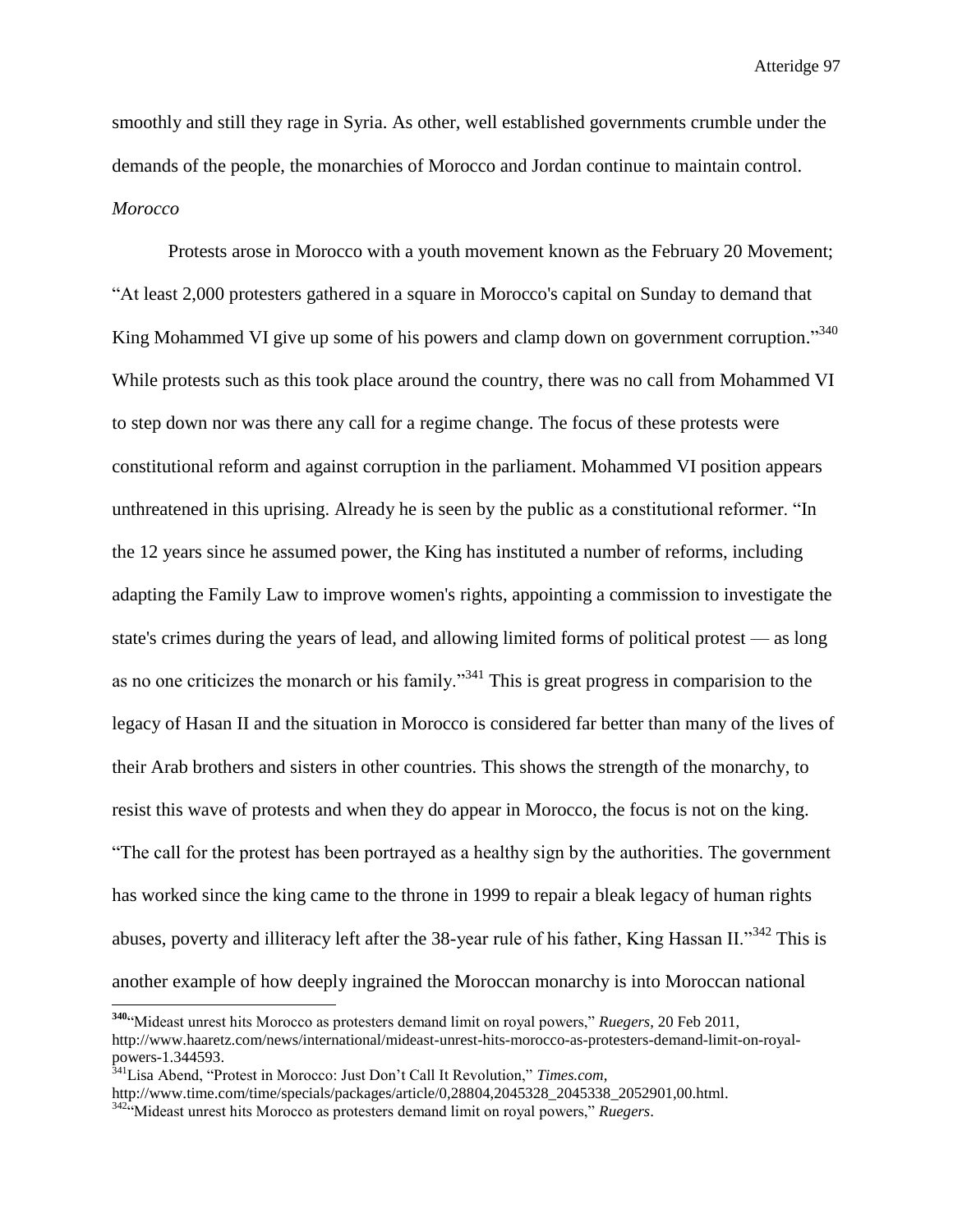identity. As countries around them strip themselves of powerful governments, few Moroccans think about removing their monarch.

In response to these protestors, Mohammed VI presented a constitutional referendum on July 1, 2011. In this referendum, some major changes are implemented. These new powers that are being granted to others are an example of the balancing act that Mohammed VI plays. Some of the changes include gender equality, new powers to the prime minister and the parliament, a start to overhaul the judicial system, and the consitution no longer claims the king is sacred. In order to maintain his power Mohammed VI had to reduce his power. While this appears to be a textbook example of Samuel Huntington's "king's dilemma", the king retains a large amount of power through loopholes such as the fact that "many of the new constitution's articles refer to 'organic laws' that have not yet been written, making the extent of some changes uncertain [while] others depend on the creation of special commissions, mostly headed by the king."<sup>343</sup> With this, Mohammed VI did his best to preserve his power. Recently, the Moroccan monarchy has faced accusations of corruption, torture, and suppression of the press. These issues have been the source of the public ire against the government. While it is clear that the Moroccan people desire more freedoms, it is also clear from the protestors that they are not willing to withstand violence in order to create change and "many Moroccans have been frightened by the attempted regime change in Libya and Syria."<sup>344</sup> The Moroccan protests, which happen on a weekly schedule, are very mild in comparison to protests in other nations, such as Syria.

After the referendum was passed, the protests abated from a while. However, recently, protests have been gearing up again with demands for more reform. Mohammed VI, when he came into office championed reform yet now the people want more and this type of reform could

<sup>343</sup> "Morocco's Referendum: A Very Small Step," *The Economist*, 7 Jul 2011, http://www.economist.com/node/18929381.

<sup>&</sup>lt;sup>344 "</sup>Morocco's Referendum: A Very Small Step."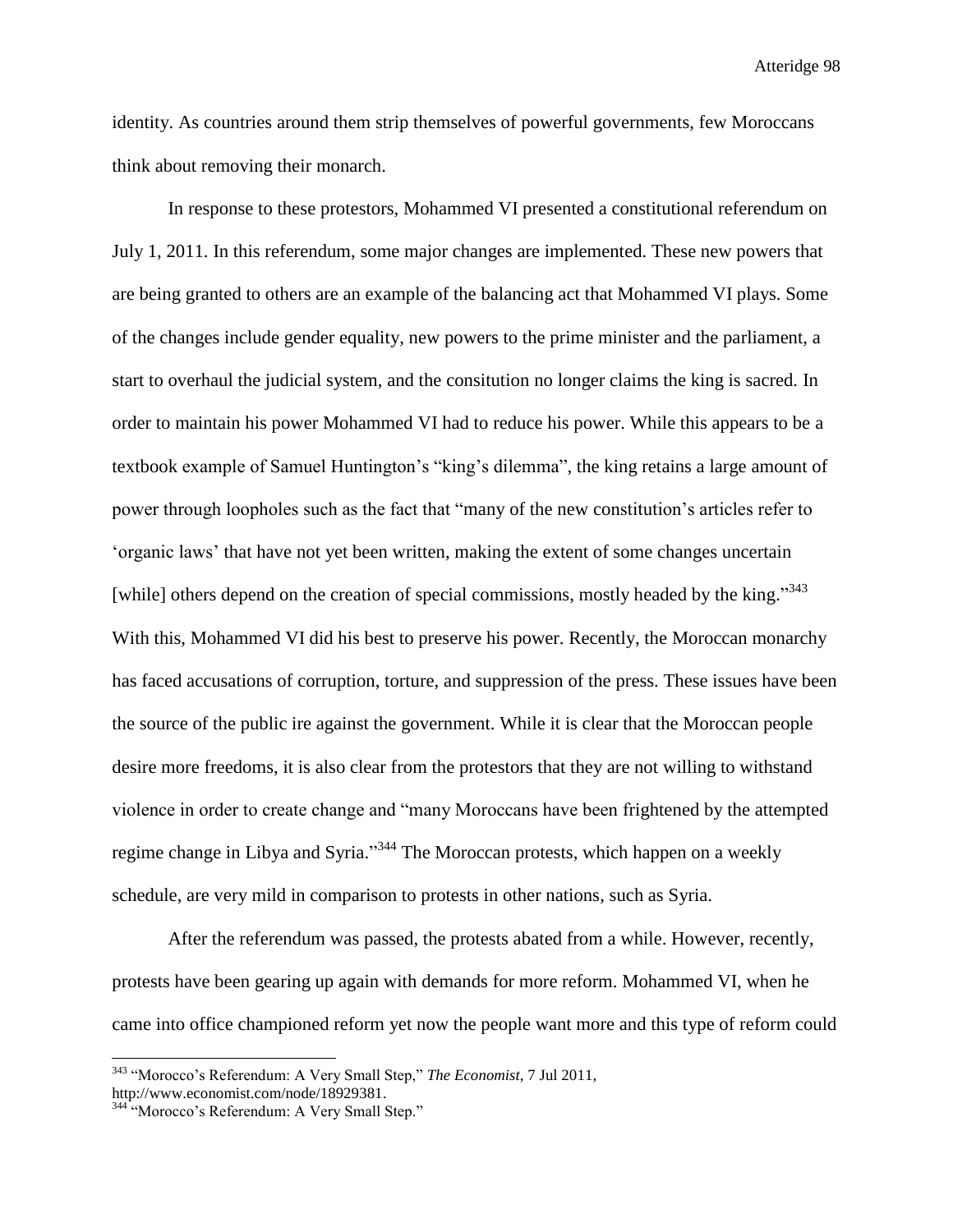lead to a weakening of the powers of the monarch. They called for a continuation of the constitutional change that was started with the 2011 referendum but what they really seem to want are jobs. Moroccan unemployment is extremely high.<sup>345</sup> The protests reach a new level when five students set themselves on fire "over a lack of economic opportunity."<sup>346</sup> Selfimmolation has become an extreme form of protest in the Middle East and North Africa since Mohamed Bouazizi started the Tunisian protests with his own self-immolation. In light of these new protests, the government has made a "strategy is to seek economic growth and curb corruption."<sup>347</sup> Unfortunately, the monarch's ability to distribute favors upon his loyal elites, which has led to many years of stability and loyalty in Morocco, may suffer from this plan. Economic reform on a grand scale could turn the elite Moroccans against the monarchy and cause just as many problems for him as the protestors as now. Mohammed VI needs to find a way to balance these two opposing desires of his constituency while framing the reform so that the praise rises to him at the top but the blame stops at the parliamentary level. He has been successful as this before when in 2011, the protestors called for the removal of the prime minister but did not call for the end of the monarchy.

The Moroccan monarchy is in a difficult spot currently. While the Moroccan monarchy has historically dealt with the "king's dilemma" in a productive manner, problems are now arising as the Moroccan people want more than stability, they want freedoms. However, this raises the classic political question: will people choose freedom over stability? At the current time, it seems that the stability that Mohammed VI was able to bring to Morocco in addition to the reforms he has already created has tempered the ire of the public. They so far appear

<sup>345</sup> "Morocco," *CIA World Factbook*.

<sup>346</sup> Robert Mackey, "Self-Immolation Protest in Morocco Captured on Video," *The Lede: Blogging the News with Robert Mackey*, *The New York Times*, 19Jan 2012, http://thelede.blogs.nytimes.com/2012/01/19/videos-capture-selfimmolations-in-morocco/.

<sup>347</sup>Deborah Amos, "In Morocco, the Arab Spring's Mixed Bounty," *NPR*, 7 Feb 2012,

http://www.npr.org/2012/02/07/146526685/in-morocco-the-arab-springs-mixed-bounty?ft=1&f=1001.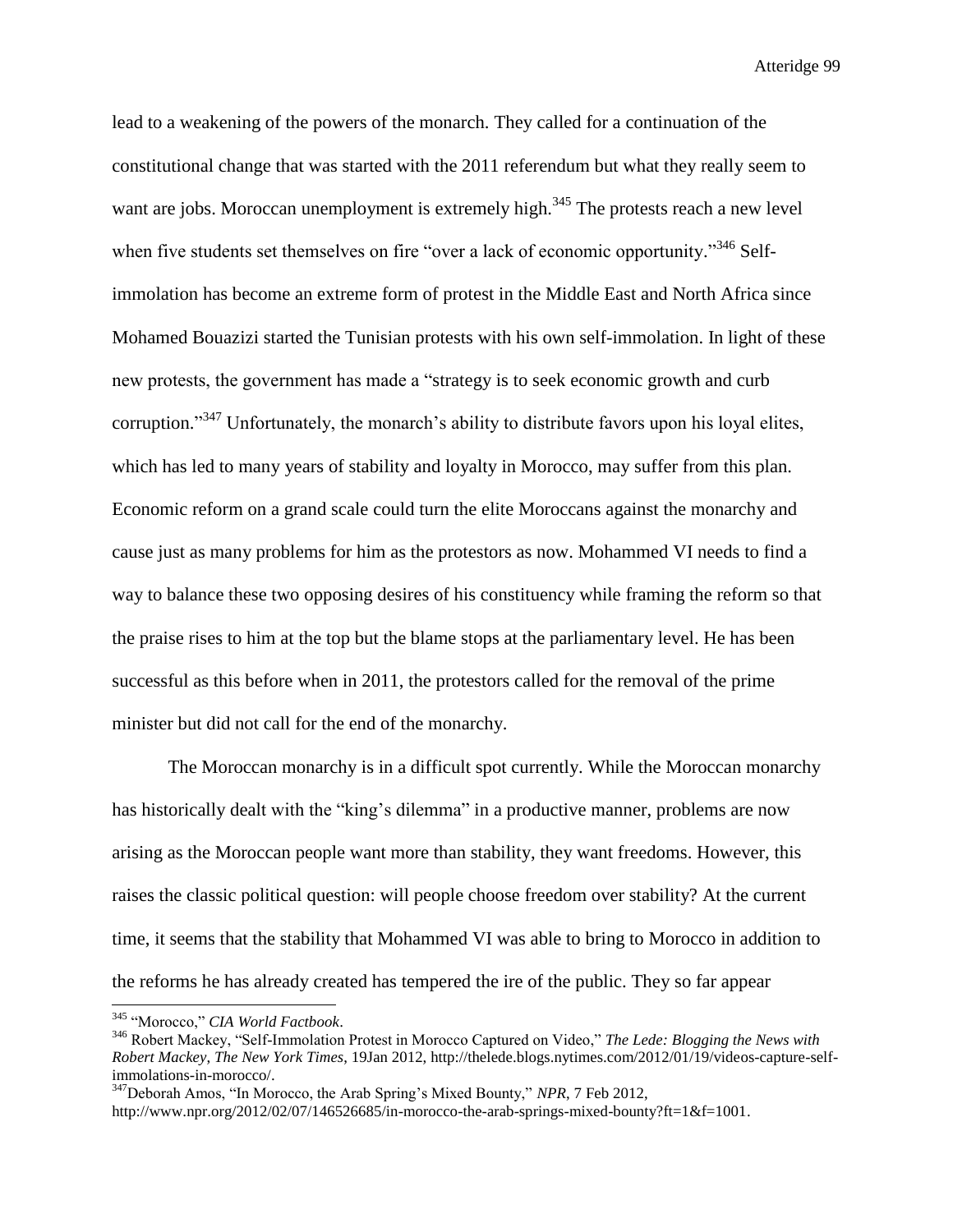unwilling to sacrifice safety from freedom. Most Moroccans lived through Hasan II's government; they remember the fear that they faced. They see the chaos and fear that comes from instability in the countries around them. As long as Mohammed VI continues to appear as a reformer than it seems that the Moroccan people will continue with their daily lives. It appears that for now that the monarchy is safe, however change is racing across the Middle East and North Africa and no one can predict what will happen next.

### *Jordan*

 $\overline{a}$ 

Jordan was not unscathed by the protests that swept across the Middle East and North Africa. However, protests in Jordan started small and remained so. Most protests have called for more political and social freedoms yet very few have rallied against the monarchy itself. "Thousands of Jordanians have taken part in anti-government protests in Amman and other towns, demanding political reform, better economic conditions and the resignation of the country's unpopular prime minister."<sup>348</sup> Much like the protests in Morocco, the focus has been on the government not the monarch. This is a clear sign that the scapegoating of the monarchy is working.

In response to the protests, Abdullah fired the prime minister and promised reform, "a \$550 million package of new subsidies in the past two weeks for fuel and staple products such as rice, livestock, and liquefied gas for heating and cooking. It also includes a raise for civil servants and an increase in pensions for retired military and civilian personnel."<sup>349</sup> These subsidies were supposed to quell the protestors however they were not completely successful. As one Muslim Brotherhood spokesman, Jamil Abu Bakr, stated "we will continue our protests until

<sup>348</sup> "Wave of Protests Spreads across Arab World," *Samay Live*, 10 Feb 2011, http://english.samaylive.com/worldnews/676481631/wave-of-protest-spreads-across-arab-world.html.

<sup>349</sup>AP, "Pressure on Jordan's King Grows in Third Week of Friday Protests," *Boston.com*, 29 Jan 2011, http://articles.boston.com/2011-01-29/news/29347028\_1\_opposition-group-civil-servants-protests.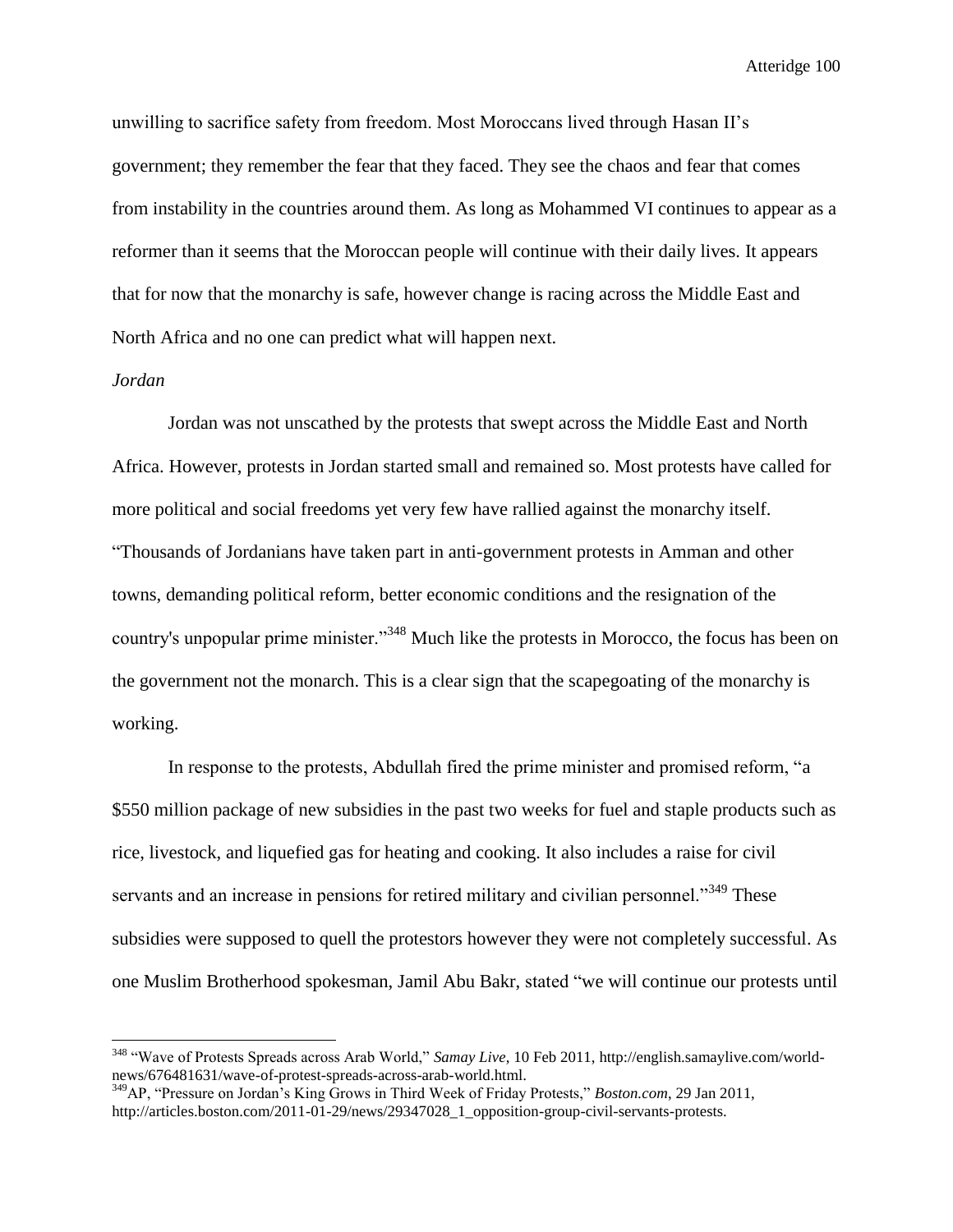our demands are met."<sup>350</sup> As the protests grew, so did police presence. At almost every protest there were numerous street and riot police. Through this all, the call for change has focused on policy. "The protesters are not calling for the removal of the king or the monarchy, which many Jordanians still see as a vital unifying force in a country,"<sup>351</sup> this vital place of the king in society is assisting his survival. "Said Diab, a member of a leftist party, noted that insulting the king is banned in Jordan. Asked why the protesters were not criticizing the monarch, who holds ultimate power, he replied: "We can't. We criticize the government — and ask him for things."<sup>352</sup> The monarch is the source of all power and that combined with the public's belief in his necessity will allow him to weather these protests.

It is vital to note that the monarch did give in to societal pressure. He was unable to ignore the protests neither in his country nor the effects they had had in other areas of the Middle East. The Jordanian monarch is still playing the balancing game between giving the people what they want and retaining his power. Abdullah's decision to hold elections is a clear sign of his power. While he promised elections would come, he has not established a date for them which is a power only he has. These small nuances in his governance allow the people to support his reign without him giving away any true power.

## *Conclusion*

l

The "Arab Spring" has allowed change to enter the Middle East and North Africa; it has toppled dictators and given the masses a taste of power. The people can create change in their countries; they can demand it from their governments. The citizens of Jordan and Morocco are also demanding changes of their own in their countries. However, the public is not demanding a

<sup>&</sup>lt;sup>350</sup> AP, "Pressure on Jordan's King Grows in Third Week of Friday Protests."

<sup>351</sup> Joel Greenberg, "More Demands in Jordan but No Call for King's Ouster," *The Washington Post*, 4 Mar 2011, http://www.washingtonpost.com/world/jordanian-protesters-ratchet-up-demands-but-stop-short-of-urging-kingsouster/2011/03/04/ABz8uwN\_story.html.

<sup>&</sup>lt;sup>352</sup> Greenberg, "More Demands in Jordan but No Call for King's Ouster."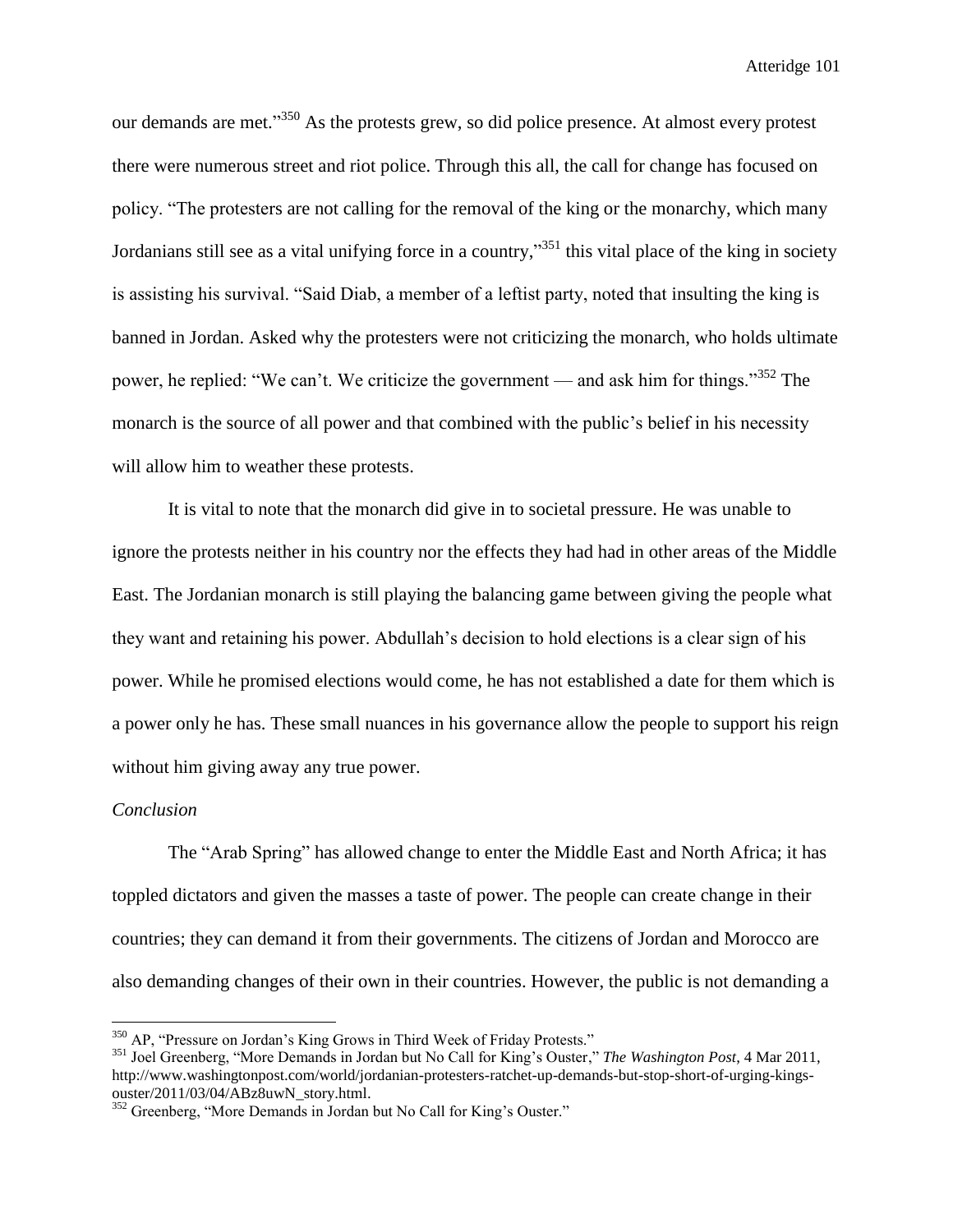end to the monarchy nor is the change they ask for substantial in the face of events in Tunisia, Libya, Egypt, or Syria. The stability of the monarchies has created a fear of anarchy. As the events in Syria unfold, the people of Jordan shy away from the violence that could potentially erupt in their own society should they push too far. The same is occurring in Morocco in the face of Libya. The death and violence in neighboring countries has more firmly entrenched the monarchy as a beacon of stability in both Morocco and Jordan. The "Arab Spring" hit the Middle East and North Africa unexpectedly and it is impossible to predict the future of such a ground breaking event. At this time though the monarchies of Jordan and Morocco appear stable and seem to be continuing their game of hiding their true power behind liberal rhetoric.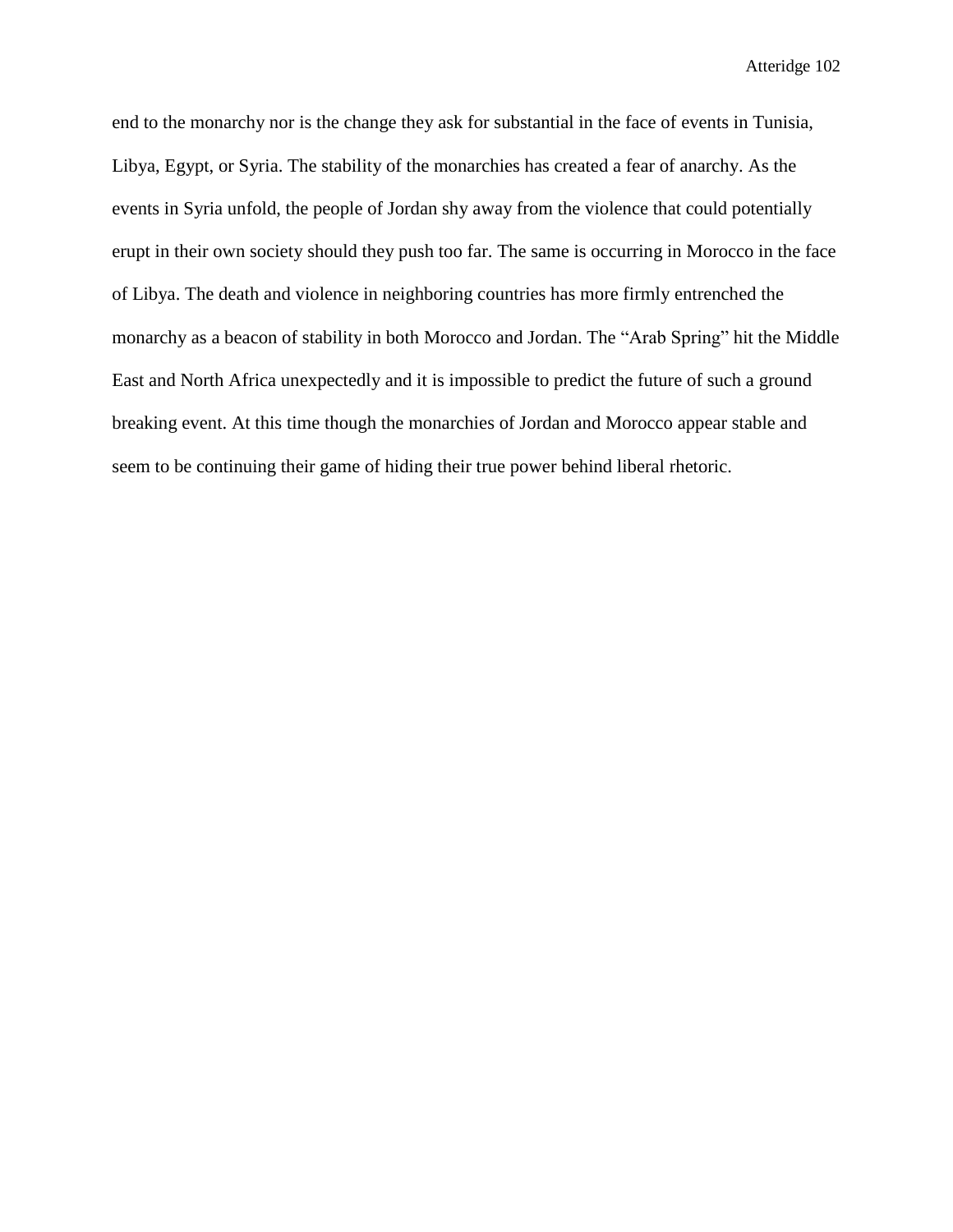# **Conclusion**

The stability of a government comes from a compilation of many factors. The Hashemite Kingdom of Jordan and the Sharifian Kingdom of Morocco have endured through periods of revolt and change. These two monarchies found success through endearing themselves to their public and manipulating their political systems. Samuel Huntington, in his discussion on the "king's dilemma", illustrated two paths which the monarchy could follow yet both the Jordanian and Moroccan monarchies have escaped this fate. They found another path. The monarchies have made themselves invaluable to the state; the monarchy is so intertwined with the identity of the state that the country is hard to imagine without the monarchy.

The success the Moroccan and Jordanian monarchies have seen is not necessarily permanent. No one can predict the future, just as no one predicted the rise and success of the "Arab Spring". As a caveat to my argument, it seems necessary to outline some potential problems that may impede the continuing success of the monarchy.

The economic situations in both Morocco and Jordan are enormous problems. Morocco has an official unemployment rate of  $9.2\%$ <sup>353</sup> though that number is reduced by migration and who is considered to be part of the work force; it's likely that the real percentage is higher. Jordan faces a similar problem with an official unemployment rate of 12.3% with the unofficial rate being considered as high as 30%.<sup>354</sup> Unemployment is creating instability with their states. The Jordanian government has tried to use subsidies on necessary goods in order to sway the people away from the protests. If the people's daily needs are not being met, they have little to no reason to support the government. Improving the economic situation with be vital in quelling the protests and maintaining the stability of the government. Approximately 15% of the

<sup>353</sup>"Morocco," *CIA World Factbook.*

<sup>354</sup>"Jordan," *CIA World Factbook.*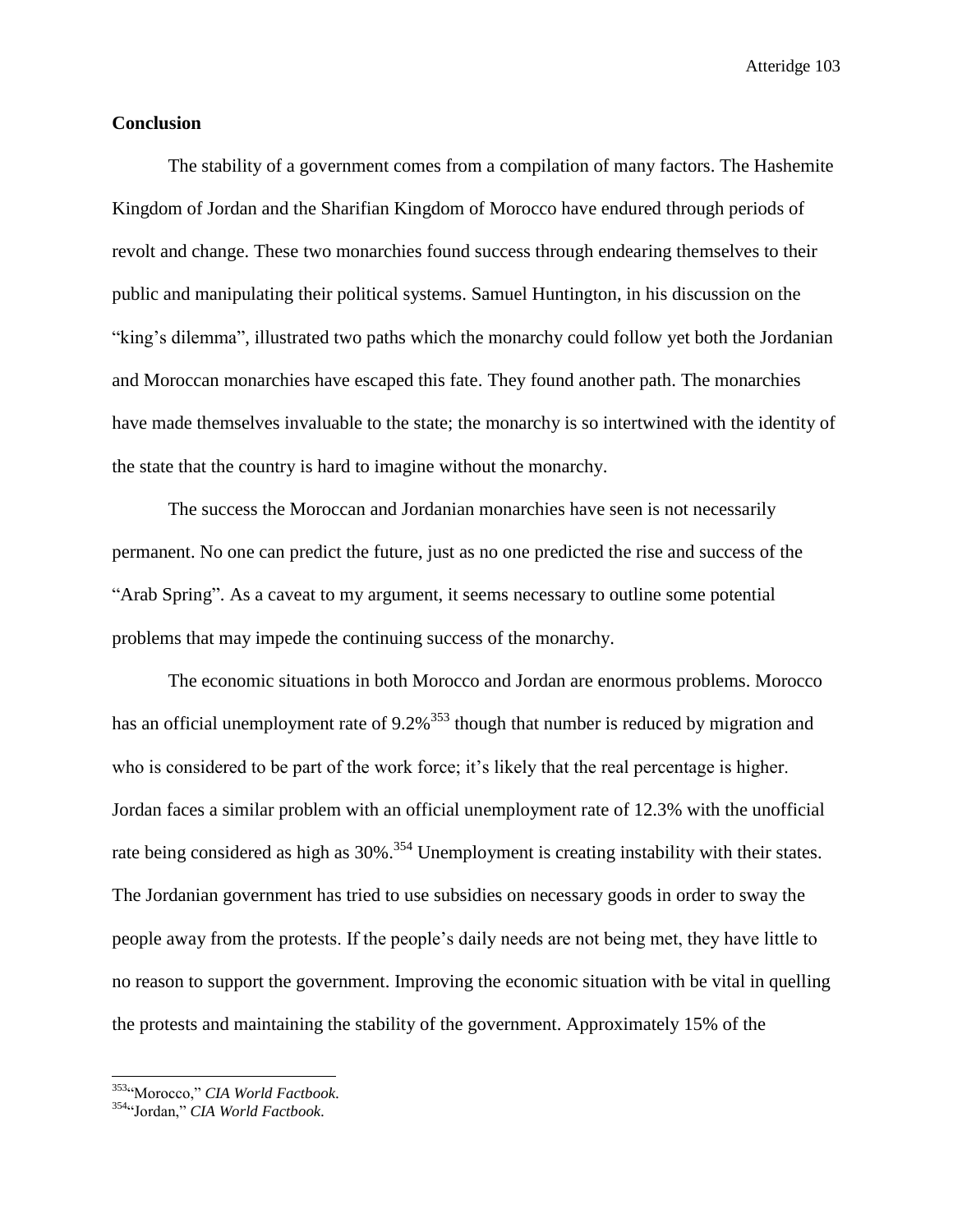Moroccan and Jordanian people are living below the poverty line.<sup>355</sup> The high debt of both countries has led the countries to depend heavily on foreign aid, a large portion of which comes from the United States. This closely ties the two countries together and makes the façade of democracy all the more necessary. The Moroccan government needs to focus on "fighting corruption, reducing government spending, reforming the education system and judiciary, addressing socioeconomic disparities, and building more diverse, higher value-added industries."<sup>356</sup> Jordan must face issues of "high rates of poverty, unemployment, inflation, and a large budget deficit<sup>357</sup> and a lack of oil, water, and other natural resource. Economic crises tend to lead to instability and radicalism. The economy is having a negative impact on the image of the monarchies and this is a main concern of both Abdullah II and Mohammed VI, and it should continue to be a priority.

Another concern facing the monarchies is the place of their citizens. The people of both Morocco and Jordan have allowed the façade of democracy to continue to exist and have accepted limited power in return for a stable society. However, if the monarchies can no longer maintain stability then the people will not support them. The fear of anarchy and violence has forced the people to submit to their monarchs but if they lose that fear or think that another form of governance is better, they might risk the violence for more freedoms. The monarchs need to show that life in Morocco and Jordan with the monarchies is better than life without them. The people are emotionally tied to the monarchies. As long as this remains, then the monarchies will be able to maintain their supportive base. The monarch must remain indispensable to society. These are just a few examples of issues that could threaten the monarchies.

<sup>355</sup> "Morocco," *CIA World Factbook.* & "Jordan," *CIA World Factbook.*

<sup>356</sup> "Morocco," *CIA World Factbook.*

<sup>357</sup> "Jordan," *CIA World Factbook.*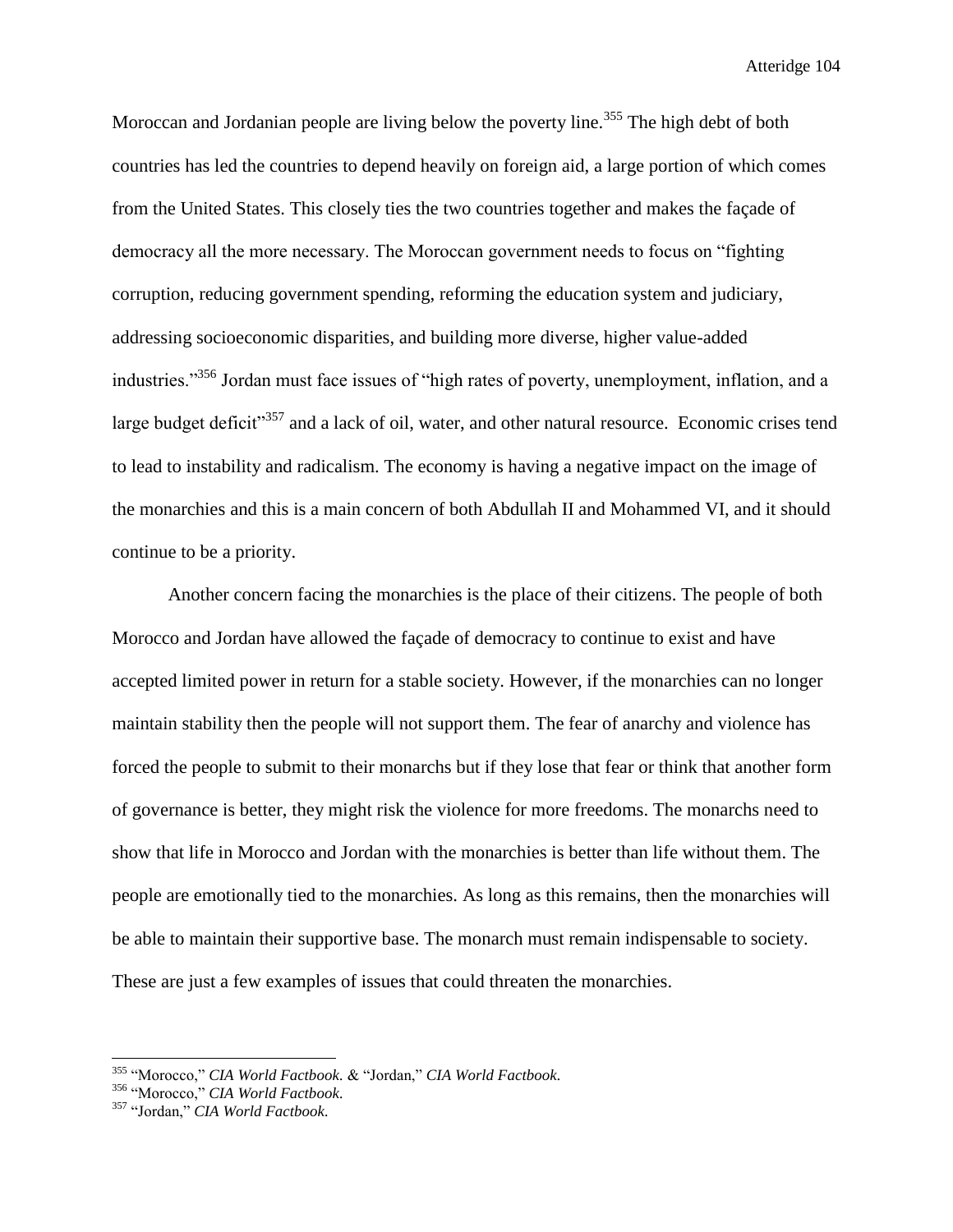Atteridge 105

Today the "legitimacy [of the monarchy] as virtually unchallenged and unquestioned head of state"<sup>358</sup> allows the king to rule freely. The original monarchs were very talented statesmen who then transferred their personal prestige onto their sons by creating a tradition of these men having prestige. It is incredible how similar these monarchies are and how well they've been able to retain their power through rebellions and uprisings. It may appear throughout this paper that there were not and are not those opposed to the monarchy but they do exist. However, for years they have been unable to succeed or gain much traction. Even as the "Arab Spring" races throughout the Middle East and North Africa, these two monarchies appear to be holding steady. These monarchs have combined political institutions, nationalism, and religion to form a strong supportive base. These monarchies are deeply ingrained in every aspect of these two societies; they've created a strong dependency on the monarchies. The Jordanian and Moroccan monarchies have embodied their state wholly; without the state these men are nothing but without these men, the states are nothing

 $\overline{\phantom{a}}$ 

<sup>358</sup>Beverley Milton-Edwards and Peter Hinchcliffe, *Jordan: a Hashemite Legacy* (London: Routledge, 2001) 117.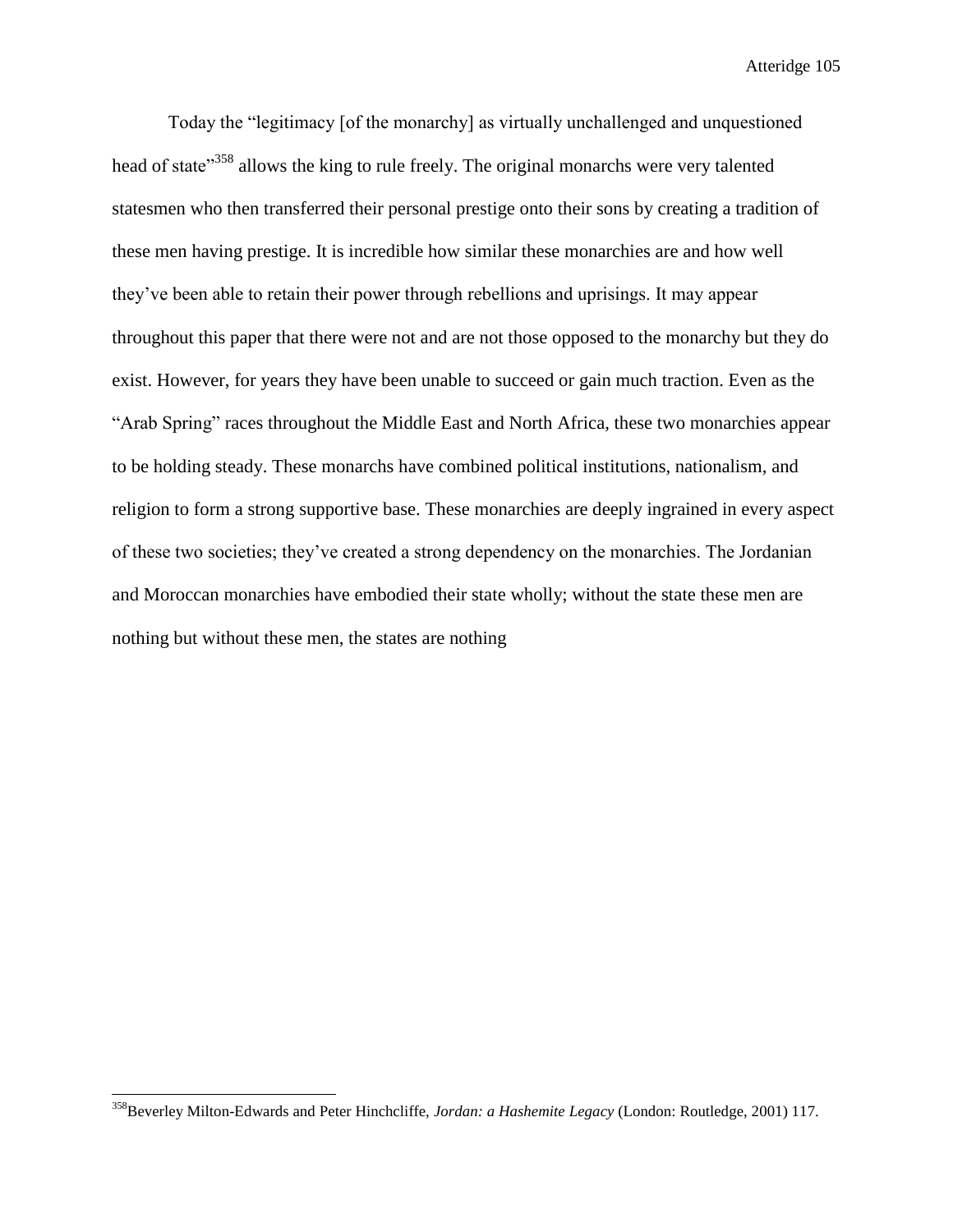# **Appendix I - Jordanian National Anthem**

Long live the King!

Long live the King,

His rank exalted,

His flags flying high,

In sublimity.

O King of the Arabs,

You are greatly honored

By being a descendant of

The best Prophet,

A great lineage

That all major books spoke of.

We realized our aspirations,

When you regenerated for us

A renaissance that motivates us,

A renaissance that towers

Above the high, rising stars.

O King of the Arabs,

You greatly are greatly honored

By being a descendent of

The best Prophet,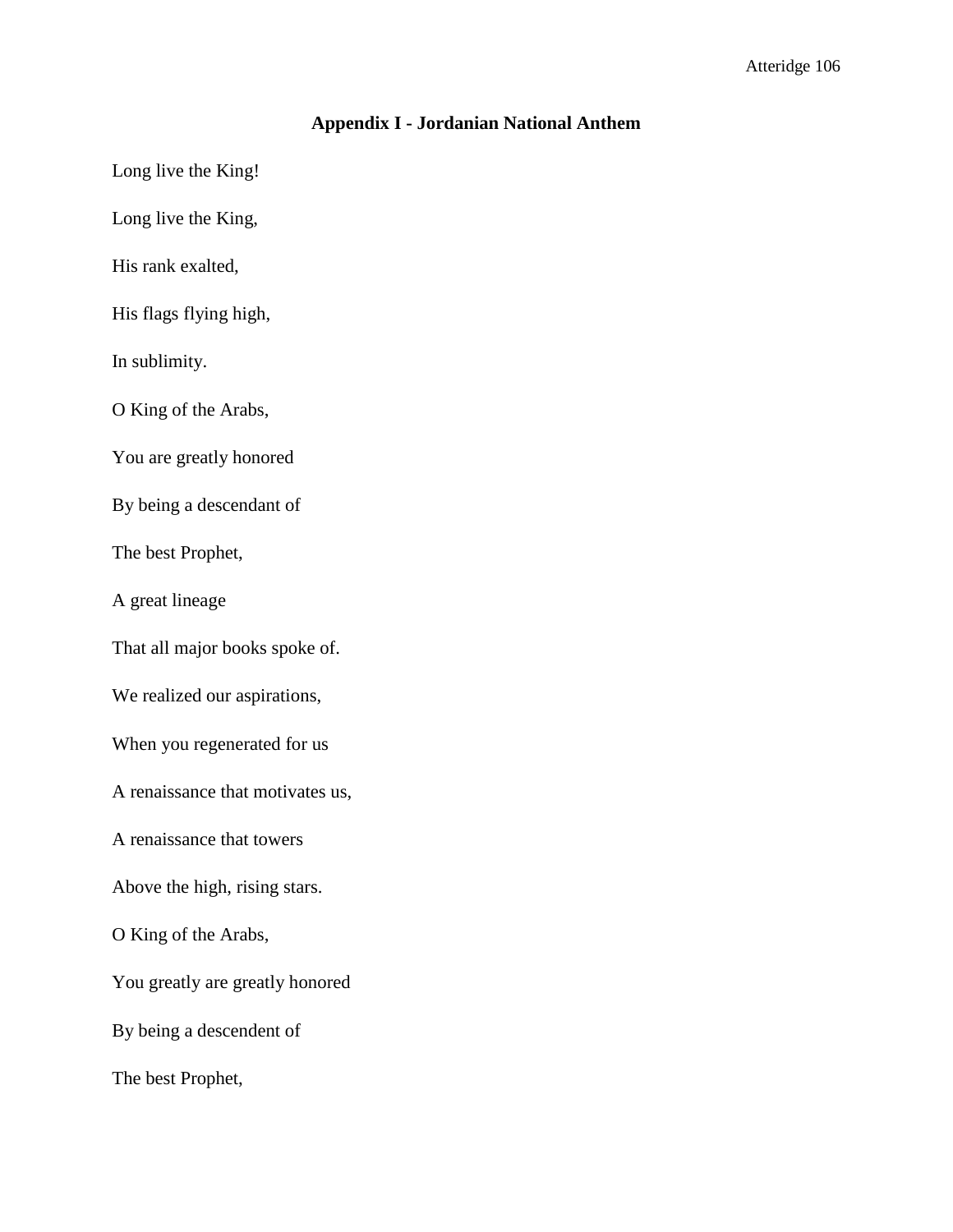# A great lineage

That all the major books spoke of.

The glorified youth

Are your devoted soldiers.

Their resolve will never subside

And die away,

Because from you,

They learn perseverance.

O King of the Arabs,

You greatly are greatly honored

By being a descendant of

The best Prophet,

A great lineage

That all the major books spoke of.

May you always be

A light, a guide

And a master among people,

Delighted and exalted.

Under your flags,

The glory of the Arabs

Rises high.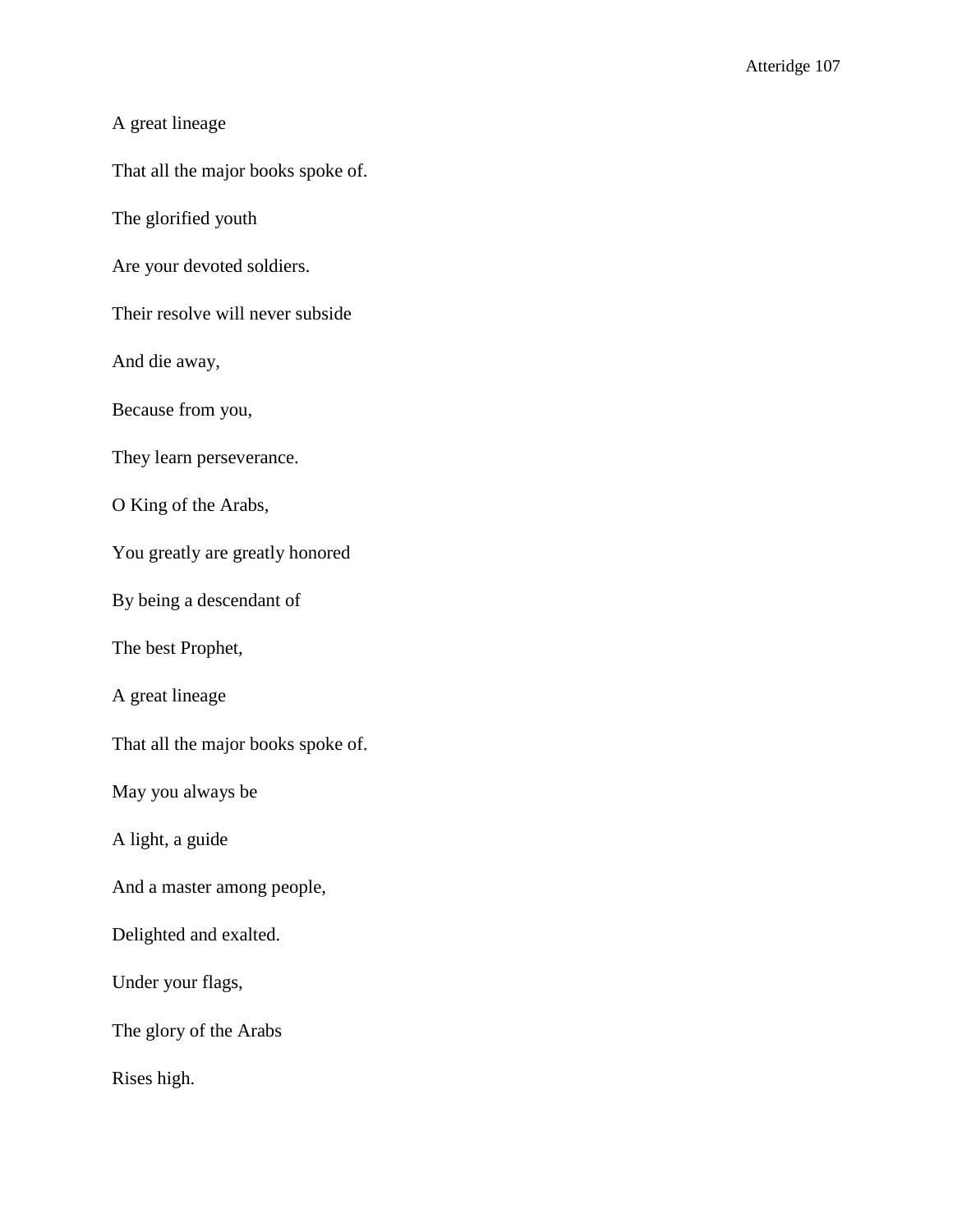### O King of the Arabs,

You greatly are greatly honored

By being a descendent of

The best Prophet,

A great lineage

That all the major books spoke of. $359$ 

#### **Appendix II – Moroccan National Anthem**

Fountain of Freedom, Source of Light

Where sovereignty and safety meet,

Safety and sovereignty may you ever combine!

You have lived among nations with title sublime,

Filling each heart, sung by each tongue,

Your champion has risen and answered your call.

In my mouth and in my blood

Your breezes have stirred both light and fire.

Up! my brethren, strive for the highest.

We call to the world that we are here ready.

We salute as our emblem

 $\overline{a}$ 

God, Homeland, and King.<sup>360</sup>

http://www.kingabdullah.jo/index.php/en\_US/pages/view/id/154.html. <sup>360</sup> "Moroccan National Anthem," *Lyrics on Demand*,

<sup>359</sup> "National Anthem," Under about Jordan, *King Abdullah II Official Website*,

http://www.lyricsondemand.com/miscellaneouslyrics/nationalanthemslyrics/morocconationalanthemlyrics.html.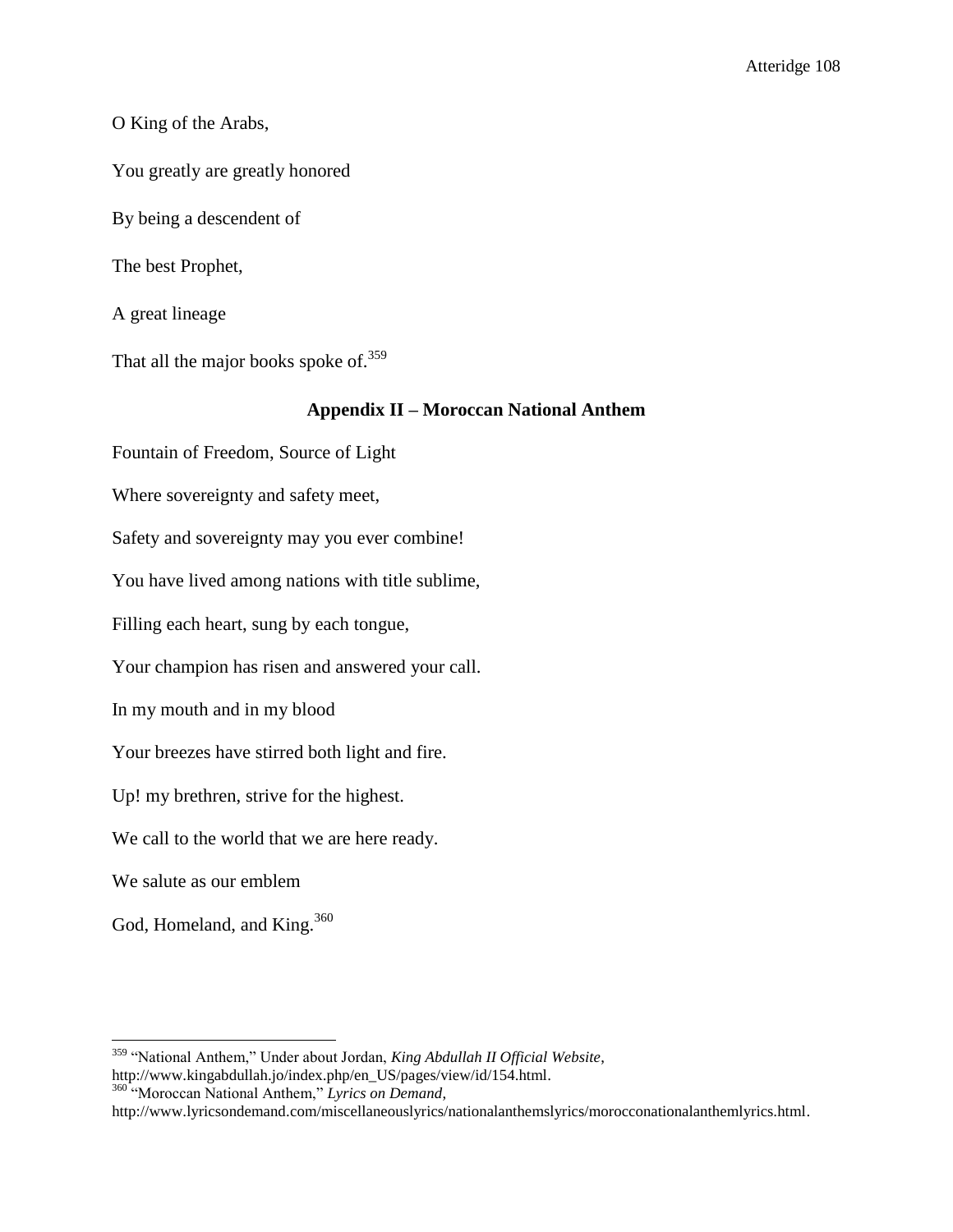## **Work Cited**

### **Primary Sources**

- Abend, Lisa. "Protest in Morocco: Just Don't Call It Revolution." *Times.com*. http://www.time.com/time/specials/packages/article/0,28804,2045328\_2045338\_205290 1,00.html.
- Ahmari, Sohrab. "The Death Knell for the Moroccan Free Press." *Guardian.co.uk*. 2 Oct 2010. http://www.guardian.co.uk/commentisfree/libertycentral/2010/oct/08/morocco-pressfreedom.
- Amos, Deborah. "In Morocco, the Arab Spring's Mixed Bounty." *NPR*. 7 Feb 2012. http://www.npr.org/2012/02/07/146526685/in-morocco-the-arab-springs-mixedbounty?ft=1&f=1001.
- AP. "Pressure on Jordan's King Grows in Third Week of Friday Protests." *Boston.com*. 29 Jan 2011. http://articles.boston.com/2011-01-29/news/29347028\_1\_opposition-group-civilservants-protests.
- Balfour, Arthur James. "Balfour Declaration." http://www.mfa.gov.il/MFA/Peace+Process/Guide+to+the+Peace+Process/The+Balfour+ Declaration.htm.
- "The Camp David Accords (September 1978)." *Jimmy Carter Library.*  http://www.jimmycarterlibrary.gov/documents/campdavid/accords.phtml.
- Chourabi, Sofiene. "Special from Tunisia: Self-immolation by Desperate Youth Sets Off Rare Wave of Protests." *Egypt Independent* (English). Dec. 26, 2010. http://www.egyptindependent.com/node/280420.
- *Constitution of the Hashemite Kingdom of Jordan, the*. http://www.kinghussein.gov.jo/constitution\_jo.html.
- *Constitution of Morocco (1996)*. http://www.al-bab.com/maroc/gov/con96.htm.
- Greenberg, Joel. "More Demands in Jordan but No Call for King's Ouster." *The Washington Post*. 4 Mar 2011. http://www.washingtonpost.com/world/jordanian-protesters-ratchetup-demands-but-stop-short-of-urging-kings-ouster/2011/03/04/ABz8uwN\_story.html.

Howard, Hannah. Personal interview. Occurred in April of 2011.

- Mackey, Robert. "Self-Immolation Protest in Morocco Captured on Video." *The Lede: Blogging the News with Robert Mackey* from *The New York Times*. Jan 19, 2012. http://thelede.blogs.nytimes.com/2012/01/19/videos-capture-self-immolations-inmorocco/.
- "Mideast unrest hits Morocco as protesters demand limit on royal powers". *Ruegers*. Feb. 20, 2011. http://www.haaretz.com/news/international/mideast-unrest-hits-morocco-asprotesters-demand-limit-on-royal-powers-1.344593.

"Moroccan Constitution of 1996." http://www.moroccoembassyin.org/constitution-ch1.html.

- "Morocco's Referendum: A Very Small Step." *The Economist*. 7 Jul 2011. http://www.economist.com/node/18929381.
- "New PM." *BBC World News*. 1 Feb 2011. http://www.bbc.co.uk/news/world-middle-east-12339646.
- Roosevelt, Franklin D. and Winston Churchill. *The Atlantic Charter*. 14 Aug 1941. http://avalon.law.yale.edu/wwii/atlantic.asp.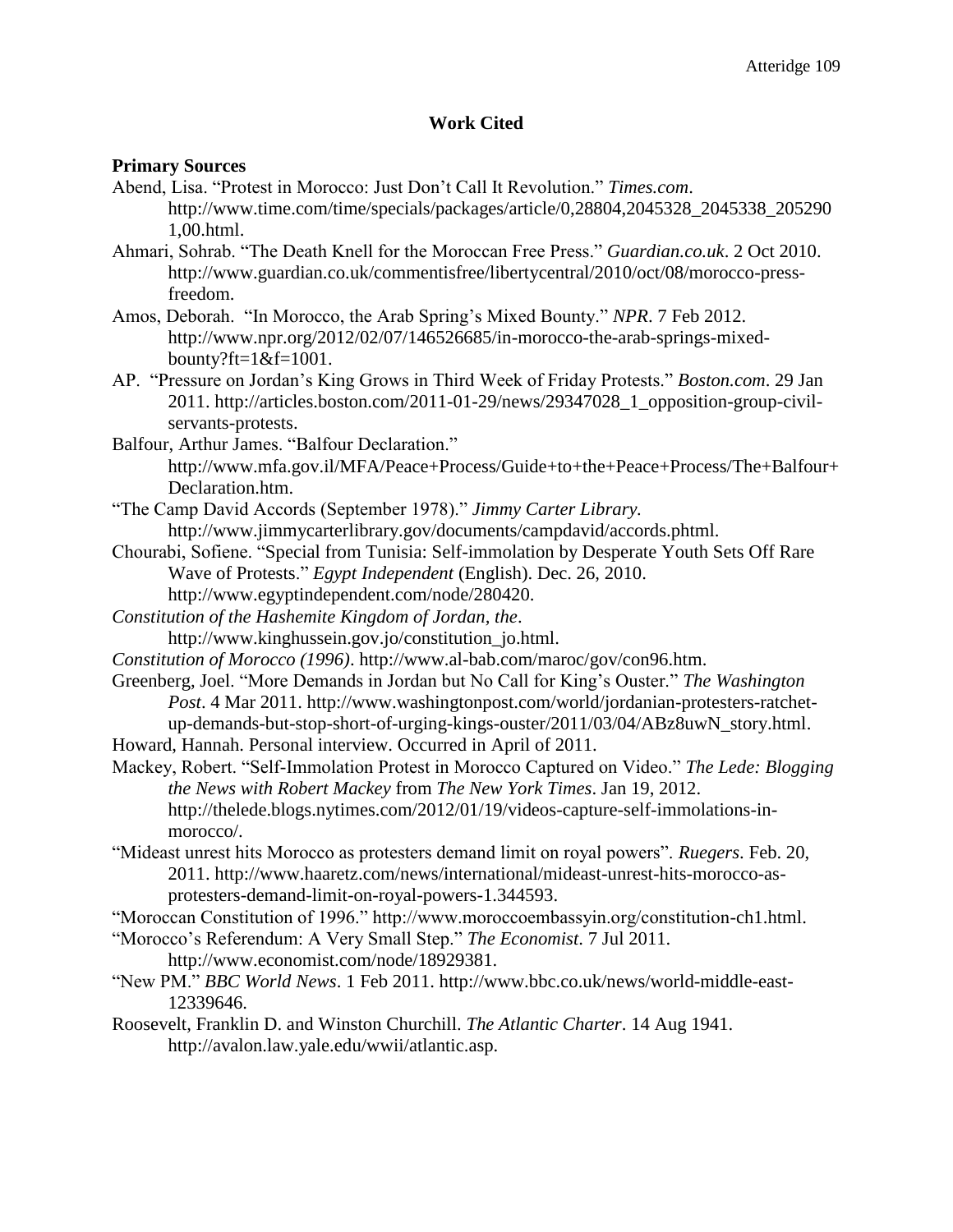Schemm, Paul. "Thousands Protest across Morocco Despite Reforms." *U-T San Diego*. 3 Jul 2011. http://www.utsandiego.com/news/2011/jul/03/thousands-protests-across-moroccodespite-reforms/.

## **Secondary Sources**

- Anderson, Benedict. *Imagined Communities*. London: Verso, 2006.
- Anderson, Lisa. "Dynasts and Nationalists: Why Monarchies Survive." *Middle East Monarchies: the Challenge of Modernity*. ed. Joseph Kostiner. Boulder: Lynne Rienner Publishers, 2000.
- "Arab-Israel War (1967) (5 June–10 June 1967)." In vol. 1 of *Dictionary of the Israeli-Palestinian Conflict*, 33-35. Detroit: Macmillan Reference USA, 2005.
- Awn, Peter J. "Sufism." In vol. 13, 2nd edition of *Encyclopedia of Religion*. 8809-8825. Detroit: Macmillan Reference , 2005.
- Barbour, Nevill. *Morocco.* Norwich: Jarrold and Sons Ltd, 1965.
- Barrie, Larry A. "Morocco: Overview." In vol. 2 of the 2nd edition of *[Encyclopedia of the](http://go.galegroup.com/ps/aboutEbook.do?pubDate=120040000&actionString=DO_DISPLAY_ABOUT_PAGE&inPS=true&prodId=GVRL&userGroupName=mlin_w_mounthc&searchType=BasicSearchForm&docId=GALE%7C5BWR)  [Modern Middle East and North Africa](http://go.galegroup.com/ps/aboutEbook.do?pubDate=120040000&actionString=DO_DISPLAY_ABOUT_PAGE&inPS=true&prodId=GVRL&userGroupName=mlin_w_mounthc&searchType=BasicSearchForm&docId=GALE%7C5BWR)*, edited by Philip Mattar, 1567–1572. New York: Macmillan Reference USA, 2004.
- Bill, James A. and Robert L. Hardgrave Jr. *Comparative Politics: A Quest for Theory*. Lanham: University Press of America, 1981.
- Bowen, Lee Donna. "Alawite Dynasty."In vol. 1 of the 2<sup>nd</sup> edition of *Encyclopedia of the [Modern Middle East and North Africa](http://go.galegroup.com.proxy.mtholyoke.edu:2048/ps/aboutEbook.do?pubDate=120040000&actionString=DO_DISPLAY_ABOUT_PAGE&inPS=true&prodId=GVRL&userGroupName=mlin_w_mounthc&searchType=BasicSearchForm&docId=GALE%7C5BWP),* edited by Philip Mattar, 105-107. New York: Macmillan Reference USA, 2004.
- Durkheim, Emile. *The Elementary Forms of Religion*, translated J. W. Swain. London: George Allen and Unwin, 1976.
- Dimitrovova, Bohdana. "Reshaping Civil Society in Morocco: Boundary Setting, Integration and Consolidation." *Centre for European Policy Study.* CEPS Working Document N.323. Dec 2009, 4.

http://aei.pitt.edu/14587/1/WD\_323\_Dimitrovova\_on\_Reshaping\_civil\_society\_Morocco .pdf.

- Ennaji, Moha. "Civil Society Changing Morocco." *Common Ground News Service*. http://www.commongroundnews.org/article.php?id=28059&lan=en&sp=0.
- Euben, Roxanne L. and Muhammad Qasim Zaman. *Princeton Readings in Islamic Thought*. Princeton: Princeton University Press. 2009.
- "Faith" listed under Vision. *King Abdullah II Official Website*. http://www.kingabdullah.jo/index.php/en\_US/pages/view/id/150.html.
- Gellner, Ernest. *Encounters with Nationalism*. Oxford: Blackwell, 1994.
- Gellner, Ernest. *Nationalism*. New York: New York University Press, 1997.
- Gellner, Ernest. *Saints of the Atlas*. London: Weiden & Nicolson, 1969.
- Gilsenan, Michael. "Against Patron-Client Relations." In *Patron and Clients in Mediterranean Societies*, edited by Ernest Gellner and John Waterbury, 167-183. London: Center for Mediterranean Studies of the American University Field Staff, 1977.
- Gubser, Peter. "Hussein ibn Talal." In vol. 2, 2nd edition of *Encyclopedia of the Modern Middle East and North Africa,* edited by Philip Mattar, 1061-1065. New York: Macmillan Reference USA, 2004.
- Gubser, Peter. "Jordan." In vol. 2, 2nd edition of *Encyclopedia of the Modern Middle East and North Africa,* edited Philip Mattar, 1239-1246. New York: Macmillan Reference USA, 2004.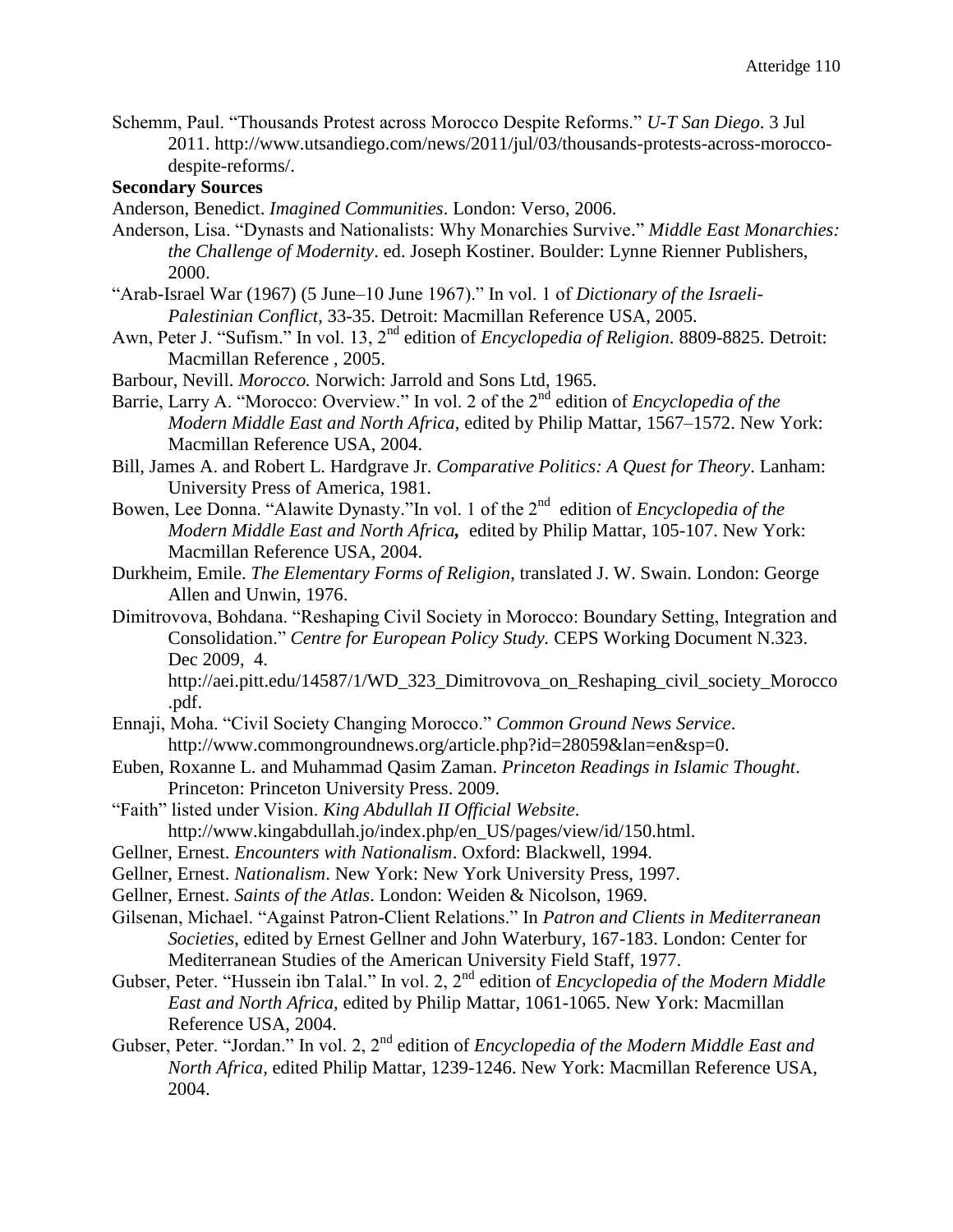- "Guide to The United States' History of Recognition, Diplomatic, and Consular Relations, by Country, Since 1776: Iraq, A" *U.S. Department of State: Office of the Historian*, http://history.state.gov/countries/iraq.
- Hammoudi, Abdellah. *Master and Disciple: the Cultural Foundations of Moroccan Authoritarianism*. Chicago: University of Chicago Press, 1997.
- Hiskett, Mervyn. *The Course of Islam in Africa.* Edinburgh: Edinburgh University Press, 1994.
- Hourani, Albert. *A History of the Arab Peoples.* Cambridge: The Belknap Press of Harvard University Press, 2002.
- Howe, Marvine. *Morocco: the Islamist Awakening and Other Challenges.* Oxford: Oxford University Press, 2005.
- Huntington, Samuel. *Political Order in Changing Society*. New Haven: Yale University Press, 1975.
- Ibn Khaldun. *The Muqaddimah: an Introduction to History*, vol.1, translated by Fraz Rosenthal. Bollengen Series XLII. Princeton: Princeton University Press, 1967.
- "Iraq." In vol. 1 of *Dictionary of the Israeli-Palestinian Conflict*, 189-191.Detroit: Macmillan Reference, 2005.
- Ismael, Tareq. *Middle East Politics Today: Government and Civil Society*. Gainsville: University Press of Florida, 2001.
- "Jordan." *CIA World Factbook*. https://www.cia.gov/library/publications/the-worldfactbook/index.html.
- "Jordan." In vol.1 of *Dictionary of the Israeli-Palestinian Conflict, 215-219.* Detroit: Macmillan Reference, 2005.
- "Jordan." *Press Reference*. 2011. http://www.pressreference.com/Gu-Ku/Jordan.html.
- "Jordan's King Abdullah Dissolves Parliament." *BBC News.* 24 Nov 2009. http://news.bbc.co.uk/2/hi/middle\_east/8376225.stm.
- Kayali, Hasan. "Young Turks." In the vol. 4, 2nd edition of *Encyclopedia of the Modern Middle East and North Africa,* edited by Philip Mattar, 2408-2410. New York: Macmillan Reference, 2004.
- *King Abdullah's Official Site*,

```
http://www.kingabdullah.jo/index.php/en_US/pages/view/id/148.html.
```
- [LauziÈre,](http://go.galegroup.com/ps/advancedSearch.do?inputFieldName(0)=AU&prodId=GVRL&userGroupName=mlin_w_mounthc&method=doSearch&inputFieldValue(0)=%22Henri+Lauzi%C3%88re%22&searchType=AdvancedSearchForm) Henri. "Morocco: Constitution." In vol. 3, 2<sup>nd</sup> edition of *Encyclopedia of the Modern Middle East and North Africa,* edited Philip Mattar. New York: Macmillan Reference USA, 2004.
- Leveau, Remy. "The Moroccan Monarchy: A Political System in Quest of a New Equilibrium." in *Middle East Monarchies: The Challenge of Modernity,* edited by Joseph Kostiner. Boulder: Lynne Rienner Publishers, 2000.
- Maddy-Weitzman, Bruce. "Why Did Arab Monarchies Fall? An Analysis of Old and New Explanations". *Middle East Monarchies: the Challenge of Modernity*, edited by Joseph Kostiner. Boulder: Lynne Rienner Publishers, 2000.
- Mernissi, Fatima. *Dreams of Trespass: Tales of a Harem Girl*. Reading: Addison-Wesley Publishing Company, 1994.
- Metz, Helen Chaplin, ed. *Jordan: A Country Study.* Washington D.C.: Library of Congress, 1991.
- Milton-Edwards, Beverley and Peter Hinchcliffe. *Jordan: a Hashemite Legacy*. London: Routledge 2001.
- "Modernization." *Reference.com*. http://www.reference.com/browse/modernization?s=t.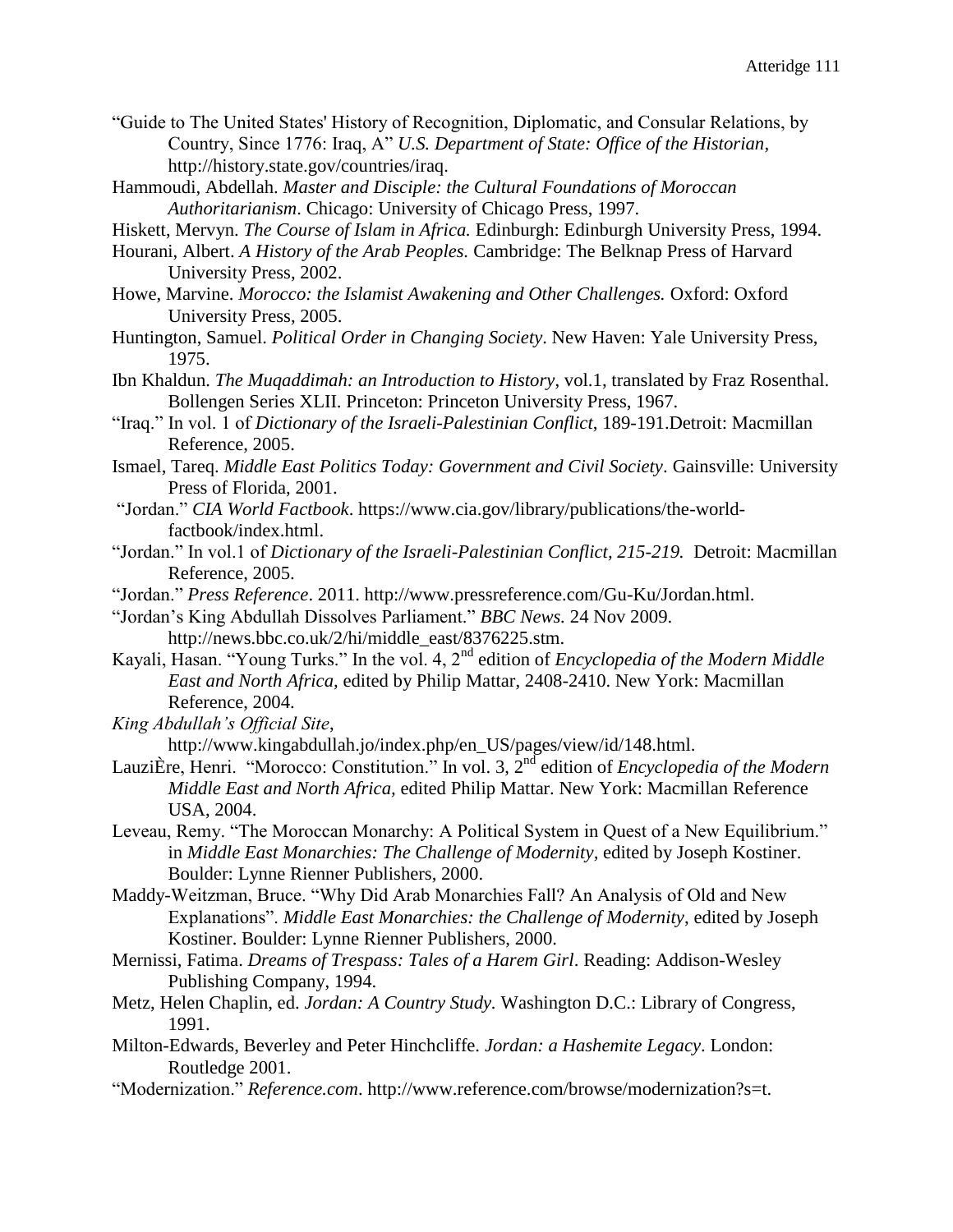"Monarchy." *Embassy of the Kingdom of Morocco*.

http://www.moroccoembassyin.org/monarchy.html.

- "Morocco." *CIA World Factbook.* https://www.cia.gov/library/publications/the-worldfactbook/geos/mo.html.
- "Morocco: Government." In *GlobalEdge*, Michigan State Univeristy. http://globaledge.msu.edu/Countries/Morocco/government.
- "Moroccan National Anthem." *Lyrics on Demand*. http://www.lyricsondemand.com/miscellaneouslyrics/nationalanthemslyrics/morocconati onalanthemlyrics.html.
- "Nasser, Gamal Abdel (Jamal Abd Al-Nasir; 1918–1970)." In vol. 2 of *Dictionary of the Israeli-Palestinian Conflict*, 328-330. Detroit: Macmillan Reference, 2005.
- "National Anthem." Under about Jordan. *King Abdullah II Official Website*. http://www.kingabdullah.jo/index.php/en\_US/pages/view/id/154.html.
- Nelson, Harold ed. *Morocco: a Country Study*. Washington: Library of Congress, 1985.
- Pennell, C. R. *Morocco since 1830: a History.* New York: New York University Press, 2000.
- Peretz, Don. "Arab-Israeli War (1967)." In vol. 1, 2nd edition of *Encyclopedia of the Modern Middle East and North Africa,* edited by Philip Mattar, 246-150. New York: Macmillan Reference, 2004.
- Peretz, Don. "Arab-Israeli War (1973)." In vol. 1, 2nd edition of *Encyclopedia of the Modern Middle East and North Africa,* ed. Philip Mattar, 250-252. New York: Macmillan Reference, 2004.
- Peretz, Don. "Arab Revolt (1916)." In vol. 1, 2nd edition of *Encyclopedia of the Modern Middle East and North Africa,* ed. Philip Mattar, 262-265. New York: Macmillan Reference, 2004.
- Peretz, Don. "Camp David Accords (1978)." In vol. 1, 2nd edition of *Encyclopedia of the Modern Middle East and North Africa*, edited by Philip Mattar, 560-561. New York: Macmillan Reference, 2004.
- Peretz, Don. "Intifada (1987 1991)." In vol. 2, 2nd edition of *Encyclopedia of the Modern Middle East and North Africa,* edited by Philip Mattar, 1106-1109. New York: Macmillan Reference USA, 2004.
- Podeh, Elie. "The Symbolism of the Arab flag in Modern Arab States: between Commonality and Uniqueness" In vol. 17 of *Nations and Nationalism*. 2011. http://onlinelibrary.wiley.com/doi/10.1111/j.1469-8129.2010.00475.x/full#.
- "Q&A: Morocco's Referendum on Reform." *BBC World News*. 29 June 2011. http://www.bbc.co.uk/news/world-africa-13964550.
- Ruedy, John. "Algeria: Overview." In vol. 1, 2nd edition of *Encyclopedia of the Modern Middle East and North Africa*, edited by Philip Mattar, 120-128. New York: Macmillan Reference, 2004.
- Ryan, Curtis B. "Hashemite Kingdom of Jordan." In *The Government and Politics of the Middle East and North Africa*, edited by David E. Long, 297-319. Boulder: Westview Press, 2011.
- Ryan, Yasmine. "The Tragic Life of a Street Vendor." *Aljazeera English*. 20 Jan. 2011. http://www.aljazeera.com/indepth/features/2011/01/201111684242518839.html.
- Sater, James N. "Morocco: Challenges to Tradition and Modernity." Routledge: T & F Books, 2010.
- Sater, James N. *Civil Society and Political Change in Morocco*. London: Routledge, 2007.